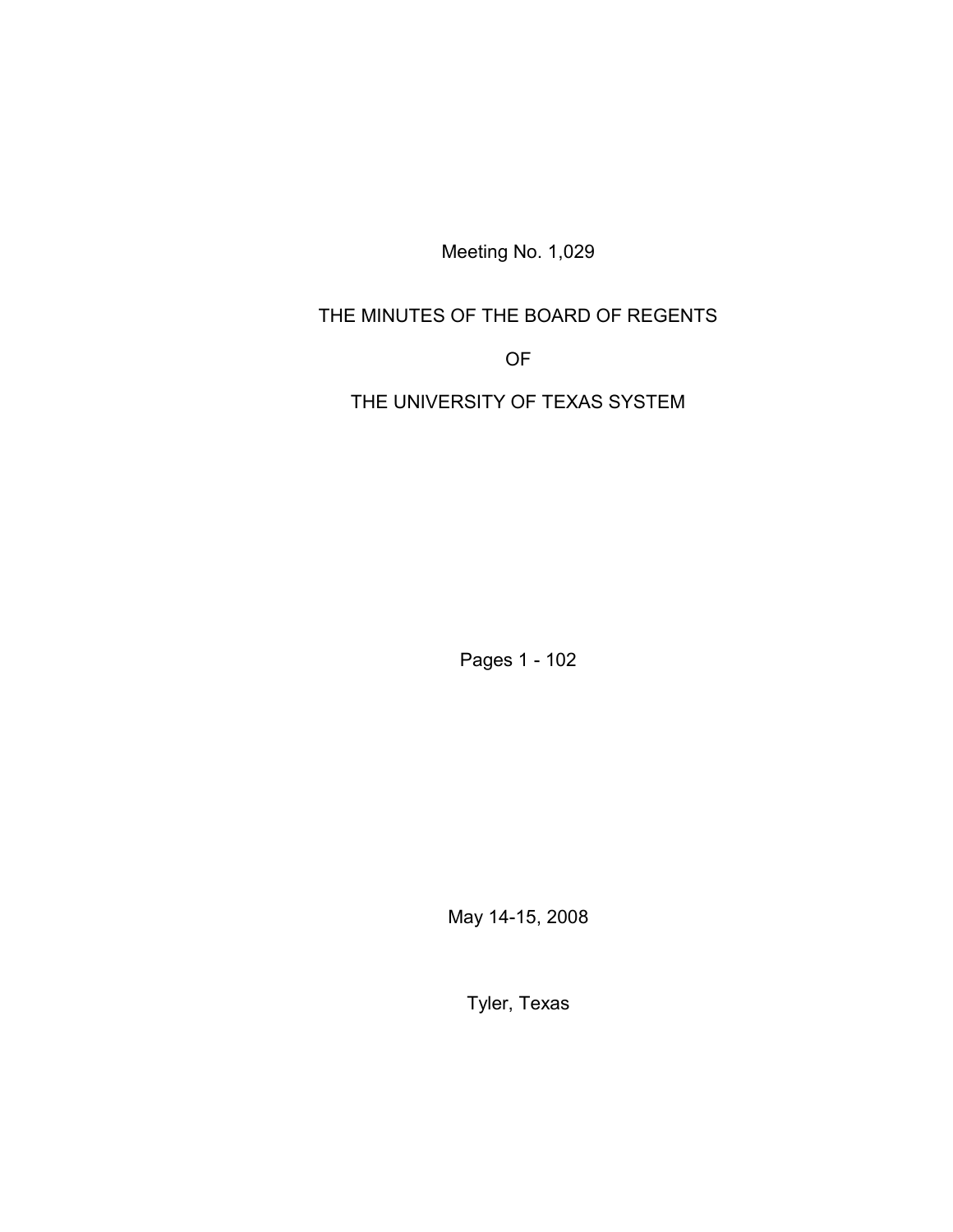### TABLE OF CONTENTS THE MINUTES OF THE BOARD OF REGENTS OF THE UNIVERSITY OF TEXAS SYSTEM MAY 14-15, 2008 TYLER, TEXAS

# MEETING NO. 1,029

|      | May 14, 2008                |                                                                                                                                                                                                                                                                                                                                                                                                                                                                                                                                                                                                                                                                                                                                                                                                                      | Page No.       |
|------|-----------------------------|----------------------------------------------------------------------------------------------------------------------------------------------------------------------------------------------------------------------------------------------------------------------------------------------------------------------------------------------------------------------------------------------------------------------------------------------------------------------------------------------------------------------------------------------------------------------------------------------------------------------------------------------------------------------------------------------------------------------------------------------------------------------------------------------------------------------|----------------|
| I.   |                             | <b>ATTENDANCE</b>                                                                                                                                                                                                                                                                                                                                                                                                                                                                                                                                                                                                                                                                                                                                                                                                    | 1              |
| II.  | RECESS TO EXECUTIVE SESSION |                                                                                                                                                                                                                                                                                                                                                                                                                                                                                                                                                                                                                                                                                                                                                                                                                      |                |
| III. | RECONVENE IN OPEN SESSION   |                                                                                                                                                                                                                                                                                                                                                                                                                                                                                                                                                                                                                                                                                                                                                                                                                      | $\overline{2}$ |
|      | 1a.                         | U. T. Health Science Center - Houston: Selection of Larry R.<br>Kaiser, M.D., as President-Designate                                                                                                                                                                                                                                                                                                                                                                                                                                                                                                                                                                                                                                                                                                                 | $\overline{2}$ |
|      | $1b$ .                      | U. T. Southwestern Medical Center - Dallas: Discussion<br>regarding individual personnel matters related to presidential<br>search                                                                                                                                                                                                                                                                                                                                                                                                                                                                                                                                                                                                                                                                                   | $\overline{2}$ |
|      | 1c.                         | U. T. System: Discussion and appropriate action regarding<br>individual personnel matters relating to appointment,<br>employment, evaluation, compensation, assignment, and<br>duties of presidents (academic and health institutions), U.T.<br>System Administration officers (Executive Vice Chancellors and<br>Vice Chancellors), other officers reporting directly to the Board<br>(Chancellor ad interim, General Counsel to the Board, and<br>Chief Audit Executive), and U. T. System and institutional<br>employees                                                                                                                                                                                                                                                                                          | $\overline{2}$ |
|      | 2a.                         | U. T. M. D. Anderson Cancer Center: Authorization to<br>negotiate a ground lease of approximately three acres of<br>unimproved land located in The University of Texas Research<br>Park, Houston, Harris County, Texas, at either the southeast<br>corner of Fannin Street and Old Spanish Trail, or the northeast<br>corner of Bertner Road and East Road, to a ground tenant<br>selected through a request for proposals process for the<br>development of a biomedical research building containing<br>approximately 300,000 square feet of rentable area to include<br>research, conference, and commercial space, with<br>approximately 150,000 square feet of research space to be<br>subleased by U. T. M. D. Anderson Cancer Center and the<br>remainder of the space to be subleased by third party tenants |                |

for research use and ancillary services 3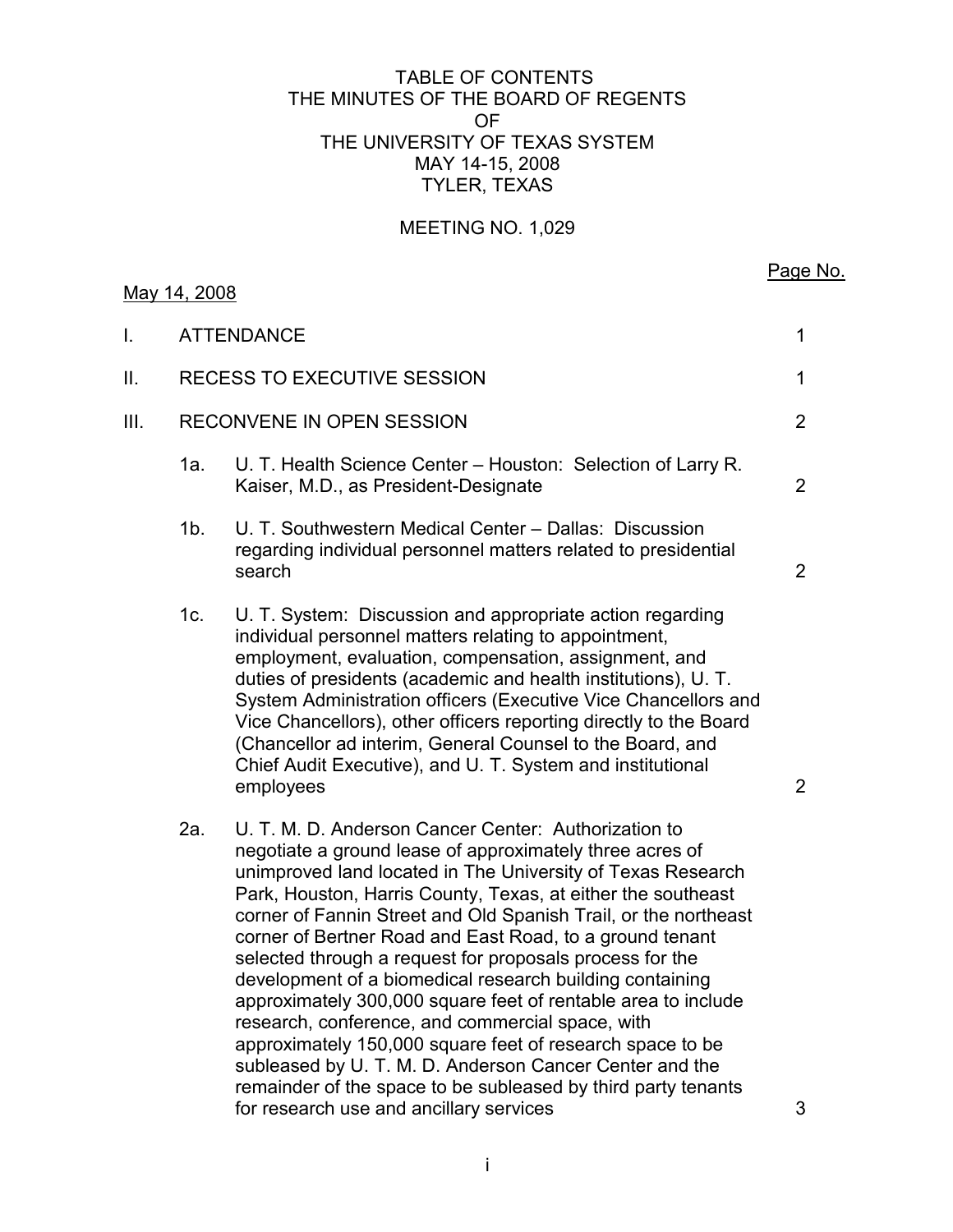|                   | 2b.                                  | U. T. System: Issues related to West Texas Lands                                                                                                                                  | $\overline{4}$ |  |
|-------------------|--------------------------------------|-----------------------------------------------------------------------------------------------------------------------------------------------------------------------------------|----------------|--|
|                   | За.                                  | U. T. Medical Branch – Galveston: Conditional acceptance of a<br>proposed negotiated gift                                                                                         | $\overline{4}$ |  |
|                   | $3b$ .                               | U. T. M. D. Anderson Cancer Center: Approval of a proposed<br>negotiated gift with potential naming feature for the Institute for<br><b>Cancer Prevention and Risk Assessment</b> | $\overline{4}$ |  |
|                   | 4a.                                  | U. T. System Board of Regents: Discussion with Counsel on<br>pending legal issues                                                                                                 | $\overline{4}$ |  |
|                   | 4b.                                  | U. T. System Board of Regents: Discussion of legal issues<br>related to standards of conduct and ethics                                                                           | $\overline{4}$ |  |
|                   | 4c.                                  | U. T. System: Legal briefing on Fisher v. Texas                                                                                                                                   | 5              |  |
|                   | 4d.                                  | U. T. System: Legal issues related to West Texas Lands                                                                                                                            | 5              |  |
| IV.               | <b>RECESS</b>                        |                                                                                                                                                                                   | 5              |  |
|                   | May 15, 2008                         |                                                                                                                                                                                   |                |  |
| $\mathbf{I}$ .    | $6\phantom{1}6$<br><b>ATTENDANCE</b> |                                                                                                                                                                                   |                |  |
| $\prod_{i=1}^{n}$ |                                      | CERTIFICATE OF APPRECIATION TO STUDENT REGENT<br>RANDAL MATTHEW CAMARILLO<br>6                                                                                                    |                |  |
| III.              |                                      | U. T. SYSTEM BOARD OF REGENTS: APPROVAL OF MINUTES                                                                                                                                |                |  |
| IV.               | <b>AGENDA ITEMS</b>                  |                                                                                                                                                                                   |                |  |
|                   |                                      | U. T. Tyler: Overview of the institution                                                                                                                                          | 7              |  |
|                   | 2.                                   | U. T. System: Remarks by Chancellor ad interim Shine related<br>to transitional issues                                                                                            | $\overline{7}$ |  |
|                   | 3.                                   | U. T. System: Presentation of the Accountability and<br>Performance Report for 2007-2008 and acceptance of Report                                                                 | 8              |  |
|                   | 4.                                   | U. T. System: Presentation on the U. T. System-wide<br>Endowment Compliance Program (Deferred)                                                                                    | 8              |  |
|                   | 5.                                   | U. T. System: Annual report on research and technology<br>transfer                                                                                                                | 8              |  |
|                   | 6.                                   | U. T. System: Approval to fund the Biodefense Postdoctoral<br>Fellowship Program in partnership with Sandia National<br>Laboratories                                              | 8              |  |
|                   |                                      |                                                                                                                                                                                   |                |  |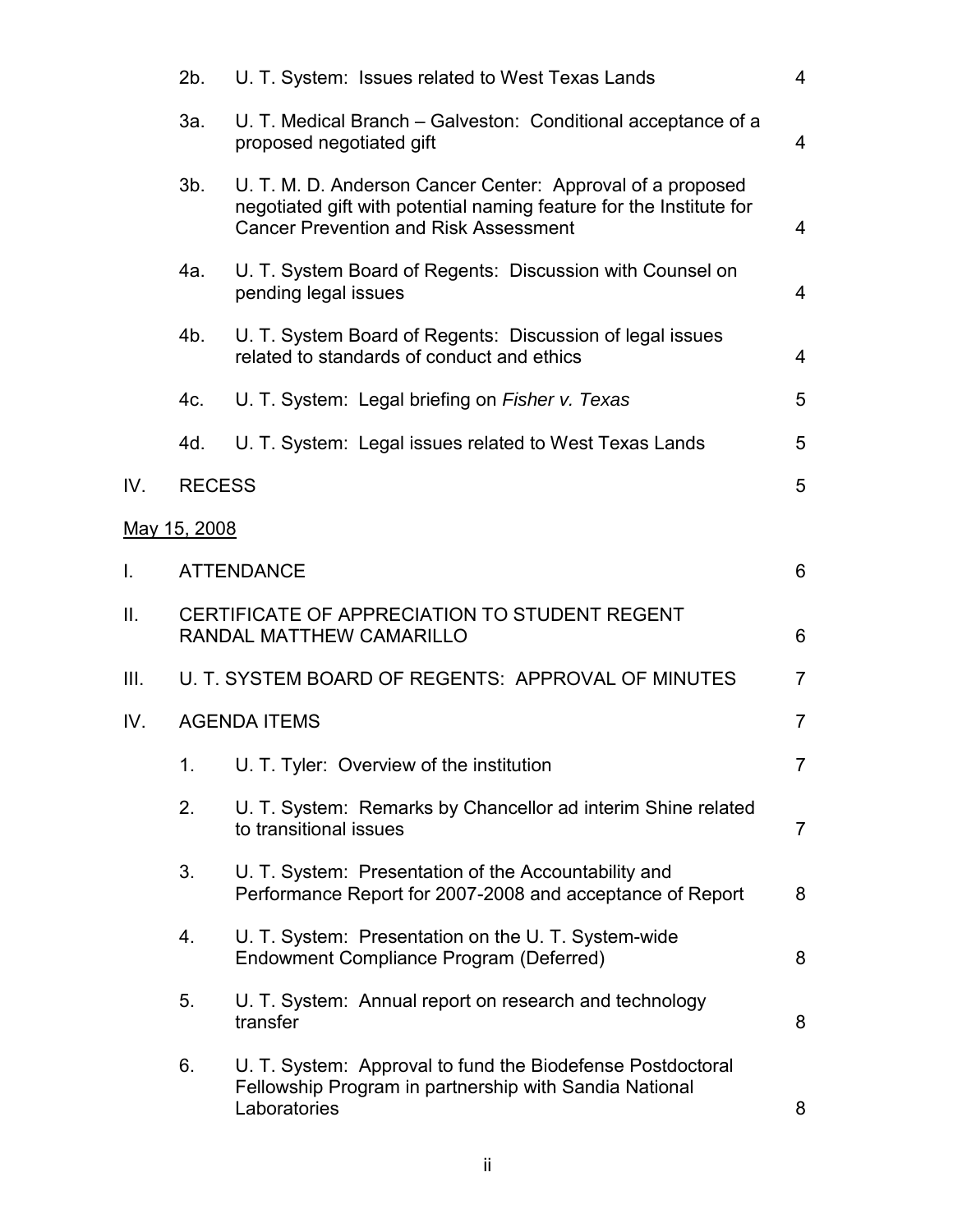|    | 7.        |           | U. T. System Board of Regents: Approval to amend Regents'<br>Rules and Regulations, Rule 10501, regarding Delegation to<br>Act on Behalf of the Board, to add Section 4.16 to increase the<br>Board's contract approval threshold | 9  |
|----|-----------|-----------|-----------------------------------------------------------------------------------------------------------------------------------------------------------------------------------------------------------------------------------|----|
|    | 8.        |           | U. T. System Board of Regents: Approval to amend Regents'<br>Rules and Regulations, Rule 80103, regarding solicitation, to<br>allow the marketing of products or services at specified events                                     | 10 |
|    | 9.        |           | U. T. System Board of Regents: Adoption of Regents' Rules<br>and Regulations, Rule 80112, regarding Residential<br><b>Conference Centers</b>                                                                                      | 12 |
|    | 10.       | of Ethics | U. T. System Board of Regents: Discussion of The University<br>of Texas Investment Management Company (UTIMCO) Code                                                                                                               | 14 |
| V. |           |           | RECESS FOR COMMITTEE MEETINGS AND COMMITTEE<br><b>REPORTS TO THE BOARD</b>                                                                                                                                                        | 14 |
|    | Α.        |           | REPORT AND RECOMMENDATIONS OF THE AUDIT,<br>COMPLIANCE, AND MANAGEMENT REVIEW COMMITTEE                                                                                                                                           | 15 |
|    |           | 1.        | U. T. System: Discussion of Governmental Accounting<br>Standards Board 45, Accounting and Financial<br>Reporting by Employers for Postemployment Benefits<br>Other than Pensions (Committee meeting only)                         | 15 |
|    |           | 2.        | U. T. System: Report on the System-wide internal audit<br>activities and Internal Audit Department report for U.T.<br>Tyler (Committee meeting only)                                                                              | 15 |
|    |           | 3.        | U. T. Tyler: Report on the institutional compliance<br>program (Committee meeting only)                                                                                                                                           | 15 |
|    |           | 4.        | U. T. Dallas: Report on the institutional compliance<br>program (Committee meeting only)                                                                                                                                          | 15 |
|    |           | 5.        | U. T. System: Report on System-wide institutional<br>compliance activities, including System-wide information<br>security (Committee meeting only)                                                                                | 15 |
|    | <b>B.</b> |           | REPORT AND RECOMMENDATIONS OF THE FINANCE<br>AND PLANNING COMMITTEE                                                                                                                                                               | 16 |
|    |           | 1.        | U. T. System: Approval of Docket No. 134                                                                                                                                                                                          | 16 |
|    |           | 2.        | U. T. System: Key Financial Indicators Report and<br>Monthly Financial Report (Committee meeting only)                                                                                                                            | 16 |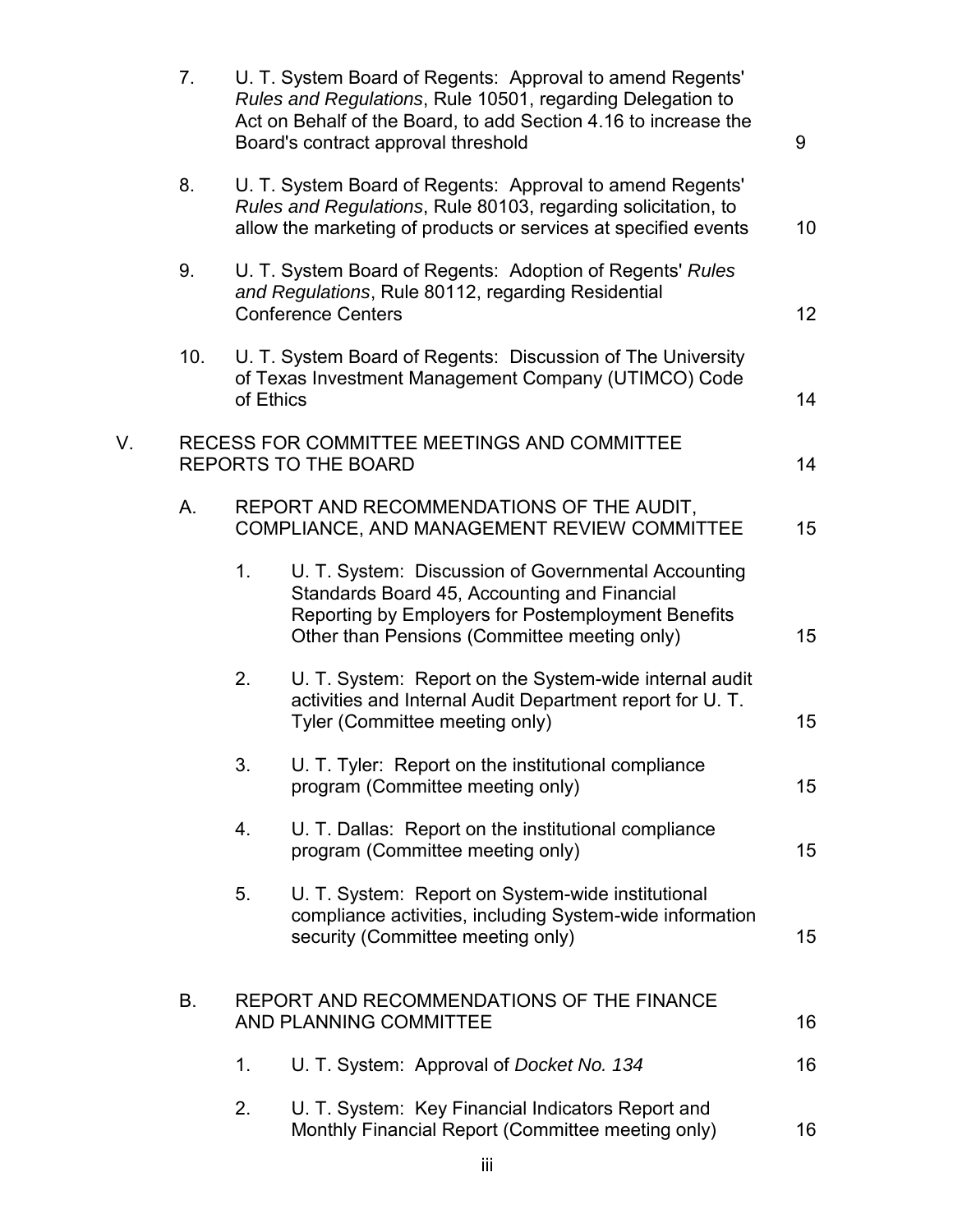|    | 3. | U. T. System: Overview of U. T. System debt programs<br>(Committee meeting only)                                                                                                                                                                                                                                                                                                                                                                               | 17 |
|----|----|----------------------------------------------------------------------------------------------------------------------------------------------------------------------------------------------------------------------------------------------------------------------------------------------------------------------------------------------------------------------------------------------------------------------------------------------------------------|----|
|    | 4. | U. T. System: Results of standardization of banking<br>services for U. T. System institutions (Committee<br>meeting only                                                                                                                                                                                                                                                                                                                                       | 17 |
|    | 5. | U. T. System: Discussion concerning new Capital<br>Expenditure Policy and authorization to make<br>conforming changes to the Regents' Rules and<br>Regulations, Rules 80301, 80303, 80402, and 80404<br>effective July 1, 2008                                                                                                                                                                                                                                 | 17 |
|    | 6. | U. T. System Board of Regents: The University of<br>Texas Investment Management Company (UTIMCO)<br>Performance Summary Report and Investment Reports<br>for the quarter ended February 29, 2008                                                                                                                                                                                                                                                               | 30 |
|    | 7. | U. T. System Board of Regents: Approval of annual<br>distributions from the Permanent University Fund, the<br>Permanent Health Fund, the Long Term Fund, and the<br>Intermediate Term Fund                                                                                                                                                                                                                                                                     | 36 |
|    | 8. | U. T. System: Approval to negotiate a contract for the<br>Delivery Phase of the Common Chart of Accounts<br>Initiative                                                                                                                                                                                                                                                                                                                                         | 40 |
|    | 9. | U. T. System: Approval to acquire Oracle Corporation<br>site license                                                                                                                                                                                                                                                                                                                                                                                           | 40 |
| C. |    | REPORT AND RECOMMENDATIONS OF THE ACADEMIC<br><b>AFFAIRS COMMITTEE</b>                                                                                                                                                                                                                                                                                                                                                                                         | 43 |
|    | 1. | U. T. Austin: Honorific naming of the Center for African<br>and African American Studies as the Dr. John L.<br>Warfield Center for African and African American<br><b>Studies</b>                                                                                                                                                                                                                                                                              | 43 |
|    | 2. | U. T. Tyler: Authorization to accept a gift of the surface<br>interest in approximately 46.386 acres of unimproved<br>land from the Texas Area Fund Foundation and a gift of<br>approximately 3.844 acres of unimproved land from the<br>City of Palestine, both of which tracts are located near<br>the intersection of Loop 256 and U.S. Highway 287,<br>Palestine, Anderson County, Texas, for the purpose of<br>expanding the U. T. Tyler Palestine Campus | 43 |
|    | 3. | U. T. Dallas: Report on Project Emmitt (Committee<br>meeting only)                                                                                                                                                                                                                                                                                                                                                                                             | 45 |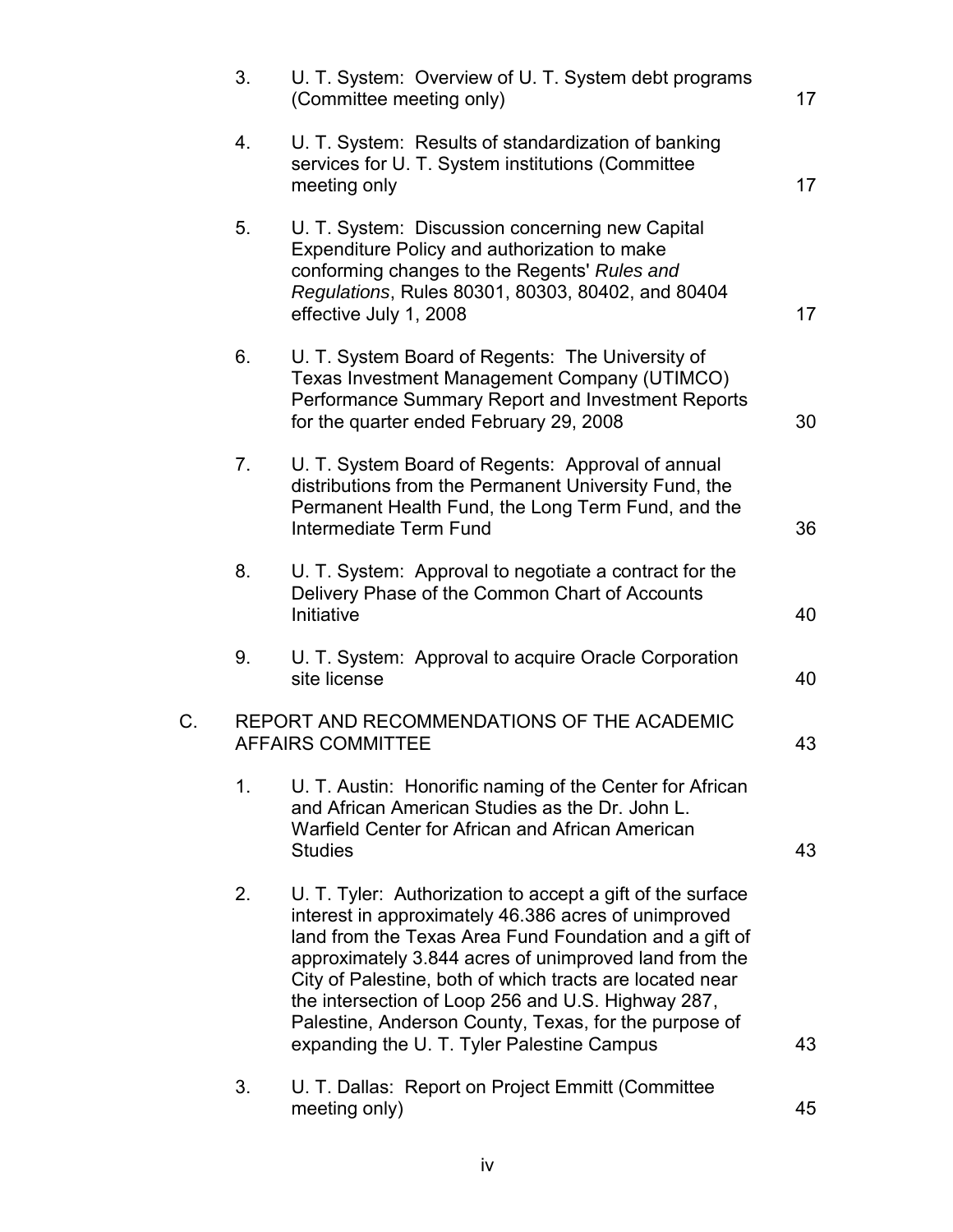|    | 4. | U. T. System: Discussions on academic leadership<br>matters - differentiated institutional missions (Committee<br>meeting only)                                                                                                                                                                                                                                                                                                                                                                                                                                     | 45 |
|----|----|---------------------------------------------------------------------------------------------------------------------------------------------------------------------------------------------------------------------------------------------------------------------------------------------------------------------------------------------------------------------------------------------------------------------------------------------------------------------------------------------------------------------------------------------------------------------|----|
| D. |    | REPORT AND RECOMMENDATIONS OF THE HEALTH<br><b>AFFAIRS COMMITTEE</b>                                                                                                                                                                                                                                                                                                                                                                                                                                                                                                | 46 |
|    | 1. | U. T. Southwestern Medical Center - Dallas: Approval<br>of acceptance of gift of outdoor art                                                                                                                                                                                                                                                                                                                                                                                                                                                                        | 46 |
|    | 2. | U. T. Southwestern Medical Center - Dallas: Approval<br>of an M.S. and a Ph.D. degree program in Cancer<br><b>Biology</b>                                                                                                                                                                                                                                                                                                                                                                                                                                           | 46 |
|    | 3. | U. T. Medical Branch – Galveston: Approval of after-tax<br>retirement plan pursuant to Section 457(f) of the <i>Internal</i><br>Revenue Code of 1986, as amended                                                                                                                                                                                                                                                                                                                                                                                                    | 47 |
|    | 4. | U. T. Southwestern Medical Center - Dallas:<br>Approval of the Amended and Restated Certificate of<br>Formation and Third Amended and Restated Bylaws of<br>UT Southwestern Moncrief Cancer Center                                                                                                                                                                                                                                                                                                                                                                  | 49 |
|    | 5. | U. T. Southwestern Medical Center - Dallas:<br>Authorization to purchase three tracts of land and<br>improvements located at 6222, 6303, 6333, 6363, and<br>6500 Forest Park Road, Dallas, Dallas County, Texas,<br>consisting of a total of approximately 24.0665 acres from<br>LUI Dallas Exchange Park, L. P., a Texas limited<br>partnership, for a purchase price not to exceed fair<br>market value as established by independent appraisals<br>to be used for the administrative, educational, and<br>medical programs; and resolution regarding parity debt | 69 |
|    | 6. | U. T. System: Code Red Report, 2008<br>Recommendations of the statewide Task Force on<br>Access to Health Care in Texas (Committee<br>meeting only)                                                                                                                                                                                                                                                                                                                                                                                                                 | 71 |
|    | 7. | U. T. System: Quarterly report on health matters,<br>including a statewide conference on physician workforce<br>issues, by Executive Vice Chancellor Shine (Committee)<br>meeting only)                                                                                                                                                                                                                                                                                                                                                                             | 71 |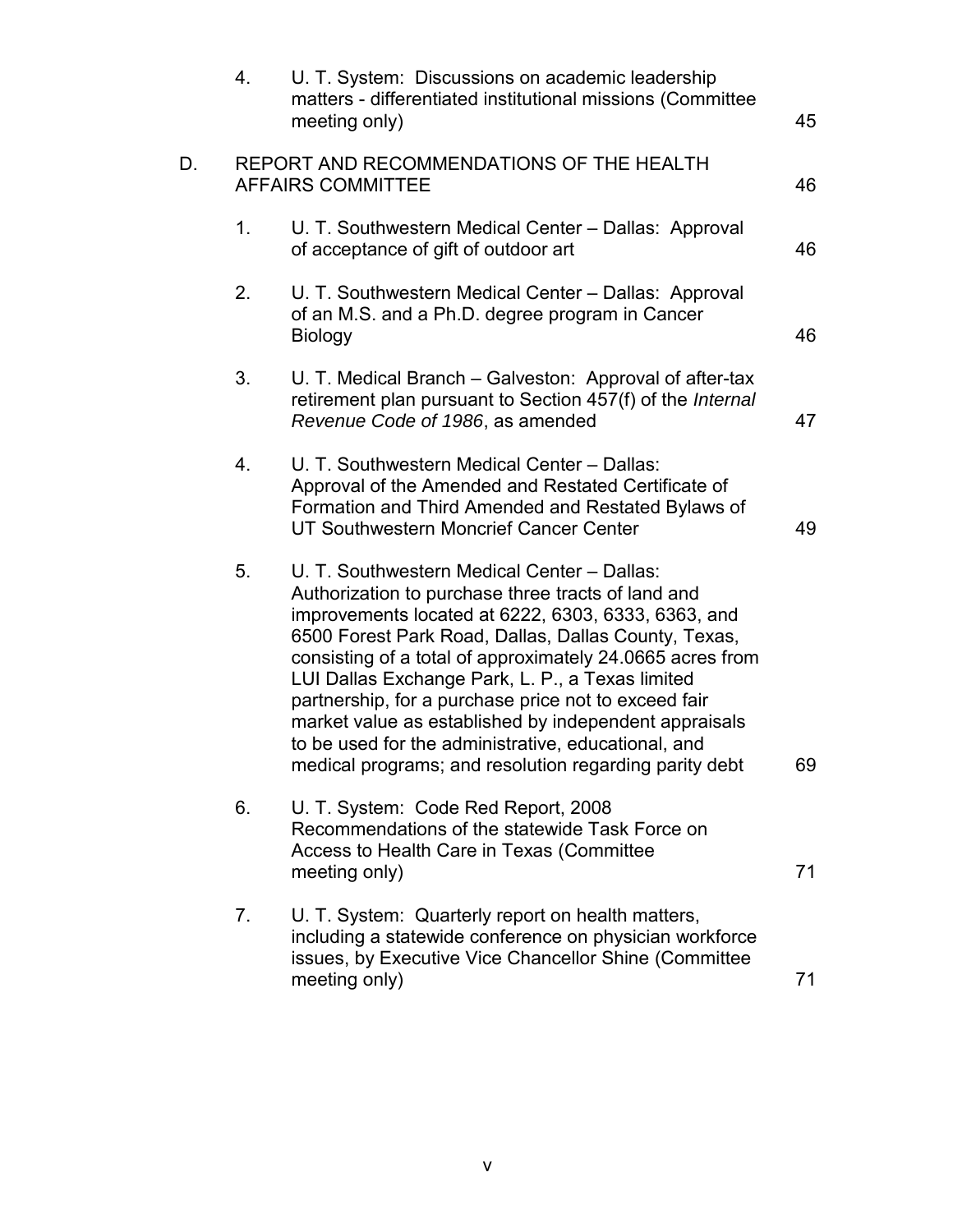E. REPORT AND RECOMMENDATIONS OF THE FACILITIES PLANNING AND CONSTRUCTION COMMITTEE 72 1. U. T. Southwestern Medical Center - Dallas: Intraoperative Magnetic Resonance Imaging Facility - Amendment of the FY 2008-2013 Capital Improvement Program and the FY 2008-2009 Capital Budget to include project; approval of total project cost; appropriation of funds and authorization of expenditure; and authorization of institutional management 72 2. U. T. Health Science Center - Houston: Build Out of Floor 6 for Biomedical Engineering - Amendment of the FY 2008-2013 Capital Improvement Program and the FY 2008-2009 Capital Budget to include project; approval of total project cost; appropriation of funds and authorization of expenditure; and resolution regarding parity debt 73 3. U. T. Health Science Center - San Antonio: Recreation and Wellness Center - Amendment of the FY 2008-2013 Capital Improvement Program and the FY 2008-2009 Capital Budget to include project; approval of total project cost; and authorization of institutional management 75 4. U. T. M. D. Anderson Cancer Center: Kirby Facility Build Out - Amendment of the FY 2008-2013 Capital Improvement Program and the FY 2008-2009 Capital Budget to include project; approval of total project cost; and appropriation of funds and authorization of expenditure 76 5. U. T. Arlington: Engineering Research Complex - Amendment of the FY 2008-2013 Capital Improvement Program and the FY 2008-2009 Capital Budget to increase the total project cost; approval to revise the funding sources; approval of design development; appropriation of funds and authorization of expenditure; approval of evaluation of alternative energy economic feasibility; and resolution regarding parity debt 77 6. U. T. Austin: Student Activity Center/Phase I - Liberal Arts - Approval of design development; appropriation of funds and authorization of expenditure; approval of evaluation of alternative energy economic feasibility; and resolution regarding parity debt 80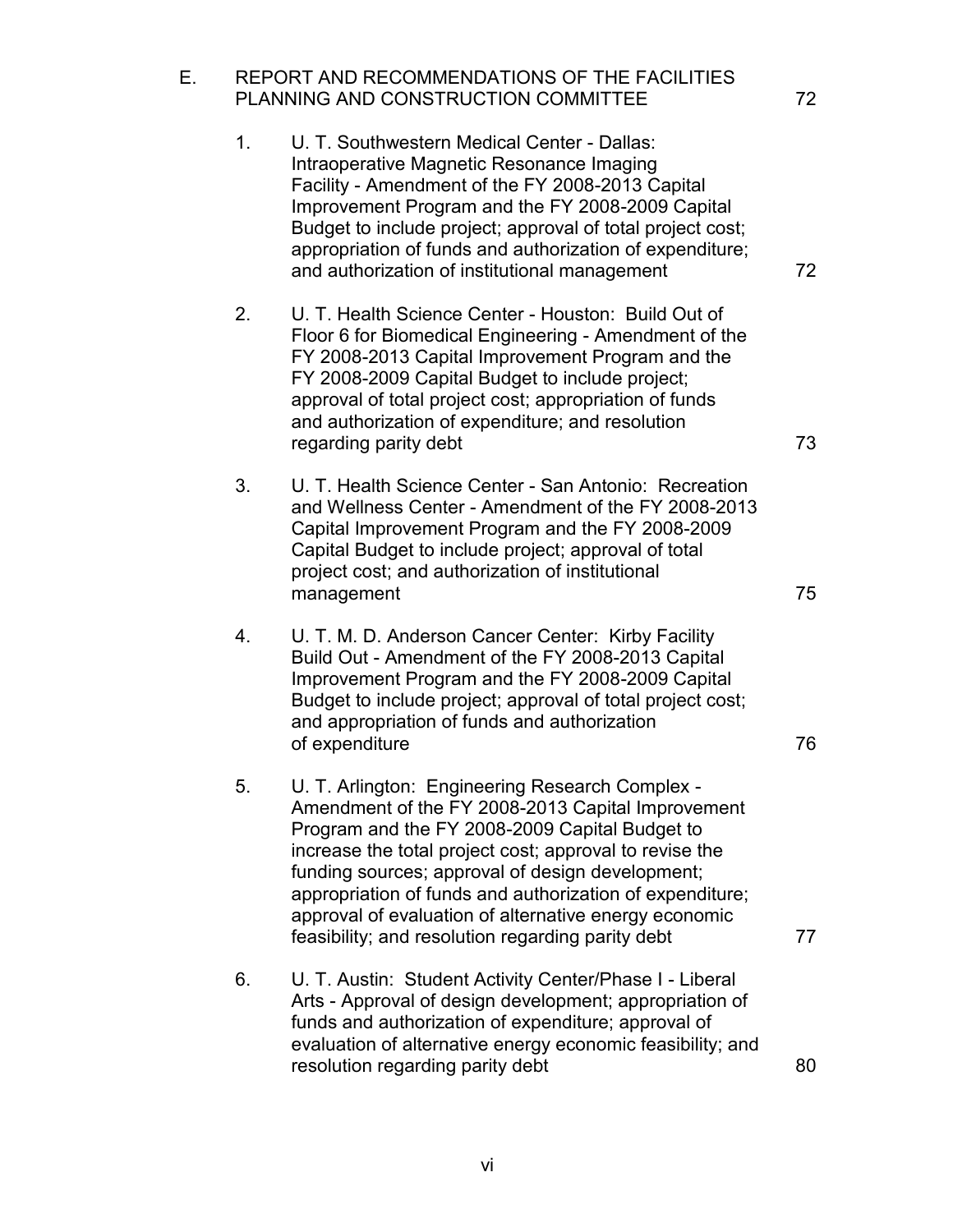| 7.  | U. T. Brownsville: Science and Technology<br>Learning Center - Approval of design development;<br>appropriation of funds and authorization of expenditure;<br>approval of evaluation of alternative energy economic<br>feasibility; and resolution regarding parity debt                                                                                                                                                                                                                                                                            | 82 |
|-----|-----------------------------------------------------------------------------------------------------------------------------------------------------------------------------------------------------------------------------------------------------------------------------------------------------------------------------------------------------------------------------------------------------------------------------------------------------------------------------------------------------------------------------------------------------|----|
| 8.  | U. T. Dallas: Campus Landscape Enhancement<br>Project - Approval of design development                                                                                                                                                                                                                                                                                                                                                                                                                                                              | 84 |
| 9.  | U. T. Tyler: Art Studio Addition portion of the<br>Completion/Renovation/Expansion of the Engineering,<br>Science and Technology Building project - Approval of<br>design development and authorization of institutional<br>management                                                                                                                                                                                                                                                                                                              | 85 |
| 10. | U. T. Tyler: Palestine Campus Expansion - Amendment<br>of the FY 2008-2013 Capital Improvement Program and<br>the FY 2008-2009 Capital Budget to increase the total<br>project cost; approval of design development; approval<br>to revise funding sources; appropriation of funds and<br>authorization of expenditure; approval of evaluation<br>of alternative energy economic feasibility; and resolution<br>regarding parity debt                                                                                                               | 87 |
| 11. | U. T. Medical Branch - Galveston: Specialty Care<br>Center at Victory Lakes - Amendment of the<br>FY 2008-2013 Capital Improvement Program and<br>the FY 2008-2009 Capital Budget to reapprove<br>adding the project back onto the Capital Improvement<br>Program; approval of design development; appropriation<br>of funds and authorization of expenditure; approval of<br>evaluation of alternative energy economic feasibility;<br>and resolution regarding parity debt                                                                        | 89 |
| 12. | U. T. Health Science Center - Houston: U. T. Research<br>Park Complex - Amendment of the FY 2008-2013<br>Capital Improvement Program and the FY 2008-2009<br>Capital Budget to reduce the total project cost; delete<br>the Parking Garage portion of the project; approval of<br>design development of the Dental Branch Replacement<br>Building portion of the project; appropriation of funds and<br>authorization of expenditure; approval of evaluation of<br>alternative energy economic feasibility; and resolution<br>regarding parity debt | 92 |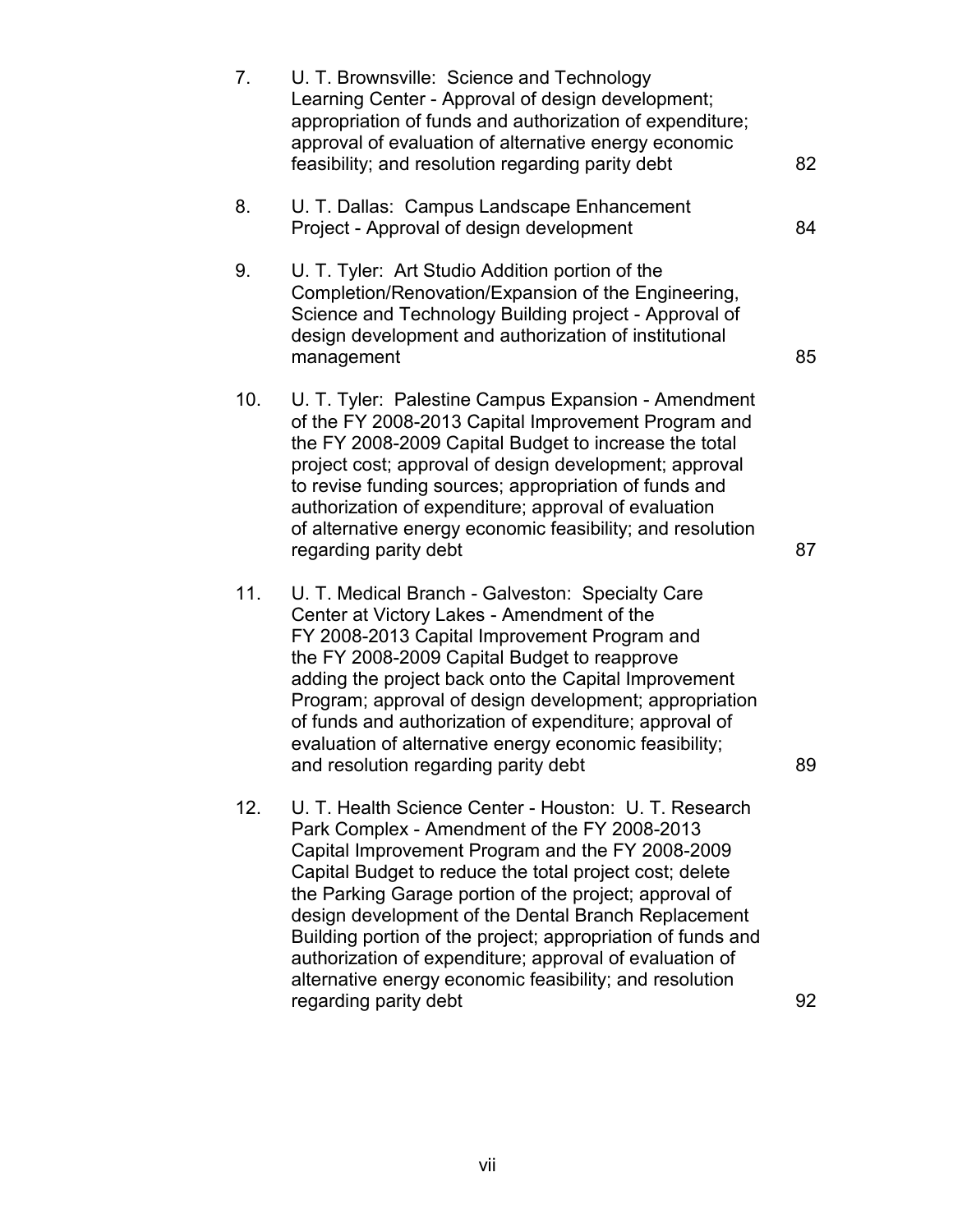|       | 13.                | U. T. M. D. Anderson Cancer Center: Administrative<br>Support Building - Phase 1, Administrative Support<br>Building - Phase 2, Administrative Support Building -<br>Phase 3, and Data Center Expansion - Amendment<br>of the FY 2008-2013 Capital Improvement Program<br>and the FY 2008-2009 Capital Budget to combine<br>four projects and redesignate as the Administrative<br>Support Building; approval to increase the total project<br>cost; approval of design development; appropriation of<br>funds and authorization of expenditure; approval of<br>evaluation of alternative energy economic feasibility;<br>and resolution regarding parity debt | 95  |
|-------|--------------------|----------------------------------------------------------------------------------------------------------------------------------------------------------------------------------------------------------------------------------------------------------------------------------------------------------------------------------------------------------------------------------------------------------------------------------------------------------------------------------------------------------------------------------------------------------------------------------------------------------------------------------------------------------------|-----|
|       | 14.                | U. T. Austin: Speedway Mall North of 21st Street and<br>East Mall/East Mall Fountain, Phase I - Amendment of<br>the FY 2008-2013 Capital Improvement Program and<br>the FY 2008-2009 Capital Budget to increase the total<br>project cost; revise the funding sources; and redesignate<br>the project as Speedway Mall North of the Blanton<br>Museum and South of Dean Keeton Street and East<br><b>Mall/East Mall Fountain</b>                                                                                                                                                                                                                               | 99  |
| VI.   |                    | RECONVENE BOARD OF REGENTS AS COMMITTEE OF THE                                                                                                                                                                                                                                                                                                                                                                                                                                                                                                                                                                                                                 |     |
|       | <b>WHOLE</b>       |                                                                                                                                                                                                                                                                                                                                                                                                                                                                                                                                                                                                                                                                | 102 |
| VII.  |                    | <b>SCHEDULED MEETING</b>                                                                                                                                                                                                                                                                                                                                                                                                                                                                                                                                                                                                                                       | 102 |
| VIII. | <b>ADJOURNMENT</b> |                                                                                                                                                                                                                                                                                                                                                                                                                                                                                                                                                                                                                                                                |     |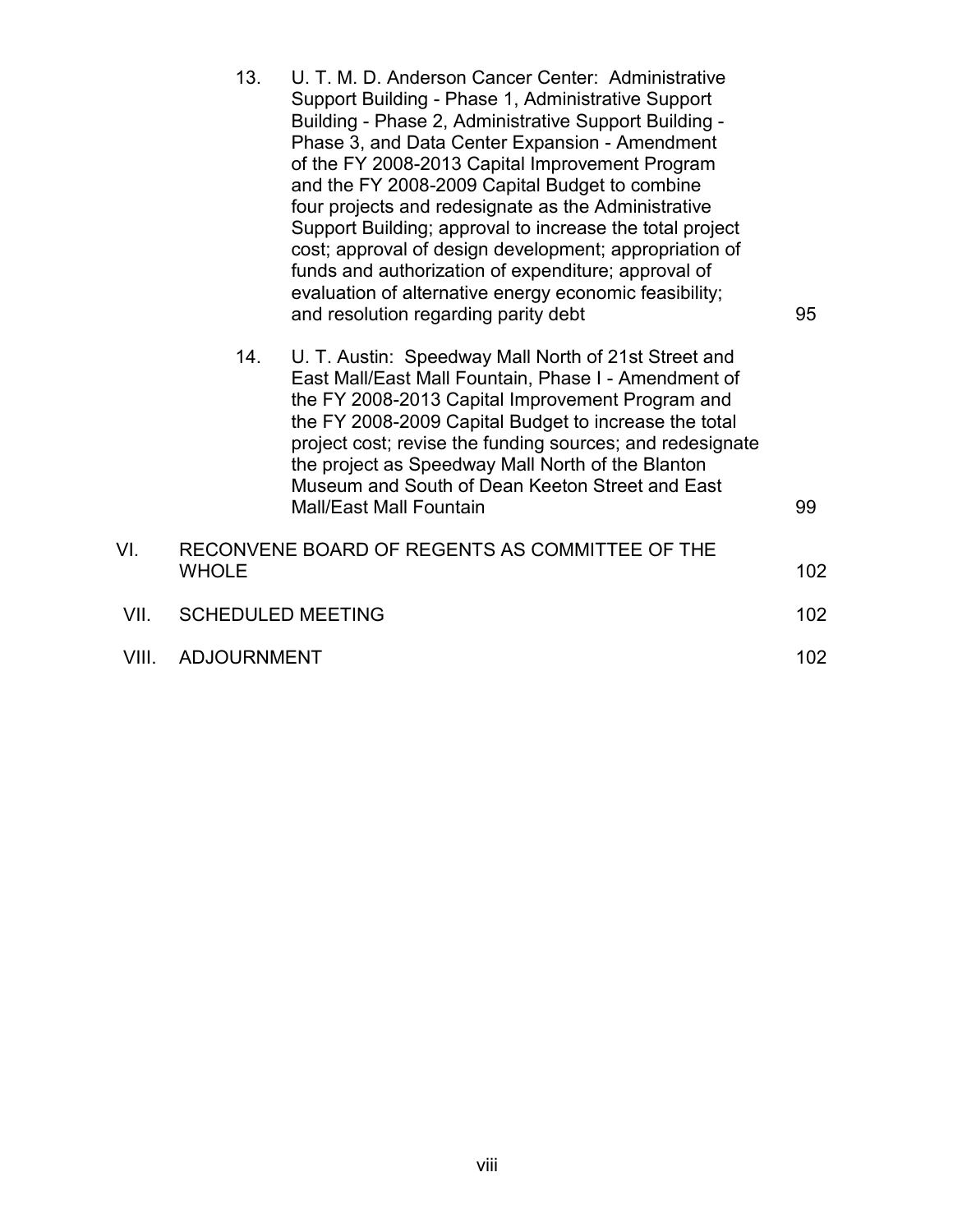### MEETING NO. 1,029

WEDNESDAY, MAY 14, 2008.--The members of the Board of Regents of The University of Texas System convened at 12:15 p.m. on Wednesday, May 14, 2008, in Room 140 of the Ornelas Activity Center, The University of Texas at Tyler, 3402 Old Omen Road, Tyler, Texas, with the following participation:

ATTENDANCE.--

Present Mateuralian Present<br>
Vice Chairman Huffines, presiding Mateus Chairman Caven  $Vice$  Chairman Huffines, presiding Vice Chairman Rowling **Regent Barnhill**  Regent Camarillo Regent Dannenbaum Regent Foster Regent Gary Regent Longoria Regent McHugh

In accordance with a notice being duly posted with the Secretary of State and there being a quorum present, Acting Chairman Huffines called the meeting to order.

RECESS TO EXECUTIVE SESSION.--At 12:15 p.m., Acting Chairman Huffines announced the Board would recess to convene in Executive Session pursuant to *Texas Government Code* Sections 551.071, 551.072, 551.073, and 551.074 to consider those matters listed on the Executive Session agenda.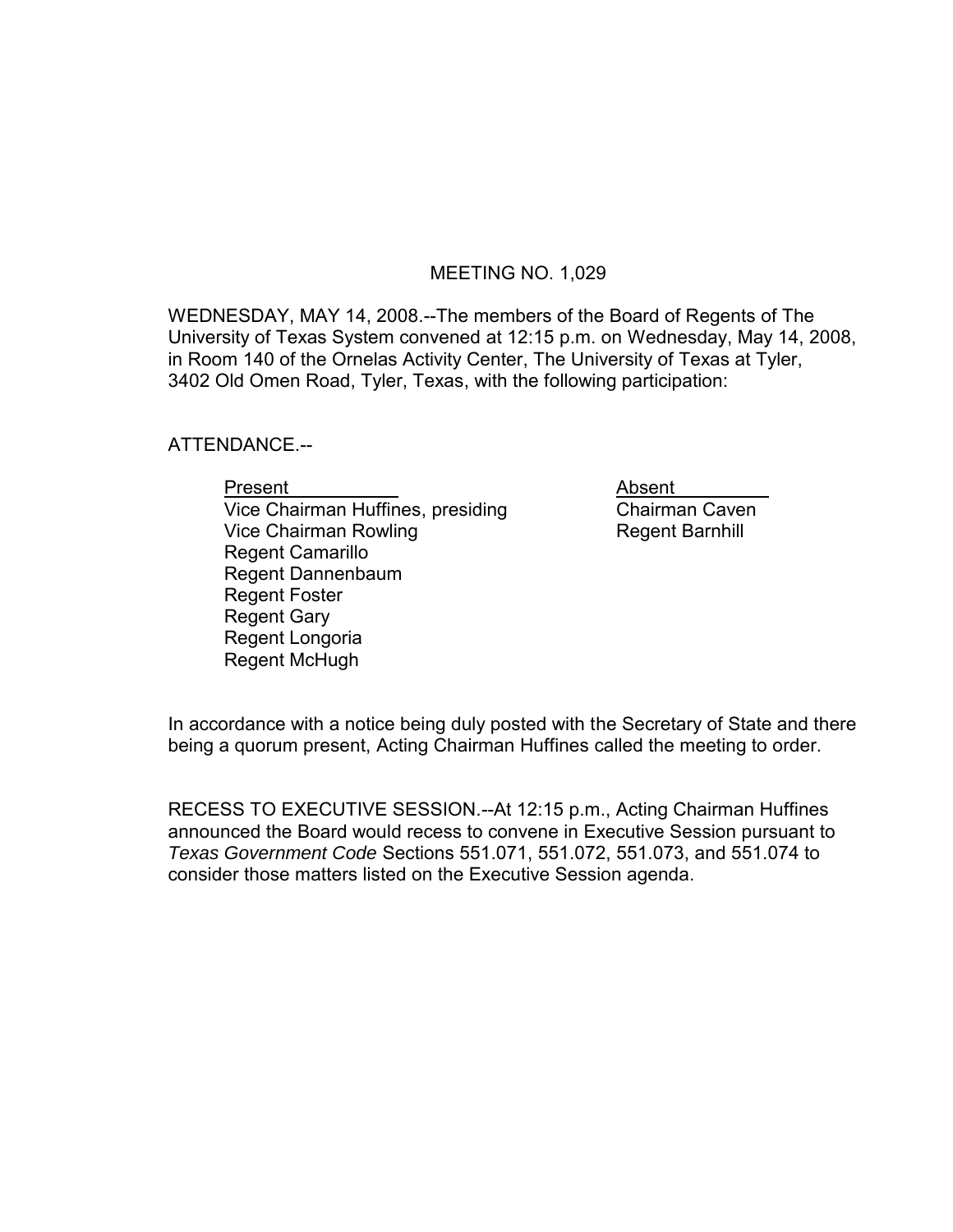RECONVENE IN OPEN SESSION.--At 1:43 p.m., the Board reconvened in open session in the Ballroom of the Ornelas Activity Center at The University of Texas at Tyler and took the following actions on matters discussed in Executive Session.

## 1a. **U. T. Health Science Center – Houston: Selection of Larry R. Kaiser, M.D.,** as President-Designate

Regent McHugh moved that Larry R. Kaiser, M.D., currently Chairman of the Department of Surgery at the University of Pennsylvania, be selected President-Designate of The University of Texas Health Science Center at Houston and become President effective August 1, 2008, at a compensation commensurate with the responsibilities of the office, to be negotiated in accordance with University of Texas System policies by Chancellor ad interim Shine and submitted to the Board for approval via the usual budgetary procedures.

She further recommended that should an opportunity arise for Dr. Kaiser to begin work earlier, the Board authorizes his employment as President-Designate at a time prior to August 1, 2008, to be negotiated by Chancellor ad interim Shine.

Additionally, Regent McHugh moved that the Minutes reflect that, by approval of this motion, the Board has made a finding that, as required by State law, this appointment is in the best interest of U. T. Health Science Center - Houston.

The motion was seconded by Regent Longoria and carried by acclamation.

1b. U. T. Southwestern Medical Center – Dallas: Discussion regarding individual personnel matters related to presidential search

No discussion was held on this item.

1c. U. T. System: Discussion and appropriate action regarding individual personnel matters relating to appointment, employment, evaluation, compensation, assignment, and duties of presidents (academic and health institutions), U. T. System Administration officers (Executive Vice Chancellors and Vice Chancellors), other officers reporting directly to the Board (Chancellor ad interim, General Counsel to the Board, and Chief Audit Executive), and U. T. System and institutional employees

No action was taken on this item.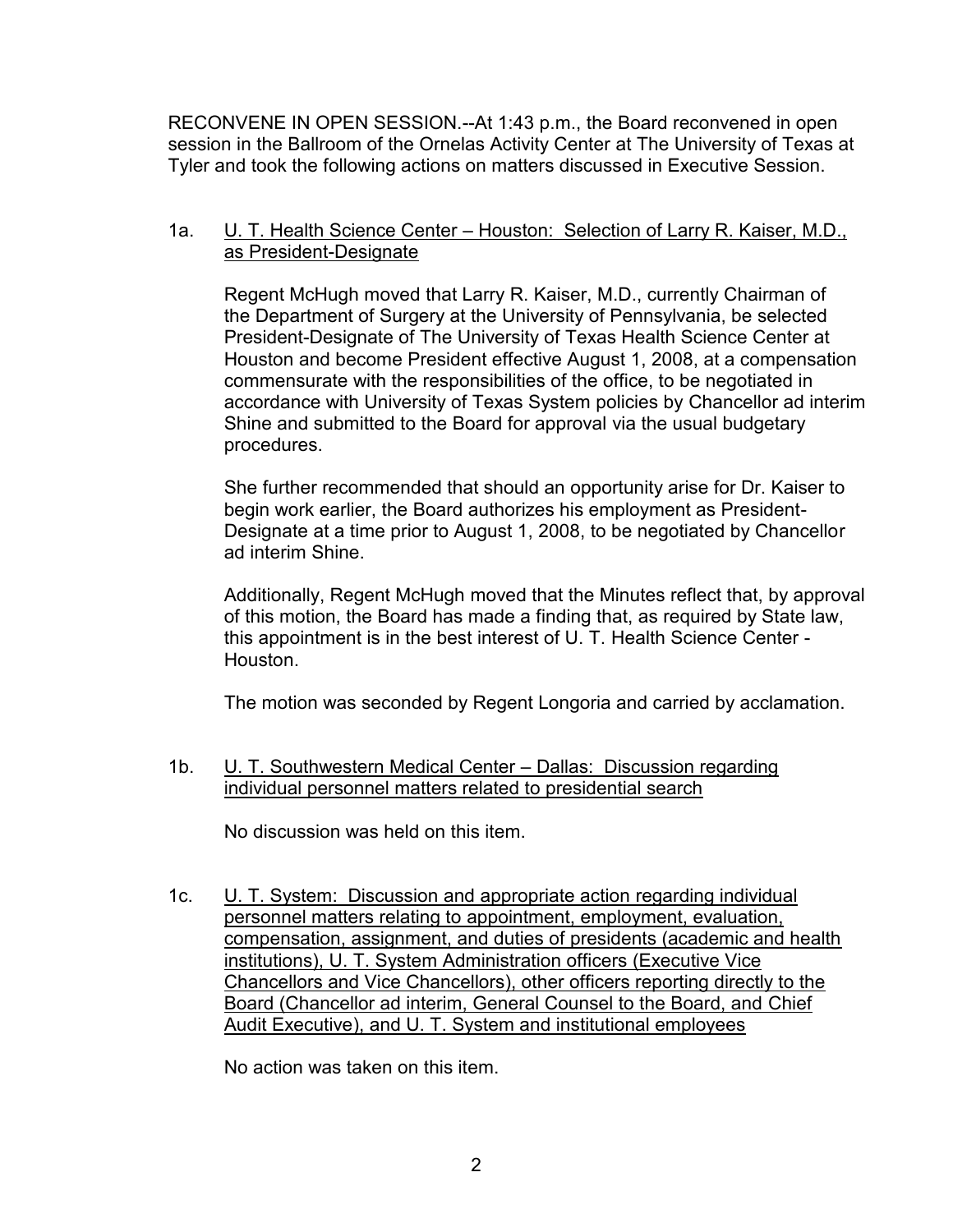2a. U. T. M. D. Anderson Cancer Center: Authorization to negotiate a ground lease of approximately three acres of unimproved land located in The University of Texas Research Park, Houston, Harris County, Texas, at either the southeast corner of Fannin Street and Old Spanish Trail, or the northeast corner of Bertner Road and East Road, to a ground tenant selected through a request for proposals process for the development of a biomedical research building containing approximately 300,000 square feet of rentable area to include research, conference, and commercial space, with approximately 150,000 square feet of research space to be subleased by U. T. M. D. Anderson Cancer Center and the remainder of the space to be subleased by third party tenants for research use and ancillary services

Upon motion by Vice Chairman Rowling, seconded by Regent Dannenbaum, the Board, on behalf of The University of Texas M. D. Anderson Cancer Center

- a. authorized the Executive Director of Real Estate to negotiate a ground lease, in accordance with the parameters outlined in Executive Session and subject to the approval of President Mendelsohn or his designee, for the development, construction, financing and operation of a multi-tenant biomedical research and development facility on approximately three acres of unimproved land located in The University of Texas Research Park, Houston, Harris County, Texas, at the northeast corner of Bertner Road and East Road, to Alexandria Real Estate Equities, Inc., a Maryland corporation and the ground tenant selected through a request for proposals (RFP) process;
- b. authorized the Executive Director of Real Estate to execute the ground lease and all related documents, instruments, and other agreements, subject to approval of all such documents as to legal form by the Office of General Counsel, and to take all further actions deemed necessary or advisable to carry out the purpose and intent of the foregoing action within the parameters outlined in Executive Session;
- c. authorized the Chief Business Officer of U. T. M. D. Anderson Cancer Center to negotiate a space lease, in accordance with the parameters outlined in Executive Session and subject to the approval of the Office of Health Affairs, for the lease of space by the institution as tenant of a portion of the biomedical research and development facility; and
- d. authorized the Chief Business Officer of U. T. M. D. Anderson Cancer Center to execute the space lease, subject to approval of the lease as to legal form by the Office of General Counsel.

The motion carried by acclamation.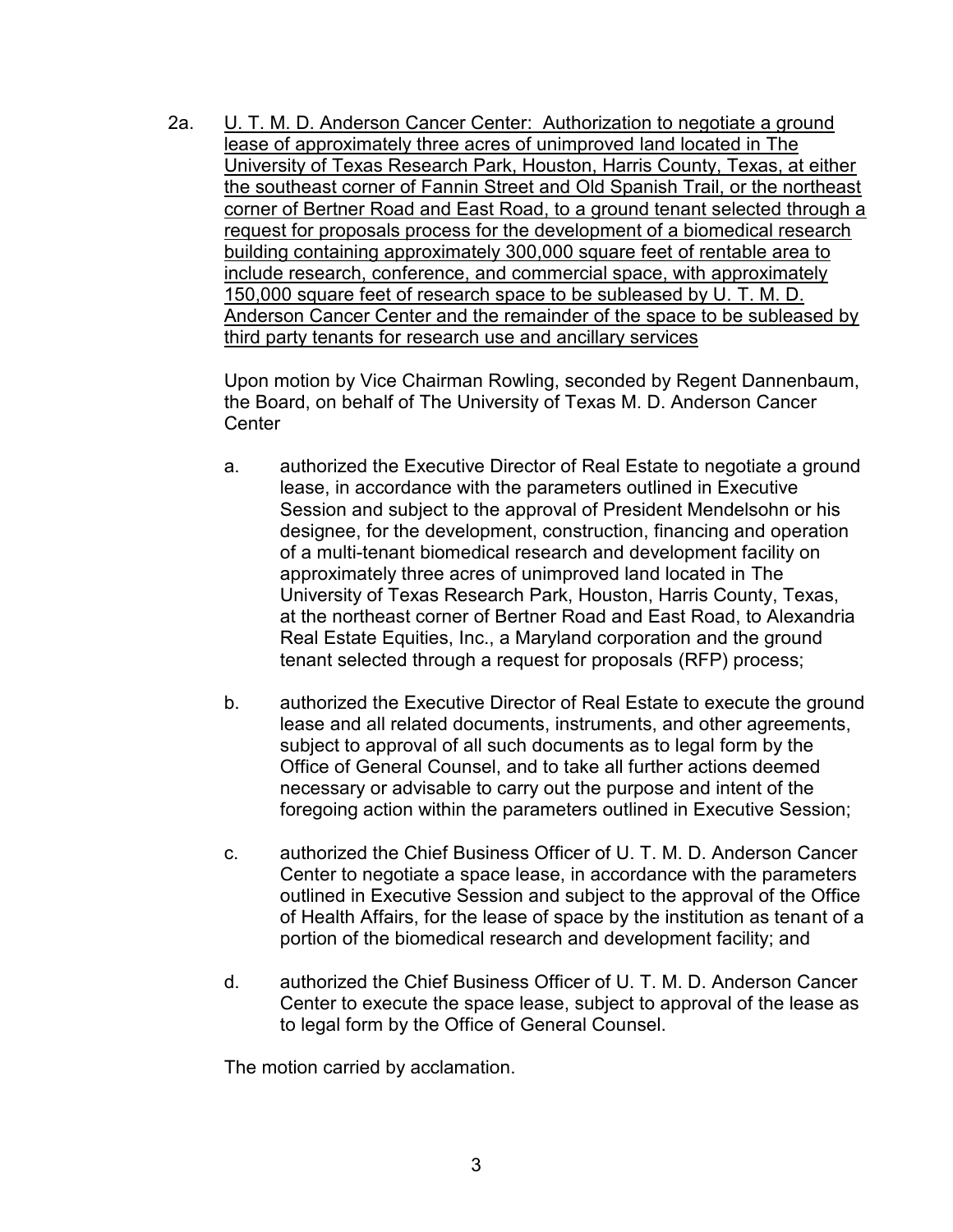## 2b. U. T. System: Issues related to West Texas Lands

No action was taken on this item.

## 3a. U. T. Medical Branch – Galveston: Conditional acceptance of a proposed negotiated gift

Regent Dannenbaum moved that the Board of Regents authorize the conditional acceptance of a gift to benefit The University of Texas Medical Branch at Galveston consistent with the parameters discussed in Executive Session.

The motion was duly seconded and carried unanimously.

## 3b. U. T. M. D. Anderson Cancer Center: Approval of a proposed negotiated gift with potential naming feature for the Institute for Cancer Prevention and Risk Assessment

Upon motion by Regent Longoria, seconded by Regent Gary, the Board authorized President Mendelsohn and Vice Chancellor Safady to conclude negotiations and to execute documents related to the acceptance of a gift to benefit The University of Texas M. D. Anderson Cancer Center, with a related naming feature for the Institute for Cancer Prevention and Risk Assessment, consistent with the parameters discussed in Executive Session.

The motion carried by acclamation.

Note from the Assistant Secretary to the Board: Following the meeting, the announcement of the naming of the Dan Duncan Family Institute for Cancer Prevention and Risk Assessment for the Dan L. Duncan Family was made public.

### 4a. U. T. System Board of Regents: Discussion with Counsel on pending legal issues

No action was taken on this item.

## 4b. U. T. System Board of Regents: Discussion of legal issues related to standards of conduct and ethics

No action was taken on this item.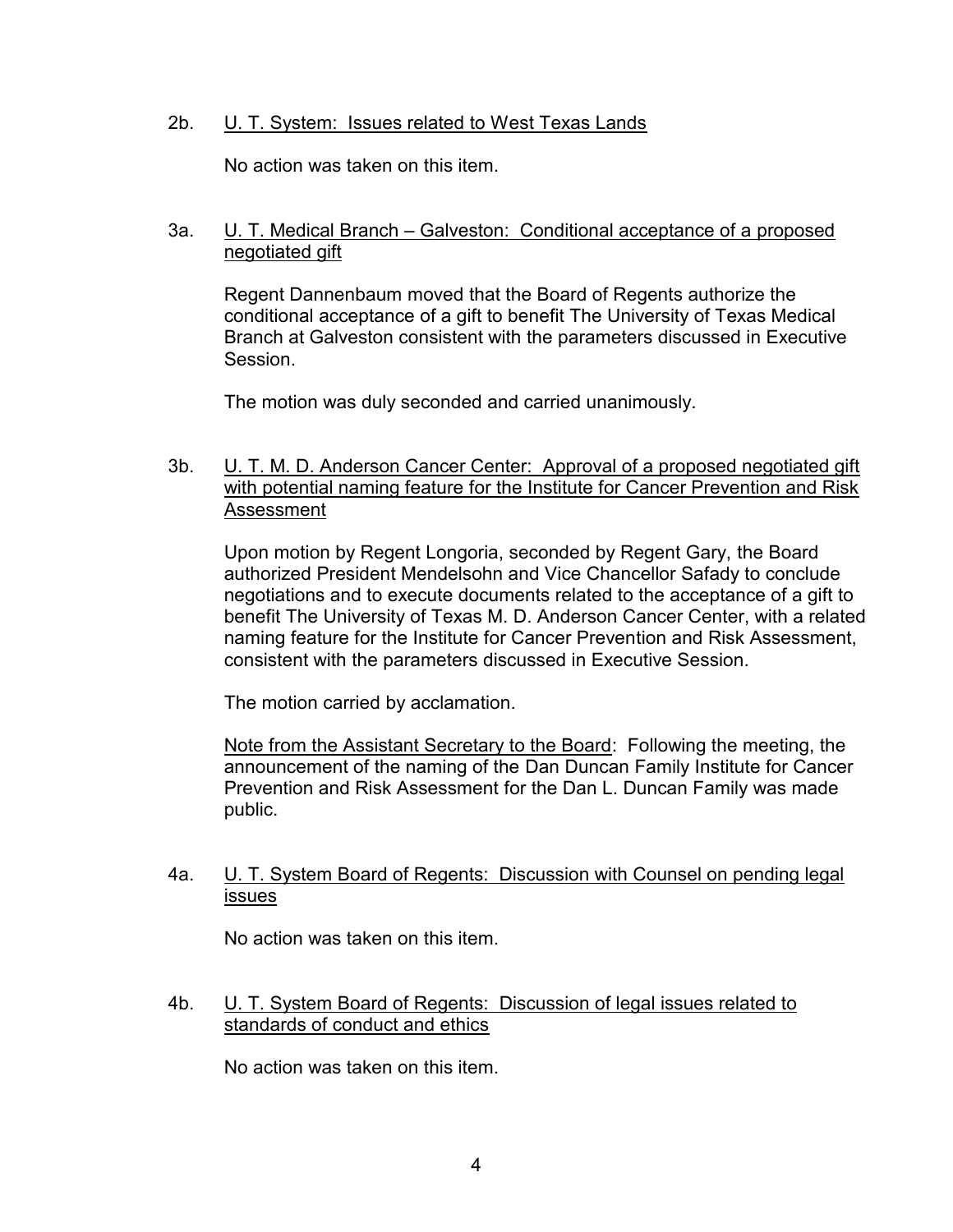## 4c. U. T. System: Legal briefing on *Fisher v. Texas*

No action was taken on this item.

# 4d. **U. T. System: Legal issues related to West Texas Lands**

See Item 2b.

RECESS.--At 1:49 p.m., Acting Chairman Huffines announced the Board would recess for committee meetings for the remainder of the afternoon and first thing on the morning of May 15.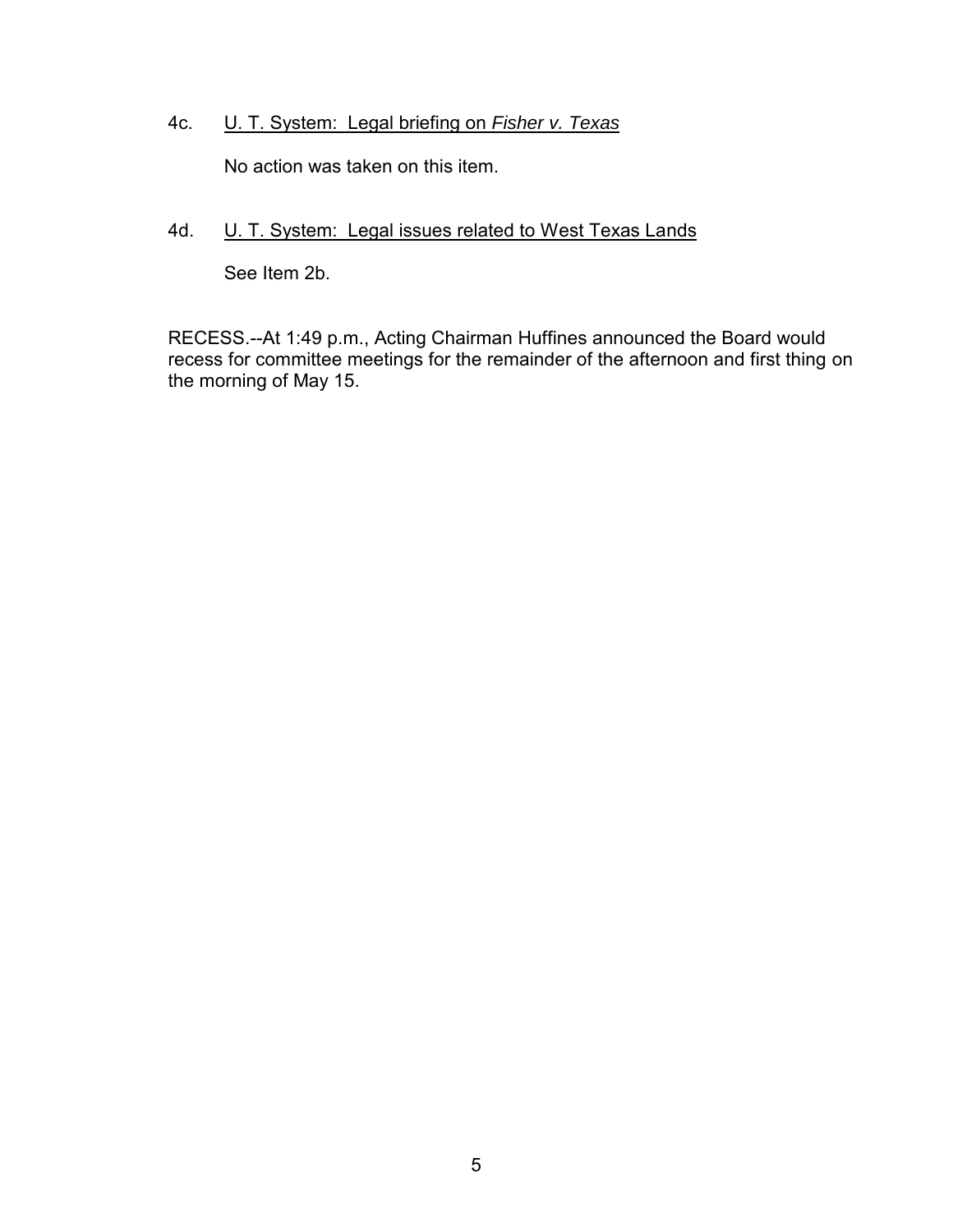THURSDAY, MAY 15, 2008.--The members of the Board of Regents of The University of Texas System reconvened at 10:25 a.m. on Thursday, May 15, 2008, in the Ballroom of the Ornelas Activity Center, The University of Texas at Tyler, 3402 Old Omen Road, Tyler, Texas, with the following participation:

### ATTENDANCE.--

Present **Absent** Vice Chairman Rowling, presiding Chairman Caven Regent Camarillo Vice Chairman Huffines Regent Dannenbaum **Regent Barnhill**  Regent Foster Regent Gary Regent Longoria Regent McHugh

Acting Chairman Rowling announced a quorum present and called the meeting to order. He thanked President Mabry for his hospitality in hosting this meeting on the campus of The University of Texas at Tyler.

CERTIFICATE OF APPRECIATION TO STUDENT REGENT RANDAL MATTHEW CAMARILLO.--Acting Chairman Rowling provided the following remarks about Student Regent Randal Matthew Camarillo whose term of service on the Board of Regents will end on May 31, 2008.

### Remarks by Acting Chairman Rowling

Since today is the last regularly scheduled public meeting for Regent Camarillo, I want to take this opportunity to express our appreciation and admiration for his contributions to The University of Texas System during the last 15 months. Matt brought a unique perspective to the Board and we have benefited greatly from his thoughtful approach to various issues. In between his surgical rounds at The University of Texas Health Science Center at Houston, Matt has made time to visit each University of Texas System campus. He heard from faculty members and students to learn more about their needs and he brought those recommendations to the attention of the Board.

In recognition of Regent Camarillo's service, each member of the Board has signed a formal certificate of appreciation. We hope this document will remind you of your time on the Board and of our appreciation for your vision, dedication, and energy.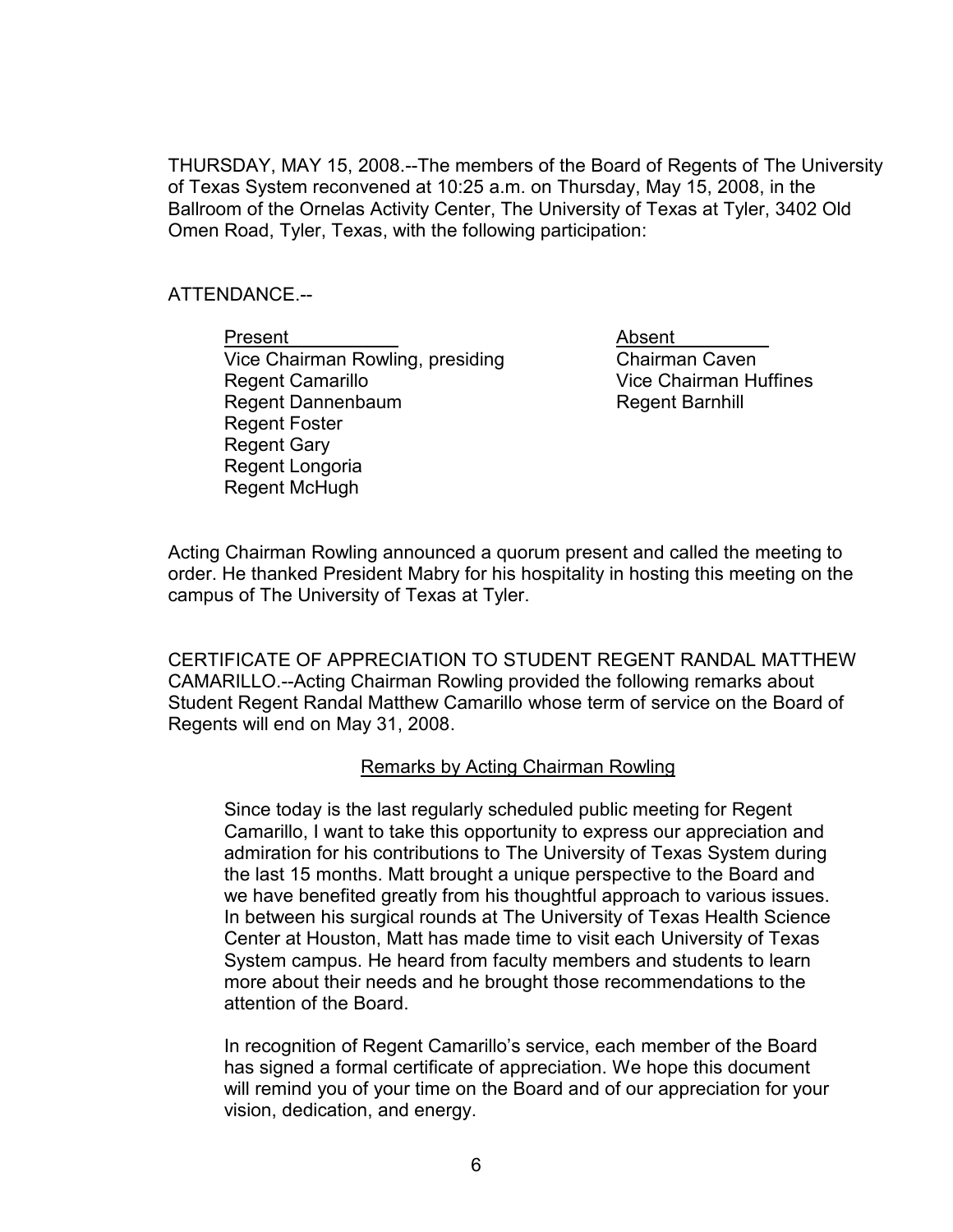Vice Chairman Rowling then presented a framed certificate of appreciation to Regent Camarillo who received a round of applause.

U. T. SYSTEM BOARD OF REGENTS: APPROVAL OF MINUTES.--The Minutes of the regular meeting of the Board of Regents of The University of Texas System held on February 6-7, 2008, in Austin, Texas, were approved as prepared by the Assistant Secretary to the Board of Regents. The official copy is recorded in the *Permanent Minutes*, Volume LV, Pages 320 – 504.

The Minutes of the special meetings of the Board of Regents of the U. T. System held on March 26, April 14, and April 28 in Austin, Texas, were approved as prepared by the Assistant Secretary to the Board of Regents. The official copy is recorded in the *Permanent Minutes*, Volume LV, Pages 505 – 532.

## AGENDA ITEMS

## 1. U. T. Tyler: Overview of the institution

President Mabry presented an overview of The University of Texas at Tyler.

2. U. T. System: Remarks by Chancellor ad interim Shine related to transitional issues

Chancellor ad interim Shine reported on transitional issues at The University of Texas System to protect, preserve, and expand the legacy of former Chancellor Mark G. Yudof. Dr. Shine said these efforts are in tuition deregulation and accountability and in a movement towards a more costefficient, cost-effective university system through initiatives such as the Supply Chain Alliance Strategic Initiative, acquisition of an Oracle Corporation site license (see Item 9 on Page 40 of the Finance and Planning Committee), audits of practice plans, and time and effort reporting. Dr. Shine said he continues Chancellor Yudof's historic commitment to the U. T. System's responsibility to provide added value through such initiatives as the Science and Technology Acquisition and Retention (STARs) program, public health and nursing, and technology transfer. He committed to strengthen and improve on Chancellor Yudof's \$2.6 billion Competitiveness Initiative where major resources are committed to science, technology, engineering, mathematics, and medicine.

Chancellor ad interim Shine said the U. T. System's principal product is a well prepared mind that can think creatively and contribute to society.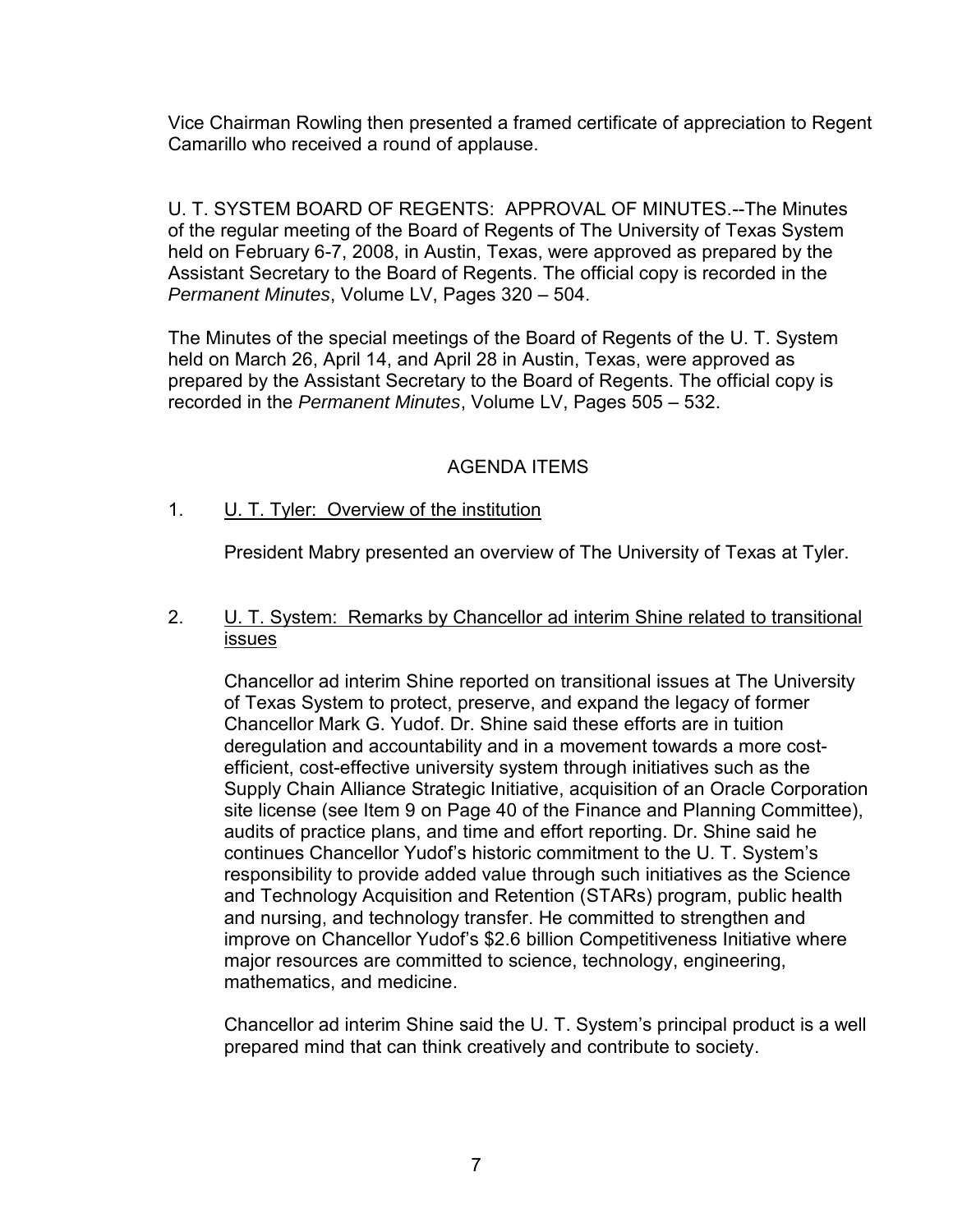He also spoke about the need to continue to construct facilities to accommodate increasing student enrollment. He spoke of the need to increase tuition revenue bonds and the restoration of levels of formula funding to maintain the U. T. System's competitive position. He said the challenge will be to do what is expected with available resources.

Lastly, Chancellor ad interim Shine mentioned exploring transformative ways for faculty to teach.

Dr. Shine said this substantial agenda will require partnerships within the U. T. System and among the campuses, as well as with the media, alumni, communities, and legislature.

### 3. U. T. System: Presentation of the Accountability and Performance Report for 2007-2008 and acceptance of Report

Dr. Geri H. Malandra, Vice Chancellor for Strategic Management, presented The University of Texas System Board of Regents' Accountability and Performance Report for 2007-2008. Following the presentation, the Board accepted the Report.

### 4. U. T. System: Presentation on the U. T. System-wide Endowment Compliance Program (Deferred)

The report on The University of Texas System Endowment Compliance Program by Dr. Randa Safady, Vice Chancellor for External Relations, was deferred due to time constraints.

### 5. U. T. System: Annual report on research and technology transfer

Dr. Keith McDowell, Vice Chancellor for Research and Technology Transfer, presented the annual report on research and technology transfer trends for The University of Texas System.

## 6. U. T. System: Approval to fund the Biodefense Postdoctoral Fellowship Program in partnership with Sandia National Laboratories

The Board approved \$625,000 of Intermediate Term Fund (ITF) proceeds to be distributed to The University of Texas Medical Branch at Galveston in Fiscal Years 2008 and 2009. The funds will support eight joint postdoctoral fellows in the Biodefense Postdoctoral Fellowship Program and will provide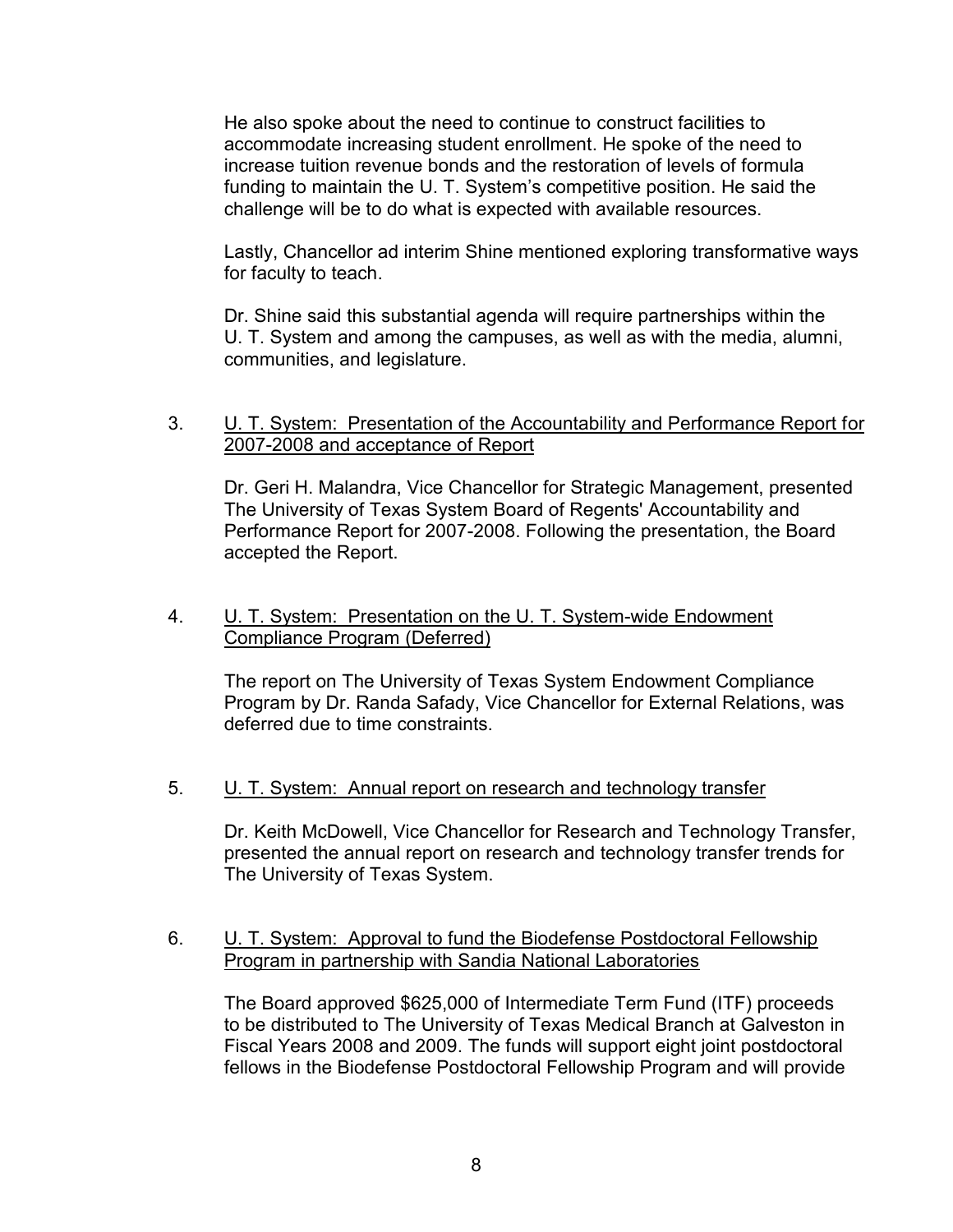support for a collaborative "grand challenge" project to be completed jointly by mentors at the U. T. Medical Branch – Galveston and Sandia National Laboratories (SNL).

In 2005, The University of Texas System (UTS) and SNL entered into a joint Memorandum of Understanding (MOU) to "provide the basis for implementing (1) an expanded and formalized relationship between Sandia and UTS that will assess and enhance performance excellence at Sandia National Laboratories, and (2) increased interactions and collaborations between individual staff, faculty, and students at Sandia and the institutions comprising UTS." U. T. System and SNL jointly created a roadmap for implementation of the MOU in December 2006 titled "Strategic Partnership Plan: Creating a National Agenda Together." The intent of the strategic plan is "to strengthen and deepen the relationship in the areas covered by the MOU" with an overarching goal "to achieve a greater mutual impact on national security issues." The strategic plan documents the joint plan with respect to Research Program Interfaces and Collaborations, Peer Review and Scientific Accountability, and Education and Transformation.

The total cost to seed the collaboration programs is \$1,875,000 of which \$625,000 will be funded from ITF proceeds. The remaining \$1,250,000 is being funded from the Regents' Research Scholars Program previously approved by the Board on November 16, 2006. Earnings on U. T. System Administration's operating cash invested in the ITF are pooled and any realized gains on these investments are centrally controlled. The Board of Regents has broad statutory authority and discretion to control, invest, and budget institutional funds including earnings from those funds for any purpose that furthers the mission of the U. T. System Administration or the institutions.

7. U. T. System Board of Regents: Approval to amend Regents' *Rules and Regulations*, Rule 10501, regarding Delegation to Act on Behalf of the Board, to add Section 4.16 to increase the Board's contract approval threshold

The Board amended the Regents' *Rules and Regulations*, Rule 10501, to add Section 4.16 regarding an increase in the Board's contract approval threshold to read as set forth below:

- Sec. 3 Contracts or Agreements Requiring Board Approval. The following contracts or agreements, including purchase orders or vouchers, must be approved by the Board.
	- 3.1 Contracts Exceeding \$1 Million. All contracts or agreements, with a cost or monetary value to the U. T. System or any of its institutions of more than \$1 million, unless exempted in Section 4 below.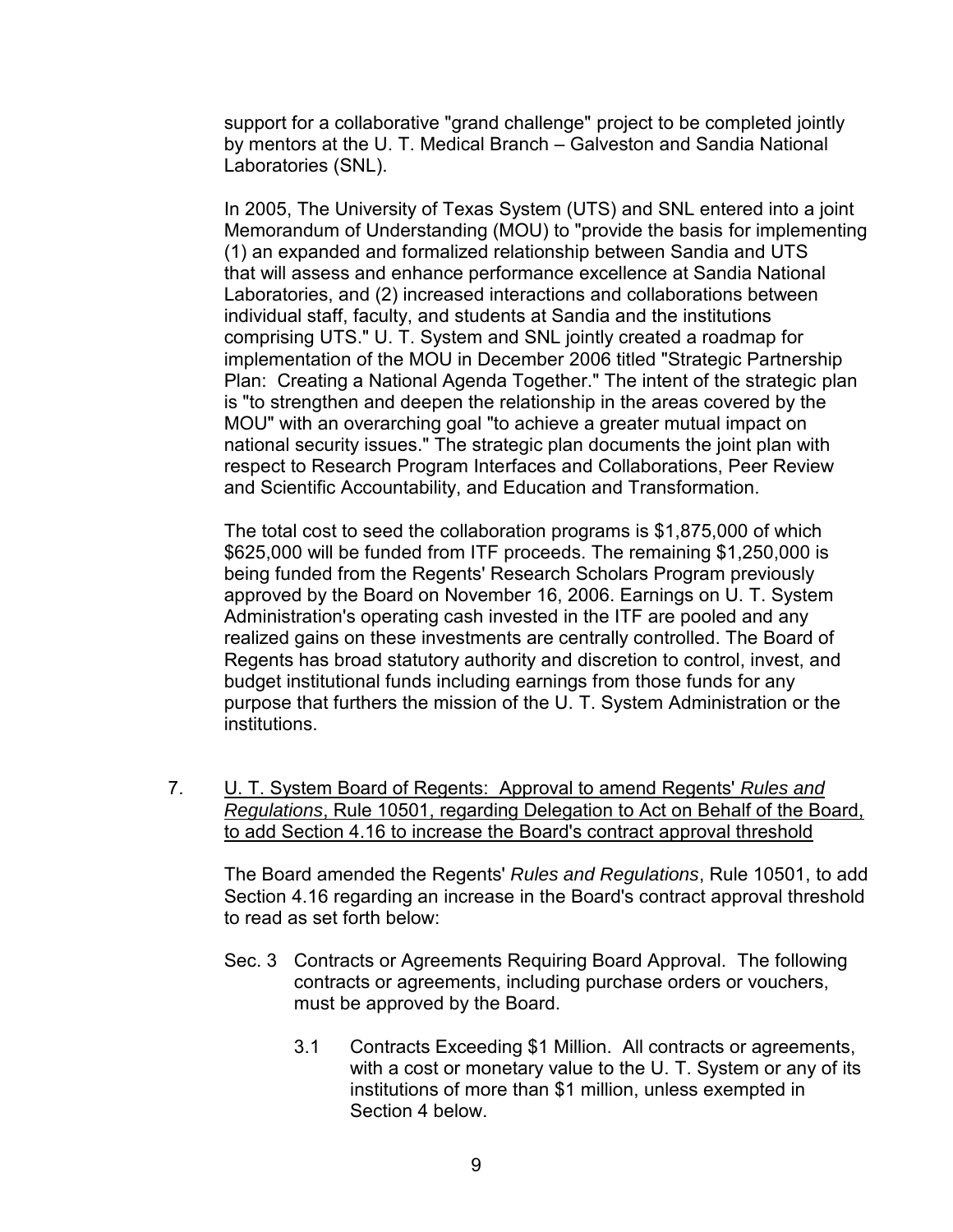. . .

- Sec. 4 Contracts Not Requiring Board Approval. The following contracts or agreements, including purchase orders and vouchers, do not require prior approval by the Board of Regents regardless of the contract amount.
	- . . .
	- 4.16 Increase in Board Approval Threshold. An institution's dollar threshold specified in Section 3.1 may be increased to up to \$5 million by the Vice Chancellor and General Counsel, after consultation with the General Counsel to the Board of Regents, if it is determined that the institution has the expertise to negotiate, review, and administer such contracts. Unless approved in advance by the Vice Chancellor and General Counsel, any increase will not apply to contracts or agreements designated as Special Procedure Contracts by the Vice Chancellor and General Counsel.

The University of Texas System Administration Policy UTS145, *Processing of Contracts*, currently sets U. T. System Office of General Counsel contract review thresholds for U. T. System institutions based on each institution's size, complexity, and legal staffing. Section 4.16 extends the same philosophy to Board contract approval thresholds and adds needed flexibility to Rule 10501.

Section 4.16 accommodates The University of Texas M. D. Anderson Cancer Center's pending request for an increase in its contract approval threshold from \$1 million to \$2.5 million.

8. U. T. System Board of Regents: Approval to amend Regents' *Rules and Regulations*, Rule 80103, regarding solicitation, to allow the marketing of products or services at specified events

The Regents' *Rules and Regulations*, Rule 80103, regarding solicitation, was amended to allow the marketing of products or services at specified events to read as set forth below:

- 2.21 Athletic Events, Professional Entertainment Touring Events, or Cultural or Historical Festivals or Exhibitions.
	- (a) Delegation. A president may designate a reasonable number of areas in a reasonable proximity to the exterior of a facility used for intercollegiate athletic events, professional entertainment touring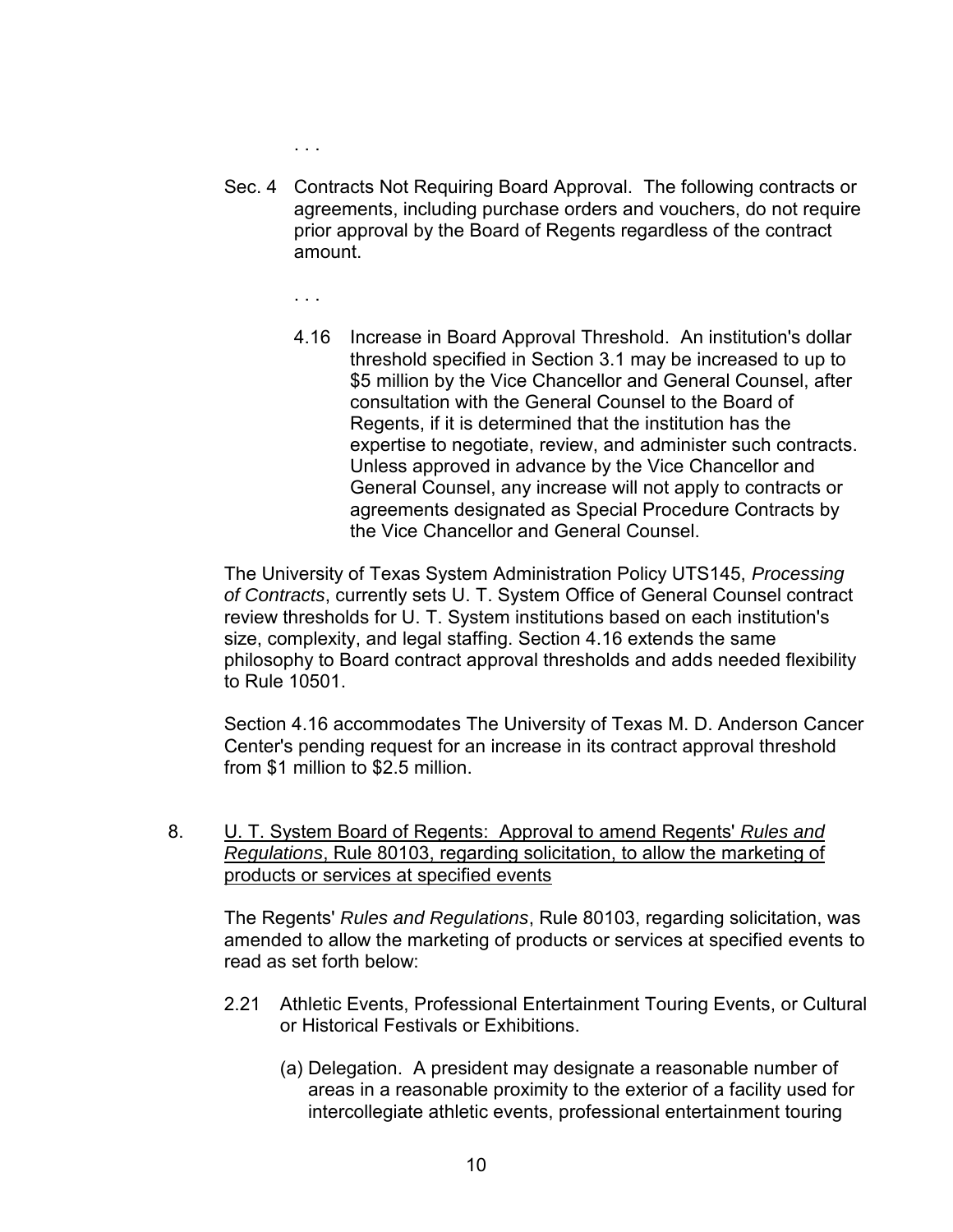events, or occasional cultural or historical festivals or exhibitions, and may authorize such areas to be used for the display of motorpropelled vehicles and for the location of booths, tables, or kiosks to be used for the display of merchandise, the distribution of free samples of merchandise, and the display and distribution of printed material related to merchandise, products, or services. Such activities may be authorized only on the day before and the day or days of an intercollegiate athletic event, a professional entertainment touring event, a cultural or historical festival or exhibition, or an event that is related to athletics that takes place in the facility. The president may designate a reasonable number of areas inside a facility to be used for intercollegiate athletic events, professional entertainment touring events, or cultural or historical festivals or exhibitions for such activities if the safety officer of the institution approves the designation and use of the area. All persons engaged in or associated with such displays and distributions must conduct those activities in compliance with State law, the Regents' *Rules and Regulations*, and with other guidelines specified by the institution. Such persons may not make sales of or take orders for such vehicles, merchandise, products, or services. The institution shall charge an appropriate fee for the privilege of using such areas. Persons or entities that violate State law, the Regents' *Rules and Regulations*, or the applicable guidelines of the institution while using designated areas under this provision shall not be permitted to engage in activities under this provision for a period of one (1) year from the date of the violation.

In general, "solicitation" is prohibited on or in any university property, including prohibiting the sale of merchandise or the display of merchandise designed to encourage its purchase or use. There are a number of exceptions to the general rule, including an exception for athletic events that allows an institutional president to designate a reasonable number of areas near and inside a facility used for intercollegiate athletic events to be used to display motor-propelled vehicles and to locate booths to display merchandise, distribute free samples of merchandise, and display printed material related to merchandise or services. These activities may occur only on the day before and the day of the event. The amendment to Section 2.21 adds language that provides the same exception for professional entertainment touring events and cultural or historical festivals or exhibitions.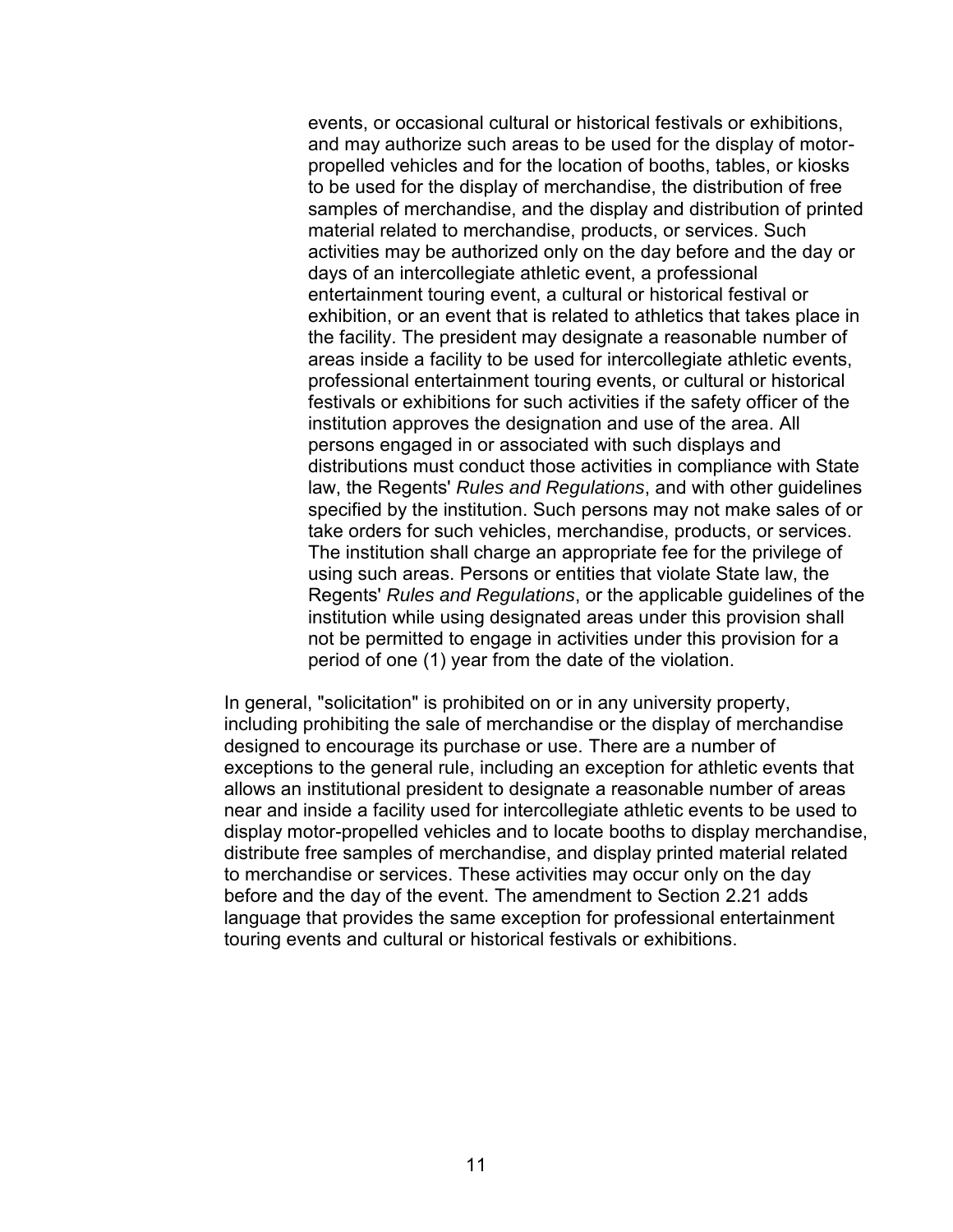9. U. T. System Board of Regents: Adoption of Regents' *Rules and Regulations*, Rule 80112, regarding Residential Conference Centers

The Board adopted new Regents' *Rules and Regulations*, Rule 80112, regarding Residential Conference Centers to read as follows:

# **1. Title**

Residential Conference Centers

# **2. Rule and Regulation**

- Sec. 1 Designation. The president of an institution may designate rules for a Residential Conference Center that includes rooms for overnight residential guests, rooms for conferences, banquets, and meetings, catering services, and conference and related programming services. The president shall cause to be prepared and submitted for approval, as a part of the *Handbook of Operating Procedures* of the institution, appropriate rules and regulations for the reservation and use of a Residential Conference Center.
- Sec. 2 Rules for Use. The rules and regulations must restrict the reservation and use of such facilities in accordance with the following:
	- 2.1 Designation. Designation as a Residential Conference Center shall not constitute the facility as a public facility or forum that is open to use by individuals, groups, associations, or corporations on a first-come, first-served basis.
	- 2.2 Reservations. Priority in the reservation and use of facilities within a Residential Conference Center shall be given to programs and activities of the U. T. System or any of its institutions that are in furtherance of and related to the academic, educational, cultural, outreach, recreational, and athletic programs of the U. T. System or any of its institutions.
	- 2.3 Use of Facilities. As a lower priority, the rules and regulations may provide for reservation and use of facilities within a Residential Conference Center by individuals, groups, associations, or corporations without the necessity of joint sponsorship by the U. T. System or any of its institutions and within accepted industry standards and the needs of the institution. Subject to all constitutional and statutory provisions relating to the use of State property or funds for religious or political purposes, facilities within a Residential Conference Center may be made available for religious and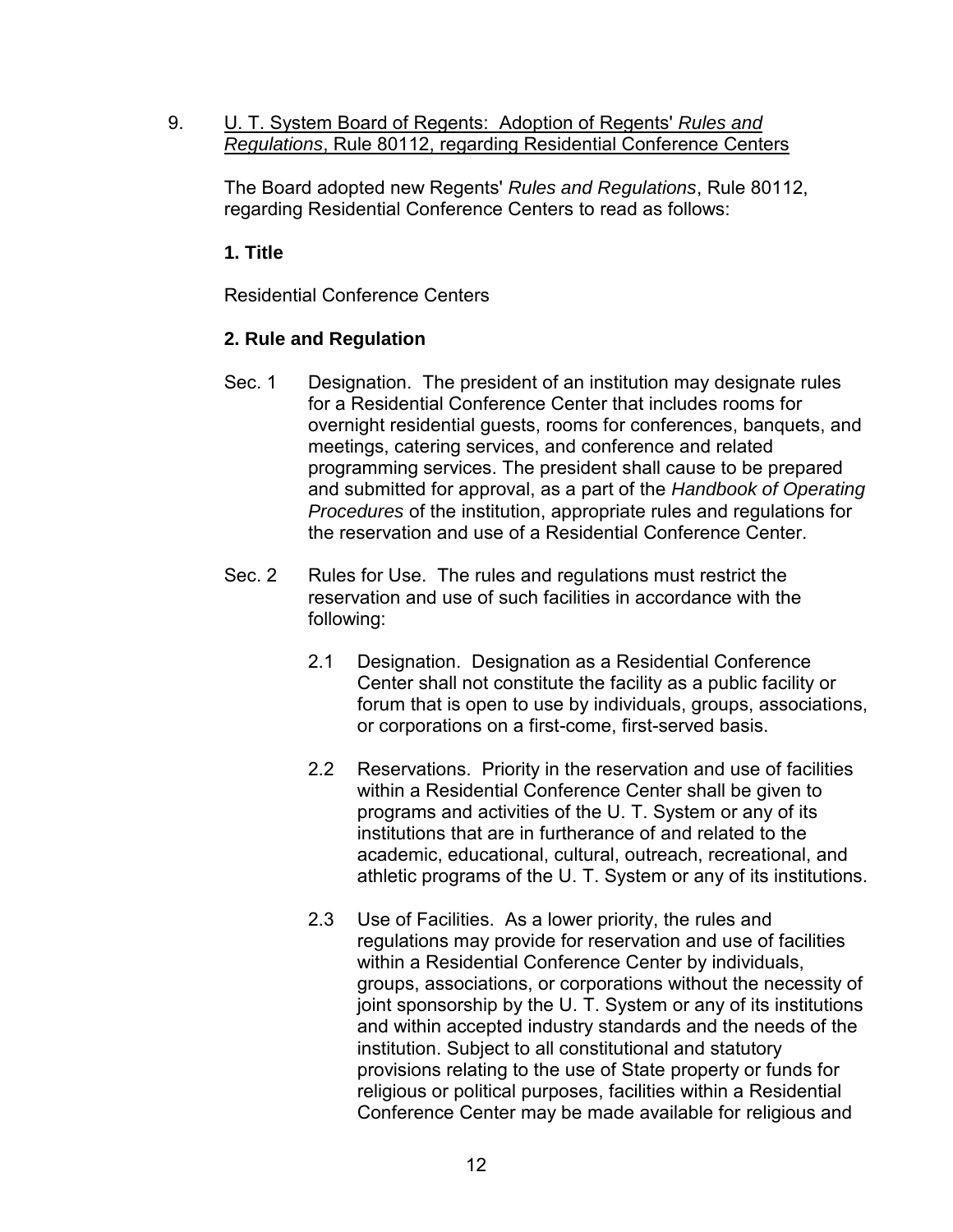political conferences, debates, or conventions. A Residential Conference Center may be used for purposes such as banquets or conferences by entities that use annual conferences or other similar activities to acquire operational funds for the entities. Rates for such use must be charged that, at a minimum, ensure recovery of that part of the operating cost of the Center attributable directly or indirectly to such use; provided, however, that the manager of the facility may grant complimentary rooms or food as is ordinary and customary in the operation of similar facilities for promotional or customer-relations purposes if it is reasonably necessary for the operation of the facility.

2.4 Rental. The rules and regulations applicable to a Residential Conference Center may provide for the rental of space for display of advertising and the display of samples of merchandise in designated areas inside the Residential Conference Center that have been approved by the president of the institution or his or her delegate, and for advertising by displays on a message center inside the Center or on the Center's outdoor electronic marquee, message center, or other signage. A Conference Center retail store operation for goods related to conferences or guest services as well as sales of books, other educational products, software, or related products within the Conference Center shall be allowed and considered within Section 2.5 of Rule 80103 on **Solicitation** 

U. T. Austin is expected to open the AT&T Executive Education and Conference Center in August 2008. The Center will have 297 overnight residential rooms, one ballroom, 22 meeting rooms, 11 classrooms, and one auditorium and will be used extensively by the University, especially the McCombs School of Business. There will be occasions when the Center will be available for conferences and meetings by other groups that have an association with the University and/or higher education, the greater Austin community, and others, as appropriate. This new Rule authorizes The University of Texas at Austin (and any other University of Texas System institution that may establish a residential conference center in the future) to promulgate rules for such uses. This Rule specifies parameters for use that are similar to those for Special Use Facilities (Rule 80106) but eliminates some of the restrictions on certain philanthropic activities and on professional educational, research, or related organizations that use annual conferences or other similar activities to acquire operational funds.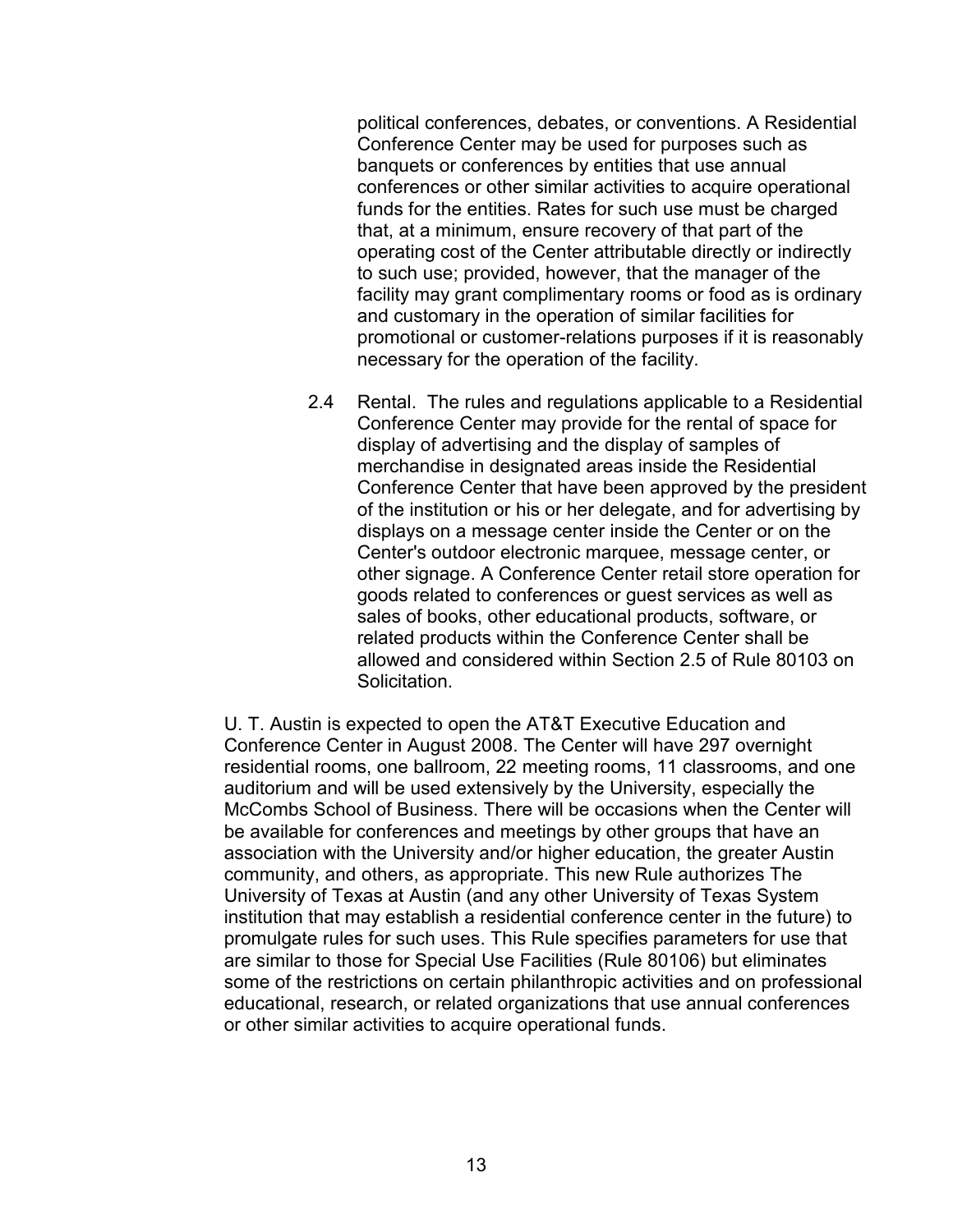#### 10. **U. T. System Board of Regents: Discussion of The University of Texas** Investment Management Company (UTIMCO) Code of Ethics

Mr. Bruce Zimmerman, CEO and CIO of The University of Texas Investment Management Company (UTIMCO), led a discussion of proposed changes to the UTIMCO Code of Ethics as discussed at UTIMCO's Audit and Ethics Committee meeting on April 15, 2008, and at the UTIMCO Board of Directors meeting on April 25, 2008. Action on revisions to the Code are expected to come before the Board at a future meeting.

Mr. Zimmerman said the most significant potential change relates to a common investment rule to revise the Code of Ethics to permit UTIMCO Directors to invest in the same Private Investments as UTIMCO. Pecuniary interest prohibitions would remain in place and Directors' investments would be disclosed. No favorable terms would be available to Directors. In the event an investment came to the UTIMCO Board of Directors for approval, the co-invested Directors would recuse themselves from discussion and vote on the investment decision. Mr. Zimmerman said the rule does not exist in other state institutions and could discourage an outstanding director from serving.

Discussion followed Regent Longoria's expressed concern about how to manage the perception to make clear that Directors would not benefit from UTIMCO investments. Vice Chairman Rowling said such a rule is not normal and, for background, he explained that UTIMCO did not have open meetings in the past. Regent Foster said the rule was probably set to avoid a conflict of interest but actually sets up such a conflict. He suggested that amending the Code would make the rule more flexible. Regent Gary and Regent McHugh both said they support the change.

The current Code of Ethics was reviewed by the UTIMCO Board in May 2006 and approved by the U. T. System Board of Regents on July 13, 2006.

RECESS FOR COMMITTEE MEETINGS AND COMMITTEE REPORTS TO THE BOARD.--At 12:00 p.m., the Board recessed for meetings of the Standing Committees, and Acting Chairman Rowling announced the Board would reconvene to approve the report and recommendations of the committees.

The meetings of the Standing Committees were conducted in open session, and the reports and recommendations thereof are set forth on Pages 15 - 101.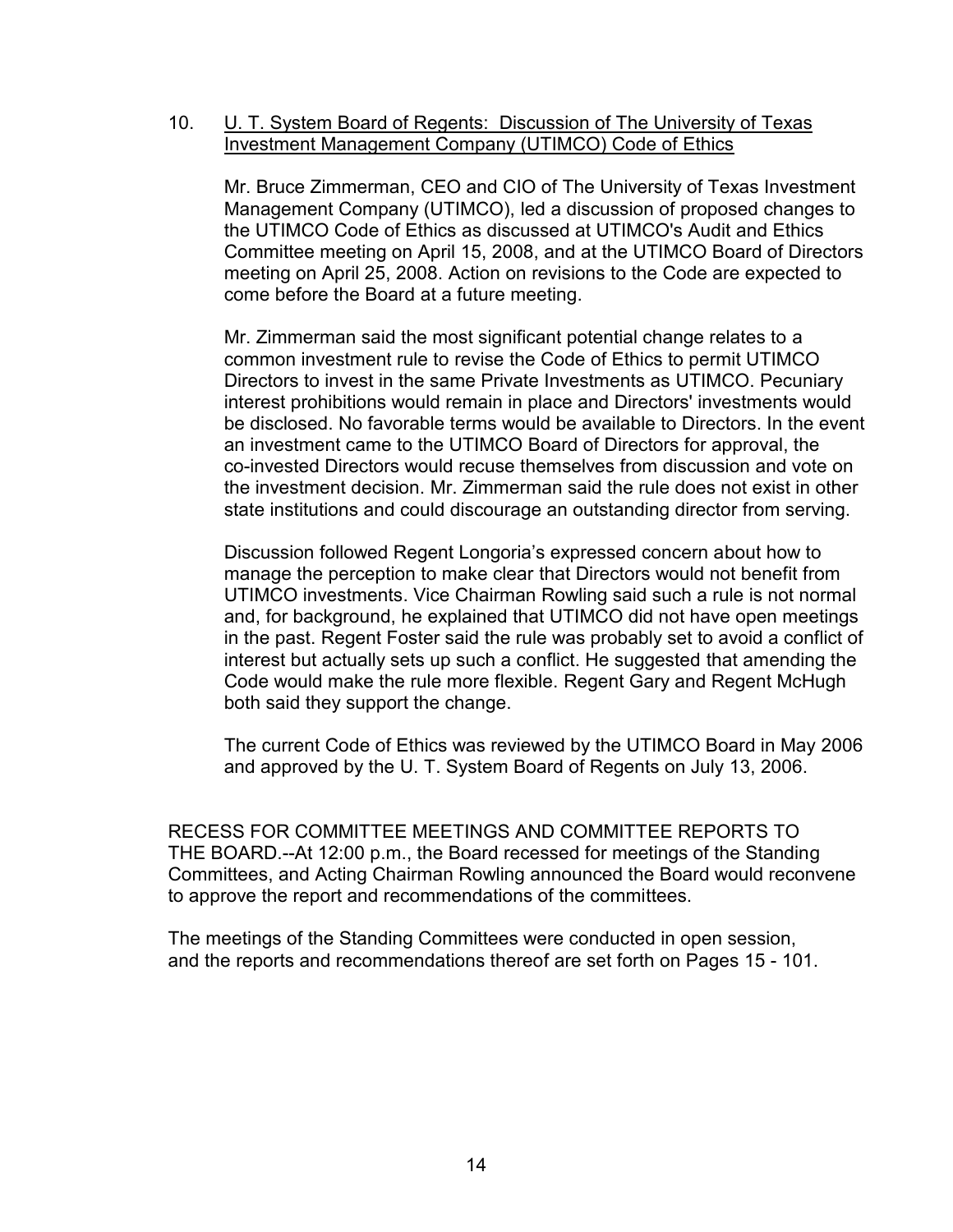REPORT AND RECOMMENDATIONS OF THE AUDIT, COMPLIANCE, AND MANAGEMENT REVIEW COMMITTEE (Page 15).--Committee Chairman Foster reported the Audit, Compliance, and Management Review Committee had no matters to consider on its agenda.

1. U. T. System: Discussion of Governmental Accounting Standards Board 45, Accounting and Financial Reporting by Employers for Postemployment Benefits Other than Pensions

This item was considered only by the Committee (see Committee Minutes).

2. **U. T. System: Report on the System-wide internal audit activities and Internal** Audit Department report for U. T. Tyler

This item was considered only by the Committee (see Committee Minutes).

- 3. U. T. Tyler: Report on the institutional compliance program This item was considered only by the Committee (see Committee Minutes).
- 4. U. T. Dallas: Report on the institutional compliance program

This item was considered only by the Committee (see Committee Minutes).

5. U. T. System: Report on System-wide institutional compliance activities, including System-wide information security

This item was considered only by the Committee (see Committee Minutes).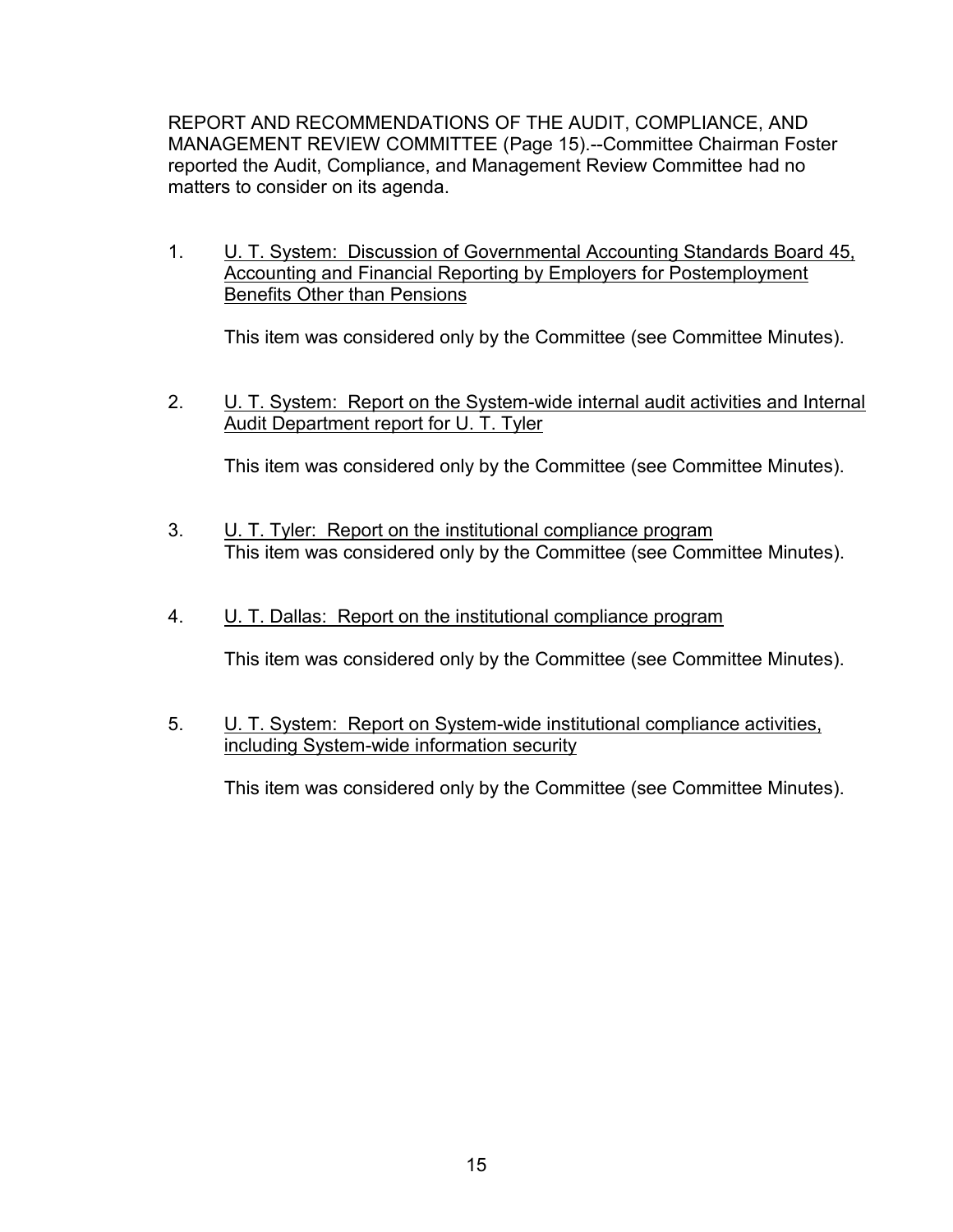REPORT AND RECOMMENDATIONS OF THE FINANCE AND PLANNING COMMITTEE (Pages 16 – 42).--Committee Chairman Rowling reported that the Finance and Planning Committee met in open session to consider those matters on its agenda and to formulate recommendations for The University of Texas System Board of Regents. Unless otherwise indicated, the actions set forth in the Minute Orders that follow were recommended by the Finance and Planning Committee and approved in open session by the U. T. System Board of Regents.

## 1. U. T. System: Approval of *Docket No. 134*

The Board approved *Docket No. 134* in the form distributed by the General Counsel to the Board of Regents. It is attached following Page 102 in the official copy of the *Minutes* and is made a part of the record of this meeting.

It was expressly authorized that any contracts or other documents or instruments approved therein may be executed by the appropriate officials of the respective University of Texas System institution involved.

Appointment of Kenneth I. Shine, Executive Vice Chancellor for Health Affairs, as Chancellor ad interim on Page Docket – 2 was approved. Notice of the docket action related to approval of the letter agreement with Chancellor Mark G. Yudof as Advisor to the Chancellor (also on Page Docket – 2) has been provided to the Legislative Budget Board.

As required by *Texas Government Code* Section 669.003 concerning contracts with an entity employing a former president, the Legislative Budget Board has also been advised of the agreement related to a gift from the Houston Endowment received by The University of Texas Health Science Center at Houston on Page Docket – 37. Former University of Texas at Austin President Larry Faulkner is President of Houston Endowment, Inc., and serves on the Board of Directors.

To avoid any appearance of a possible conflict of interest, Regent Foster abstained from voting on the contract between The University of Texas at Dallas and Time Warner Cable on Page Docket – 20 because of stockholdings. Regent Barnhill, who was absent, also has Time Warner holdings.

### 2. U. T. System: Key Financial Indicators Report and Monthly Financial Report

This item was considered only by the Committee (see Committee Minutes).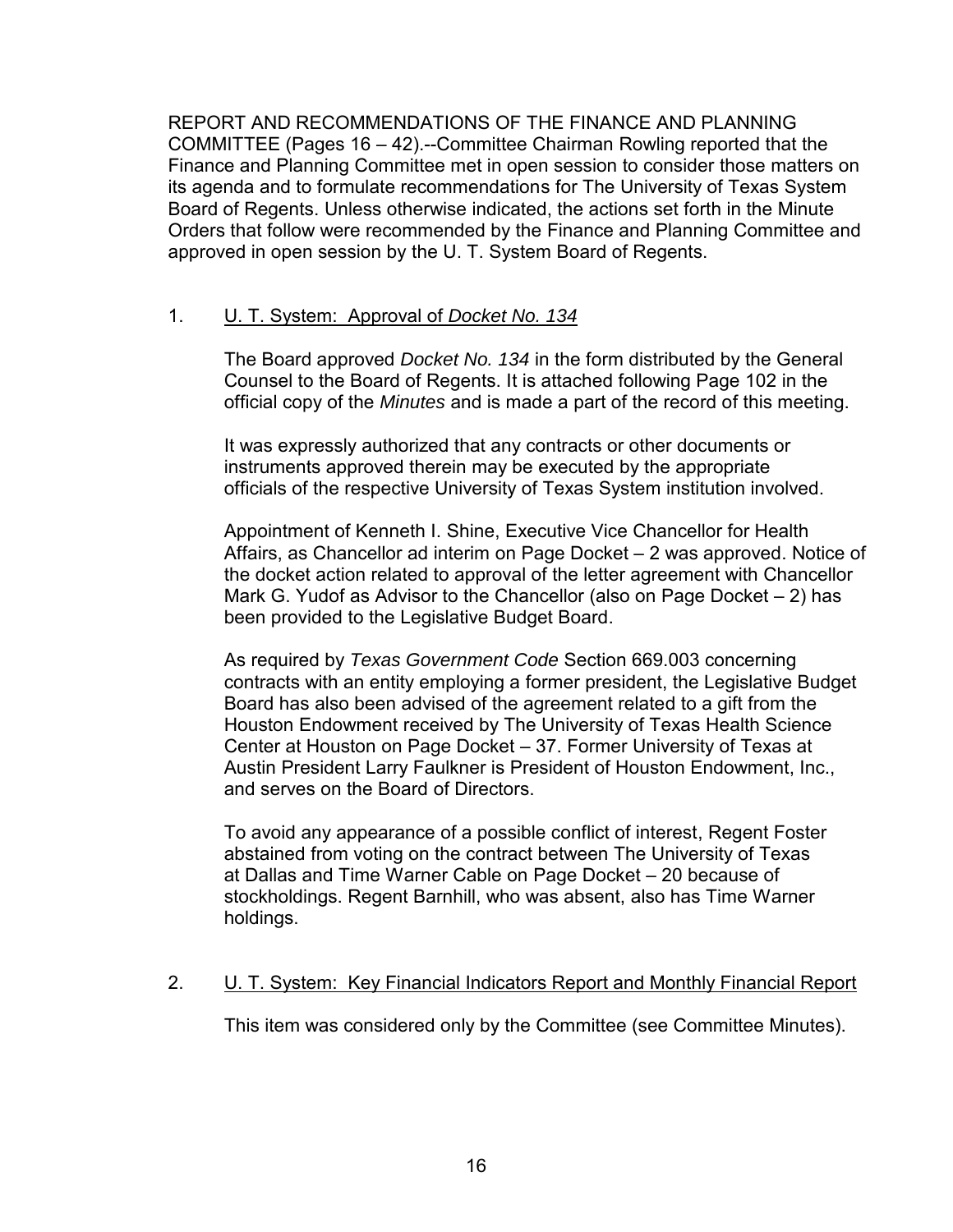# 3. U. T. System: Overview of U. T. System debt programs

This item was considered only by the Committee (see Committee Minutes).

### 4. **U. T. System: Results of standardization of banking services for U. T.** System institutions

This item was considered only by the Committee (see Committee Minutes).

5. U. T. System: Discussion concerning new Capital Expenditure Policy and authorization to make conforming changes to the Regents' *Rules and Regulations*, Rules 80301, 80303, 80402, and 80404 effective July 1, 2008

The Board reviewed the proposed new University of Texas System Capital Expenditure Policy and authorized conforming changes to the Regents' *Rules and Regulations*, Rules 80301, 80303, 80402, and 80404 as set out on Pages 19 – 29 to effect the Policy changes. The Capital Expenditure Policy and Regents' *Rules* changes are to be effective July 1, 2008. (See the Agenda materials for a copy of the Capital Expenditure Policy.)

The Capital Expenditure Policy proposes to consolidate various capital review and approval processes and procedures into one U. T. System-wide policy. In addition, the new policy would streamline the capital process, make it more understandable, and would implement certain recommendations from the Board of Regents.

The major effects of the policy are as follows:

- a. Consolidate various capital-related processes and procedures into one policy.
- b. Eliminate the biennial Capital Improvement Program (CIP) adoption process. In reality, the CIP is a dynamic program that is updated at least quarterly as new projects are approved, amended, or deleted. The Board of Regents would receive formal updates annually on the status of the CIP rather than biennially.
- c. Create a more concise Project Planning Form that incorporates project metrics.
- d. Require that Permanent University Fund (PUF) debt funding lapse if construction has not commenced on a project within 36 months of approval by the Board of Regents, unless extended for one year by the Chancellor.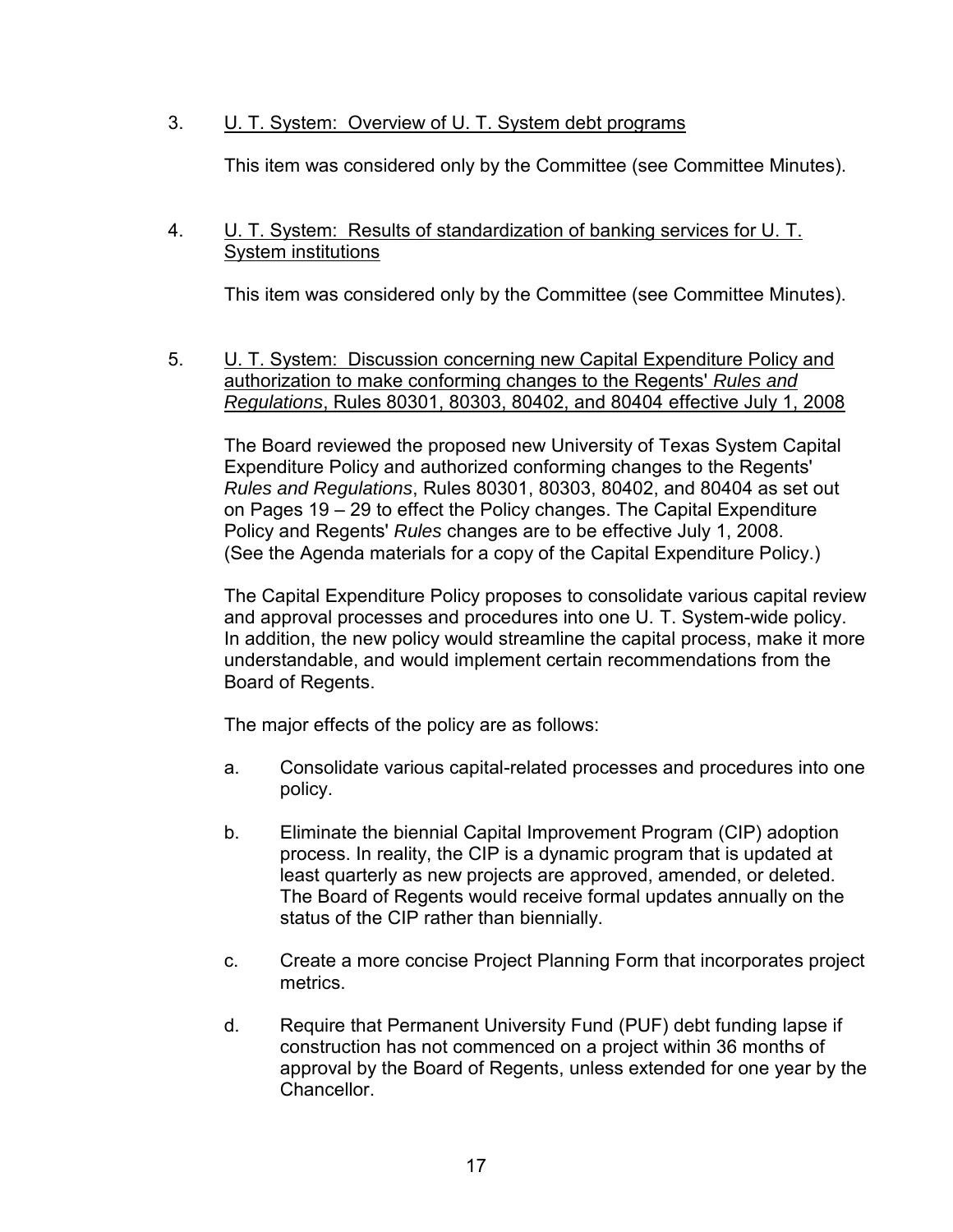- e. Require that unexpended PUF Library, Equipment, Repair and Rehabilitation (LERR) debt funding lapse six months after the fiscal year in which it is approved, unless extended for one year by the Controller.
- f. Expand the scope of the CIP to include Repair and Rehabilitation projects funded with PUF LERR debt, regardless of the amount.
- g. Implement a formal gift funding procedure that requires the use of Revenue Financing System (RFS) debt capacity to "backstop" gift funding that has not been received or committed (as evidenced by a signed gift instrument) at the time of final Board of Regents' approval.
- h. Expand the authority of institutions to expend institutional funds on preliminary (i.e., design and development) project costs from 3% to 5% of total project costs.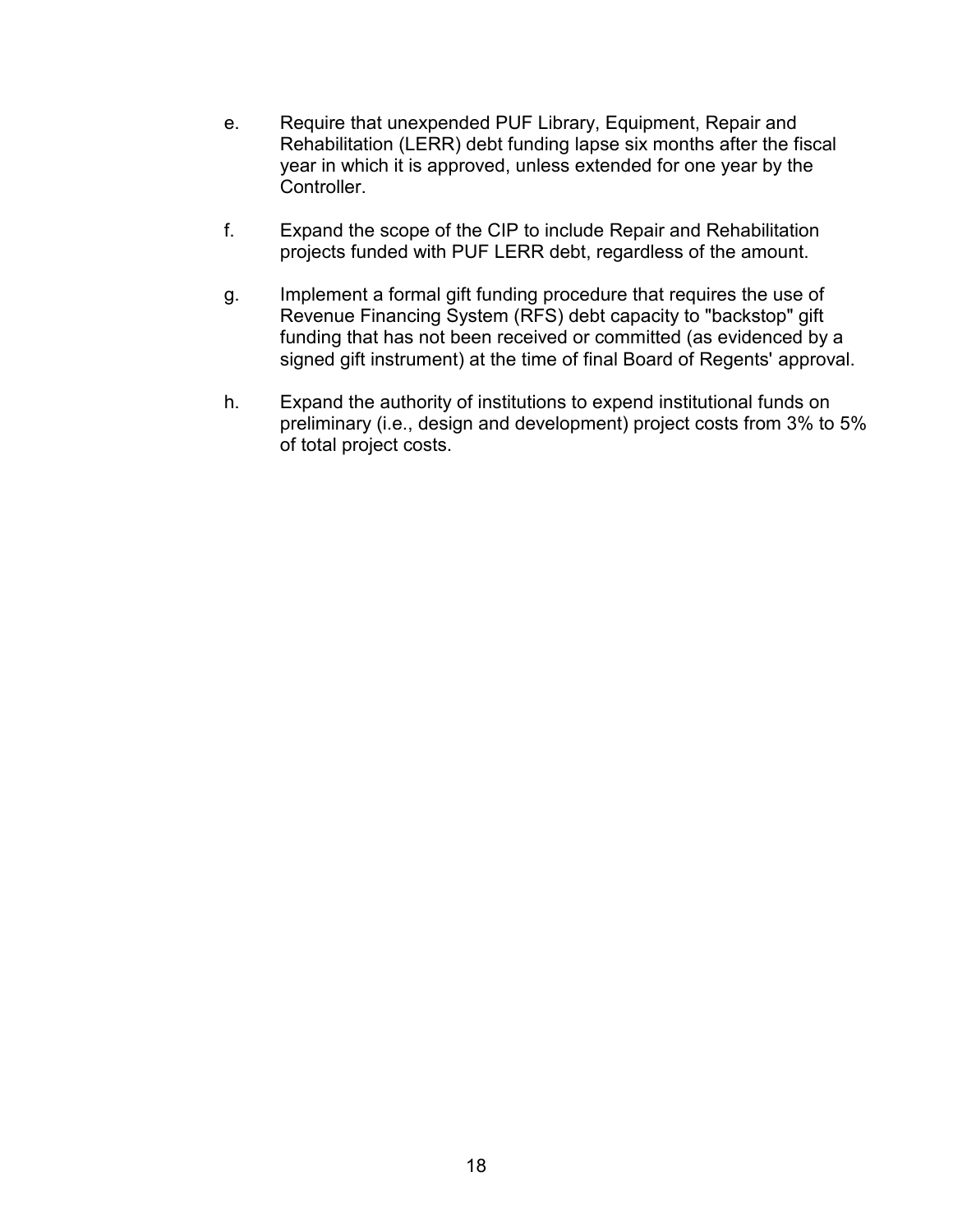# **1. Title**

Capital Improvement Program

## **2. Rule and Regulation**

- Sec. 1 Annual Status Report. The University of Texas System Administration will maintain a Capital Improvement Program (CIP) on an ongoing basis. Although the CIP is a dynamic document subject to change throughout the year, a report detailing the current status of the CIP will be formally presented to the Board of Regents annually.
- Sec. 2 Contents of Program. The CIP will consist of a six-year projection of major new construction and repair and rehabilitation projects (Major Projects) to be implemented and funded from institution and System-wide revenue sources. The CIP should be a current reflection of the institutions' continuous processes of strategic planning and master planning for institutional programs, as well as for the future development and preservation of the physical plant of the campuses.
- Sec. 3 Modifications to the CIP. The CIP is subject to modification at any Board of Regents' meeting. Candidate projects will routinely be added to the CIP, and project information such as funding sources, project cost, and delivery dates will routinely be revised. For Major Projects seeking Board action, the institutional president may submit a request for inclusion on the Board of Regents' agenda, accompanied by a Project Planning Form. Requests to add to or modify the CIP will be reviewed in accordance with the processes adopted in the CIP.
- Sec. 4 Preliminary Cost Expenditures for Major Projects. Addition of a project to the CIP provides authority for the U. T. System Administration and the institutional administration to expend institutional funds up to 5% of the anticipated total project cost to develop the formal Facility Program document, select the project architect, and develop preliminary project plans. Requests to expend funds in excess of the amount equal to 5% but not more than 10% of the anticipated total project cost shall be reviewed and approved by the Executive Vice Chancellor for Business Affairs. These funds will be provided by the institution initially but will be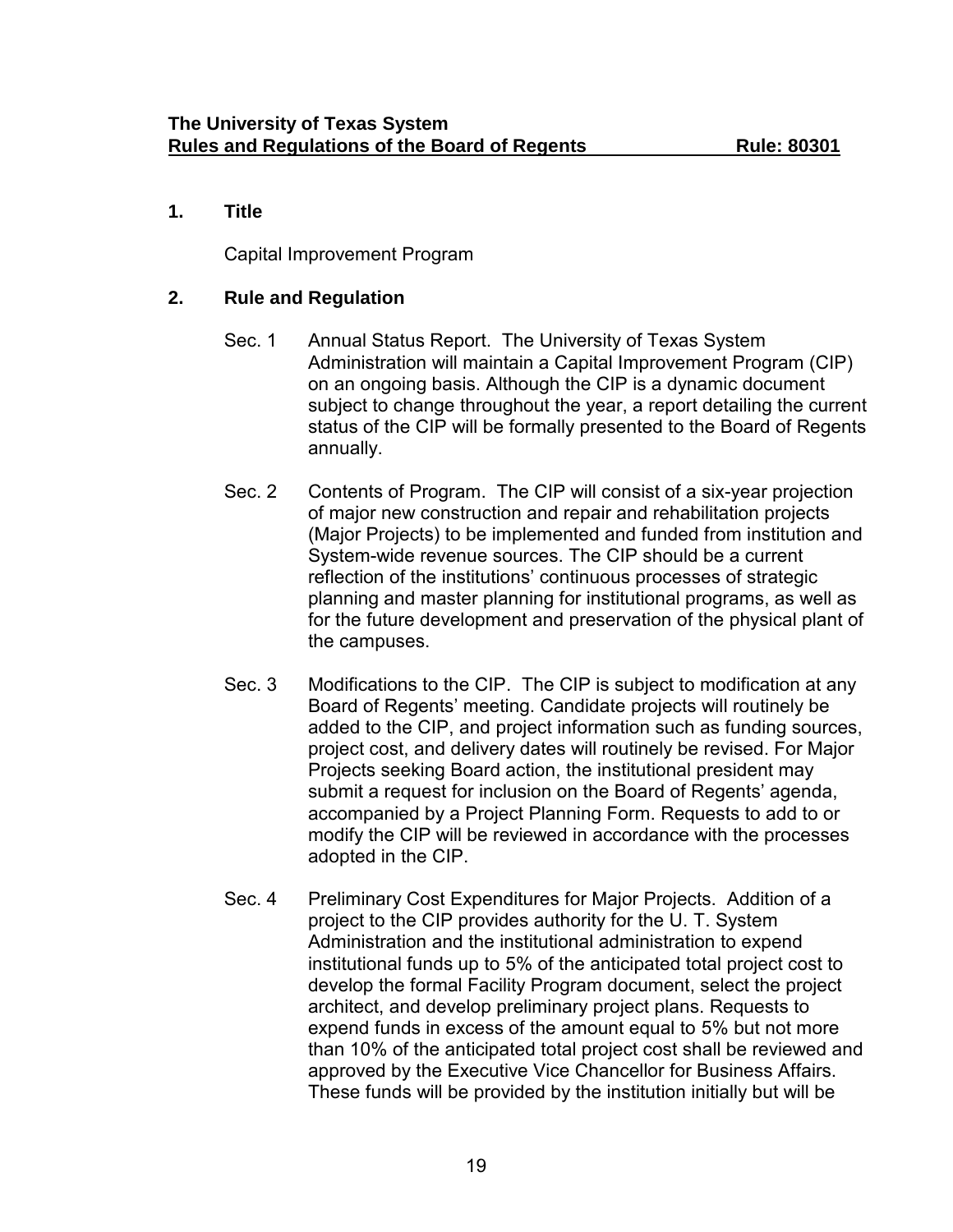reimbursed to the institution from applicable project funds upon design development approval or upon Texas Higher Education Coordinating Board approval (if applicable), whichever is later.

- Sec. 5 Institutional Management of a Major Project. Addition of a project to the CIP includes authorization of institutional management of Major Projects so designated in the CIP. Requests for institutional management shall be reviewed and approved by the Associate Vice Chancellor for Facilities Planning and Construction. Projects approved for institutional management will be included in the CIP. Projects designated for institutional management shall follow the process, authority, and approvals as outlined in Rule 80404 of the Regents' *Rules and Regulations* for the full amount stipulated in the CIP.
- Sec. 6 Feasibility and Planning Studies. For projects included in the CIP and identified as feasibility studies or planning studies, adoption of the CIP provides authority for the U. T. System Administration and the institutional administration to expend institutional funds for the full amount stipulated in the CIP. These funds will be provided by the institution initially but will be reimbursed to the institution from future CIP funds allocated for projects related to the studies after design development approval and appropriation of project funds by the Board of Regents.

### **3. Definitions**

Major Project – Any project that meets one or more of the following criteria: 1) new building construction with a value of more than \$1 million, 2) road, paving, and repair and rehabilitation projects with a value of more than \$2 million, 3) any project determined by the Board to be architecturally or historically significant, 4) any project that is debt financed [Revenue Financing System (RFS), Tuition Revenue Bond (TRB), Permanent University Fund (PUF)] regardless of dollar value, and 5) any campus planning efforts that are intended to result in a capital project meeting one or more of these criteria.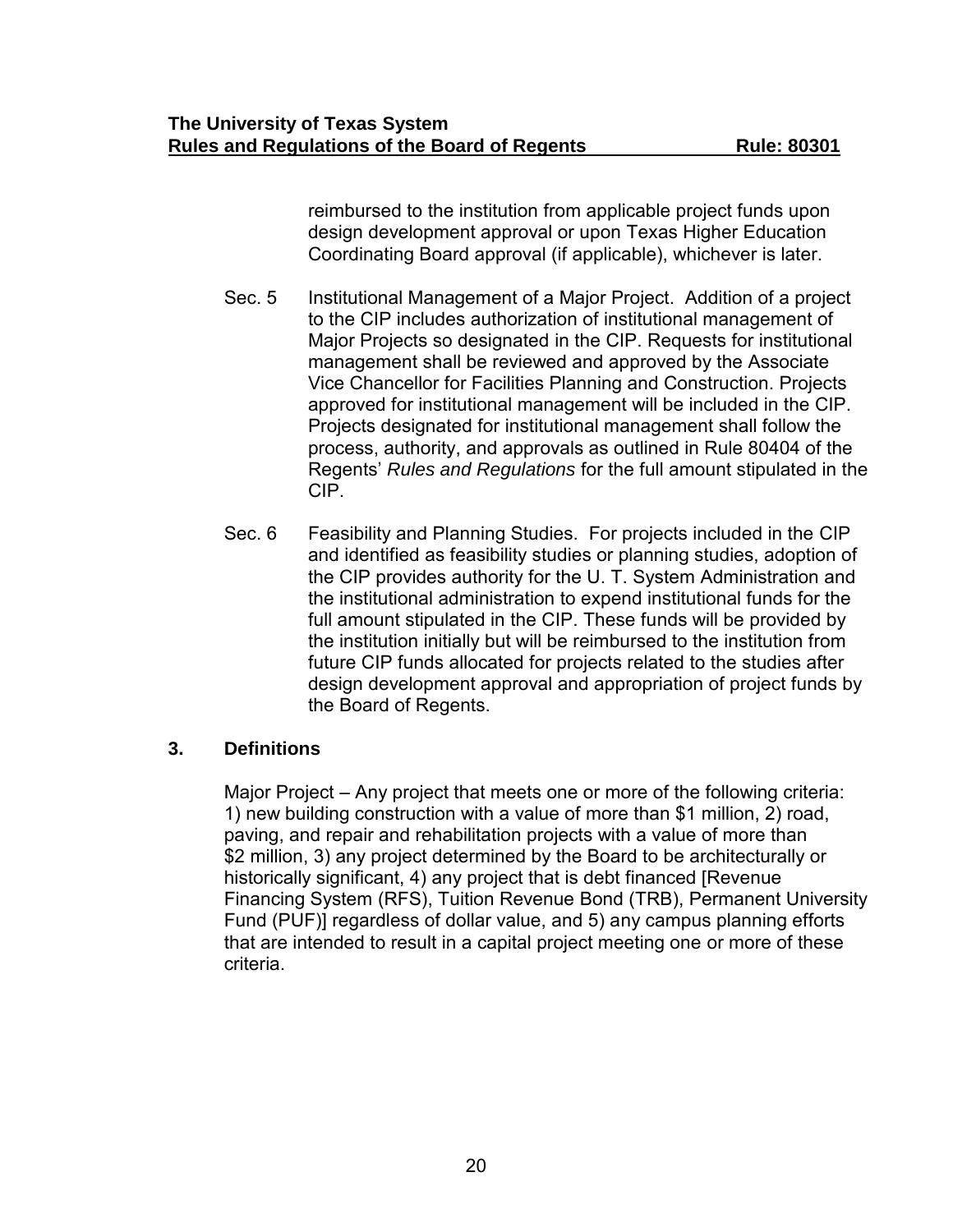# **1. Title**

Use of the Available University Fund

## **2. Rule and Regulation**

- Sec. 1 Impact of Spending. Any staff recommendation to appropriate funds from the Available University Fund (AUF), or from Permanent University Fund (PUF) Bond Proceeds, will be presented in the context of that appropriation's impact on: (a) AUF funding for the support and maintenance of U. T. Austin, (b) bond ratings, and (c) projected AUF balances. These impacts will be considered to provide a consistent and dependable level of funding and to maintain the highest possible credit ratings.
- Sec. 2 Required Reports. To determine the appropriate level of spending of the AUF, the following reports will be provided to the Board of Regents:
	- 2.1 A forecast of at least six years of the income and expenditures of the AUF will be presented at each meeting of the Board of Regents' Finance and Planning Committee by the Office of Finance. Quarterly, The University of Texas Investment Management Company (UTIMCO) shall provide to the Office of Finance a forecast of the PUF distributions to the AUF that will be the basis of the AUF forecast. Included as part of the AUF forecast will be the projected amount of remaining PUF debt capacity calculated in accordance with this policy.
	- 2.2 In conjunction with the annual U. T. System budget process, UTIMCO shall recommend to the Board of Regents in May of each year an amount to be distributed to the AUF during the next fiscal year. UTIMCO's recommendation on the annual distribution shall be an amount equal to 4.75% of the trailing 12-quarter average of the net asset value of the PUF for the quarter ending February of each year.
	- 2.3 The CIP will include an estimated start date for each project that will be based on the criteria set forth in Section 3.2 below, project readiness, projected fund availability, and relative urgency of need for the completed project.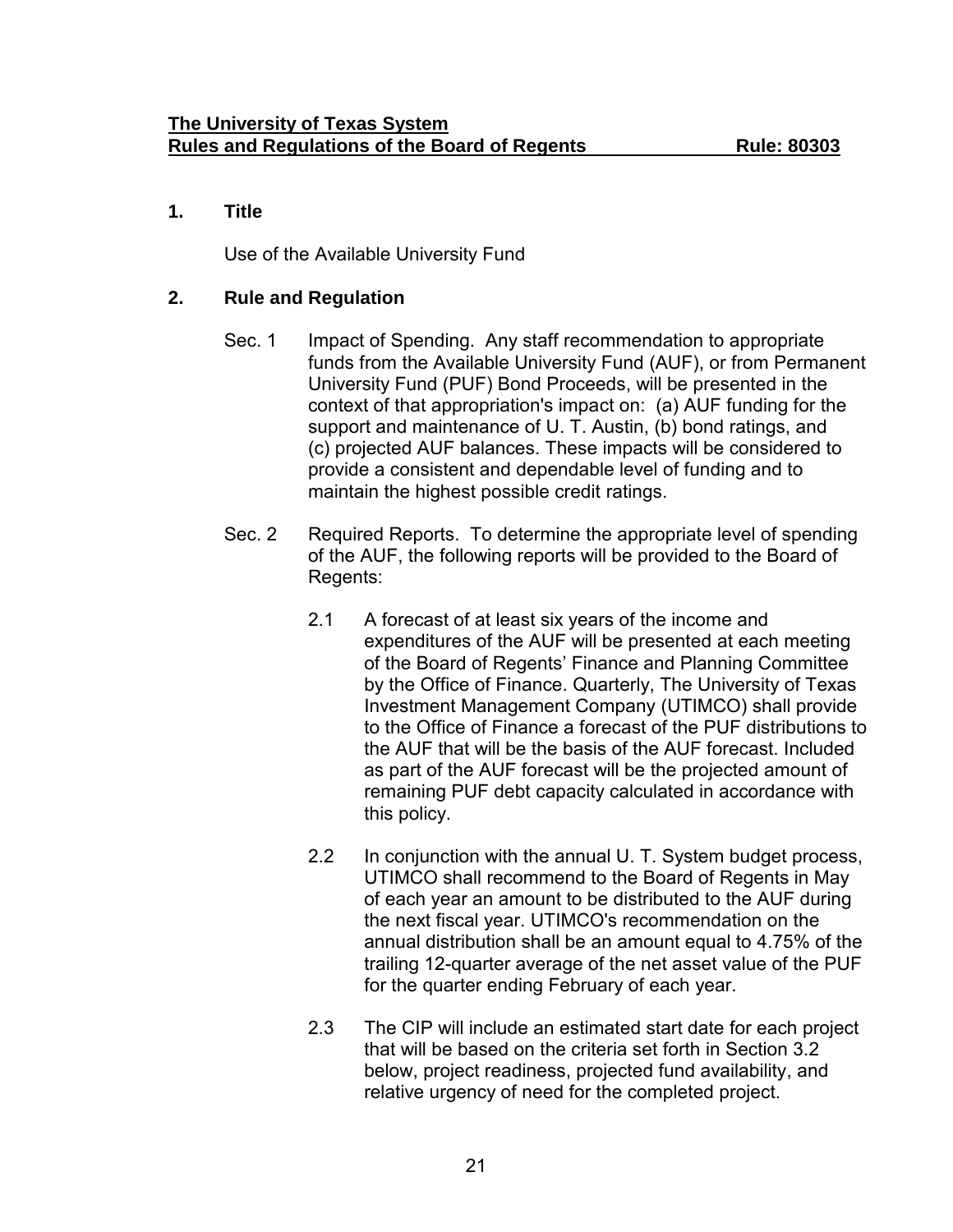- Sec. 3 Individual Projects. The following items will be done when preparing requests of AUF expenditures:
	- 3.1 As a part of each agenda item requesting approval of AUF expenditures or PUF funded projects, a statement indicating compliance with this policy based on the most recent forecast shall be included.
	- 3.2 In preparing recommendations for projects to be approved, staff will be guided by the following justification criteria:
		- (a) consistency with institution's mission;
		- (b) project need;
		- (c) unique opportunity;
		- (d) matching funds/leverage;
		- (e) cost effectiveness;
		- (f) state of existing facility condition; and
		- (g) other available funding sources.
	- 3.3 No project will be recommended for approval, if in any of the forecasted years the required appropriations from the AUF or PUF bond proceeds would cause:
		- (a) the forecasted AUF expenditures for program enrichment at U. T. Austin to fall below 45% of the sum of the projected U. T. System share of the net divisible AUF annual income and interest income on AUF balances [subject to the limits imposed by (b) and (c) below];
		- (b) debt service coverage to be less than 1.50:1.00; and
		- (c) the forecasted end of year AUF balance to be less than \$30 million.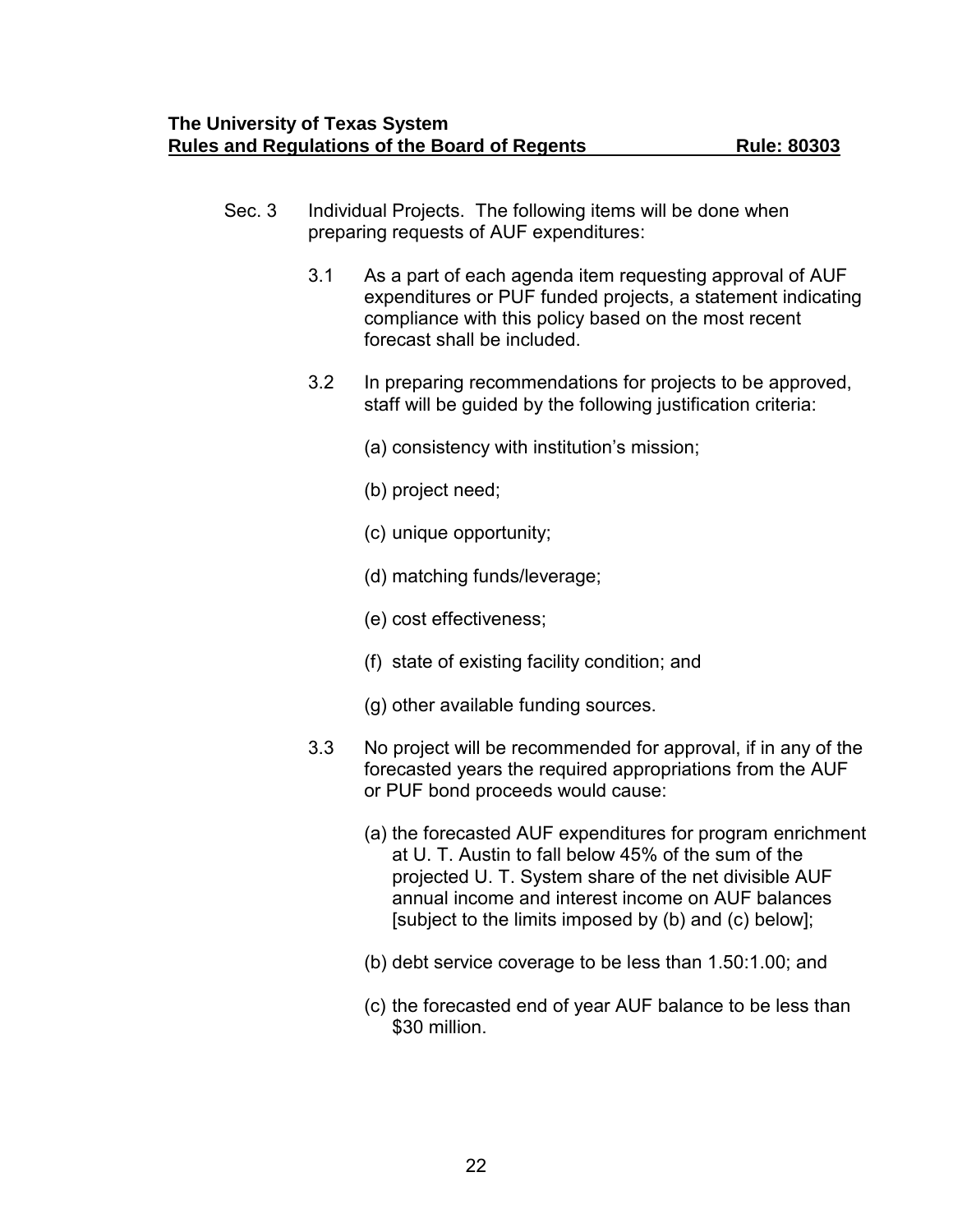Sec. 4 System Administration Budget. Operating expenditures of the U. T. System Administration will be carefully controlled to maximize the opportunity to meet the capital needs of the institutions of the U. T. System and the operating budget needs of U. T. Austin. Wherever possible, alternate funding from institutions, State funds, or other sources will be sought. Programs for which alternative funding cannot be obtained will be evaluated for possible reductions or phase-out.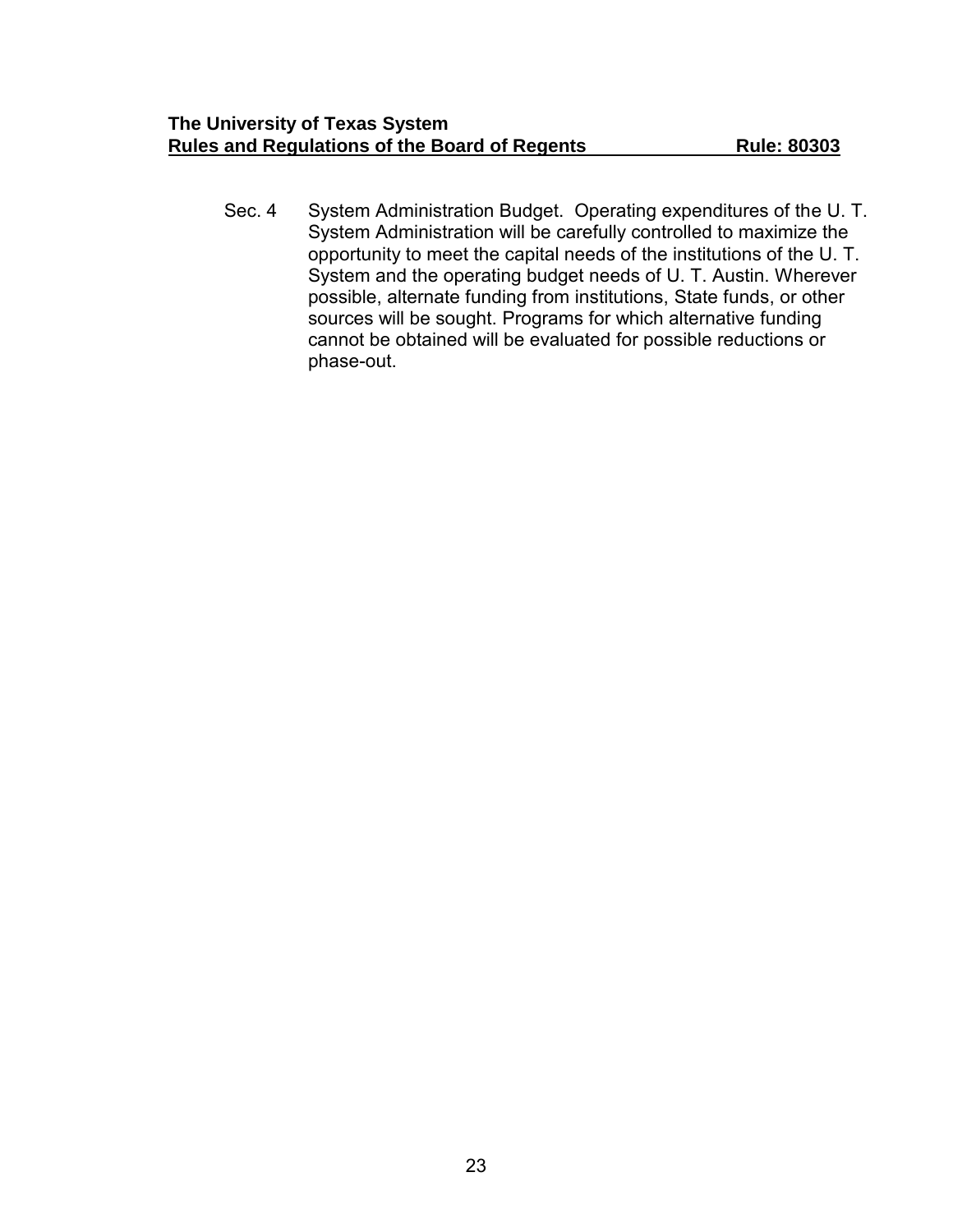# **1. Title**

Major Construction and Repair and Rehabilitation Projects

## **2. Rule and Regulation**

- Sec. 1 Contract Authorization Architects. Subject to Regents' *Rules and Regulations*, Rule 80301 and Rule 10501, and Sections 2, 3, 4, and 5 below, and except as otherwise specified in these *Rules and Regulations*, the Executive Vice Chancellor for Business Affairs, with the advice of the Associate Vice Chancellor for Facilities Planning and Construction and the institutional president, is authorized to appoint architects and execute contracts for professional services.
- Sec. 2 Contract Authorization Construction. The Executive Vice Chancellor for Business Affairs is authorized to execute construction and related contracts for all new construction projects and for all major repair and rehabilitation projects that have previously been approved or authorized by the Board of Regents in the Capital Improvement Program (CIP).
- Sec. 3 Authorization to Expend Funds Appropriated in the CIP.
	- 3.1 The Chancellor will approve the Design Development Plans for all major repair and rehabilitation projects that are not architecturally or historically significant and authorize expenditure of appropriated funds. The executive officers and institution presidents shall be responsible for identifying special interest projects to the Facilities Planning and Construction Committee.
	- 3.2 The Board of Regents will approve the Design Development Plans for all Major Projects other than repair and rehabilitation projects that are not architecturally or historically significant and authorize expenditure of appropriated funds. The executive officers and institution presidents shall be responsible for identifying special interest projects to the Facilities Planning and Construction Committee.
- Sec. 4 Approval for Excess Costs. Project costs that exceed 10% of the Total Project Cost approved by the Board of Regents or \$500,000, whichever is greater, must be approved by the Board.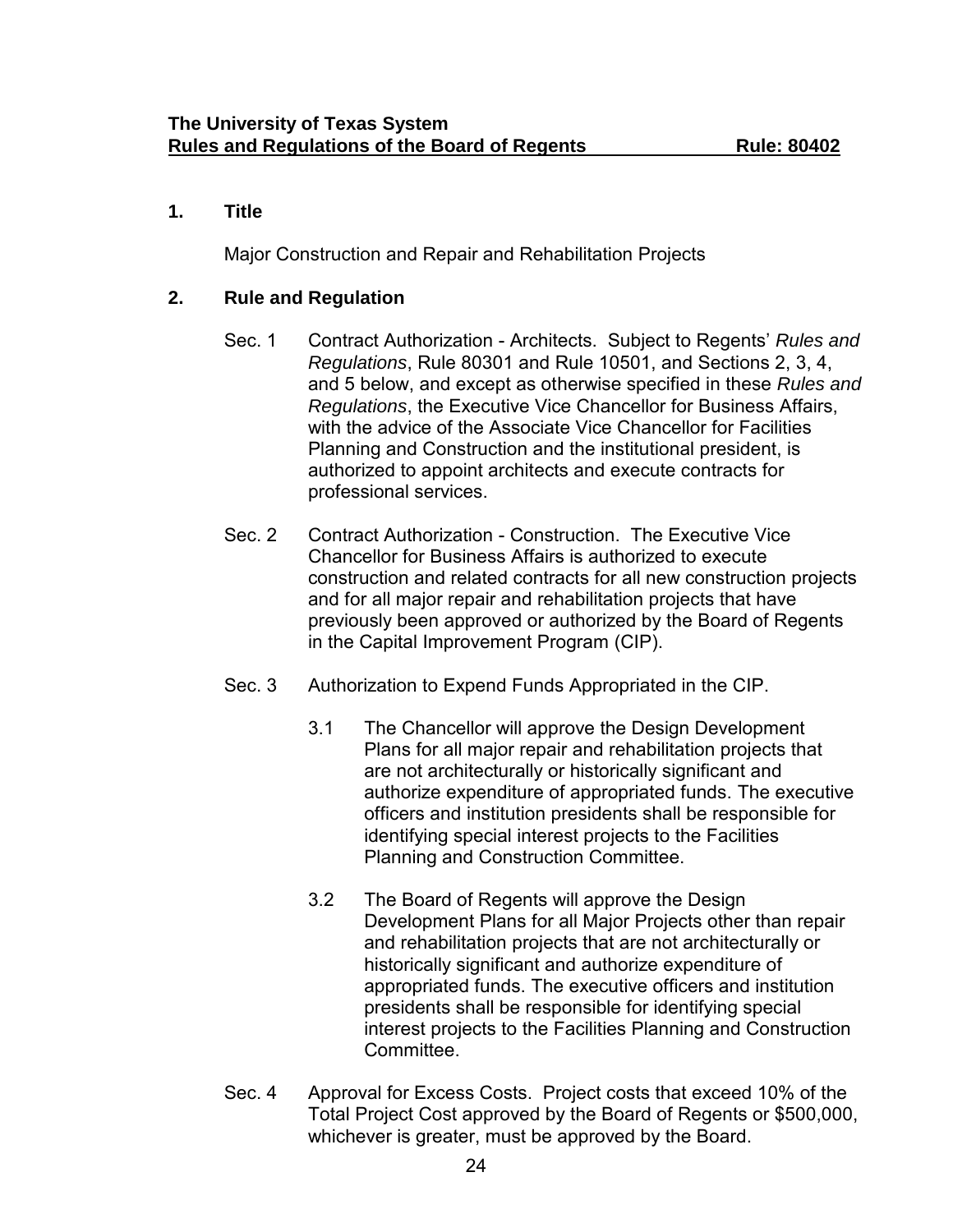- Sec. 5 Standardized Contracts. Construction contracts executed and delivered on behalf of the Board of Regents for Major Projects shall comply with guidelines issued by the U. T. System Administration's Office of General Counsel and shall be written on a standard form approved by the Office of General Counsel. Payment and performance bonds, when required by law for contracts, shall be on a standard form approved by the Office of General Counsel. Contracts with architects and engineers shall comply with guidelines issued by the Office of General Counsel and shall be written on a standard form approved by the Office of General Counsel.
- Sec. 6 Contract Management. The Associate Vice Chancellor for Facilities Planning and Construction shall approve the construction contractor's, design-build contractor's, or construction manager's estimates, guaranteed maximum price, or stipulated sum proposals; sign change orders; and provide general supervision of all Major Projects.
- Sec. 7 Authority to Increase Project Cost. The Chancellor, with the advice of the appropriate Executive Vice Chancellor, Office of Finance, and institution president, is authorized to increase the approved Total Project Cost not more than 10%. To provide funding for the increase, the Chancellor may reallocate funding between or among approved projects at a single institution if funding for such projects has previously been authorized or approved funding from some other source available to the institution.
- Sec. 8 Facility Program. A facility program shall be prepared for all Major Projects in accordance with the Facilities Programming Guidelines maintained by the Office of Facilities Planning and Construction. The facility program must be approved by the president of the institution.
- Sec. 9 Adherence with Campus Master Plan. Requests for Qualifications (RFQs) issued to solicit responses from interested architects will include a requirement that the architect evidence agreement to adhere to the approved Campus Master Plan and a set of criteria applicable to the facility program and the needs of the institution.
- Sec. 10 Preparation of Design Development Plans. After approval of the facility program, the Associate Vice Chancellor for Facilities Planning and Construction is authorized to give the project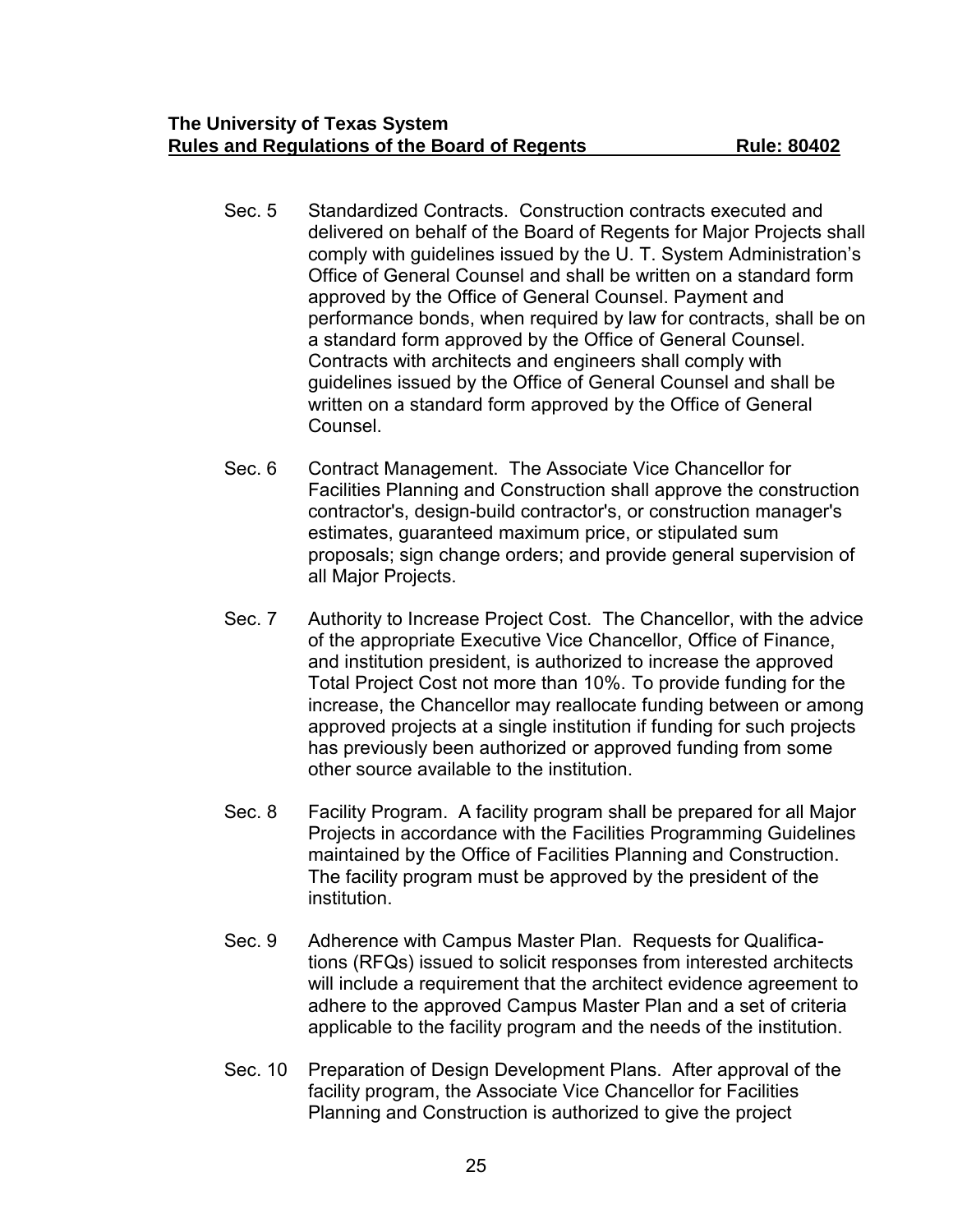architect, engineer, or design-build contractor the facility program and the Campus Master Plan and to direct the preparation of schematic plans, exterior design, site plans, cost estimates, and other necessary and appropriate documents ("Schematic Plans") and Design Development Plans, elevations, and sections, outline specifications, cost estimates, and other related work to establish the scope, design, dimensions, and materials of the project in greater detail ("Design Development Plans"). Design Development Plans are referred to as Preliminary Plans in applicable rules of the Texas Higher Education Coordinating Board. The project architect, engineer, or design-build contractor shall work with the Ad Hoc Project Building Committee, if any, and the Office of Facilities Planning and Construction, with regard to architectural design and construction projects.

Sec. 11 Construction Documents. After approval of the Design Development Plans, the Associate Vice Chancellor for Facilities Planning and Construction is authorized to direct the preparation of the working drawings and specifications ("Construction Documents").

# **3. Definitions**

Facility Program – A project planning document that organizes and summarizes client needs and programmatic information needed to design a capital project. It is generated through a process of collecting, analyzing, synthesizing, and documenting significant requirements for a Project prior to proceeding into the Design Phase.

Major Project – Any project that meets one or more of the following criteria: 1) new building construction with a value of more than \$1 million, 2) road, paving, and repair and rehabilitation projects with a value of more than \$2 million, 3) any project determined by the Board to be architecturally or historically significant, 4) any project that is debt financed [Revenue Financing System (RFS), Tuition Revenue Bond (TRB), Permanent University Fund (PUF)] regardless of dollar value, and 5) any campus planning efforts that are intended to result in a capital project meeting one or more of these criteria.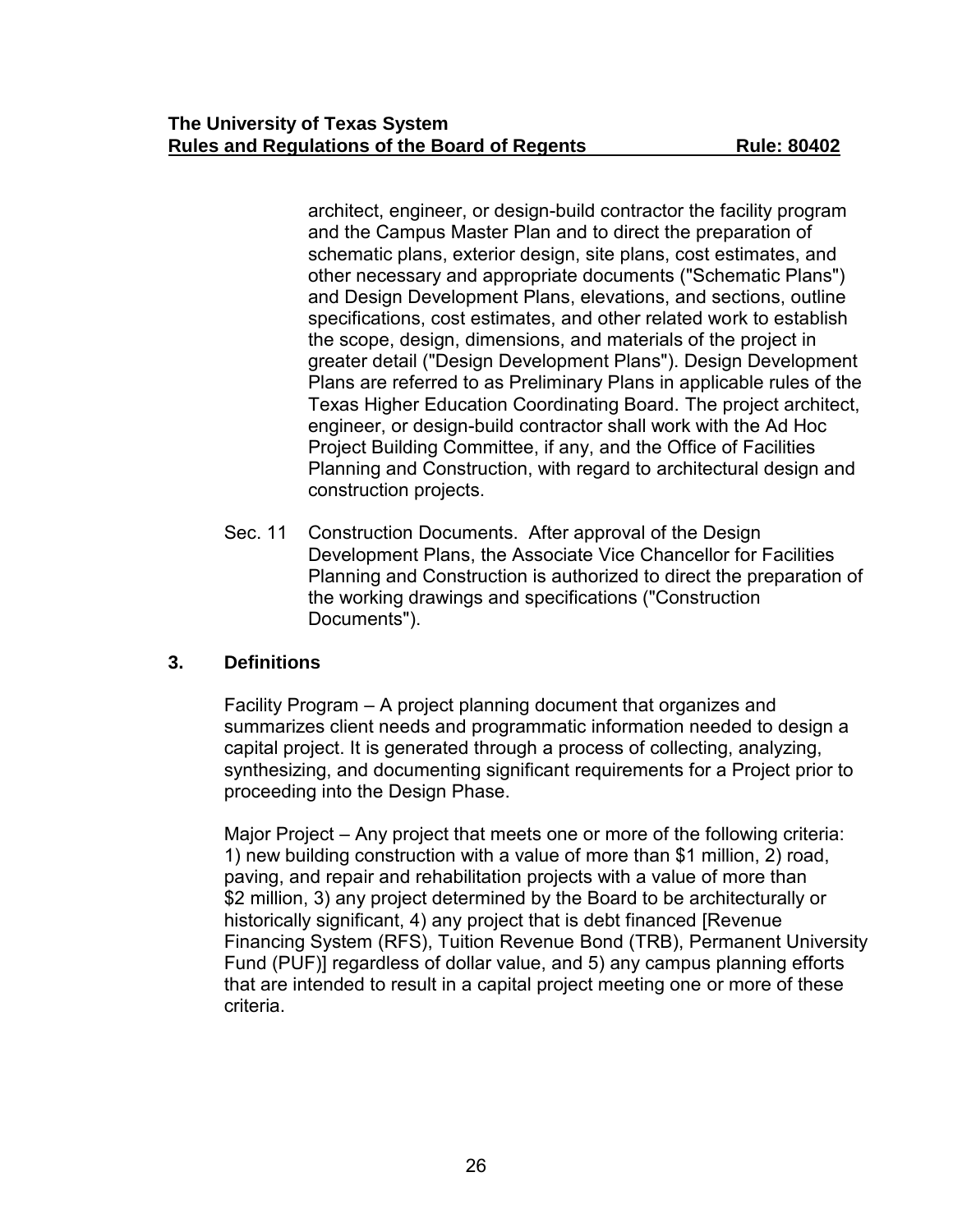# **1. Title**

Institutional Management of Major Construction and Repair and Rehabilitation Projects

# **2. Rule and Regulation**

- Sec. 1 Contract Authorization Architects. Subject to Regents' *Rules and Regulations*, Rule 80301 and Rule 10501, and Sections 2, 3, 4, and 5 below, and except as otherwise specified in these *Rules and Regulations*, the institutional president, with the advice of the appropriate Executive Vice Chancellor, is authorized to appoint architects and execute contracts for professional services.
- Sec. 2 Contract Authorization Construction. The institutional president is authorized to execute construction and related contracts for all new construction projects and for all major repair and rehabilitation projects that have previously been approved or authorized for institutional management by the Board of Regents in the Capital Improvement Program (CIP).
- Sec. 3 Standardized Contracts. Construction contracts executed and delivered on behalf of the Board of Regents for Major Projects shall comply with guidelines issued by the U. T. System Administration Office of General Counsel and shall be written on a standard form approved by the Office of General Counsel. Payment and performance bonds, when required by law for contracts, shall be on a standard form approved by the Office of General Counsel. Contracts with architects and engineers shall comply with guidelines issued by the Office of General Counsel and shall be written on a standard form approved by the Office of General Counsel.
- Sec. 4 Authorization to Expend Funds Appropriated in the CIP.
	- 4.1 The institution president will approve the Design Development Plans for all major repair and rehabilitation projects that are not architecturally or historically significant and authorize expenditure of appropriated funds. The executive officers and institution presidents shall be responsible for identifying special interest projects to the Facilities Planning and Construction Committee.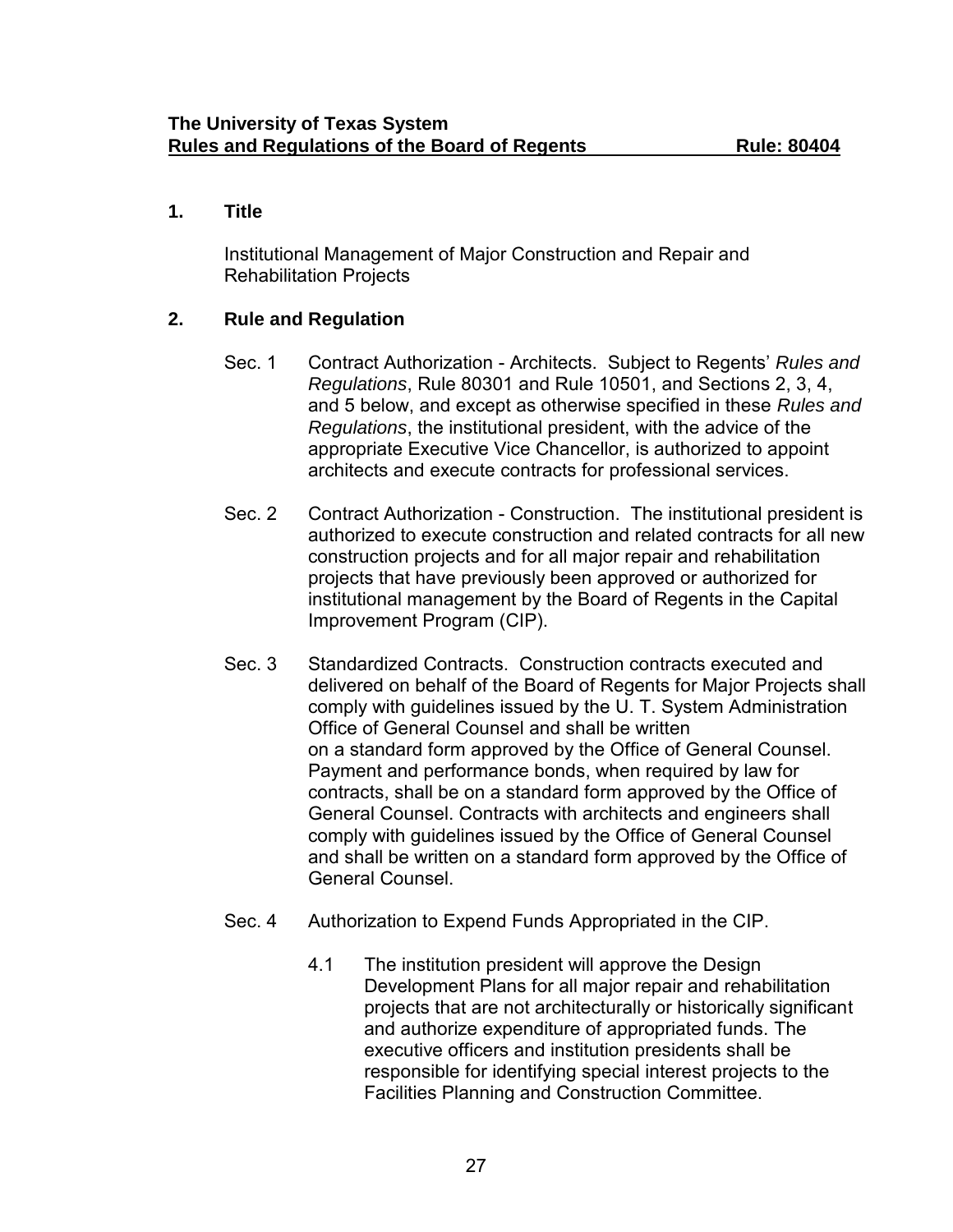- 4.2 The Board of Regents will approve the Design Development Plans for all Major Projects other than repair and rehabilitation projects that are not architecturally or historically significant and authorize expenditure of appropriated funds. The executive officers and institution presidents shall be responsible for identifying special interest projects to the Facilities Planning and Construction Committee.
- Sec. 5 Approval for Excess Costs or Material Change. Project costs that exceed 10% of the Total Project Cost approved by the Board of Regents or \$500,000, whichever is greater, must be approved by the Board.
- Sec. 6 Contract Management. The institutional president shall approve the construction contractor's, design-build contractor's, or construction manager's estimates, guaranteed maximum price, or stipulated sum proposals; sign change orders; and provide general supervision of all Major Projects.
- Sec. 7 Authority to Increase Project Cost. The institutional president with the advice of the appropriate Executive Vice Chancellor, is authorized to increase the approved Total Project Cost not more than 10%. To provide funding for the increase, the institutional president may reallocate funding between or among approved projects at the institution if funding for such projects has previously been authorized or is from some other source of approved funds available to the institution.
- Sec. 8 Facility Program. A facility program shall be prepared in accordance with the Facilities Programming Guidelines maintained by the Office of Facilities Planning and Construction. The facility program must be approved by the president of the institution.
- Sec. 9 Adherence with Campus Master Plan. Requests for Qualifications (RFQs) issued to solicit responses from interested architects will include a requirement that the architect evidence agreement to adhere to the approved Campus Master Plan and a set of criteria applicable to the facility program and the needs of the institution.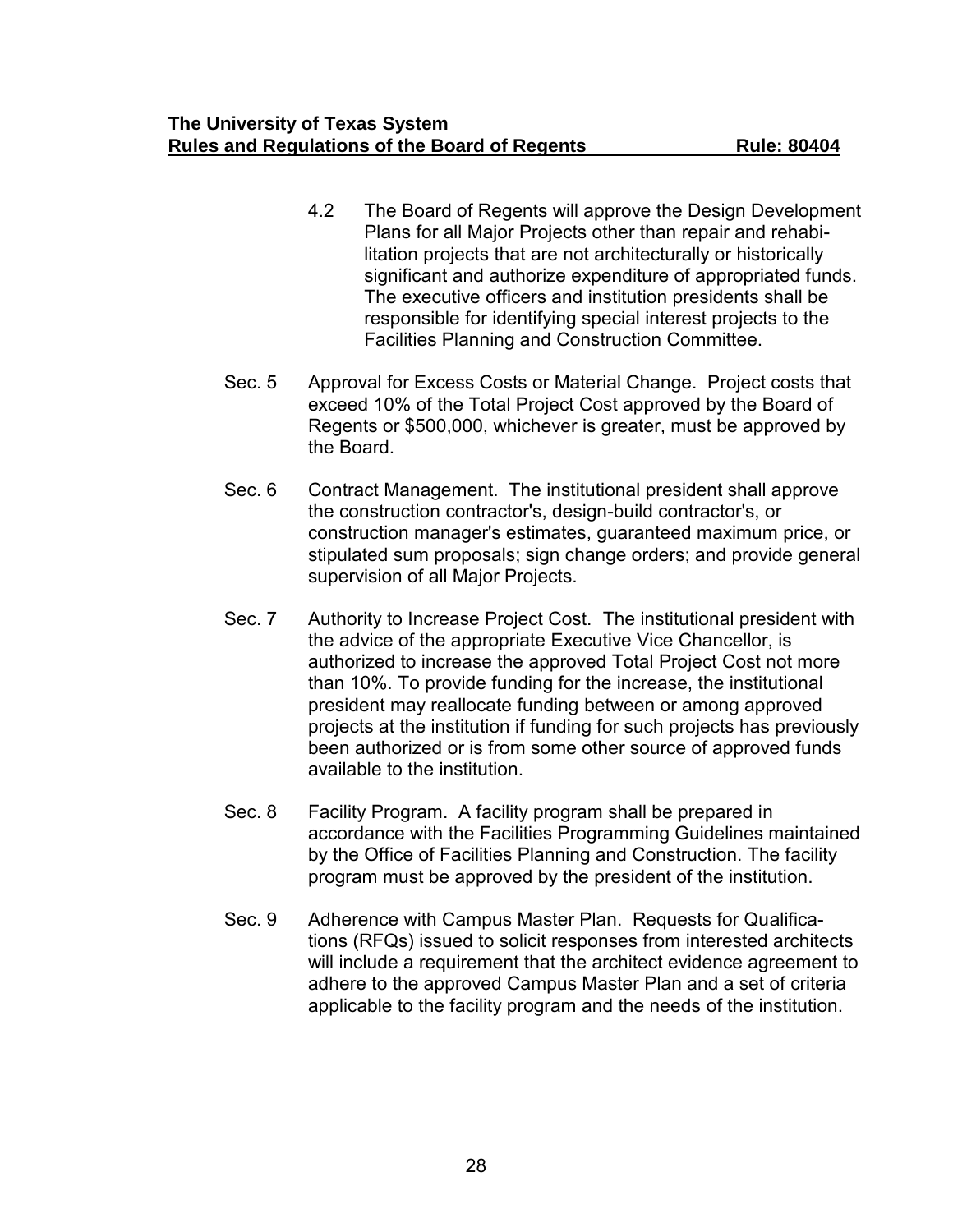- Sec. 10 Preparation of Design Development Plans. After approval of the facility program, the institutional president is authorized to give the project architect, engineer, or design-build contractor the facility program and the Campus Master Plan and to direct the preparation of schematic plans, exterior design, site plans, cost estimates, and other necessary and appropriate documents ("Schematic Plans") and Design Development Plans, elevations, and sections, outline specifications, cost estimates, and other related work to establish the scope, design, dimensions, and materials of the project in greater detail ("Design Development Plans"). Design Development Plans are referred to as Preliminary Plans in applicable rules of the Texas Higher Education Coordinating Board. The project architect, engineer, or design-build contractor shall work with the Ad Hoc Project Building Committee, if any, and the institutional president with regard to architectural design and construction projects.
- Sec. 11 Construction Documents. After approval of the Design Development Plans, the institution president is authorized to direct the preparation of the working drawings and specifications ("Construction Documents").

# **3. Definitions**

Facility Program – A project planning document that organizes and summarizes client needs and programmatic information needed to design a capital project. It is generated through a process of collecting, analyzing, synthesizing and documenting significant requirements for a Project prior to proceeding into the Design Phase.

Major Project – Any project that meets one or more of the following criteria: 1) new building construction with a value of more than \$1 million, 2) road, paving, and repair and rehabilitation projects with a value of more than \$2 million, 3) any project determined by the Board to be architecturally or historically significant, 4) any project that is debt financed [Revenue Financing System (RFS), Tuition Revenue Bond (TRB), Permanent University Fund (PUF)] regardless of dollar value, and 5) any campus planning efforts that are intended to result in a capital project meeting one or more of these criteria.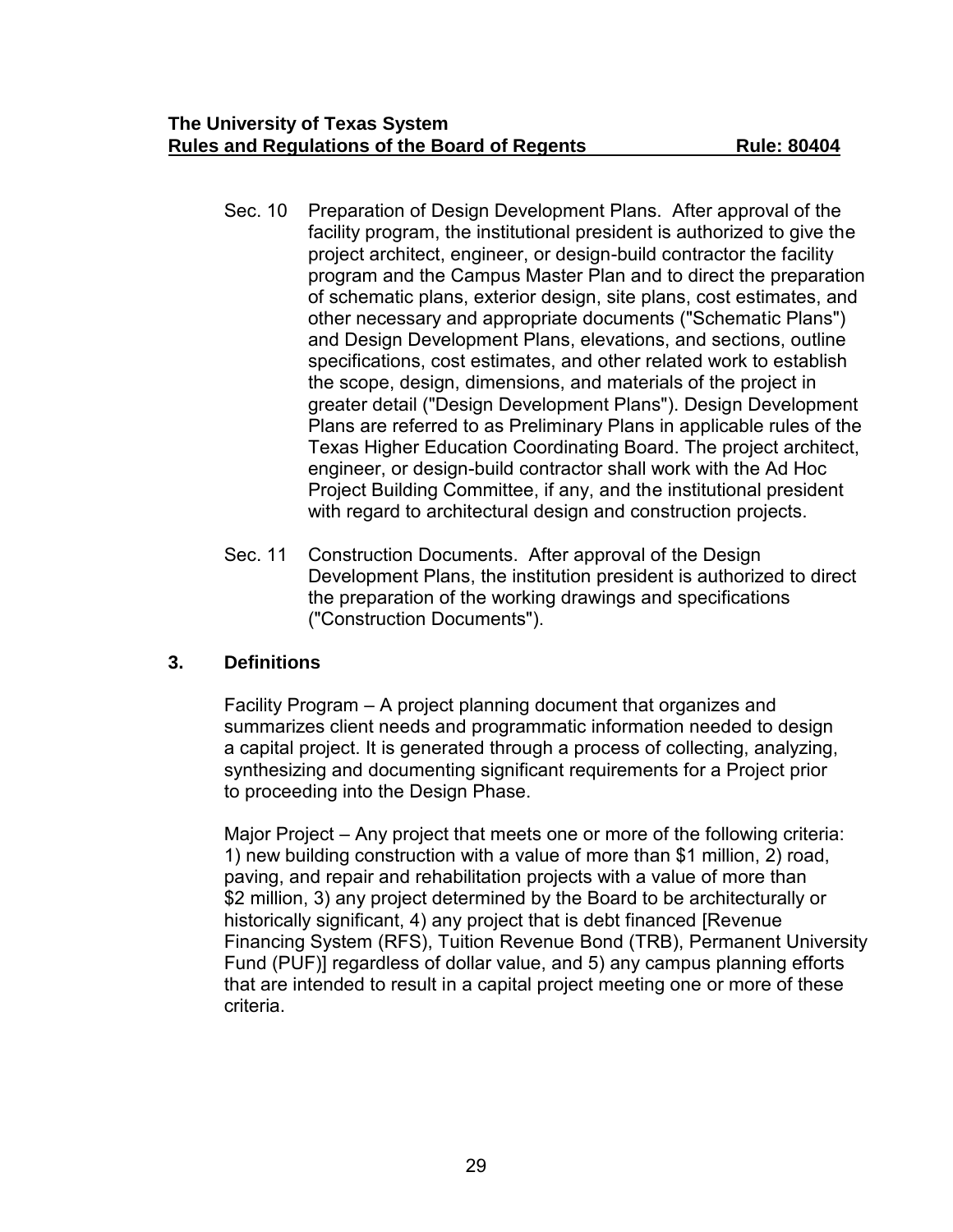6. **U. T. System Board of Regents: The University of Texas Investment** Management Company (UTIMCO) Performance Summary Report and Investment Reports for the quarter ended February 29, 2008

The February 29, 2008, UTIMCO Performance Summary Report is set forth on Page 31.

The Investment Reports for the fiscal quarter ended February 29, 2008, are set forth on Pages 32 – 35.

Item I on Page 32 reports activity for the Permanent University Fund (PUF) investments. The PUF's net investment return for the quarter was (1.98%) and 1.81% for the first half of the fiscal year versus its composite benchmark returns of (2.37%) and 1.17%, respectively. The PUF's net asset value decreased by \$255 million since the beginning of the quarter to \$11,906 million. This change in net asset value includes contributions from PUF land receipts and negative net investment returns, and the second payment of the annual distribution to the Available University Fund (AUF) for \$112 million.

Item II on Page 33 reports activity for the General Endowment Fund (GEF) investments. The GEF's net investment return for the quarter was (1.89%) and 2.00% for the first half of the fiscal year versus its composite benchmark returns of (2.37%) and 1.17%, respectively. The GEF's net asset value decreased during the quarter to \$6,599 million.

Item III on Page 34 reports activity for the Intermediate Term Fund (ITF). The ITF's net investment return for the quarter was (.64%) and 3.60% for the first half of the fiscal year versus its composite benchmark returns of (1.6%) and 1.69%, respectively. The net asset value has increased to \$3,937 million due to net contribution of \$151 million less net investment return of (\$23 million) and distributions of \$29 million.

Item IV on Page 35 presents book and market value of cash, debt, equity, and other securities held in funds outside of internal investment pools. Total cash and equivalents, consisting primarily of institutional operating funds held in the Dreyfus money market fund, decreased by \$20 million to \$1,495 million during the three months since the last reporting period. Market values for the remaining asset types were debt securities: \$28 million versus \$28 million at the beginning of the period; equities: \$58 million versus \$65 million at the beginning of the period; and other investments: \$.05 million versus \$.04 million at the beginning of the period.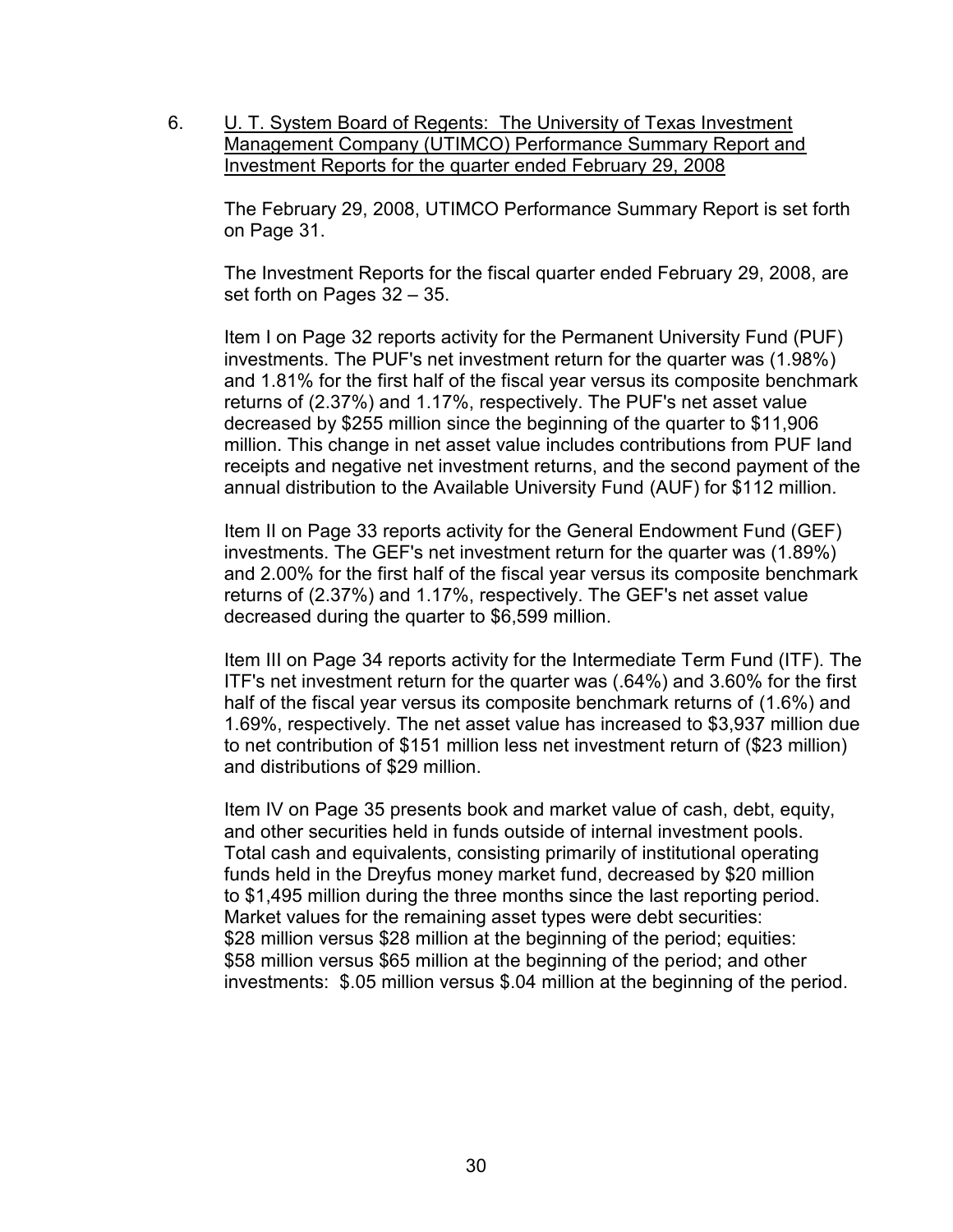# **UTIMCO Performance Summary**

**February 29, 2008**

|                                  |                    | Periods Ended February 29, 2008                           |        |        |                     |      |                         |       |               |
|----------------------------------|--------------------|-----------------------------------------------------------|--------|--------|---------------------|------|-------------------------|-------|---------------|
|                                  | <b>Net</b>         | (Returns for Periods Longer Than One Year are Annualized) |        |        |                     |      |                         |       |               |
|                                  | <b>Asset Value</b> |                                                           |        |        |                     |      |                         |       |               |
|                                  | 2/29/2008          | <b>Short Term</b>                                         |        |        | <b>Year to Date</b> |      | <b>Historic Returns</b> |       |               |
| <b>ENDOWMENT FUNDS</b>           | (in Millions)      | $1\,\mathrm{Mo}$                                          | 3 Mos  | Fiscal | Calendar            | 1 Yr | 3 Yrs                   | 5 Yrs | <b>10 Yrs</b> |
| Permanent University Fund        | \$11,906           | 1.64                                                      | (1.98) | 1.81   | (1.82)              | 8.86 | 11.32                   | 15.21 | 8.17          |
| General Endowment Fund           |                    | 1.58                                                      | (1.89) | 2.00   | (1.79)              | 9.26 | 11.51                   | 15.48 | N/A           |
| Permanent Health Fund            | 1,101              | 1.61                                                      | (1.85) | 2.01   | (1.74)              | 9.14 | 11.42                   | 15.37 | N/A           |
| Long Term Fund                   | 5,497              | 1.61                                                      | (1.85) | 2.02   | (1.74)              | 9.15 | 11.43                   | 15.39 | 8.69          |
| <b>Separately Invested Funds</b> | 192                | N/A                                                       | N/A    | N/A    | N/A                 | N/A  | N/A                     | N/A   | N/A           |
| <b>Total Endowment Funds</b>     | 18,696             |                                                           |        |        |                     |      |                         |       |               |
| <b>OPERATING FUNDS</b>           |                    |                                                           |        |        |                     |      |                         |       |               |
| Short Term Fund                  | 1,390              | 0.31                                                      | 1.14   | 2.45   | 0.71                | 5.20 | 4.66                    | 3.30  | 3.92          |
| <b>Intermediate Term Fund</b>    | 3,937              | 1.21                                                      | (0.64) | 3.60   | (0.54)              | 7.42 | N/A                     | N/A   | N/A           |
| <b>Total Operating Funds</b>     | 5,327              |                                                           |        |        |                     |      |                         |       |               |
| <b>Total Investments</b>         | \$24,023           |                                                           |        |        |                     |      |                         |       |               |
| <b>VALUE ADDED</b>               |                    |                                                           |        |        |                     |      |                         |       |               |
| Permanent University Fund        |                    | 0.81                                                      | 0.39   | 0.64   | 0.36                | 2.14 | 0.25                    | 2.22  | 0.05          |
| <b>General Endowment Fund</b>    |                    | 0.75                                                      | 0.48   | 0.83   | 0.39                | 2.54 | 0.44                    | 2.49  | N/A           |
| <b>Short Term Fund</b>           |                    | 0.16                                                      | 0.20   | 0.35   | 0.06                | 0.34 | 0.25                    | 0.14  | 0.17          |
| Intermediate Term Fund           |                    | 0.59                                                      | 0.96   | 1.91   | 0.62                | 4.08 | N/A                     | N/A   | N/A           |

Footnotes available upon request.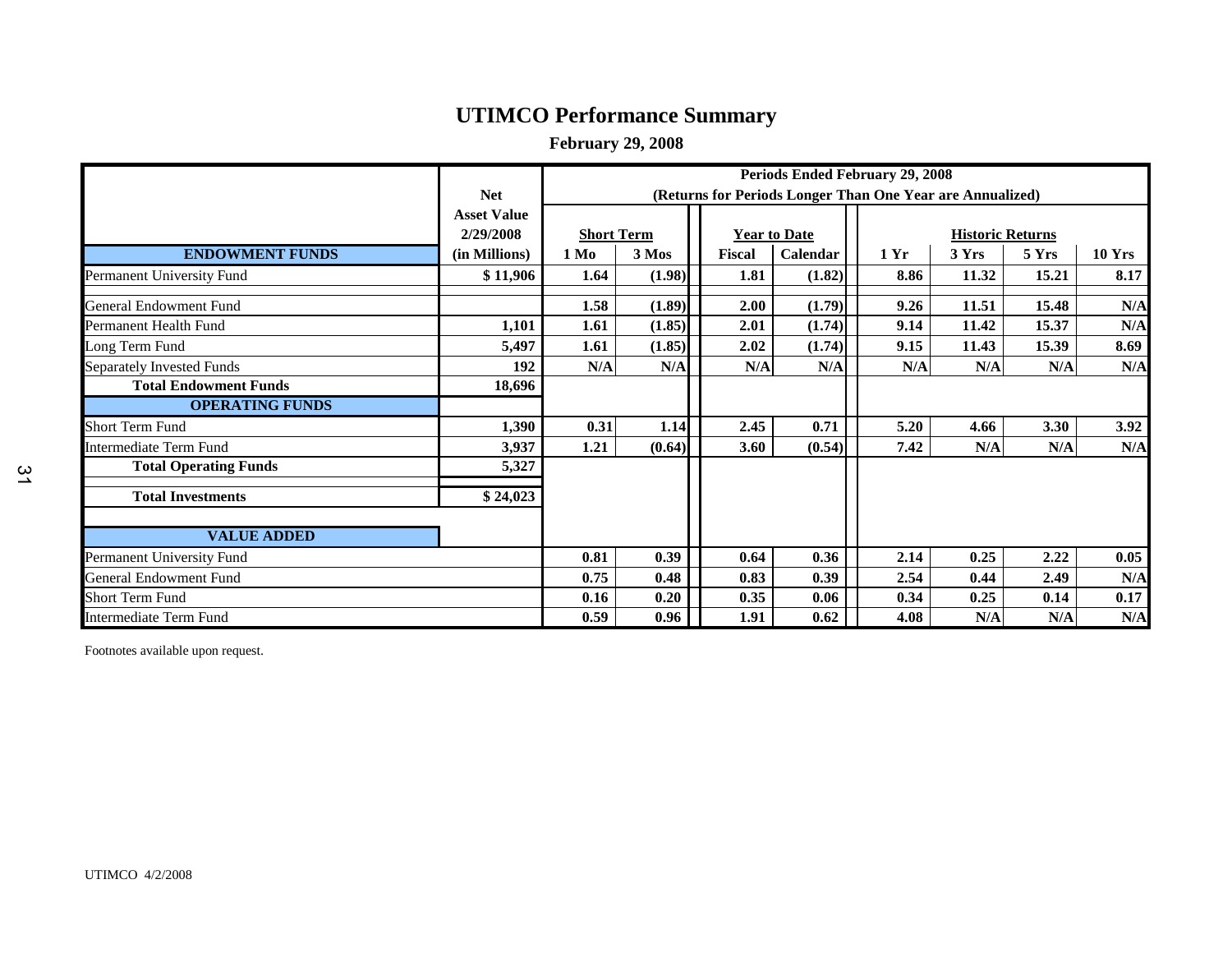#### **I. PERMANENT UNIVERSITY FUNDInvestment Reports for Periods Ended February 29, 2008**

**Prepared in accordance with** *Texas Education Code* **Sec. 51.0032**

|                             | <b>Summary of Capital Flows</b>             |                                                  |                                                          |                                |                |                     | <b>Fiscal Year to Date</b>         |                                   |          |
|-----------------------------|---------------------------------------------|--------------------------------------------------|----------------------------------------------------------|--------------------------------|----------------|---------------------|------------------------------------|-----------------------------------|----------|
|                             |                                             |                                                  |                                                          |                                | <b>Returns</b> |                     |                                    | <b>Value Added</b>                |          |
| (\$ millions)               | <b>Fiscal Year Ended</b><br>August 31, 2007 | <b>Quarter Ended</b><br><b>February 29, 2008</b> | <b>Fiscal Year to Date</b><br>Ended February 29,<br>2008 |                                | Portfolio      | Policy<br>Benchmark | From<br>Asset<br><b>Allocation</b> | <b>From Security</b><br>Selection | Total    |
|                             |                                             |                                                  |                                                          | Cash and Cash Equivalents      | 2.45%          | 2.10%               | $-0.11%$                           | 0.00%                             | $-0.11%$ |
| <b>Beginning Net Assets</b> | \$<br>$10,313.4$ \$                         | 12,160.7 \$                                      | 11,742.8                                                 | Fixed Income                   | 7.91%          | 5.67%               | $-0.12%$                           | 0.22%                             | 0.10%    |
|                             |                                             |                                                  |                                                          | <b>TIPS</b>                    | 11.76%         | 11.94%              | $-0.14%$                           | $-0.01%$                          | $-0.15%$ |
| <b>PUF Lands Receipts</b>   | 272.8                                       | 89.4                                             | 170.7                                                    | <b>REITS</b>                   | $-11.72%$      | $-14.03%$           | 0.01%                              | 0.13%                             | 0.14%    |
|                             |                                             |                                                  |                                                          | Commodities                    | 36.40%         | 35.23%              | 0.35%                              | 0.03%                             | 0.38%    |
| <b>Investment Return</b>    | 1,639.8                                     | (227.1)                                          | 242.5                                                    | U.S. Equities                  | $-10.61%$      | $-8.81%$            | 0.25%                              | $-0.41%$                          | $-0.16%$ |
|                             |                                             |                                                  |                                                          | Non-U.S. Developed Equity      | $-4.53%$       | $-4.71%$            | $-0.03%$                           | 0.02%                             | $-0.01%$ |
| Expenses                    | (82.5)                                      | (4.9)                                            | (25.7)                                                   | <b>Emerging Markets Equity</b> | 9.90%          | 8.15%               | 0.09%                              | 0.07%                             | 0.16%    |
|                             |                                             |                                                  |                                                          | <b>Private Capital</b>         | 2.72%          | 8.99%               | 0.03%                              | $-0.91%$                          | $-0.88%$ |
| Distributions to AUF        | (400.7)                                     | (112.3)                                          | (224.5)                                                  | Directional Hedge Funds        | 9.24%          | 0.31%               | 0.08%                              | 0.87%                             | 0.95%    |
| <b>Ending Net Assets</b>    | 11,742.8 \$                                 | 11,905.8 \$                                      | 11,905.8                                                 | Absolute Return Hedge Funds    | 1.89%          | 0.31%               | $-0.02%$                           | 0.24%                             | 0.22%    |
|                             |                                             |                                                  |                                                          | <b>Total</b>                   | 1.81%          | 1.17%               | 0.39%                              | 0.25%                             | 0.64%    |

32



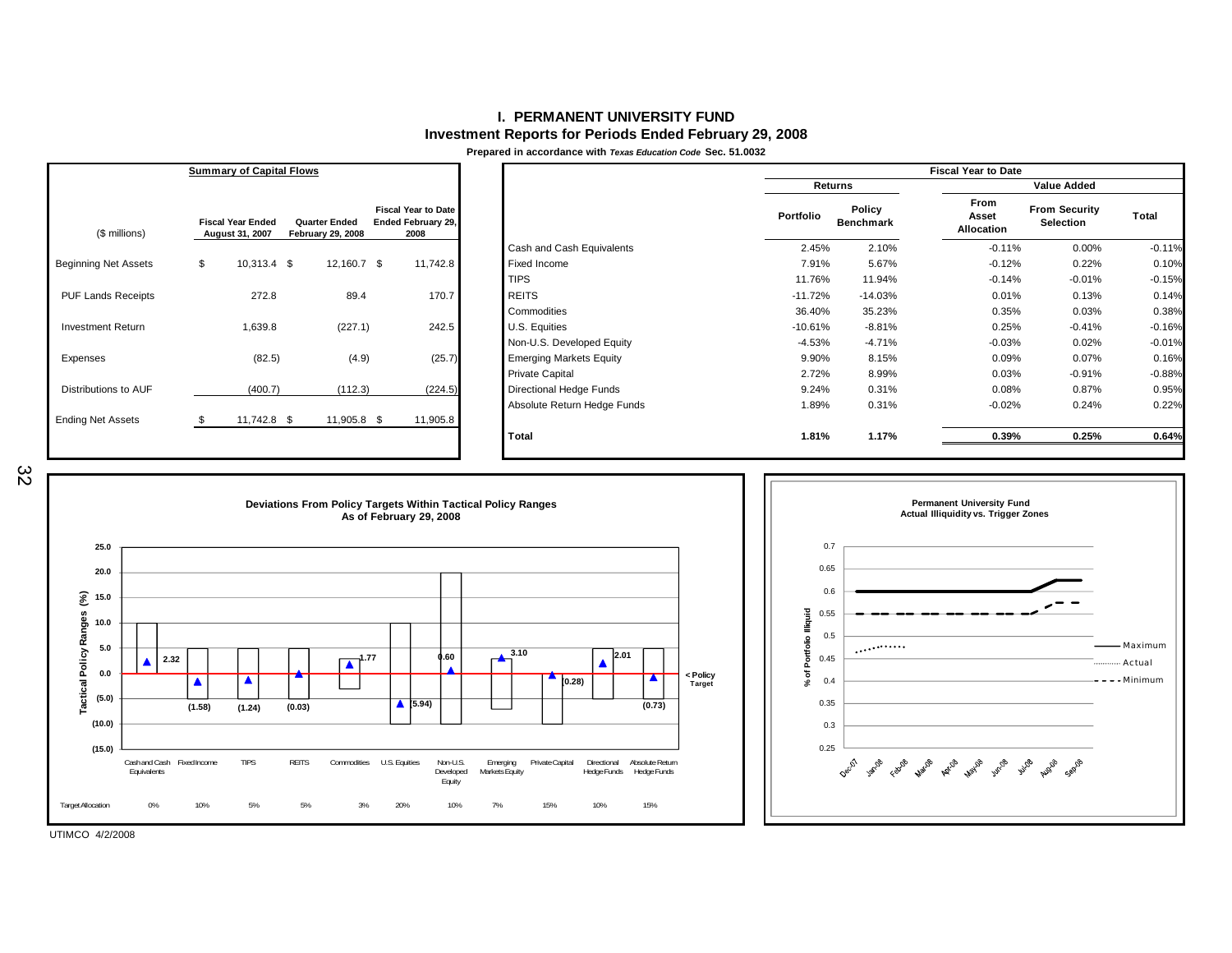#### **II. GENERAL ENDOWMENT FUNDInvestment Reports for Periods Ended February 29, 2008**

**Prepared in accordance with** *Texas Education Code* **Sec. 51.0032**

|                             | <b>Summary of Capital Flows</b>             |                                                  |                                                          |                                |           |                            | <b>Fiscal Year to Date</b>  |                                   |          |
|-----------------------------|---------------------------------------------|--------------------------------------------------|----------------------------------------------------------|--------------------------------|-----------|----------------------------|-----------------------------|-----------------------------------|----------|
|                             |                                             |                                                  |                                                          |                                |           | Returns                    |                             | <b>Value Added</b>                |          |
| (\$ millions)               | <b>Fiscal Year Ended</b><br>August 31, 2007 | <b>Quarter Ended</b><br><b>February 29, 2008</b> | <b>Fiscal Year to Date</b><br>Ended February 29,<br>2008 |                                | Portfolio | Policy<br><b>Benchmark</b> | From<br>Asset<br>Allocation | <b>From Security</b><br>Selection | Total    |
| <b>Beginning Net Assets</b> | $5,427.8$ \$<br>\$                          | $6,717.7$ \$                                     | 6,433.1                                                  | Cash and Cash Equivalents      | 2.45%     | 2.10%                      | $-0.12%$                    | 0.00%                             | $-0.12%$ |
|                             |                                             |                                                  |                                                          | Fixed Income                   | 7.93%     | 5.67%                      | $-0.11%$                    | 0.22%                             | 0.11%    |
| Contributions               | 360.7                                       | 70.0                                             | 160.4                                                    | <b>TIPS</b>                    | 11.78%    | 11.94%                     | $-0.16%$                    | $-0.01%$                          | $-0.17%$ |
|                             |                                             |                                                  |                                                          | <b>REITS</b>                   | $-11.56%$ | $-14.03%$                  | 0.02%                       | 0.14%                             | 0.16%    |
| Withdrawals                 | (6.2)                                       | (0.4)                                            | (0.7)                                                    | Commodities                    | 35.96%    | 35.23%                     | 0.36%                       | 0.03%                             | 0.39%    |
|                             |                                             |                                                  |                                                          | U.S. Equities                  | $-10.60%$ | $-8.81%$                   | 0.15%                       | $-0.40%$                          | $-0.25%$ |
| <b>Distributions</b>        | (239.6)                                     | (64.2)                                           | (127.7)                                                  | Non-U.S. Developed Equity      | $-4.44%$  | $-4.71%$                   | 0.02%                       | 0.03%                             | 0.05%    |
|                             |                                             |                                                  |                                                          | <b>Emerging Markets Equity</b> | 9.75%     | 8.15%                      | 0.13%                       | 0.07%                             | 0.20%    |
| <b>Investment Return</b>    | 928.5                                       | (122.5)                                          | 144.4                                                    | <b>Private Capital</b>         | 3.71%     | 8.99%                      | 0.00%                       | $-0.76%$                          | $-0.76%$ |
|                             |                                             |                                                  |                                                          | <b>Directional Hedge Funds</b> | 9.25%     | 0.31%                      | 0.10%                       | 0.88%                             | 0.98%    |
| Expenses                    | (38.1)                                      | (1.7)                                            | (10.6)                                                   | Absolute Return Hedge Funds    | 1.89%     | 0.31%                      | 0.00%                       | 0.24%                             | 0.24%    |
| <b>Ending Net Assets</b>    | $6,433.1$ \$                                | $6,598.9$ \$                                     | 6,598.9                                                  | Total                          | 2.00%     | 1.17%                      | 0.39%                       | 0.44%                             | 0.83%    |





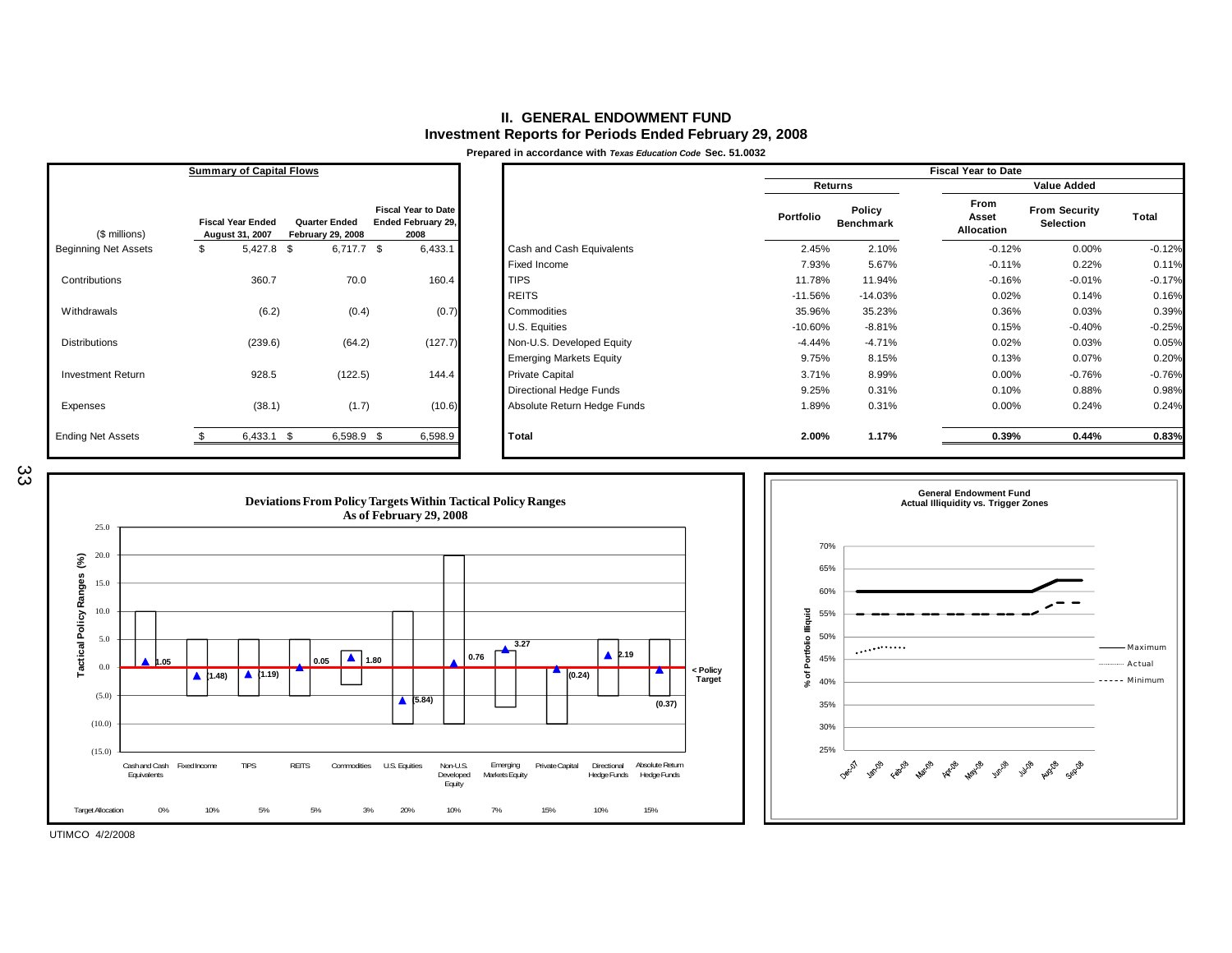#### **III. INTERMEDIATE TERM FUNDInvestment Reports for Periods Ended February 29, 2008**

**Prepared in accordance with** *Texas Education Code* **Sec. 51.0032**

|                             | <b>Summary of Capital Flows</b>             |                                                  |                                                          |                                |           |                            | <b>Fiscal Year to Date</b>  |                                          |          |
|-----------------------------|---------------------------------------------|--------------------------------------------------|----------------------------------------------------------|--------------------------------|-----------|----------------------------|-----------------------------|------------------------------------------|----------|
|                             |                                             |                                                  |                                                          |                                |           | Returns                    |                             | <b>Value Added</b>                       |          |
| (\$ millions)               | <b>Fiscal Year Ended</b><br>August 31, 2007 | <b>Quarter Ended</b><br><b>February 29, 2008</b> | <b>Fiscal Year to Date</b><br>Ended February 29,<br>2008 |                                | Portfolio | Policy<br><b>Benchmark</b> | From<br>Asset<br>Allocation | <b>From Security</b><br><b>Selection</b> | Total    |
| <b>Beginning Net Assets</b> | \$<br>$3,048.8$ \$                          | $3,837.5$ \$                                     | 3,720.6                                                  | Cash and Cash Equivalents      | 2.45%     | 2.10%                      | $-0.03%$                    | 0.00%                                    | $-0.03%$ |
|                             |                                             |                                                  |                                                          | Fixed Income                   | 6.99%     | 5.67%                      | $-0.03%$                    | 0.32%                                    | 0.29%    |
| Contributions               | 664.6                                       | 220.5                                            | 1,235.9                                                  | <b>TIPS</b>                    | 11.78%    | 11.94%                     | $-0.01%$                    | $-0.02%$                                 | $-0.03%$ |
|                             |                                             |                                                  |                                                          | <b>REITS</b>                   | $-11.93%$ | $-14.03%$                  | $-0.03%$                    | 0.24%                                    | 0.21%    |
| Withdrawals                 | (228.6)                                     | (69.5)                                           | (1, 101.8)                                               | Commodities                    | 35.70%    | 35.23%                     | 0.06%                       | 0.02%                                    | 0.08%    |
|                             |                                             |                                                  |                                                          | U.S. Equities                  | $-8.99%$  | $-8.81%$                   | 0.21%                       | $-0.03%$                                 | 0.18%    |
| <b>Distributions</b>        | \$<br>$(104.0)$ \$                          | $(29.0)$ \$                                      | (58.1)                                                   | Non-U.S. Developed Equity      | $-4.42%$  | $-4.71%$                   | 0.00%                       | 0.01%                                    | 0.01%    |
|                             |                                             |                                                  |                                                          | <b>Emerging Markets Equity</b> | 7.72%     | 8.15%                      | $-0.04%$                    | $-0.04%$                                 | $-0.08%$ |
| <b>Investment Return</b>    | 377.4                                       | (18.9)                                           | 152.6                                                    | Directional Hedge Funds        | 9.26%     | 0.31%                      | $-0.04%$                    | 1.11%                                    | 1.07%    |
|                             |                                             |                                                  |                                                          | Absolute Return Hedge Funds    | 2.00%     | 0.31%                      | 0.00%                       | 0.21%                                    | 0.21%    |
| Expenses                    | (37.6)                                      | (3.7)                                            | (12.3)                                                   |                                |           |                            |                             |                                          |          |
| <b>Ending Net Assets</b>    | $3,720.6$ \$                                | $3,936.9$ \$                                     | 3,936.9                                                  | Total                          | 3.60%     | 1.69%                      | 0.09%                       | 1.82%                                    | 1.91%    |





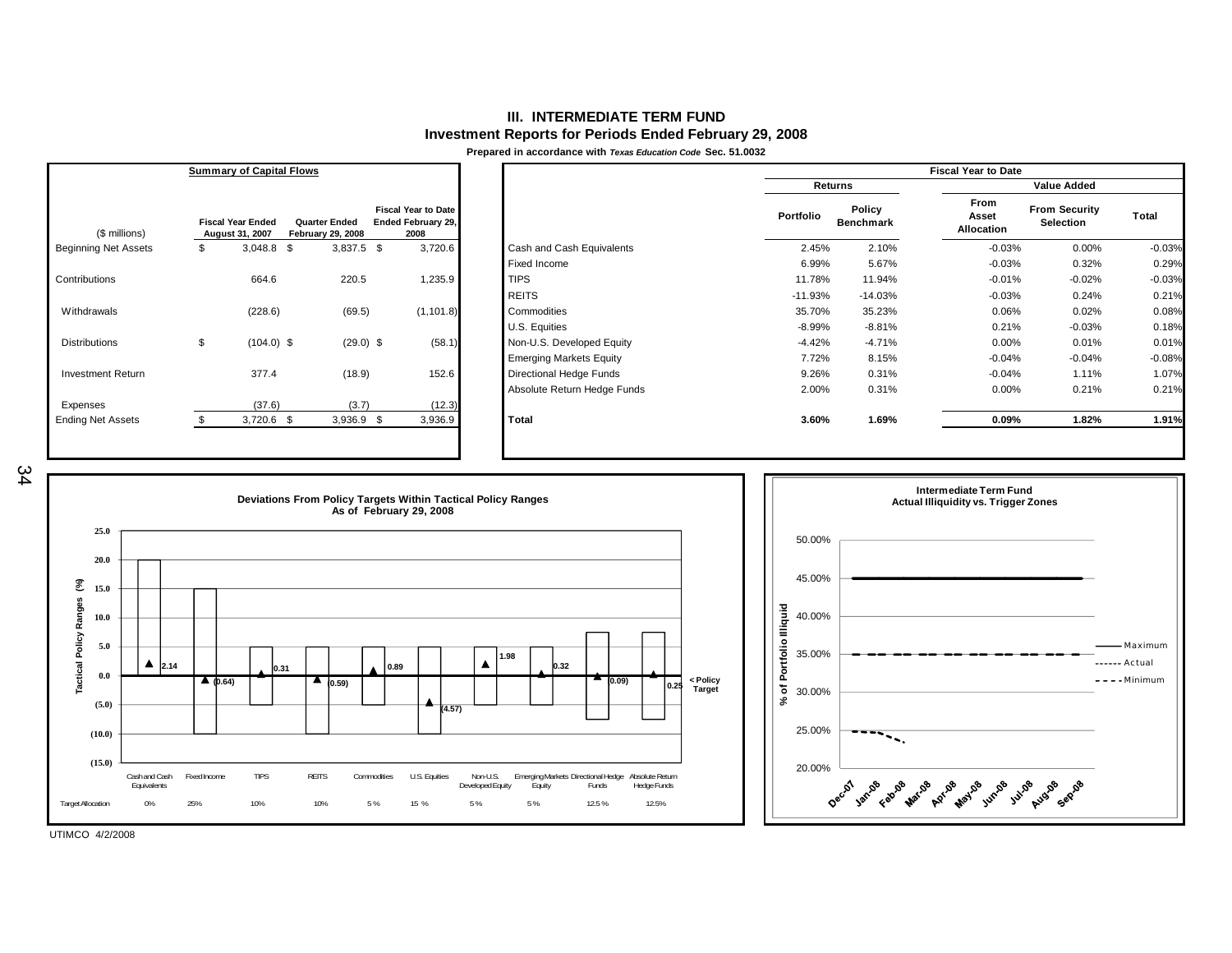# **IV. SEPARATELY INVESTED ASSETS Summary Investment Report at February 29, 2008 Report prepared in accordance with** *Texas Education Code* **Sec. 51.0032**

|                                |                   |                        |             |                   |                                                |               |             | (\$ thousands)                                   | <b>FUND TYPE</b> |                     |                                                  |               |                                             |                          |              |               |
|--------------------------------|-------------------|------------------------|-------------|-------------------|------------------------------------------------|---------------|-------------|--------------------------------------------------|------------------|---------------------|--------------------------------------------------|---------------|---------------------------------------------|--------------------------|--------------|---------------|
|                                | <b>DESIGNATED</b> | <b>CURRENT PURPOSE</b> |             | <b>RESTRICTED</b> | <b>ENDOWMENT &amp;</b><br><b>SIMILAR FUNDS</b> |               |             | <b>ANNUITY &amp; LIFE</b><br><b>INCOME FUNDS</b> |                  | <b>AGENCY FUNDS</b> | <b>TOTAL EXCLUDING</b><br><b>OPERATING FUNDS</b> |               | <b>OPERATING FUNDS</b><br>(SHORT TERM FUND) |                          | <b>TOTAL</b> |               |
| <b>ASSET TYPES</b>             |                   |                        |             |                   |                                                |               |             |                                                  |                  |                     |                                                  |               |                                             |                          |              |               |
| <b>Cash &amp; Equivalents:</b> | <b>BOOK</b>       | <b>MARKET</b>          | <b>BOOK</b> | MARKET            | <b>BOOK</b>                                    | <b>MARKET</b> | <b>BOOK</b> | <b>MARKET</b>                                    | <b>BOOK</b>      | <b>MARKET</b>       | <b>BOOK</b>                                      | <b>MARKET</b> | <b>BOOK</b>                                 | <b>MARKET</b>            | <b>BOOK</b>  | <b>MARKET</b> |
| Beginning value 11/30/07       | 2,033             | 2,033                  | 2,950       | 2,950             | 39,946                                         | 39,946        | 7,274       | 7,274                                            | 4.186            | 4,186               | 56,389                                           | 56,389        | 1,458,678                                   | 1,458,678                | 1,515,067    | 1,515,067     |
| Increase/(Decrease)            | (55)              | (55)                   | (242)       | (242)             | 47,839                                         | 47,839        | (462)       | (462)                                            | 1,673            | 1,673               | 48,753                                           | 48,753        | (68, 933)                                   | (68, 933)                | (20, 180)    | (20, 180)     |
| Ending value 02/29/08          | 1,978             | 1,978                  | 2,708       | 2,708             | 87,785                                         | 87,785        | 6,812       | 6,812                                            | 5,859            | 5,859               | 105,142                                          | 105,142       | 1,389,745                                   | 1,389,745                | 1,494,887    | 494,887       |
| <b>Debt Securities:</b>        |                   |                        |             |                   |                                                |               |             |                                                  |                  |                     |                                                  |               |                                             |                          |              |               |
| Beginning value 11/30/07       |                   |                        | 264         | 239               | 12,976                                         | 13,727        | 13,807      | 14,254                                           |                  |                     | 27,047                                           | 28,220        |                                             |                          | 27,047       | 28,220        |
| Increase/(Decrease)            |                   |                        | $\sim$      | 10                | (308)                                          | (157)         | (9)         | 260                                              |                  |                     | (317)                                            | 113           | $\sim$                                      | $\overline{\phantom{a}}$ | (317)        | 113           |
| Ending value 02/29/08          |                   |                        | 264         | 249               | 12,668                                         | 13,570        | 13,798      | 14,514                                           |                  |                     | 26,730                                           | 28,333        |                                             |                          | 26,730       | 28,333        |
| <b>Equity Securities:</b>      |                   |                        |             |                   |                                                |               |             |                                                  |                  |                     |                                                  |               |                                             |                          |              |               |
| Beginning value 11/30/07       | 24                | 3,900                  | 571         | 619               | 33,079                                         | 39,267        | 15,745      | 21,241                                           |                  |                     | 49,419                                           | 65,027        |                                             |                          | 49,419       | 65,027        |
| Increase/(Decrease)            |                   | (1, 295)               | (128)       | (202)             | 445                                            | (3,626)       | 2,737       | (1,776)                                          |                  |                     | 3,054                                            | (6, 899)      | $\overline{\phantom{a}}$                    | $\overline{\phantom{a}}$ | 3,054        | (6, 899)      |
| Ending value 02/29/08          | 24                | 2,605                  | 443         | 417               | 33,524                                         | 35,641        | 18,482      | 19,465                                           |                  |                     | 52,473                                           | 58,128        |                                             | $\overline{\phantom{a}}$ | 52,473       | 58,128        |
| Other:                         |                   |                        |             |                   |                                                |               |             |                                                  |                  |                     |                                                  |               |                                             |                          |              |               |
| Beginning value 11/30/07       |                   |                        | 146         | 146               |                                                |               | 300         | 116                                              | 130              | 130                 | 577                                              | 393           |                                             |                          | 577          | 393           |
| Increase/(Decrease)            |                   | $\sim$                 | 134         | 134               | $\overline{7}$                                 |               |             | 13                                               | (40)             | (40)                | 106                                              | 114           |                                             | $\overline{\phantom{a}}$ | 106          | 114           |
| Ending value 02/29/08          |                   |                        | 280         | 280               | 8                                              | 8             | 305         | 129                                              | 90               | 90                  | 683                                              | 507           |                                             | $\overline{a}$           | 683          | 507           |
| ယ<br>U Total Assets:           |                   |                        |             |                   |                                                |               |             |                                                  |                  |                     |                                                  |               |                                             |                          |              |               |
| Beginning value 11/30/07       | 2,057             | 5,933                  | 3,931       | 3,954             | 86,002                                         | 92,941        | 37,126      | 42,885                                           | 4.316            | 4,316               | 133,432                                          | 150,029       | 1,458,678                                   | 1,458,678                | 1,592,110    | 1,608,707     |
| Increase/(Decrease)            | (55)              | (1, 350)               | (236)       | (300)             | 47.983                                         | 44.063        | 2.271       | (1, 965)                                         | 1.633            | 1.633               | 51,596                                           | 42,081        | (68, 933)                                   | (68, 933)                | (17, 337)    | (26, 852)     |
| Ending value 02/29/08          | 2.002             | 4.583                  | 3.695       | 3.654             | 133.985                                        | 137.004       | 39.397      | 40.920                                           | 5.949            | 5.949               | 185.028                                          | 192,110       | 1.389.745                                   | 1,389,745                | 1.574.773    | 1,581,855     |

 $\mathcal{L} = \{ \mathcal{L} \in \mathcal{L} \mid \mathcal{L} \in \mathcal{L} \}$  , where  $\mathcal{L} = \{ \mathcal{L} \mid \mathcal{L} \in \mathcal{L} \}$ 

Details of individual assets by account furnished upon request.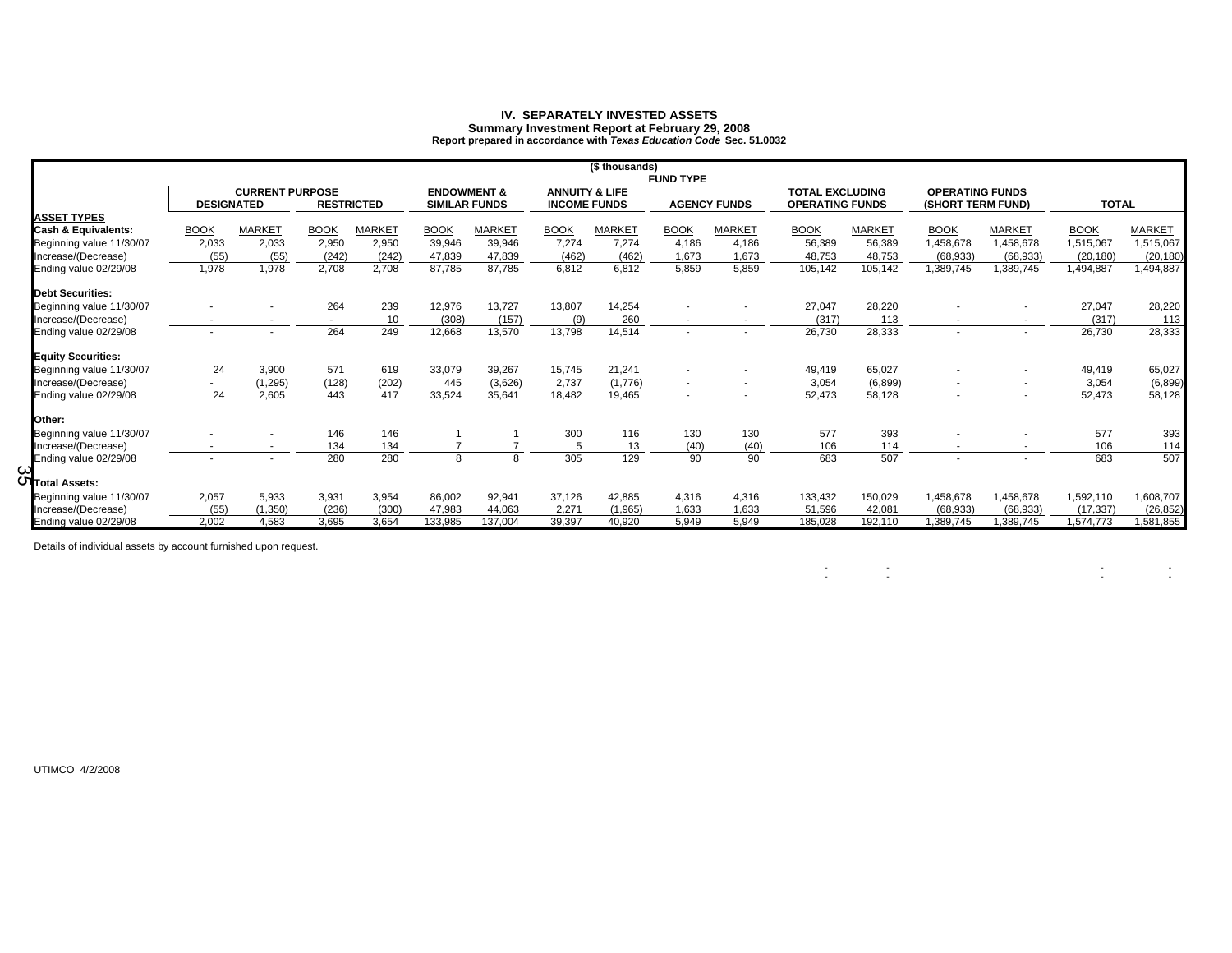7. **U. T. System Board of Regents: Approval of annual distributions from the** Permanent University Fund, the Permanent Health Fund, the Long Term Fund, and the Intermediate Term Fund

The Board concurred in the recommendation of the Board of Directors of The University of Texas Investment Management Company (UTIMCO) that

- a. the fiscal year distribution from the Permanent University Fund (PUF) to the Available University Fund (AUF) be increased by 18.3% from \$448,942,761 to \$530,932,622 effective September 1, 2008. The distribution is an amount equal to 5.0% of the trailing 12-quarter average of the net asset value of the PUF. The increase in the distribution is a direct result of the increase in the market value of the PUF, as reflected in the trailing 12-quarter average ending February 29, 2008;
- b. the distribution rate for the Permanent Health Fund (PHF) be increased from \$0.0511 per unit to \$0.0528 per unit for Fiscal Year 2009 (effective with November 30, 2008 distribution);
- c. the distribution rate for The University of Texas System Long Term Fund (LTF) be increased from \$0.2929 per unit to \$0.3024 per unit for Fiscal Year 2009 (effective with November 30, 2008 distribution); and
- d. the distribution rate for the U. T. System Intermediate Term Fund (ITF) remain at 3.0% per annum (paid monthly) for Fiscal Year 2009.

The PUF Investment Policy states that the annual distribution from the PUF to the AUF shall be an amount equal to 4.75% of the trailing 12-quarter average of the net asset value of the PUF for the quarter ending February of each fiscal year. A change to the PUF Investment Policy approved by the U. T. System Board of Regents on February 7, 2008, allows the distribution rate to be 5% of the trailing 12-quarter average if the average annual rate of return of the PUF investments over the trailing 12 quarters exceeds the Expected Return by 25 basis points or more. "Expected Return" is the Expected Annual Return or Benchmarks set out in Exhibit A to the PUF Investment Policy Statement.

As shown in the table on the following page, the average annual return of the PUF investments for the trailing 12 quarters ending February 29, 2008, has exceeded the Expected Return by 25 basis points or more (.25%) as set out in Exhibit A to the PUF Investment Policy Statement.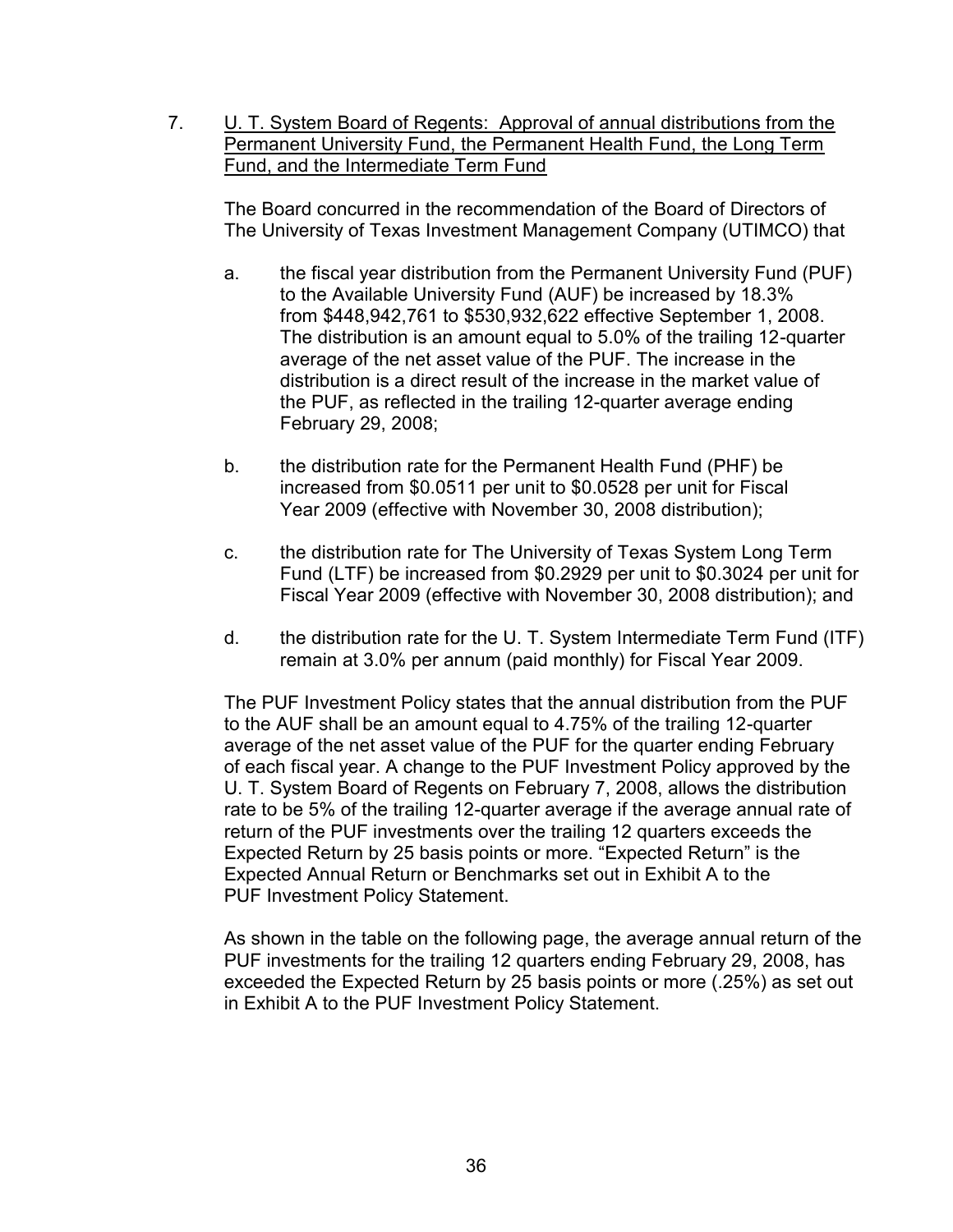|                               | <b>Trailing 12 Quarters</b> | Expected | Excess |
|-------------------------------|-----------------------------|----------|--------|
|                               | Ending February 29, 2008    | Return   | Return |
| Average Annual Rate of Return | 11.32%                      | 8.34%    | 2.98%  |

Therefore, as outlined in the PUF Investment Policy, the amount to be distributed from the PUF for Fiscal Year 2008-2009 is \$530,932,622 as calculated below:

| <b>Quarter Ended</b>           | <b>Net Asset Value</b> |
|--------------------------------|------------------------|
| 5/31/2005                      | \$<br>8,899,839,516    |
| 8/31/2005                      | 9,426,742,792          |
| 11/30/2005                     | 9,564,640,080          |
| 2/28/2006                      | 9,798,633,228          |
| 5/31/2006                      | 10,028,861,545         |
| 8/31/2006                      | 10.313.393.571         |
| 11/30/2006                     | 10,760,220,191         |
| 2/28/2007                      | 11,058,603,363         |
| 5/31/2007                      | 11,763,605,335         |
| 8/31/2007                      | 11,742,780,402         |
| 11/30/2007                     | 12,160,738,716         |
| 2/29/2008                      | 11,905,770,605         |
|                                | \$<br>127,423,829,344  |
| Number of quarters             | 12.                    |
| Average Net Asset Value        | \$<br>10,618,652,445   |
| <b>Distribution Percentage</b> | 5.00%                  |
| FY 2008-09 Distribution        | \$<br>530,932,622      |

Article VII, Section 18 of the Texas Constitution requires that the amount of distributions to the AUF be determined by the U. T. System Board of Regents in a manner intended to provide the AUF with a stable and predictable stream of annual distributions and to maintain over time the purchasing power of PUF investments and annual distributions to the AUF. The Constitution further limits the U. T. System Board of Regents' discretion to set annual PUF distributions to the satisfaction of three tests:

1. The amount of PUF distributions to the AUF in a fiscal year must be not less than the amount needed to pay the principal and interest due and owing in that fiscal year on PUF bonds and notes. The distribution of \$530,932,622 is substantially greater than PUF Bonds Debt Service of \$189,364,986 projected for FY 2008-2009.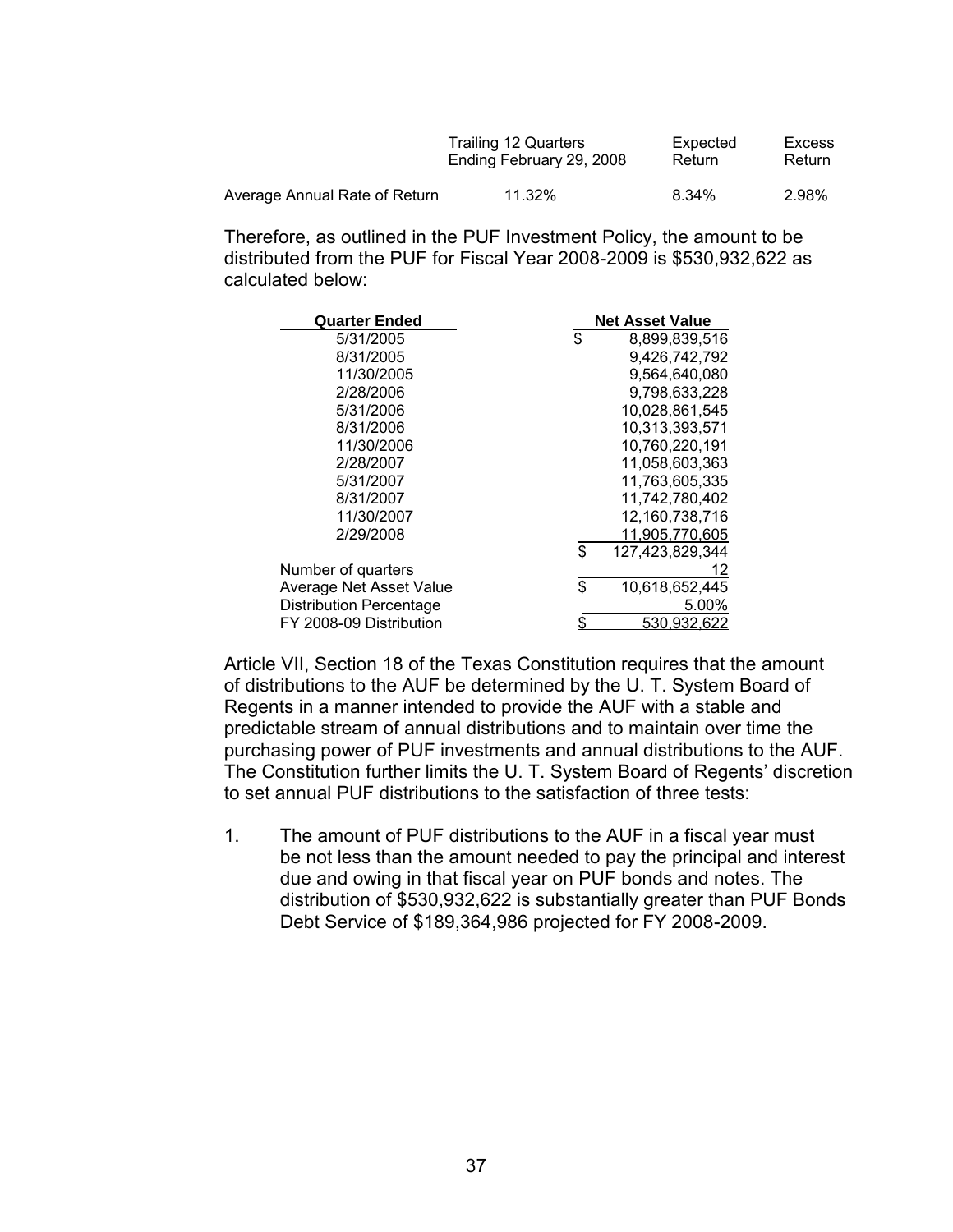| <b>System</b> | <b>Debt Service</b>                                                                                            |
|---------------|----------------------------------------------------------------------------------------------------------------|
| U. T.         | \$110,464,986                                                                                                  |
| TAMU          | 78,900,000                                                                                                     |
| Total         | \$189,364,986                                                                                                  |
| Sources:      | U. T. System Office of Finance<br><b>Texas A&amp;M University System</b><br><b>Office of Treasury Services</b> |

2. The U. T. System Board of Regents may not increase annual PUF distributions to the AUF (except as necessary to pay PUF debt service) if the purchasing power of PUF investments for any rolling 10-year period has not been preserved. As the schedule below indicates, the average annual increase in the rate of growth of the value of PUF investments (net of expenses, inflation, and distributions) for the trailing 10-year period ended February 29, 2008, was 2.81%, which indicates that the purchasing power test was met.

| Average Annual                   | Percent          |
|----------------------------------|------------------|
| Rate of Total Return             | 8.37%            |
| <b>Mineral Interest Receipts</b> | 1.67%            |
| Expense Rate                     | $(0.25)$ % $(1)$ |
| Inflation Rate                   | (2.72)%          |
| Distribution Rate                | $(4.26)\%$       |
| Net Real Return                  | 2.81%            |

- (1) The expense rate as shown is a 10-year annualized average and includes all PUF Investment and PUF Land expenses, including the UTIMCO management fee, paid directly by the PUF. Prior to November 29, 1999, expenses related to PUF Investments and PUF Lands were paid from the AUF. Management fees that are netted from asset valuations and are not paid directly by the PUF are not included, as they are a reduction to the Rate of Total Return.
- 3. The annual distribution from the PUF to the AUF during any fiscal year made by the U. T. System Board of Regents may not exceed an amount equal to 7% of the average net fair market value of PUF investment assets as determined by the U. T. System Board of Regents (except as necessary to pay PUF bonds debt service). The annual distribution rate calculated using the trailing 12-quarter average value of the PUF is within the 7% maximum allowable distribution rate.

|                  |                     | <b>Distribution</b> |         |  |  |
|------------------|---------------------|---------------------|---------|--|--|
|                  |                     | as a % of           | Maximum |  |  |
| Value of PUF     |                     | Value of PUF        | Allowed |  |  |
| Investments (1)  | <b>Distribution</b> | Investments         | Rate    |  |  |
| \$10,618,652,445 | \$530,932,622       | $5.00\%$            | 7.00%   |  |  |

(1) Source: UTIMCO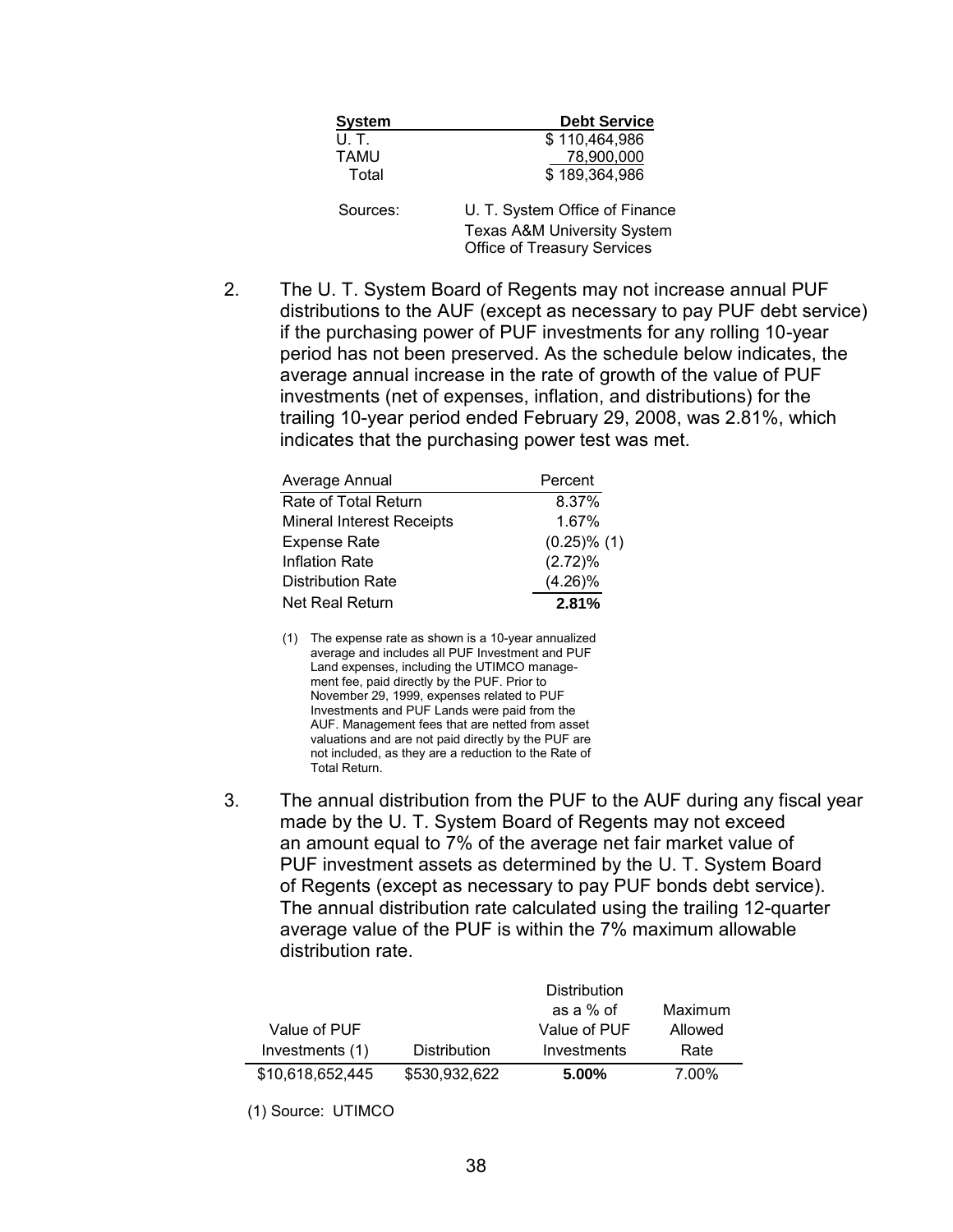The spending policy objectives of the PHF and LTF are to

- a. provide a predictable stable stream of distributions over time;
- b. ensure that the inflation-adjusted value of the distributions is maintained over the long term; and
- c. ensure that the inflation-adjusted value of the assets of the PHF and the LTF, as appropriate after distributions, is maintained over the long term.

The spending formula under the PHF Investment Policy Statement and the LTF Investment Policy Statement increases distributions at the rate of inflation subject to a distribution range of 3.5% to 5.5% of the average market value of the PHF assets and LTF assets for each fund's respective trailing 12 fiscal quarters. The U. T. System Board of Regents has full authority to alter distribution rates at its sole discretion.

The recommended 3.2% increase in the PHF distribution rate of \$0.0511 to \$0.0528 per unit was based on the PHF's Investment Policy Statement to increase the distributions by the average rate of inflation for the trailing 12 quarters. The PHF's distribution rate calculated using the prior 12-quarter average value of the PHF is 4.3%, within the range of 3.5% to 5.5% set forth in the PHF Investment Policy Statement. The recommended distribution rate of \$0.0528 per unit was approved by the UTIMCO Board at its April 25, 2008 meeting.

The recommended 3.2% increase in the LTF distribution rate from \$0.2929 to \$0.3024 per unit was based on the LTF's Investment Policy Statement to increase the distributions by the average rate of inflation for the trailing 12 quarters. The LTF's distribution rate calculated using the prior 12-quarter average value of the LTF is 4.4%, within the range of 3.5% to 5.5% set forth in the LTF Investment Policy Statement. The increase in the consumer price index for the prior three years as of November 30, 2007, was 3.2%. The recommended distribution rate of \$0.3024 per unit was approved by the UTIMCO Board at its April 25, 2008 meeting.

The distribution rate for the ITF was set at 3.0% per annum for Fiscal Year 2007 by the UTIMCO Board and the U. T. System Board of Regents on March 30, 2006 and May 11, 2006, respectively. The recommendation for the rate to remain at 3.0% for Fiscal Year 2009 was approved by the UTIMCO Board at its April 25, 2008 meeting.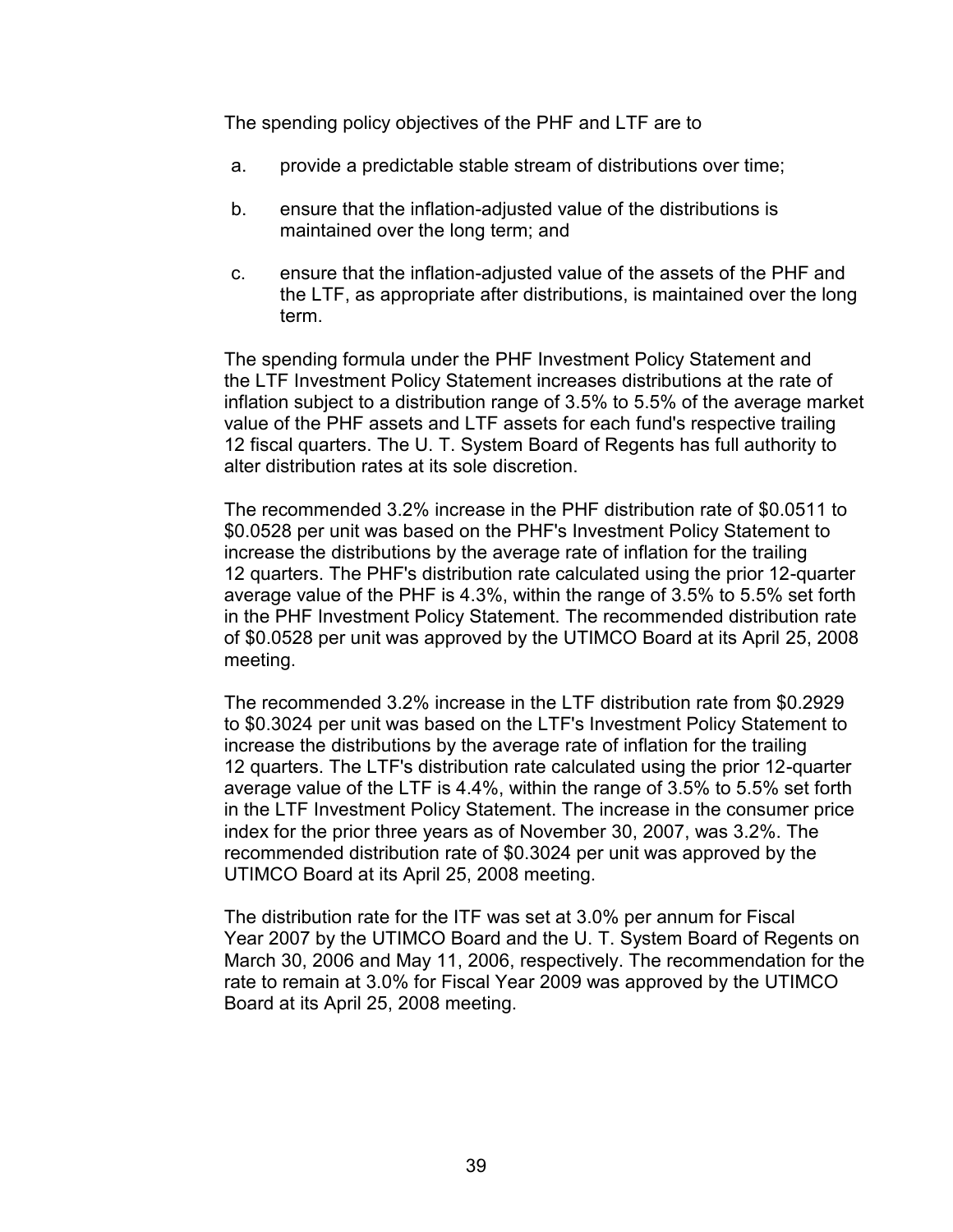# 8. U. T. System: Approval to negotiate a contract for the Delivery Phase of the Common Chart of Accounts Initiative

The Board approved proceeding with the Delivery Phase of The University of Texas System Common Chart of Accounts Initiative and authorized the Associate Vice Chancellor - Controller and Chief Budget Officer to negotiate a reasonable price for services with Alvarez & Marsal or an alternative firm selected through the U. T. System procurement process, with final approval of the firm and terms of the contract to be made by Chancellor ad interim Shine and Vice Chairman Rowling, Chairman of the Finance and Planning Committee.

The U. T. System-wide Common Chart of Accounts Initiative was discussed with the Finance and Planning Committee on August 22, 2007. There are two phases for this initiative: the Planning Phase and the Delivery Phase.

Alvarez & Marsal was selected through a competitive bid process to provide consulting services for The University of Texas M. D. Anderson Cancer Center for a similar project involving an accounting key design. After discussing the credentials of Alvarez & Marsal and an overview of their strategy and approach for the U. T. System Initiative, they were engaged to perform the Planning Phase of the Initiative through an interagency contract with U. T. M. D. Anderson Cancer Center. Expected completion date of the Planning Phase is May 2008.

At the Finance and Planning Committee meeting on May 14, 2008, Dr. Scott C. Kelley, Executive Vice Chancellor for Business Affairs, discussed the status of the U. T. System-wide Common Chart of Accounts Initiative, including engaging a firm to assist in the Delivery Phase of the financial consolidation and reporting software. The Delivery Phase includes designing, building, testing, and deploying the financial consolidation and reporting software. To achieve full implementation by August 2009, this phase will begin at the conclusion of the Planning Phase.

The preliminary estimate for the entire project was reported to the Committee on August 22, 2007, at approximately \$3.5 million. Current estimates for software licensing, maintenance, and training; hardware requirements; and consulting for the Planning and Delivery Phases, including reimbursement for travel, continue to remain at the same total project cost.

# 9. U. T. System: Approval to acquire Oracle Corporation site license

The Board authorized the Executive Vice Chancellor for Business Affairs to complete negotiations and to execute documents as needed to acquire an Oracle Corporation site license that would make available the higher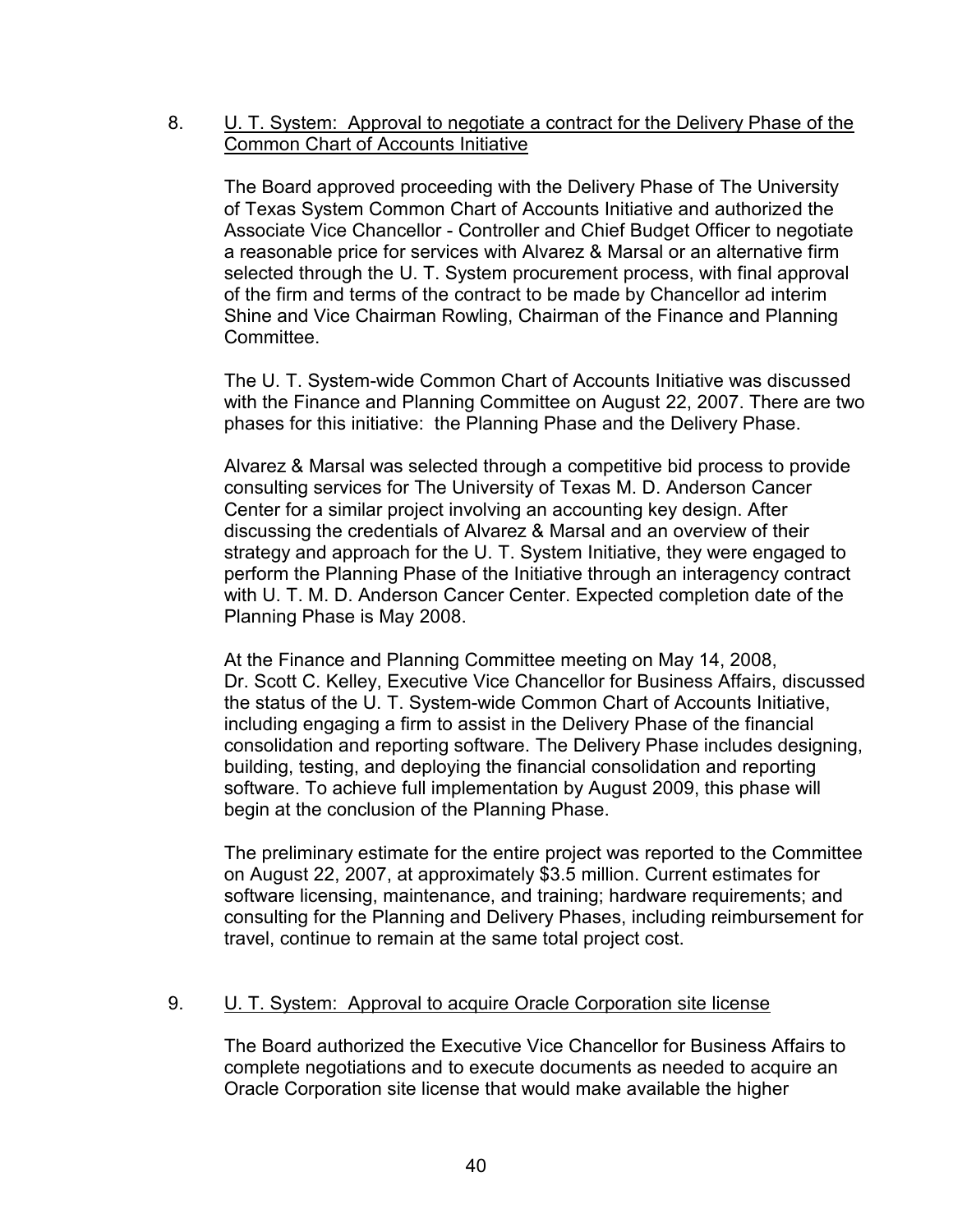education line of Oracle/PeopleSoft products (Human Resources, Financial, and Student Information Systems) for all University of Texas System institutions in place of individual licenses currently required.

Further, funding for the site license will be from Available University Funds (AUF) in the amount of \$11.6 million and institutional funds in amounts determined by the Executive Vice Chancellor for Business Affairs, as appropriate.

Regent Foster was recorded as abstaining from vote on the Oracle site license item because of stockholdings. Regent Barnhill, who was absent, also holds Oracle stock.

A mix of Oracle/PeopleSoft products (Human Resources, Financial, and Student Information Systems) are in use or in the implementation stages at nine University of Texas System campuses.

- The University of Texas at Arlington, The University of Texas at Dallas, and The University of Texas at Tyler are implementing the PeopleSoft Student Information System.
- U. T. Tyler, The University of Texas Medical Branch at Galveston, The University of Texas Health Science Center at Houston, and The University of Texas Health Science Center at San Antonio all utilize the PeopleSoft Finance and Human Resource (HR) Systems.
- The University of Texas M. D. Anderson Cancer Center utilizes the PeopleSoft HR System.
- The University of Texas Southwestern Medical Center at Dallas just purchased the PeopleSoft Finance and HR Systems.
- The University of Texas Pan American utilizes the Oracle Finance and HR Systems.

In addition, six U. T. System institutions are considering other Oracle/ PeopleSoft purchases.

- U. T. M. D. Anderson Cancer Center has been evaluating Enterprise  $\bullet$ Resource Planning (ERP) solutions and, in the near future, possibly the Student Information System modules.
- U. T. Dallas is in need of a new financial application system and is evaluating PeopleSoft versus an implementation of Define.
- U. T. Health Science Center San Antonio is planning on purchasing  $\bullet$ additional financial modules from Oracle.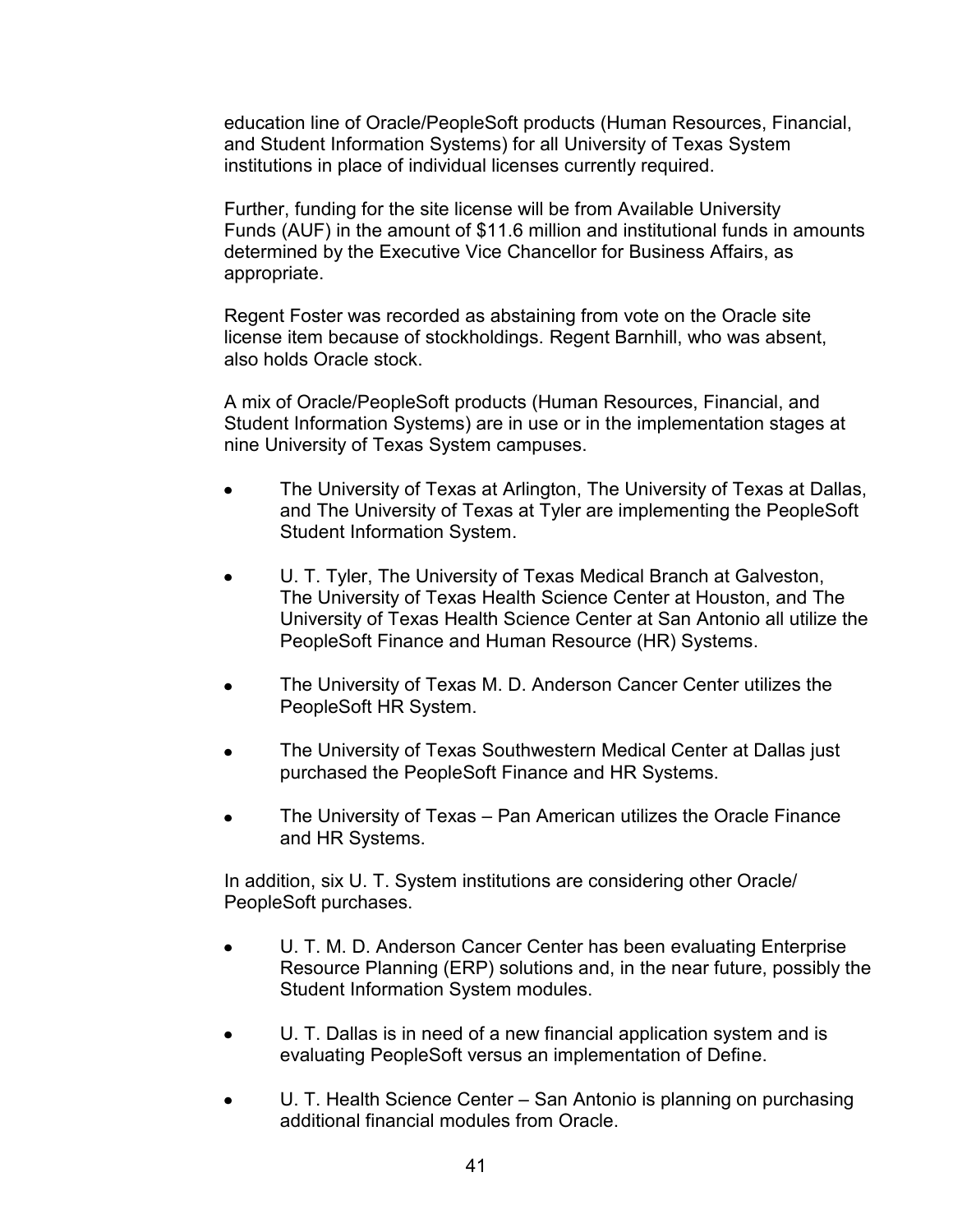U. T. Medical Branch – Galveston, U. T. Health Science Center –  $\bullet$ Houston, and U. T. Southwestern Medical Center – Dallas are all considering the purchase of the PeopleSoft Student Information System.

Collectively, these software licenses will cost the campuses nearly \$7 million if purchased separately, even at the deeply discounted rates previously negotiated with PeopleSoft. Finally, the U. T. System institutions and the U. T. System, collectively, pay Oracle approximately \$6 million a year in maintenance and support of application and database products that are currently in use; the site license will control these costs over 10 years.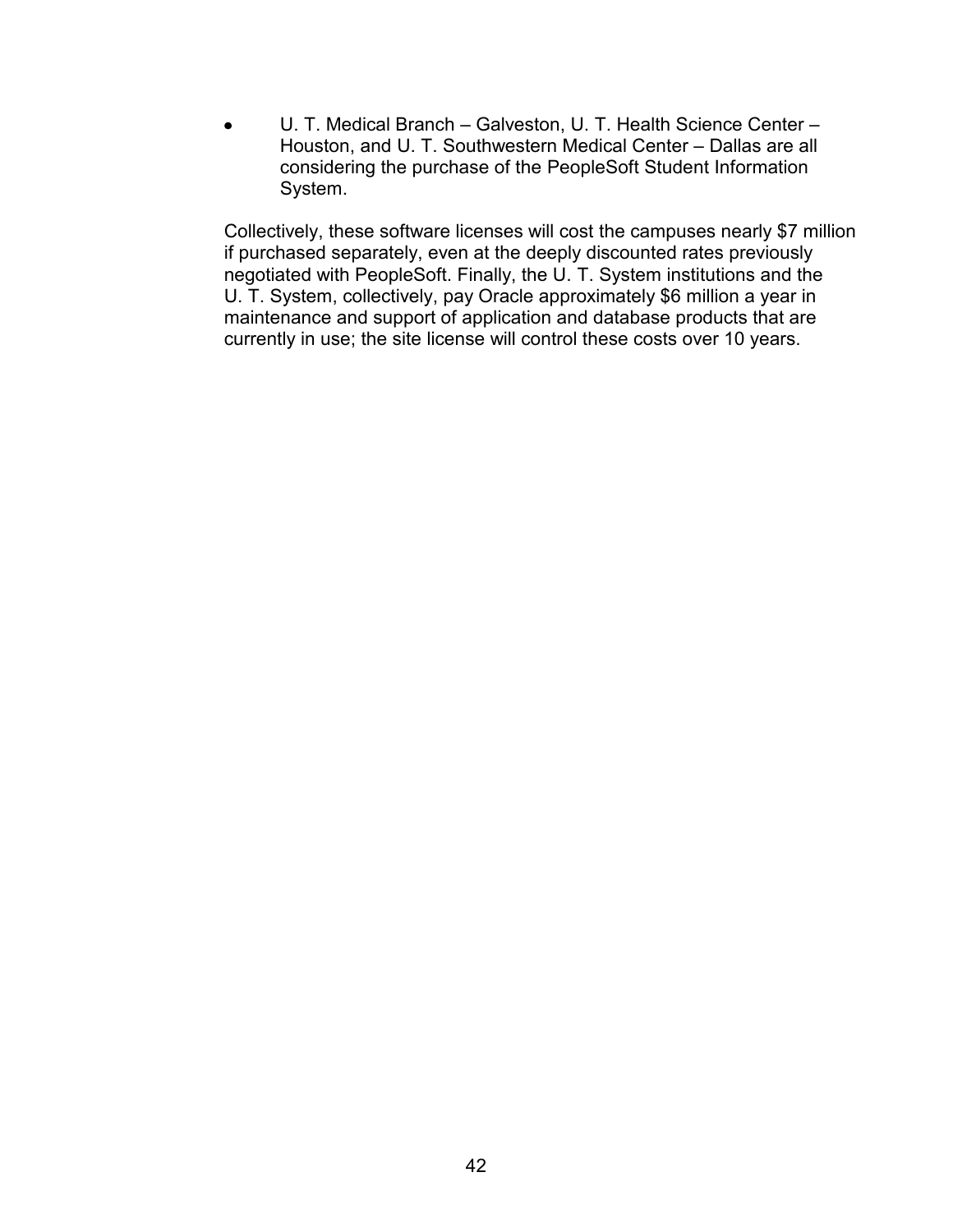REPORT AND RECOMMENDATIONS OF THE ACADEMIC AFFAIRS COMMITTEE (Pages 43 – 45).--In the absence of Committee Chairman Barnhill, Regent Gary reported that the Academic Affairs Committee met in open session to consider those matters on its agenda and to formulate recommendations for The University of Texas System Board of Regents. Unless otherwise indicated, the actions set forth in the Minute Orders that follow were recommended by the Academic Affairs Committee and approved in open session by the U. T. System Board of Regents.

1. U. T. Austin: Honorific naming of the Center for African and African American Studies as the Dr. John L. Warfield Center for African and African American **Studies** 

The Board approved the honorific naming of the Center for African and African American Studies at The University of Texas at Austin as the Dr. John L. Warfield Center for African and African American Studies to recognize Dr. Warfield's significant contributions to the Center as its founder and long-time director.

Upon his death on October 25, 2007, Dr. Warfield left a significant legacy of service to U. T. Austin. He had served as a faculty member in the College of Liberal Arts for 26 years. Coming to The University of Texas in 1973, he combined the Afro-American Studies and the African and African American Research Centers into one center and became the first director, a position he held until 1986.

2. U. T. Tyler: Authorization to accept a gift of the surface interest in approximately 46.386 acres of unimproved land from the Texas Area Fund Foundation and a gift of approximately 3.844 acres of unimproved land from the City of Palestine, both of which tracts are located near the intersection of Loop 256 and U.S. Highway 287, Palestine, Anderson County, Texas, for the purpose of expanding the U. T. Tyler Palestine Campus

On behalf of The University of Texas at Tyler, the Board accepted the following gifts of unimproved land, both in Palestine, Anderson County, Texas, for the purpose of expanding the U. T. Tyler Palestine Campus:

- a. the surface interest in approximately 46.386 acres located near the intersection of Loop 256 and U.S. Highway 287 (also known as State Highway 19 and West Spring Street) from the Texas Area Fund Foundation; and
- b. approximately 3.844 acres located adjacent to the western border of the 46.386–acre tract of land from the City of Palestine.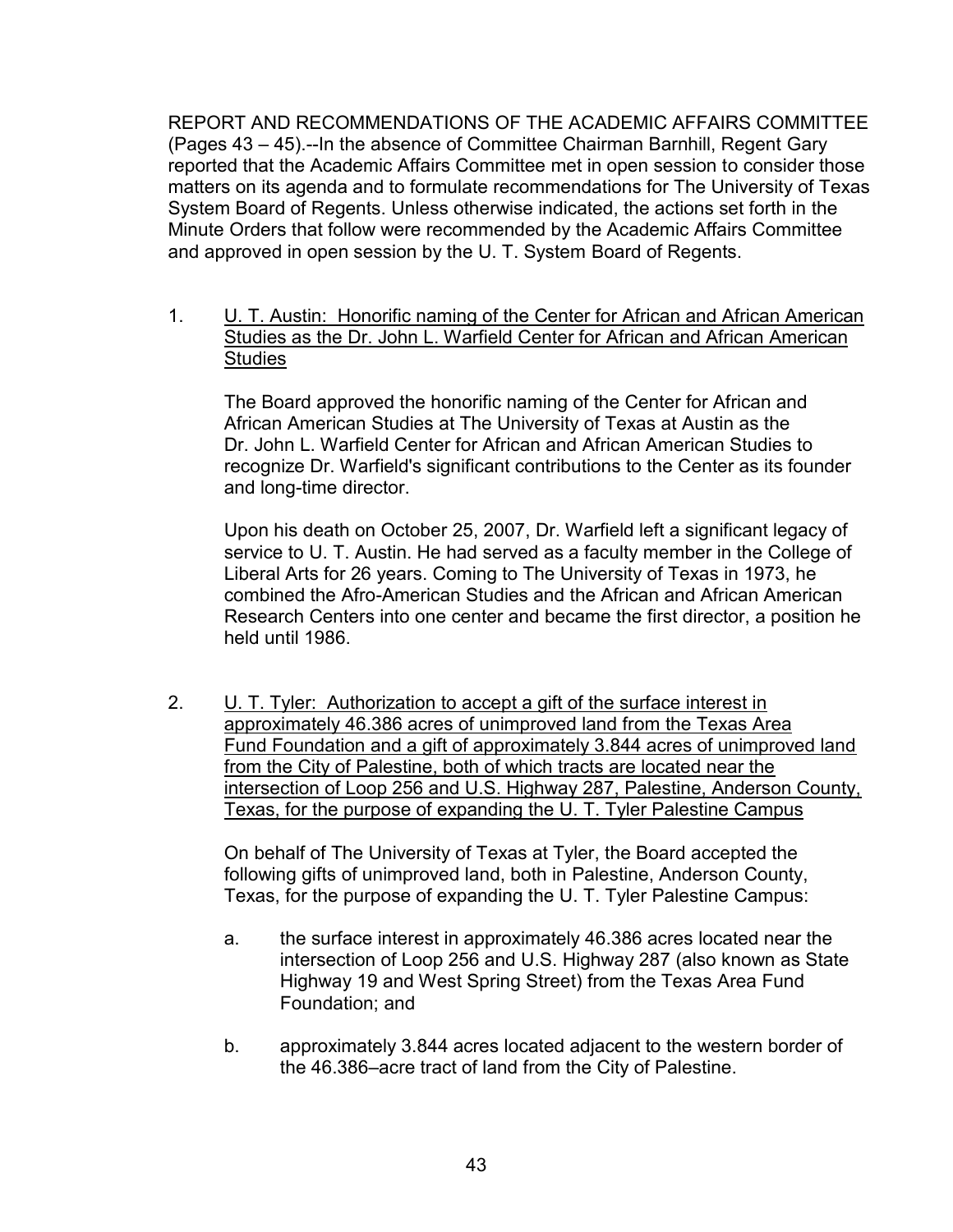Further, the Board authorized the Executive Director of Real Estate to execute all documents, instruments, and other agreements, subject to approval of all such documents as to legal form by the Office of General Counsel, and to take all further actions deemed necessary or advisable to carry out the purpose and intent of the foregoing actions.

The U. T. Tyler Palestine Campus officially opened in 1995 with 20 students enrolled in the undergraduate nursing program, which was located in borrowed space in the Trinity Valley Medical Center and the Trinity Valley Community College. In Fall 1996, the U. T. Tyler Palestine Campus relocated to its present site at 1820 West Spring Street, which it leased from Kay Lynn Sportswear, Inc. On February 12, 1998, the U. T. System Board of Regents approved the purchase of the Spring Street site consisting of approximately 2.536 acres with 16,556 square feet of improvements located at the intersection of Loop 256 and U.S. Highway 287. The U. T. Tyler Palestine Campus offers courses in nursing, business, education, health and kinesiology, and history. The two gift tracts are located south of the existing U. T. Tyler Palestine Campus.

It is anticipated that U. T. Tyler will receive, at a future date, a donation of additional land from the City of Palestine to connect the existing campus with the new gift tracts and provide access to U.S. Highway 287. U. T. Tyler is working with the City of Palestine to determine the size and exact location of the additional land gift.

The gift tracts will provide U. T. Tyler with additional land to expand programs, particularly nursing, where critical shortages exist throughout the state. Additionally, it is U. T. Tyler's position that acquisition of the gift tracts will help fulfill two goals in the institution's Strategic Plan - New Millennium Vision: a) a greater sense of togetherness in an attractive campus, and b) increasing meaningful community service and promoting the economic development of Tyler, Longview, Palestine, and all of East Texas through the creation of centers of excellence that connect the academic, research, and service resources of U. T. Tyler to the business and public needs of East Texas by working closely with area economic development organizations.

The Palestine Campus Expansion project is included in the Fiscal Year 2008-2013 Capital Improvement Program at a total project cost of \$8,000,000 (see Item 10 on Page 87 of the Facilities Planning and Construction Committee regarding this construction project).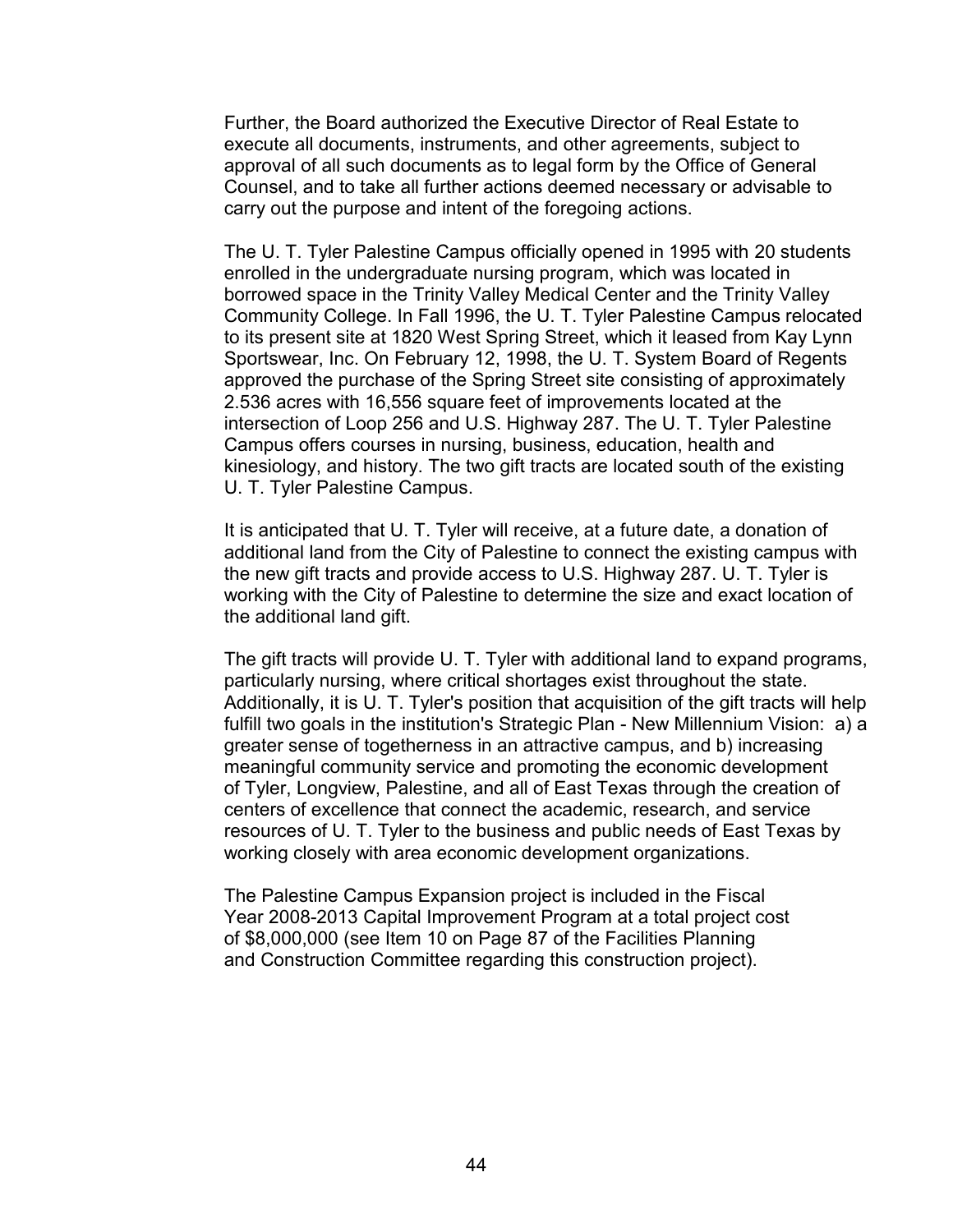# 3. **U. T. Dallas: Report on Project Emmitt**

This item was considered only by the Committee (see Committee Minutes).

4. U. T. System: Discussions on academic leadership matters - differentiated institutional missions

This item was considered only by the Committee (see Committee Minutes).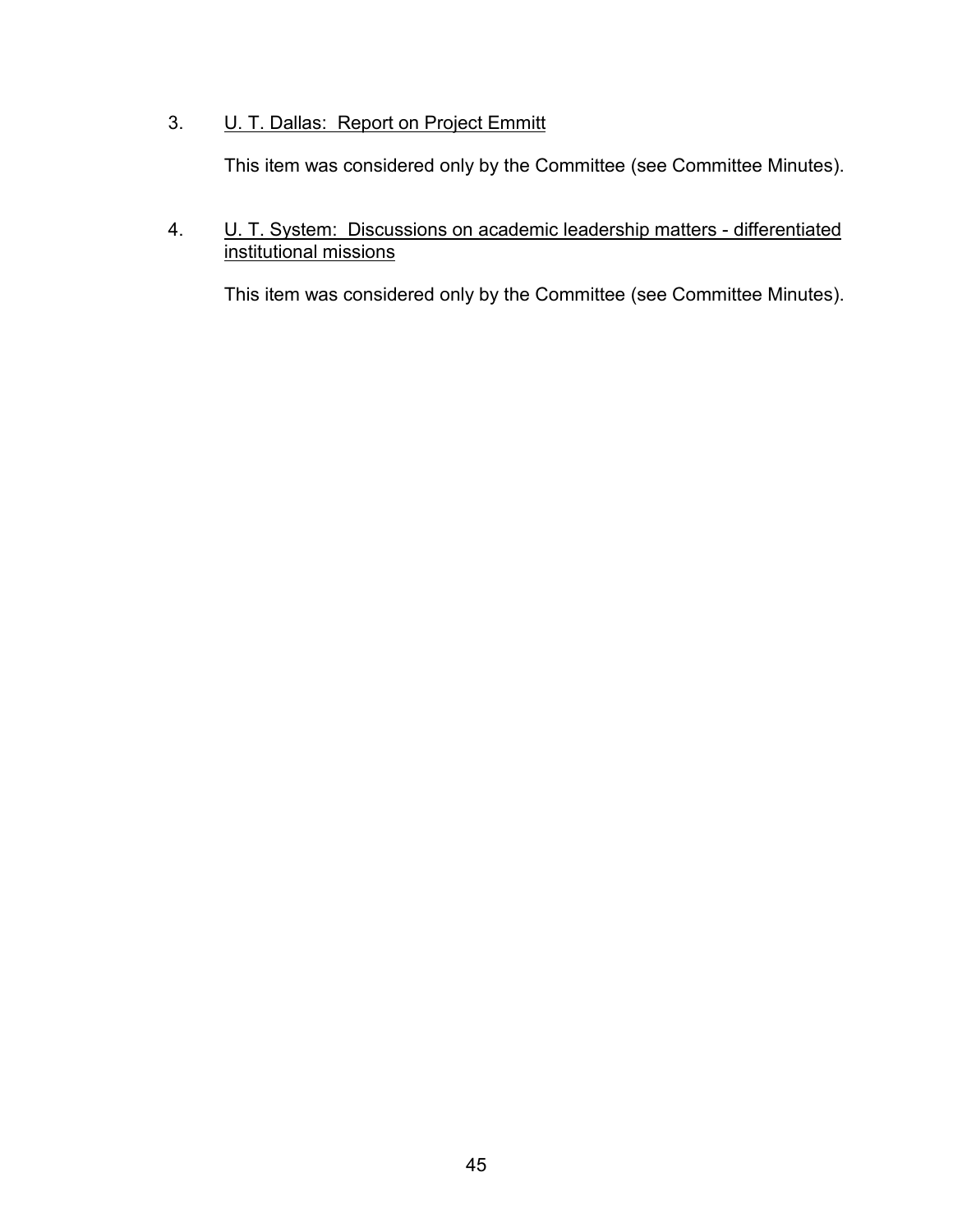REPORT AND RECOMMENDATIONS OF THE HEALTH AFFAIRS COMMITTEE (Pages 46 – 71).--Committee Chairman McHugh reported that the Health Affairs Committee met in open session to consider those matters on its agenda and to formulate recommendations for The University of Texas System Board of Regents. Unless otherwise indicated, the actions set forth in the Minute Orders that follow were recommended by the Health Affairs Committee and approved in open session by the U. T. System Board of Regents.

# 1. U. T. Southwestern Medical Center – Dallas: Approval of acceptance of gift of outdoor art

In accordance with Regents' *Rules and Regulations*, Rule 60101, Section 3.1, regarding gifts of outdoor art, the Board approved the acceptance of an abstract sculpture from Austin Industries, Inc., to be placed in the courtyard of the T. Boone Pickens Biomedical Building on the north campus of The University of Texas Southwestern Medical Center at Dallas.

The sculpture by Texas artist Mr. Jesús Moroles titled *Sun Disc Triptych* will be three pieces of granite approximately six feet in diameter and one foot deep. Each piece will sit on a cylindrical granite pedestal two feet high and one foot in diameter.

Austin Industries, Inc., is commissioning the sculpture to honor Mr. William T. Solomon's contributions to the company founded by his grandfather, as well as to recognize the Solomon family's contributions to U. T. Southwestern Medical Center – Dallas. Mr. Solomon is retiring as Chairman and CEO of Austin Industries. He has chaired Southwestern Medical Center's Innovations in Medicine Capital Campaign, raising over \$740 million since 2002. Mr. and Mrs. Solomon have donated over \$10 million to the institution.

Austin Industries, Inc., will pay the cost of installing the sculpture, and routine maintenance will be paid from non-State funds allocated for outdoor groundskeeping.

# 2. U. T. Southwestern Medical Center – Dallas: Approval of an M.S. and a Ph.D. degree program in Cancer Biology

# The Board

- a. established an M.S. and a Ph.D. degree program in Cancer Biology in The University of Texas Southwestern Graduate School of Biomedical Sciences at Dallas; and
- b. authorized submission of the proposal to the Texas Higher Education Coordinating Board for review and appropriate action.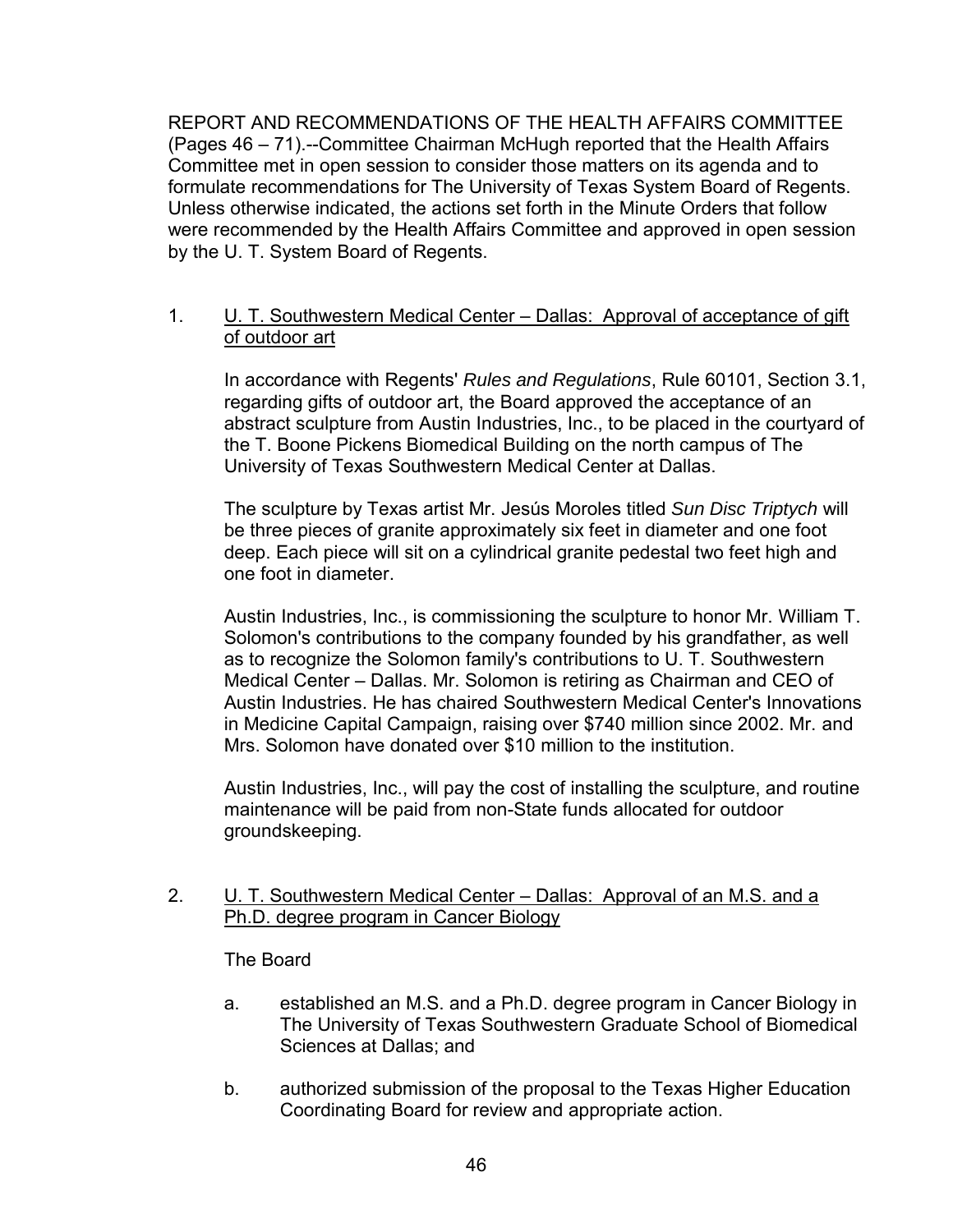The graduate study program is an outgrowth of a Cancer Biology Training Track that grew rapidly in students and faculty. The long-term goal of the Cancer Biology Graduate Program is to provide in-depth training and practical experience for independent investigators committed to careers in cancer research.

Although only students intending to achieve the Ph.D. degree would be admitted to the program, the M.S. degree could be awarded on an individual basis to a student acting in good faith who may not have completed the Ph.D. degree requirements. Admission standards will be the same as for all graduate students in areas of basic biomedical research at U. T. Southwestern Medical Center – Dallas.

The Cancer Biology Graduate Program is a new and improved mechanism for organizing instruction, but it is not a new initiative requiring additional faculty hires or additional resources. All costs are currently being covered by existing resources within the Harold C. Simmons Comprehensive Cancer Center, The University of Texas Southwestern Medical School at Dallas, and the Graduate School.

# 3. U. T. Medical Branch – Galveston: Approval of after-tax retirement plan pursuant to Section 457(f) of the *Internal Revenue Code of 1986*, as amended

Pursuant to Section 457(f) of the *Internal Revenue Code of 1986*, as amended, the Board authorized establishment and implementation of an after-tax retirement plan for certain key employees of The University of Texas Medical Branch at Galveston, subject to review and approval by the Vice Chancellor and General Counsel.

The after-tax executive retirement benefit plan (the "Plan") will be established for a select group of management or highly compensated employees as identified by the President of the institution with approval of the Executive Vice Chancellor for Health Affairs. The purposes of this plan are to improve the institution's competitiveness in recruiting highly-qualified candidates to enhance its mission of teaching, research, and patient care and to enhance its ability to retain highly-qualified employees because of the long-term retirement enhancements offered by this Plan.

The Plan is an excess benefit plan involving employee deferrals with employer matches, considerably different from the discretionary deferred compensation plan for the Medical Branch approved by The University of Texas System Board of Regents on November 9, 2007. Excess benefit plans are common tools used for recruiting and retention throughout the healthcare industry.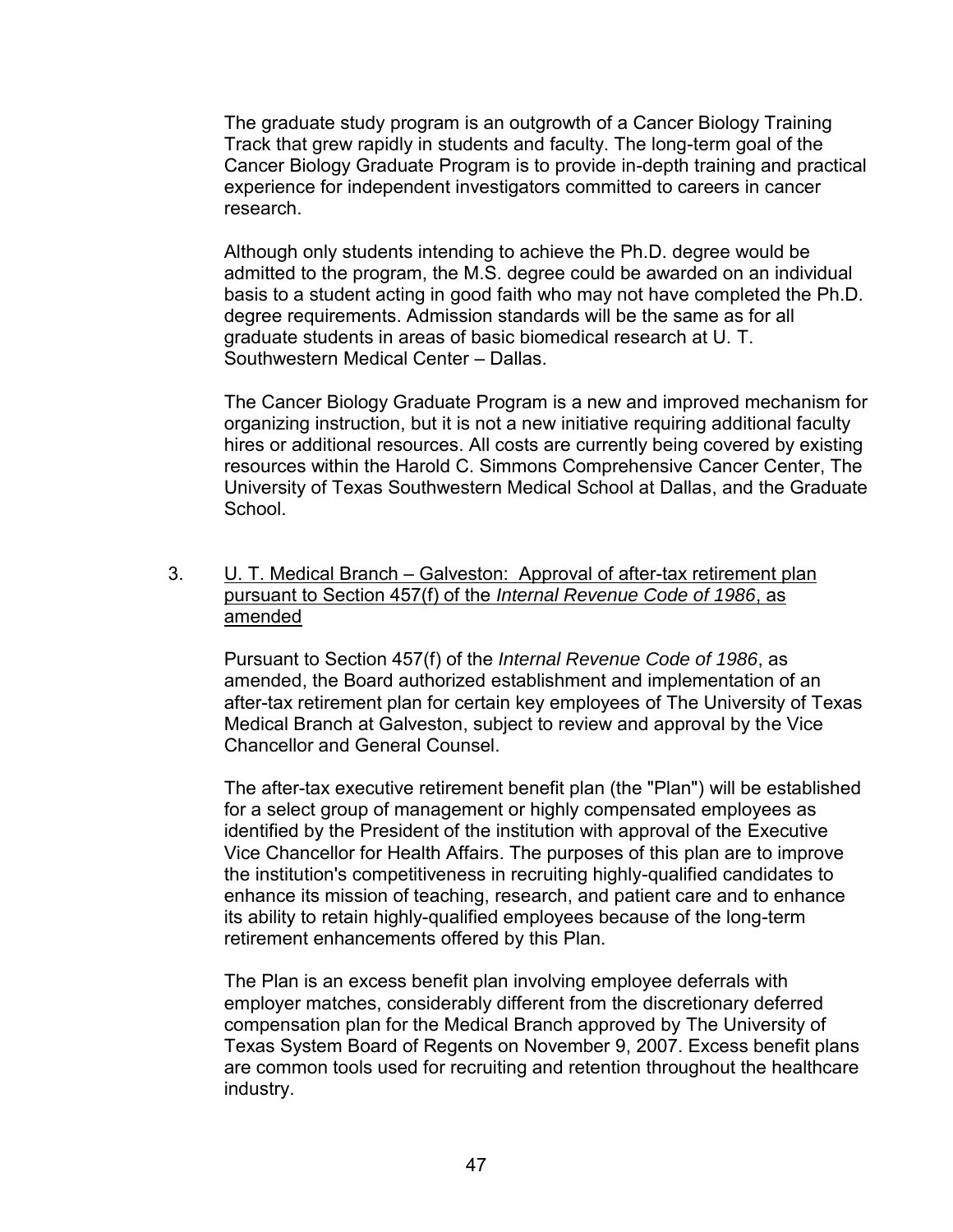The details of the Plan are as follows:

- a. The Plan will allow Eligible Employees participating in the Optional Retirement Program (ORP) or the Teacher Retirement System (TRS) to make contributions, above the compensation limits of Section 401(a)(17) and the contribution limits of Section 415(c) of the *Internal Revenue Code*, which apply to ORP and TRS, to a Section 457(f) account authorized by the *Internal Revenue Code* and *Texas Revised Civil Statutes Annotated* Article 6228a-5, Section 3(a). The 2008 compensation limit is \$230,000 and the 2008 contribution limit is \$46,000.
- b. Eligible Employees will be designated by the President with the approval of the Executive Vice Chancellor for Health Affairs. Employees who are participating in The University of Texas System Governmental Retirement Arrangement (UTGRA) will not be eligible to participate in the Plan since they are already receiving excess benefit deferrals under UTGRA. The Plan will reduce the benefit disparity with UTGRA participants for individuals hired on or after September 1, 1996, and who are not eligible for UTGRA.
- c. During the period the person is an Eligible Employee, U. T. Medical Branch – Galveston will make monthly contributions of employee deferrals and institutional matching funds (based on the fixed percentages of contributions under the ORP or TRS plans), to the extent they exceed the limits of Section 401(a)(17) and Section 415(c), *Internal Revenue Code*, to a separate bookkeeping account in the name of the Eligible Employee. The Eligible Employee will be immediately vested in the contributions that will be included in his or her taxable income. The employer match, even though taxable, is an advantage for Eligible Employees under the Plan.
- d. Eligible Employees also will be immediately vested in the earnings and appreciation of their accounts, but the tax on such earnings and appreciation will be deferred until distribution of the account. This tax deferral is another advantage to the Eligible Employee under the Plan.
- e. The Eligible Employee must be employed by U. T. Medical Branch Galveston to continue to receive contributions to the Plan.
- f. Upon separation from service, disability, or death, the Eligible Employee (or designated beneficiary) will receive a distribution of account balance, subject to required tax or other deductions, within 30 days of the event.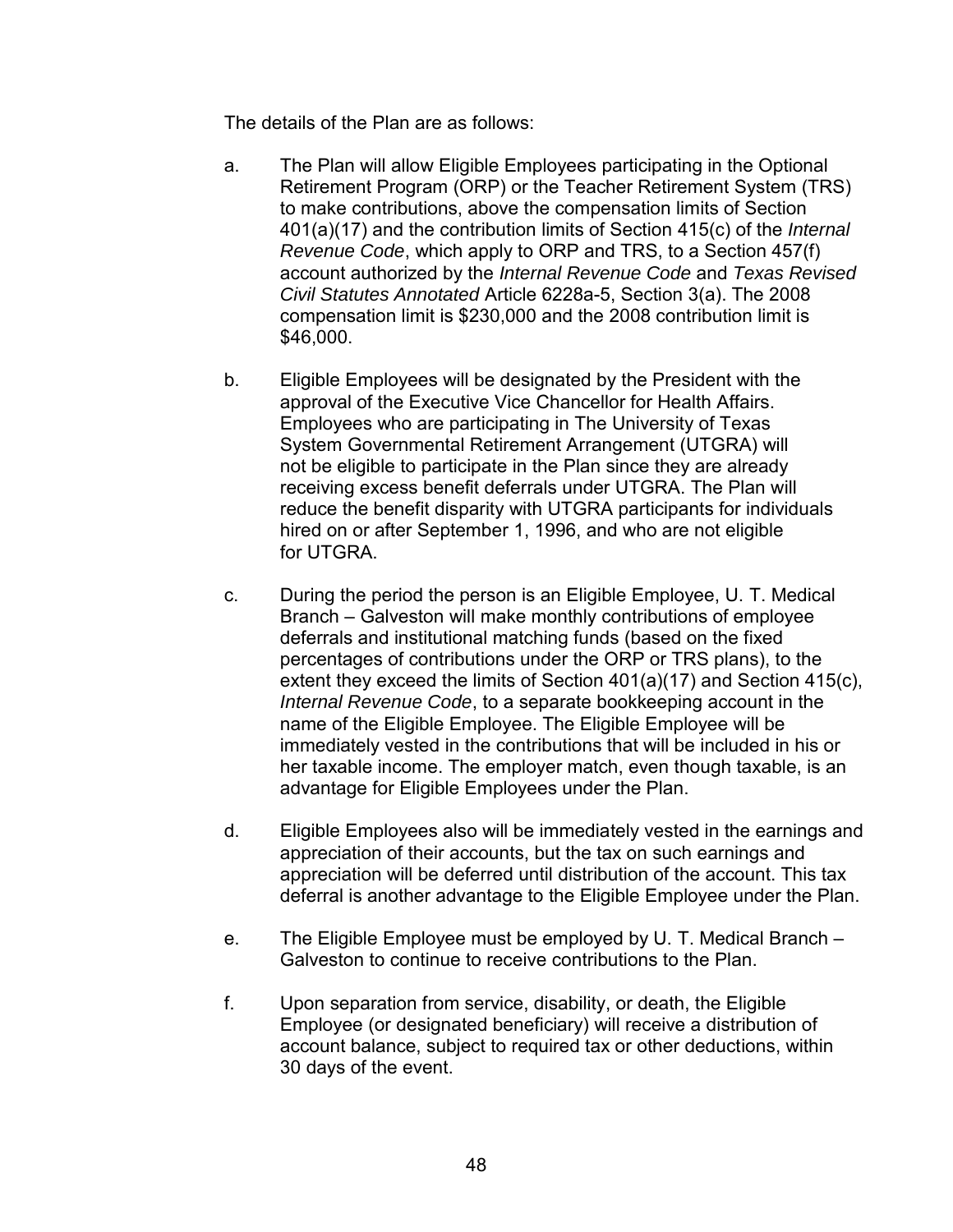4. U. T. Southwestern Medical Center – Dallas: Approval of the Amended and Restated Certificate of Formation and Third Amended and Restated Bylaws of UT Southwestern Moncrief Cancer Center

On behalf of The University of Texas Southwestern Medical Center at Dallas, the Board approved the Amended and Restated Certificate of Formation and Third Amended and Restated Bylaws of UT Southwestern Moncrief Cancer Center. The Certificate of Formation is set forth on Pages 50 – 55 and the Bylaws are on Pages 56 – 68.

UT Southwestern Moncrief Cancer Center (Cancer Center), d/b/a Moncrief Cancer Resources, is a nonprofit corporation organized under the laws of the State of Texas and is operated within the meaning of Section 501(c)(3) of the *Internal Revenue Code of 1986*, as amended. The Cancer Center was made possible by a gift from former Regent W. A. "Tex" Moncrief, Jr., to The University of Texas M. D. Anderson Cancer Center. Originally called M. D. Anderson Cancer Network - Tarrant County, the entity changed its name effective August 31, 1999, when The University of Texas System Board of Regents authorized transfer of a multimillion dollar gift from M. D. Anderson to U. T. Southwestern Medical Center – Dallas and established the Cancer Center as a separate nonprofit corporate entity.

The purpose of the nonprofit entity changed as a result of the sale of the Cancer Center's radiation treatment and medical equipment on April 1, 2006. The Cancer Center will now focus on the prevention and detection of cancer. The Cancer Center's programs will be expanded to provide a wide range of support services for cancer patients and their families, including social services, nutritional services, medical billing advocate services, genetic counseling, psychological counseling, referral services, transportation, mobile mammography screening, and educational programs.

In consultation with the donor and to reflect the new purpose and business model of Moncrief Cancer Resources, the Amended and Restated Certificate of Formation changes the purpose of the entity (Article IV) and amends reference to "Articles of Incorporation" to read "Restated Certificate." The Amended and Restated Bylaws: (1) change the purpose of Moncrief Cancer Resources (Article I), (2) change the principal place of business (Article III), (3) change the powers of the Board of Directors to be consistent with the amended purpose (Article IV, Section 4.1), (4) establish an audit committee under the direction of the Board of Directors (Article V, Section 5.1), and (5) require confidentiality of peer review documents (Article VII, Section 7.3). Other technical, nonsubstantive amendments to the documents were also made.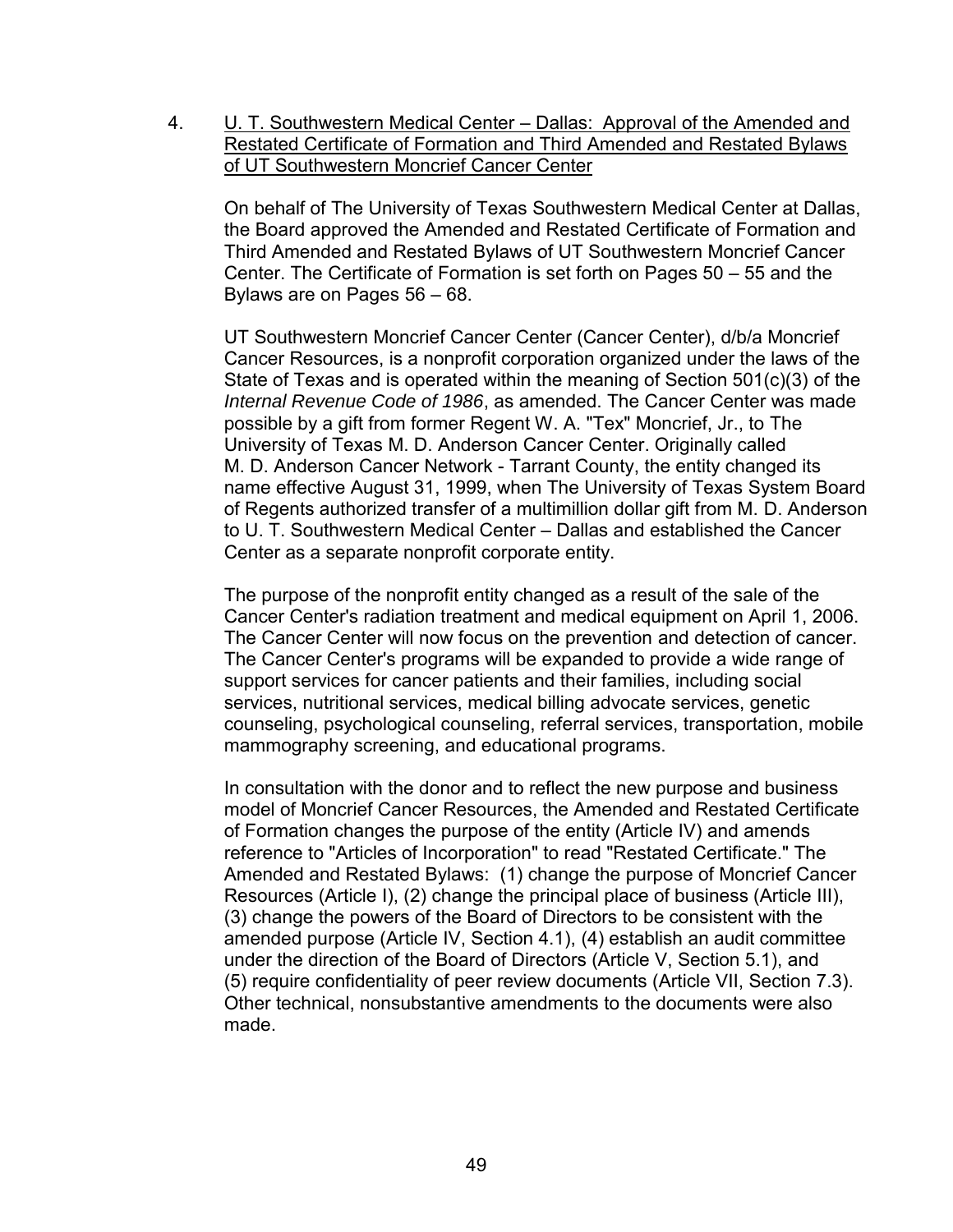# **AMENDED AND RESTATED CERTIFICATE OF FORMATION OF UT SOUTHWESTERN MONCRIEF CANCER CENTER**

Pursuant to the provisions of Section 22.105 of the *Texas Business Organizations Code* (the "TBOC"), the undersigned corporation hereby adopts its Amended and Restated Certificate of Formation.

# **ARTICLE I NAME**

The name of the Corporation is UT SOUTHWESTERN MONCRIEF CANCER CENTER.

#### **ARTICLE II TYPE OF CORPORATION**

The Corporation is a nonprofit corporation.

#### **ARTICLE III DURATION**

The period of the Corporation's duration is perpetual.

# **ARTICLE IV PURPOSES**

The purposes for which the Corporation is organized and to be operated are exclusively charitable, educational, and scientific, within the meaning of Section 501(c)(3) of the *Internal Revenue Code of 1986*, as amended (the "Code") In accomplishment of such purposes, the Corporation is to be administered solely for the benefit of The University of Texas Southwestern Medical Center at Dallas (the "Beneficiary"), by providing, directly or indirectly, assistance and benefit, financial or otherwise, to the Beneficiary through whatever means are determined by the Corporation's Board of Directors (the "Board of Directors"), including, but not limited to, making distributions or contributions to the Beneficiary or providing services to the Beneficiary More specifically, the Corporation will emphasize clinical, educational, and scientific aspects of cancer care in Tarrant County, Texas and throughout the State of Texas. In accomplishment of its purposes, the Corporation may:

(1) Establish, own, and operate one or more centers (the "Centers") for the prevention and detection of cancer, to assist in the establishment of a comprehensive, multidisciplinary cancer treatment program in Tarrant County, Texas, and to provide support services to cancer patients and their families in Tarrant County, Texas, and surrounding communities;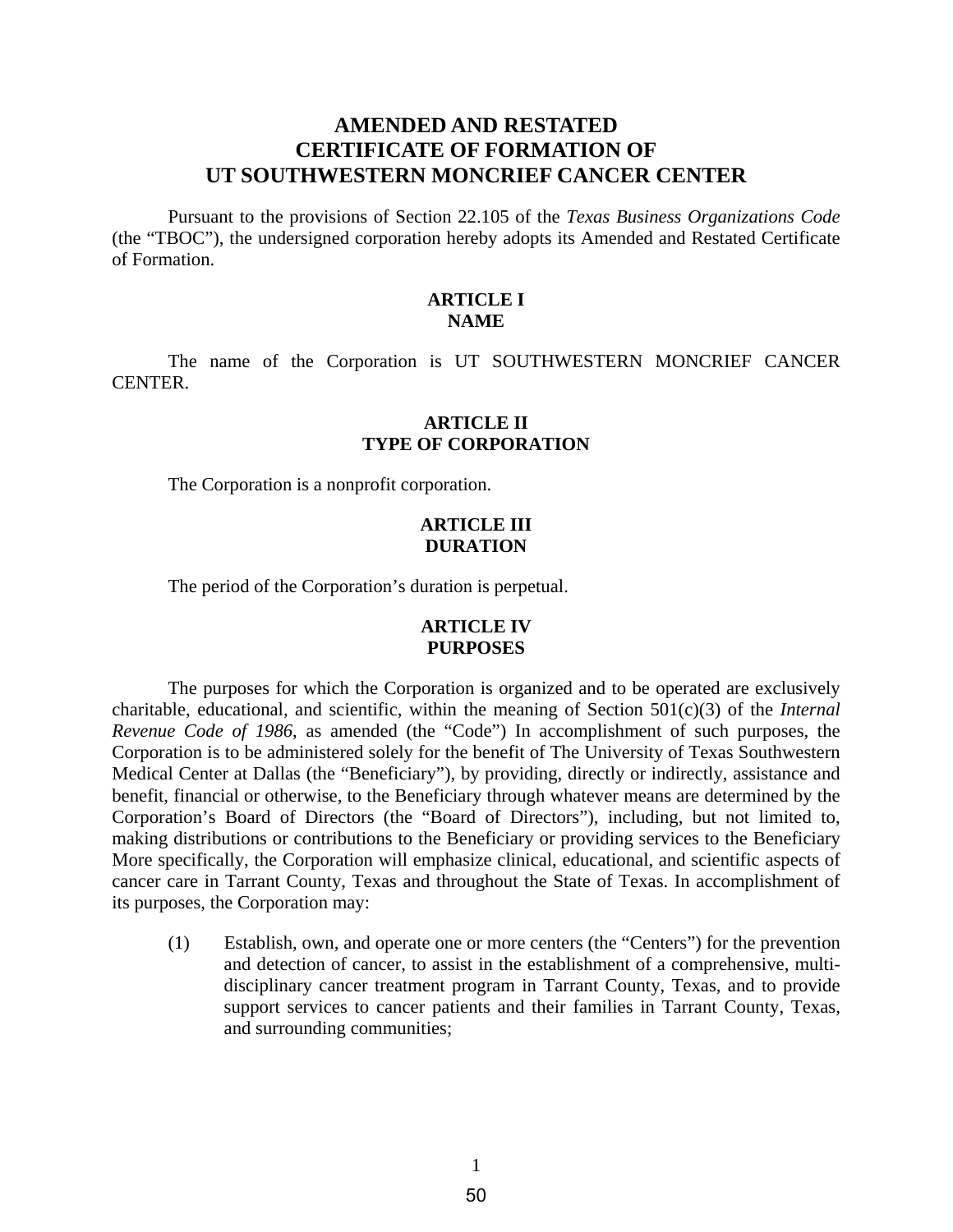- (2) Enter into arrangements with other providers of cancer care, pursuant to which the cancer programs of all participants may be offered to the public in a coordinated manner;
- (3) Engage in the functions of the carrying out of scientific research and research projects in the public interest in the fields of medical sciences, medical economics, public health, sociology, and related areas, particularly in conjunction with the Beneficiary's research programs;
- (4) Enter into arrangements with other healthcare providers for the provision of ancillary services for the Centers;
- (5) Enter into educational arrangements with local medical centers or other healthcare providers for programs to advance the training of physicians, technicians, and allied health professionals in the care of cancer patients;
- (6) Establish and maintain programs, including educational programs and services for physicians, educational programs for the public, and marketing programs, with respect to cancer and the services and facilities offered by the Corporation for the diagnosis and treatment of cancer; and
- (7) Perform such other activities or functions that the Board of Directors deems appropriate or necessary for the accomplishment of the purposes of the Corporation.

If (i) the Beneficiary ceases to be an organization described in Sections  $509(a)(1)$  or  $509(a)(2)$  of the Code or (ii) the Beneficiary is dissolved or otherwise ceases to exist, the Board of Directors shall by written notice (evidencing at least a majority determination of the Board of Directors) administer the Corporation for the sole benefit of The University of Texas System (the "First Substitute Beneficiary"). If (a) the First Substitute Beneficiary is not or thereafter ceases to be an organization described in Section  $509(a)(1)$  or  $509(a)(2)$  of the Code or (b) the First Substitute Beneficiary is dissolved or otherwise ceases to exist, the Board of Directors shall by written notice (evidencing at least a majority determination of the Board of Directors) administer the Corporation for the sole benefit of the State of Texas (the "Second Substitute Beneficiary").

Notwithstanding any other provisions of this Amended and Restated Certificate of Formation (the "Restated Certificate") to the contrary, the corporation shall not conduct or carry on any activities not permitted to be conducted or carried on by an organization which is exempt from tax under Section  $501(c)(3)$  of the Code, or its Regulations, or by an organization, donations to which are deductible from taxable income under Section  $170(c)(2)$  of the Code, or its Regulations. The corporation shall be organized and at all times operated for the benefit of the Beneficiary and shall be operated, supervised, or controlled by the Beneficiary.

#### **ARTICLE V MEMBER**

The sole member (the "Member") of the corporation shall be the President of the Beneficiary, acting in his or her official capacity as such.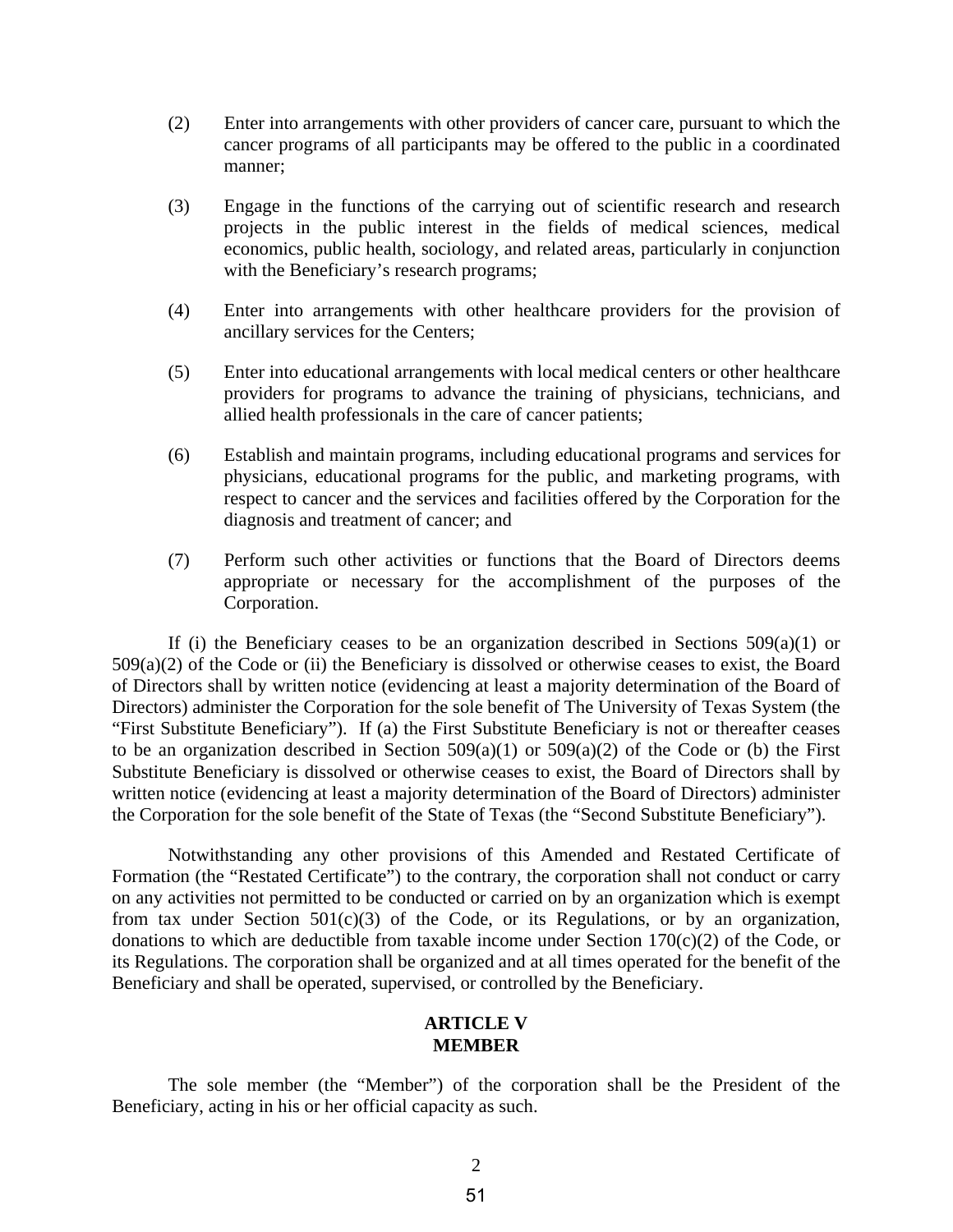#### **ARTICLE VI PROHIBITIONS**

Regardless of any other provisions of this Restated Certificate or the laws of the State of Texas, the Corporation shall not:

- (1) Permit any part of the net earnings of the Corporation to inure to the benefit of any private individual (except that reasonable compensation may be paid for personal services rendered to or for the Corporation effecting one or more of its purposes);
- (2) Devote more than an insubstantial part of its activities to attempting to influence legislation by propaganda or otherwise; or
- (3) Participate in, or intervene in (including the publication or distribution of statements), any political campaign on behalf of any candidate for public office.

# **ARTICLE VII DISSOLUTION AND DISTRIBUTIONS**

Upon the dissolution of the Corporation, after payment or provision for payment of the Corporation's liabilities has been made, the Corporation's remaining assets shall be distributed exclusively to the Beneficiary or to such other organization as is selected pursuant to the provisions of Article IV. The amount of any distribution made under this Article VII shall be determined by the Board of Directors.

### **ARTICLE VIII BOARD OF DIRECTORS**

The direction and management of the affairs of the Corporation and the control and disposition of its properties and funds shall be vested in a Board of Directors. The number, terms of office, manner of election of appointment and qualifications of the directors shall be fully set forth in the Bylaws of the Corporation, subject, however, to the following requirements and limitations:

- (1) The number of directors shall be as specified in the bylaws, and such number may from time to time be increased or decreased under the bylaws, or any amendment or change to the bylaws, except that the number of directors shall not be less than the minimum number of directors required by the TBOC. Each director shall be appointed by the corporation's sole member, subject to the following requirements and limitations
	- (a) One director must be a person who is nominated by the affirmative vote of a majority of the Program Directors of Moncrief Radiation Center, a Texas nonprofit corporation (as defined in the governing documents for Moncrief Radiation Center).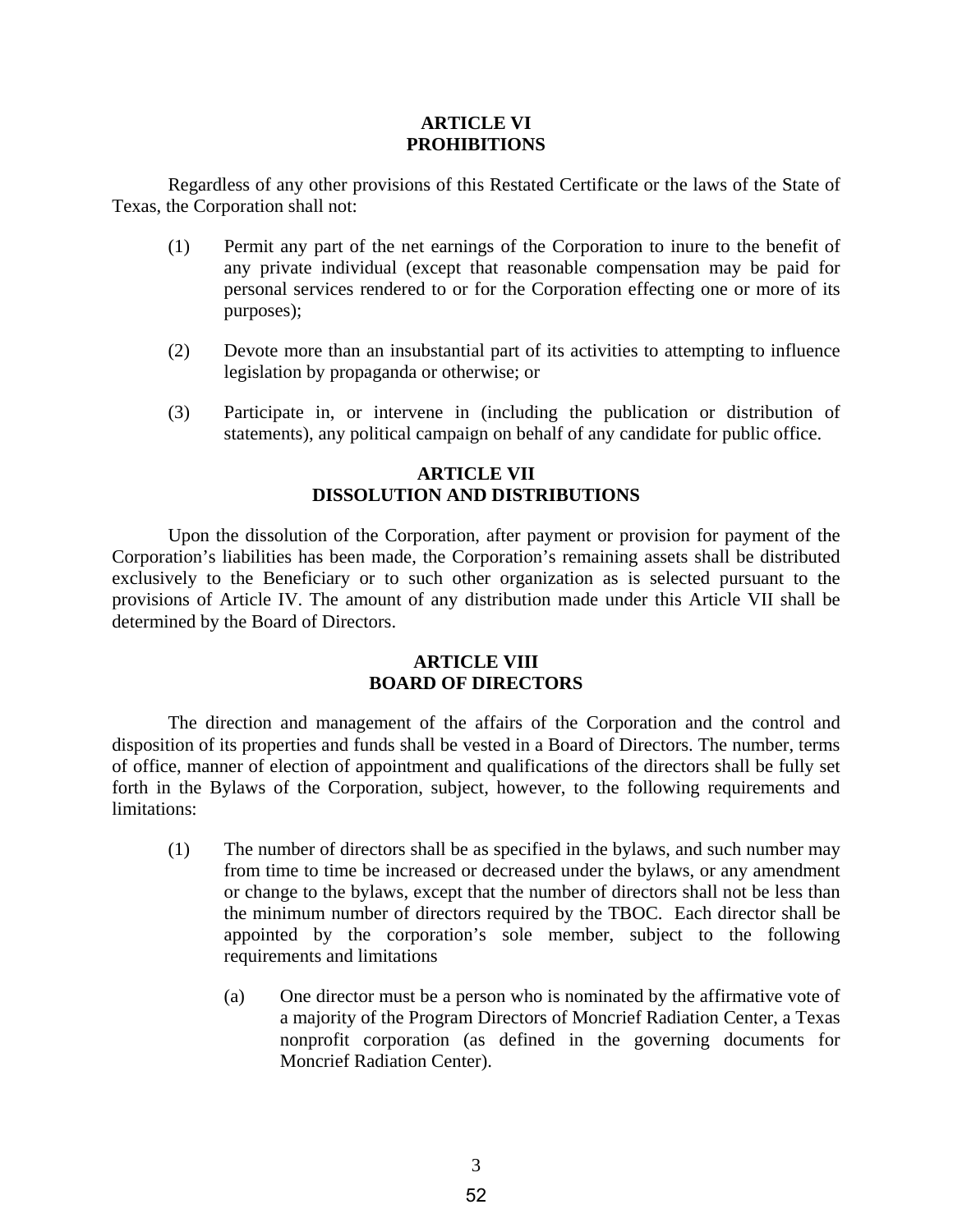- (b) Any vacancy resulting from the expiration of a director's term or any vacancy occurring in a director's position prior to the expiration of such director's term shall be filled by the Member, subject to the conditions described in subsection (a) of this Section in the case of a director nominated by the Program Directors of Moncrief Radiation Center.
- (2) The names and addresses of the current directors are as follows:

| Name |                             | Address                                              |
|------|-----------------------------|------------------------------------------------------|
|      | Willis C. Maddrey, M.D.     | 5323 Harry Hines Blvd.<br>Dallas, Texas 75390-8570   |
|      | John D. McConnell, M.D.     | 5323 Harry Hines Blvd<br>Dallas, Texas 75390-8570    |
|      | John W. Freese, M.D.        | 1701 River Run, Suite 500<br>Fort Worth, Texas 76107 |
|      | James K. Willson, Jr., M.D. | 5323 Harry Hines Blvd.<br>Dallas, Texas 75390-8570   |
|      | John A. Roan                | 5323 Harry Hines Blvd.<br>Dallas, Texas 75390-8570   |

#### **ARTICLE IX ADOPTION OF BYLAWS; AMENDMENT OF ARTICLES**

The right, power, and authority to amend the Restated Certificate or the Bylaws of the Corporation shall be reserved to the Member.

# **ARTICLE X ACTION WITHOUT A MEETING BY THE MEMBER, DIRECTORS, OR COMMITTEE**

Any action required or allowed by the Corporation's Restated Certificate or Bylaws or by the TBOC to be taken at a meeting of the Member, the Directors, or any committee thereof may be taken without a meeting if a consent in writing, setting forth the action to be taken, is signed by the Member or by a sufficient number of Directors or committee members as would be necessary to take that action at a meeting at which the Directors or members of the committee were present and voted. Such action must comply with the applicable provisions of the TBOC.

# **ARTICLE XI INDEMNIFICATION**

The Corporation shall indemnify (which indemnification shall include, without limitation, advancing reasonable expenses) any person who is or was a Director, officer,

53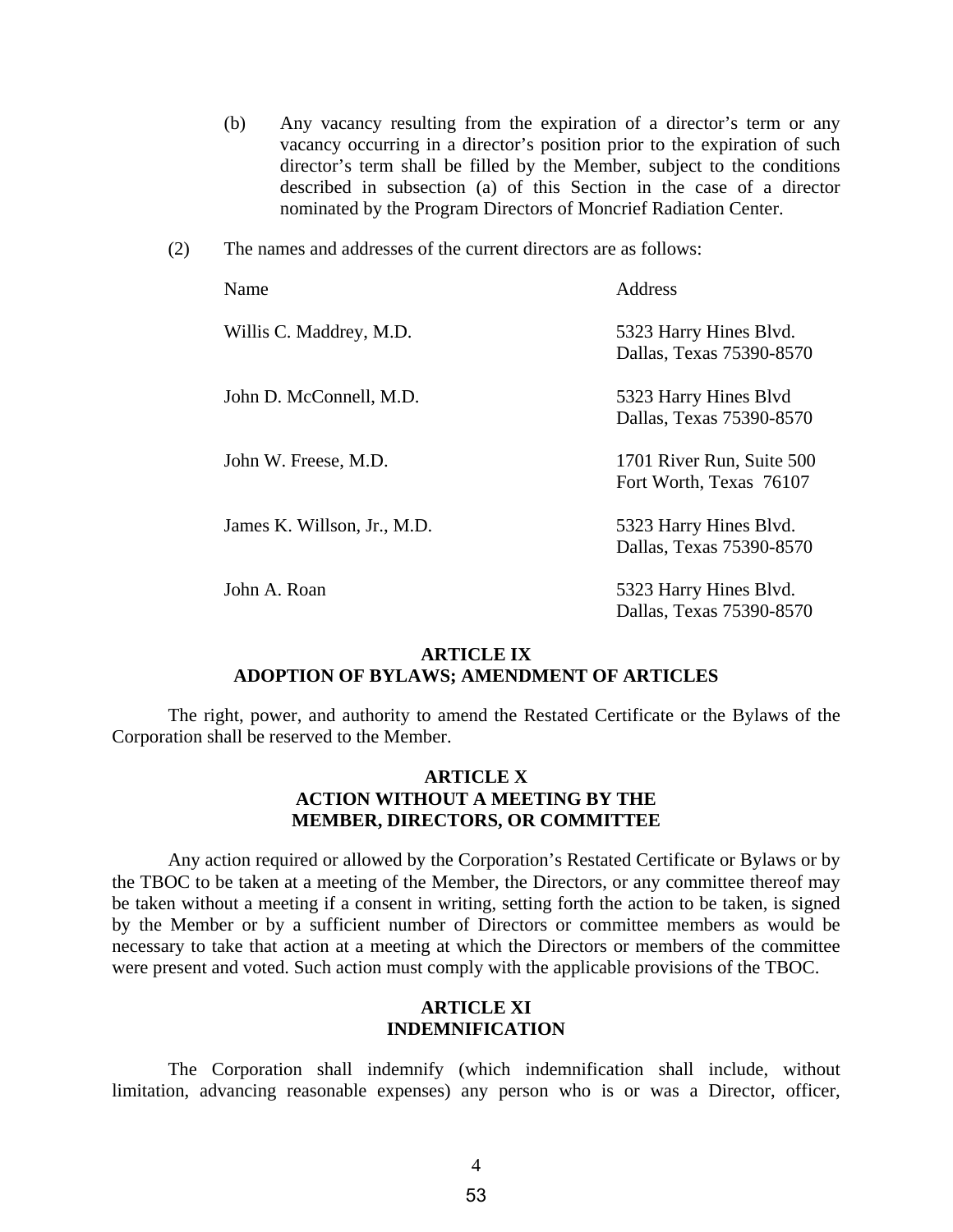employee, or agent of the Corporation (or any person who is or was serving at the request of the Corporation as a director, officer, employee, or agent of another corporation, partnership, joint venture, trust or other enterprise) to the fullest extent required or permitted by applicable law. However, no indemnification shall be made (i) in an action or suit involving the alleged professional malpractice of such director or officer or (ii) in any proceeding involving other acts or omissions of such director or officer in such person's personal capacity. In addition, the Corporation shall have the power to indemnify (which indemnification shall include, without limitation, advancing reasonable expenses including but not limited to legal fees) to the fullest extent permitted by law such other persons as the Board of Directors may determine from time to time. The Corporation shall have the power to purchase and maintain at its expense insurance on behalf of such persons to the fullest extent permitted by applicable law, whether or not the Corporation would have the power to indemnify such persons under the foregoing provisions.

#### **ARTICLE XII LIMITATION OF LIABILITY**

A Director of the Corporation shall not be liable to the Corporation for monetary damages for an act or omission in the Director's capacity as a Director, except that this Article XII does not eliminate or limit the liability of a Director of the Corporation to the extent that the Director is found liable for (i) a breach of the Director's duty of loyalty to the Corporation; (ii) an act or omission not in good faith that constitutes a breach of the duty of the Director to the Corporation or an act or omission that involves intentional misconduct or a knowing violation of the law; (iii) a transaction from which the Director received an improper benefit, whether or not the benefit resulted from an action taken within the scope of the Director's office; or (iv) an act or omission for which the liability of a Director is expressly provided by an applicable statute. If the Texas Miscellaneous Corporation Laws Act or any other statute of the State of Texas hereafter is amended to authorize the further elimination or limitation of the liability of the Directors of the Corporation, then the liability of a Director of the Corporation shall be limited to the fullest extent permitted by the statutes of the State of Texas, as so amended, and such elimination or limitation or liability of a Director of the Corporation provided by the foregoing provisions of this Article. Any repeal of or amendment to this Article shall be prospective only and shall not adversely affect any limitation on the liability of a Director of the Corporation existing at the time of such repeal or amendment.

# **ARTICLE XIII PRIVATE FOUNDATION RESTRICTIONS**

If the Corporation ever is determined to be a private foundation for federal income tax purposes, then:

- (1) The Corporation will distribute its income for each tax year at such time and in such manner so as not to become subject to the tax on undistributed income imposed by Section 4942 of the Code.
- (2) The Corporation will not engage in any act of self-dealing as defined in Section 4941(d) of the Code.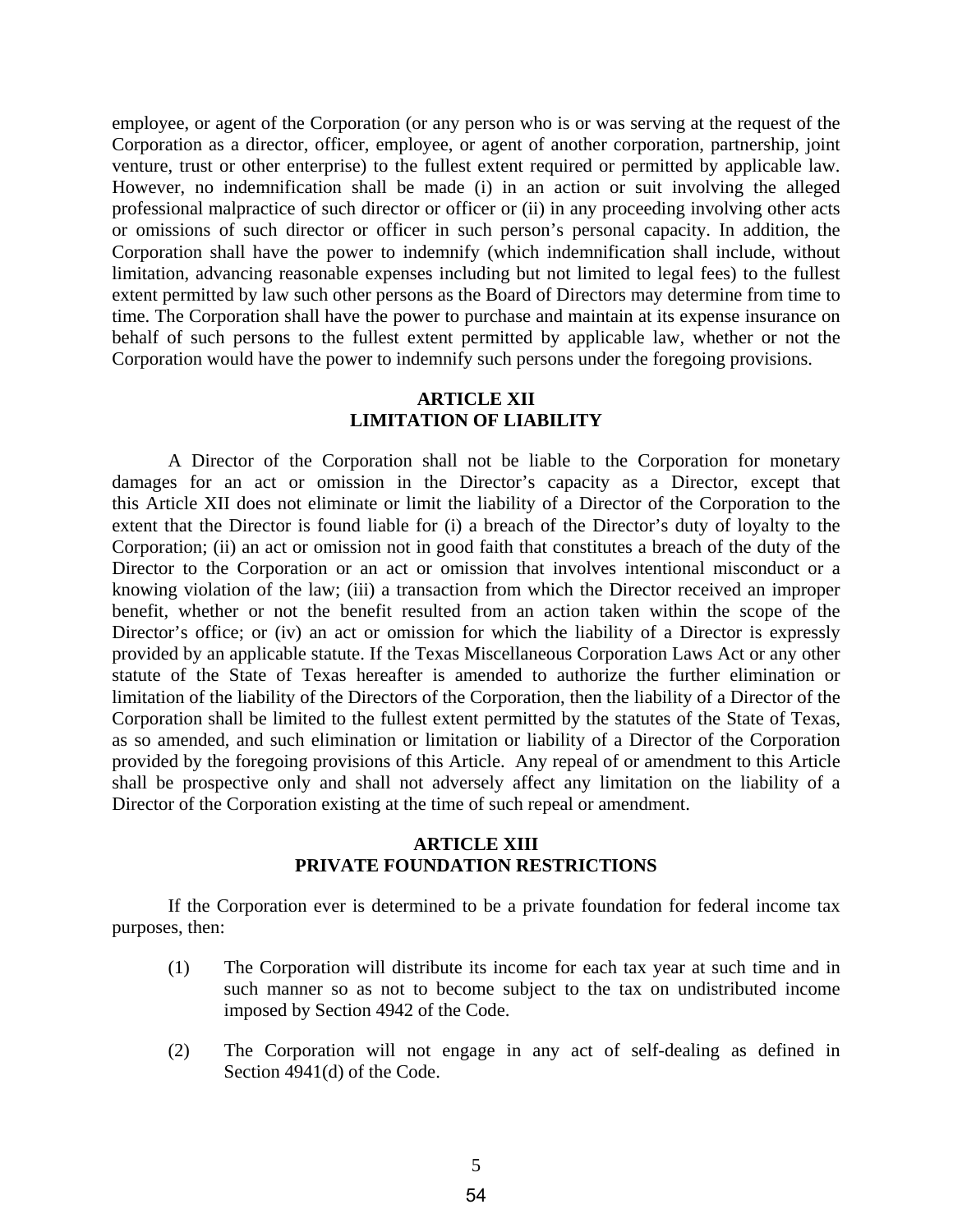- (3) The Corporation will not retain any excess business holdings as defined in Section 4943(c) of the Code.
- (4) The Corporation will not make any investments in such a manner so as to subject it to tax under Section 4944 of the Code.
- (5) The Corporation will not make any taxable expenditures as defined in Section 4945(d) of the Code.

# **ARTICLE XIV REGISTERED AGENT**

The street address of the registered office of the Corporation is 5323 Harry Hines Blvd., Dallas, Texas 75390-8570, and the name of its registered agent at such address is Willis C. Maddrey, M.D.

IN WITNESS WHEREOF, I have hereunto set my hand as of the \_\_\_\_\_ day of \_\_\_\_\_\_\_\_\_\_\_\_\_\_\_, 2008.

# UT SOUTHWESTERN MONCRIEF CANCER CENTER

| D<br>ற |
|--------|
| Name:  |
| Title: |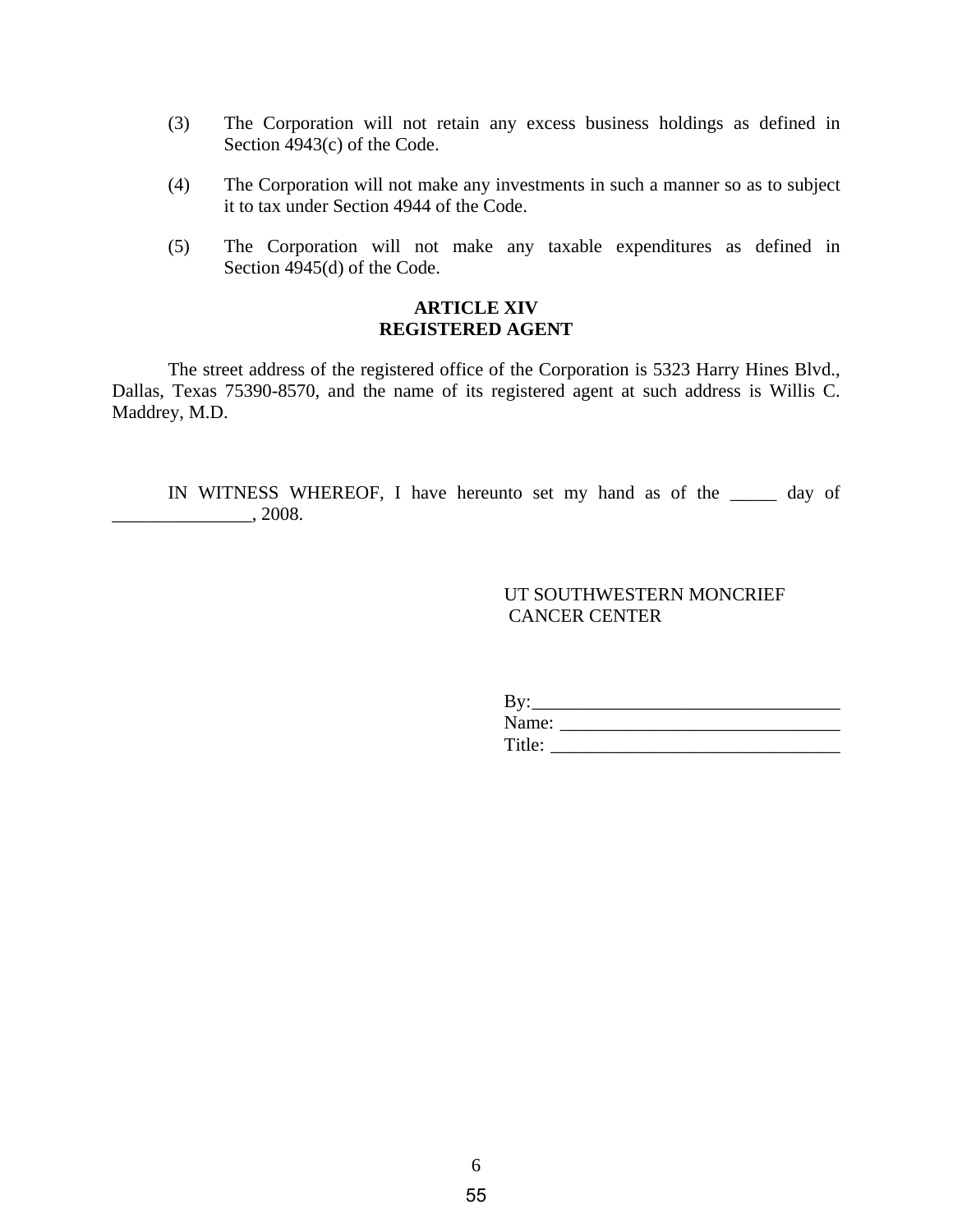# **THIRD AMENDED AND RESTATED BYLAWS OF UT SOUTHWESTERN MONCRIEF CANCER CENTER**

#### **ARTICLE I STRUCTURE, PURPOSES AND REPORTING**

Section 1.1 **Structure**. UT SOUTHWESTERN MONCRIEF CANCER CENTER (the "**Corporation**") is a nonprofit corporation organized under the laws of the State of Texas, which has one (1) Member within the meaning of the Texas Non-Profit Corporation Law, Title 1 and Chapters 20 and 22 of the *Texas Business Organizations Code* (the "**Law**"). The Certificate of Formation (formerly known as the Articles of Incorporation) of the Corporation (as amended and restated from time to time, the "**Certificate of Formation**") was filed in the office of the Secretary of the State of Texas on June 6, 1996.

Section 1.2 **Purposes**. The purposes for which the Corporation is organized and to be operated are exclusively charitable, educational, and scientific, within the meaning of Section 501(c)(3) of the *Internal Revenue Code of 1986*, as amended (the "Code"). In accomplishment of such purposes, the Corporation is to be administered solely for the benefit of The University of Texas Southwestern Medical Center at Dallas (the "**Beneficiary**"), by providing, directly or indirectly, assistance and benefit, financial or otherwise, to the Beneficiary through whatever means are determined by the Corporation's Board of Directors (the "**Board of Directors**"), including, but not limited to, making distributions or contributions to the Beneficiary or providing services to the Beneficiary. More specifically, the Corporation will emphasize clinical, educational, and scientific aspects of cancer care in Tarrant County, Texas, and throughout the State of Texas. In accomplishment of its purposes, the Corporation may:

(1) Establish, own, and operate one or more centers (the "**Centers**") for the prevention and detection of cancer, to assist in the establishment of a comprehensive, multidisciplinary cancer treatment program in Tarrant County, Texas, and to provide support services to cancer patients and their families in Tarrant County, Texas, and surrounding communities;

(2) Enter into arrangements with other providers of cancer care, pursuant to which the cancer programs of all participants may be offered to the public in a coordinated manner;

(3) Engage in the functions of the carrying out of scientific research and research projects in the public interest in the fields of medical sciences, medical economics, public health, sociology, and related areas, particularly in conjunction with the Beneficiary's research programs;

(4) Enter into arrangements with other healthcare providers for the provision of ancillary services for the Centers;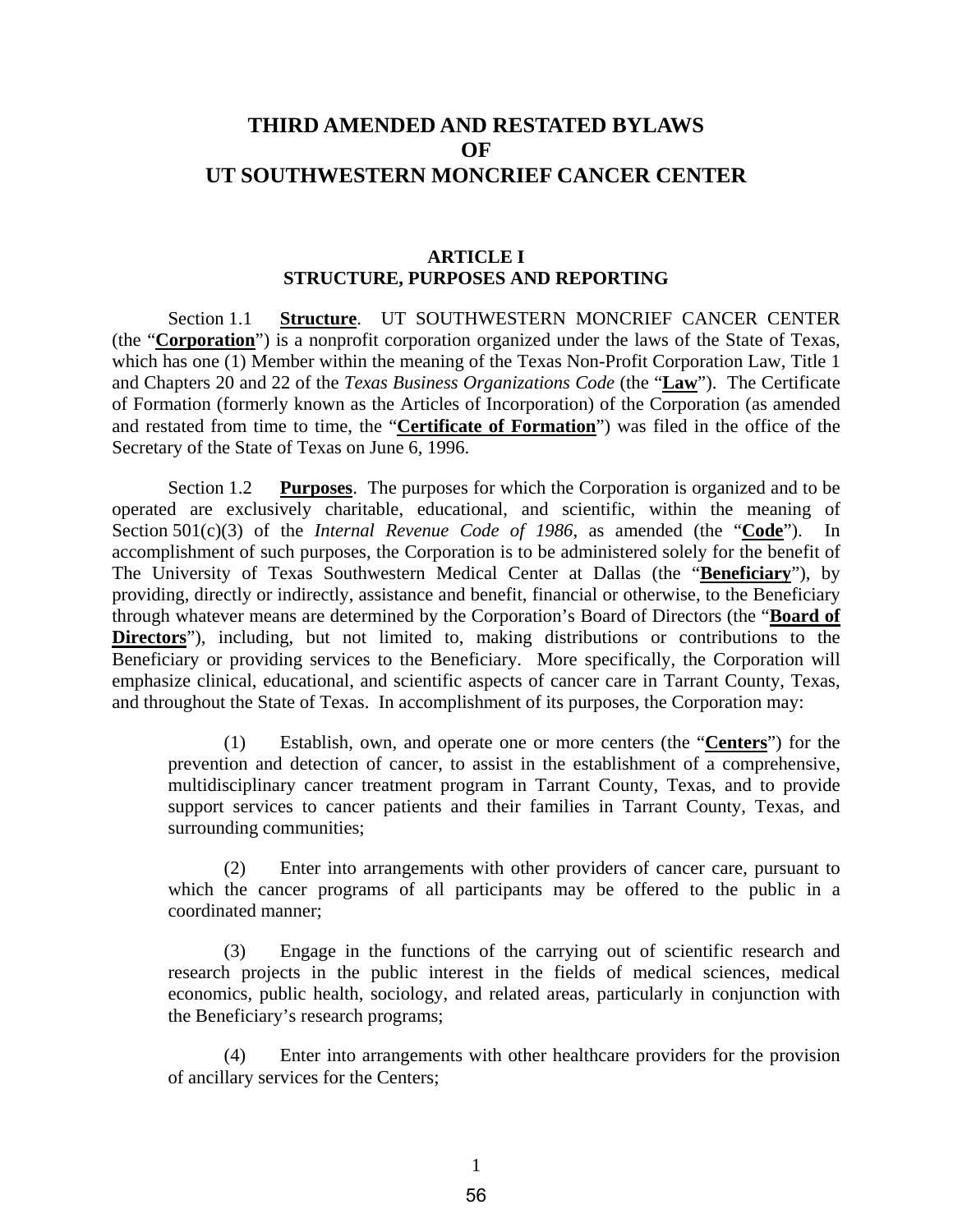(5) Enter into educational arrangements with local medical centers or other healthcare providers for programs to advance the training of physicians, technicians, and allied health professionals in the care of cancer patients;

(6) Establish and maintain programs, including educational programs and services for physicians, educational programs for the public, and marketing programs, with respect to cancer and the services and facilities offered by the Corporation for the diagnosis and treatment of cancer; and

(7) Perform such other activities or functions that the Board of Directors deems appropriate or necessary for the accomplishment of the purposes of the Corporation.

Section 1.3 **Reporting**. In furtherance of the Corporation's purposes of supporting the Beneficiary, the Corporation will provide at least quarterly periodic financial reports, including without limitation a balance sheet and statement of revenues and expenses, to Moncrief Radiation Center (the "**Moncrief Radiation Center**"), a Texas nonprofit corporation that is also a supporting organization of the Beneficiary as described in Code Section 509(a)(3), to whom Beneficiary has delegated financial oversight of the Corporation's financial activities. The Moncrief Radiation Center will review these financial reports and make recommendations to the Beneficiary regarding the Corporation's operations and activities.

#### **ARTICLE II MEMBER**

Section 2.1 **Member**. The sole member (the "**Member**") of the Corporation shall be the President of the Beneficiary, acting in his or her official capacity as such.

Section 2.2 **Powers and Duties**. The Member shall exercise such rights and perform such duties as may be provided by law, the Corporation's Certificate of Formation, or these Bylaws (as may be amended from time to time). The Member shall appoint and remove Directors of the Corporation ("**Directors**") in accordance with the provisions of Article IV of these Bylaws.

Section 2.3 **Annual Meeting of Member**. The annual meeting of the Member shall be held at such time and place as shall be designated by resolution of the Board of Directors, or, if not so designated, on the Second Monday of the month of September of each year at the Corporation's registered office for the purpose of appointing Directors for the ensuing year, and transacting such other business as may be properly brought before such annual meeting. No notice of such annual meetings shall be required.

Section 2.4 **Special Meetings of Member**. Special meetings of the Member shall be held whenever called by the Chairman of the Board, the Board of Directors, or the Member. Notice of special meetings shall be required. The Secretary of the Corporation shall give notice of each special meeting to the Member by delivering written notice to the Member, either personally, by facsimile transmission, by electronic mail or by mail stating the place, day, and hour of the meeting and the purpose or purposes for which the meeting is called, not less than ten (10) days nor more than sixty (60) days before the date of the meeting.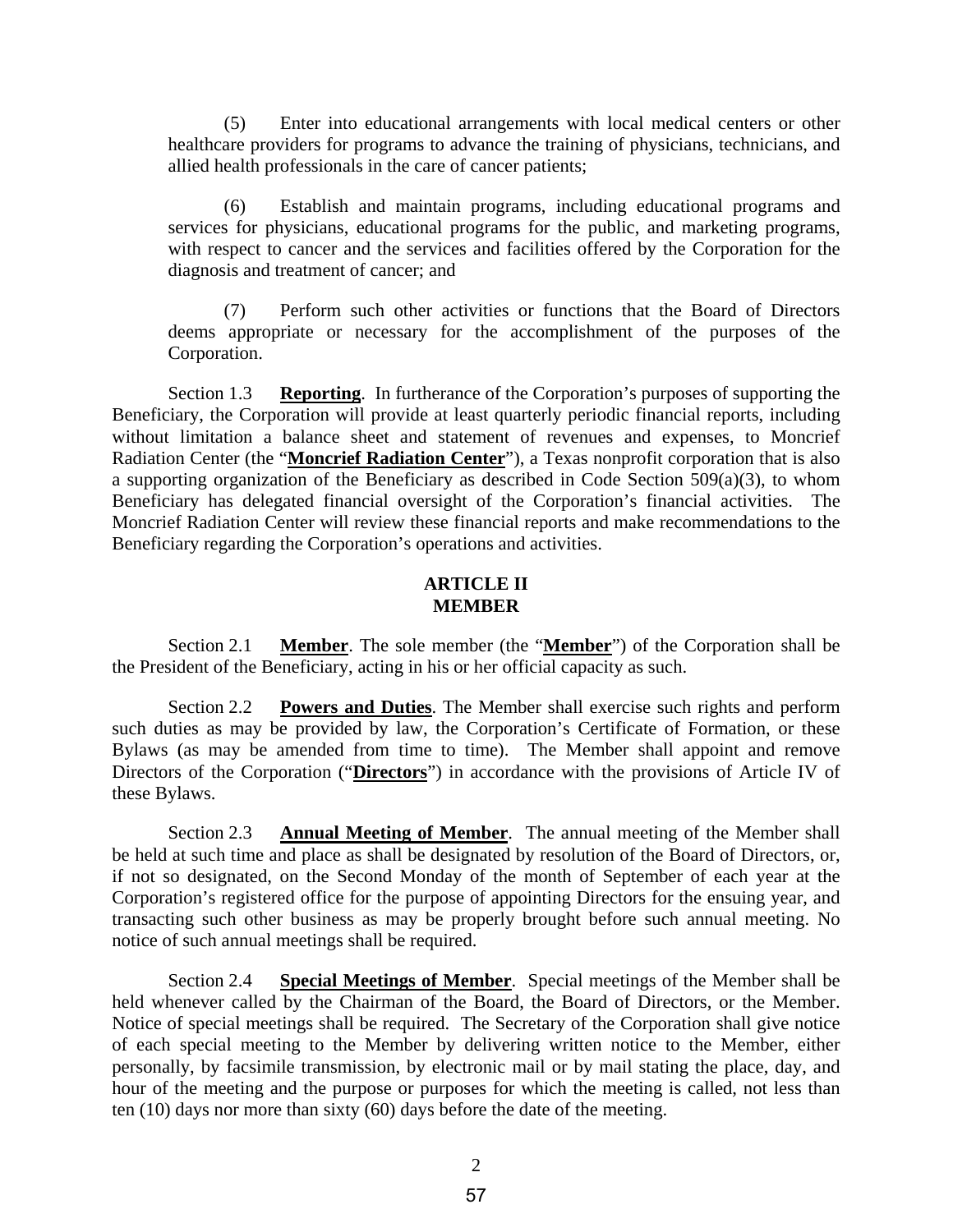Section 2.5 **Non-Liability of Member**. The Member shall not be liable for the debts, liabilities, or obligations of the Corporation.

# **ARTICLE III OFFICES**

Section 3.1 **Principal Place of Business**. The principal place of business of the Corporation shall be located at 1701 River Run, Suite 500, Fort Worth, Texas 76107. The Corporation may have such other offices, either within or without the State of Texas, as the Board of Directors may determine or as the affairs of the Corporation may require from time to time.

Section 3.2 **Registered Office and Registered Agent**. The Corporation shall have and continuously maintain in the State of Texas a registered office and a registered agent whose office is the Corporation's registered office, as required by the Law. The registered office may but need not be identical with the principal office of the Corporation in the State of Texas, and the address of the registered office may be changed from time to time by the Board of Directors in accordance with applicable law.

# **ARTICLE IV BOARD OF DIRECTORS**

Section 4.1 **Powers**. The property, business, and affairs of the Corporation shall be managed and controlled by the Board of Directors, and subject to the restrictions imposed by law, the Certificate of Formation, and these Bylaws, the Board of Directors shall exercise all of the powers of the Corporation, including, but not limited to, the power to:

(1) establish goals and objectives for the Corporation and define the role the Corporation shall play in meeting the healthcare needs of the community the Corporation was organized to serve;

(2) ensure that the quality of health care services furnished or sponsored by the Corporation and the qualifications and professional conduct of health care practitioners contracting with the Corporation are appropriately evaluated and monitored by qualified persons or entities,

(3) receive periodic reports regarding the evaluation of health care services sponsored by the Corporation, taking appropriate action when necessary and maintaining the confidentiality of such activities; and

(4) do all such other acts and things that are reasonably related to the charitable purposes for which the Corporation was organized.

This list is not all-inclusive and is not intended to limit the authority of the Board of Directors to the foregoing.

Section 4.2 **Number and Tenure**. The number of Directors shall be determined from time to time by the Member, but shall not be less than three (3) nor more than fifteen (15). The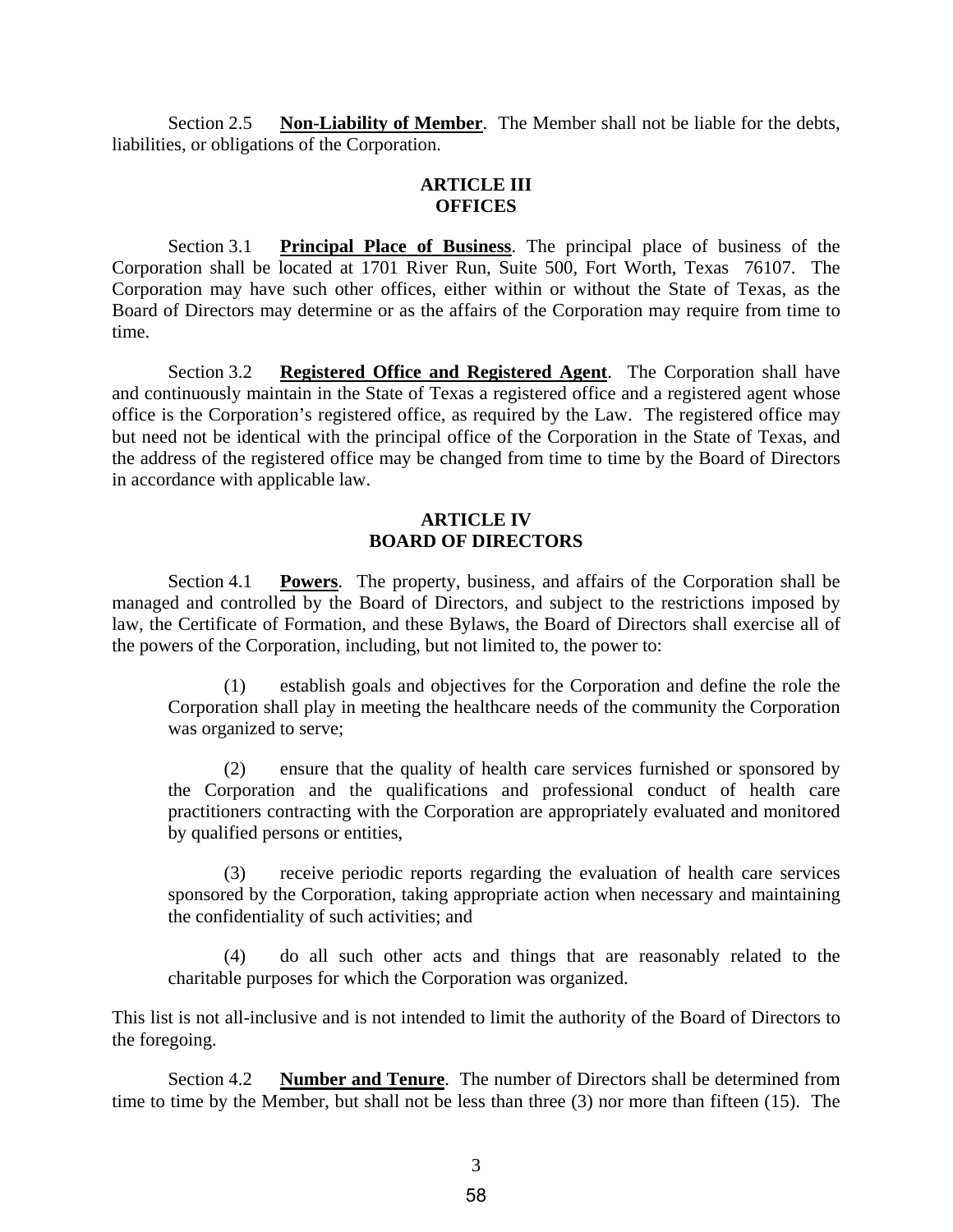term for each position shall be three (3) years. Each Director shall hold office until the expiration of his or her term or such time as he is removed in accordance with the provisions of these Bylaws or the Certificate of Formation, he resigns or he becomes unable to serve as a Director because of death or disability.

Section 4.3 **Appointment**. The Member shall appoint the Directors, subject to the following restrictions and limitations:

(1) One Director must be a person who is nominated by the affirmative vote of a majority of the Program Directors of Moncrief Radiation Center.

(2) Any vacancy resulting from the expiration of a Director's term or any vacancy occurring in a Director's position prior to the expiration of such Director's term shall be filled by the Member, subject to the conditions described in Section 4.3(1) above in case of a Director nominated by the Program Directors of Moncrief Radiation Center.

Section 4.4 **Removal**. Any Director appointed by the Member may be removed from office at any time, with or without cause, by the Member; provided, however, that a Director described in Section 4.3(1) above may be removed only upon the affirmative vote of a majority of the Program Directors of Moncrief Radiation Center.

Section 4.5 **Vacancies**. A Director elected to fill an unexpired vacancy shall be elected for the unexpired term of his predecessor in office.

Section 4.6 **Meetings of Directors**. The Directors may hold meetings, maintain offices, and keep the Corporation's books and records at such place or places within or without the State of Texas as the Board of Directors may from time to time determine; provided, however, that in the absence of any such determination, such place shall be the Corporation's principal office in the State of Texas.

Section 4.7 **Annual Meetings**. The annual meeting of the Board of Directors ("**Annual Meeting**") shall be held at such time and place as shall be designated from time to time by resolution of the Board of Directors, or, if not so designated, on the second Monday of the month of September of each year at the Corporation's principal office for the purpose of (a) electing officers for the ensuing year, and (b) transacting such other business as may be properly brought before such Annual Meeting. Notice of Annual Meetings shall not be required.

Section 4.8 **Regular Meetings**. Regular meetings of the Board of Directors ("**Regular Meetings**") shall be held quarterly at such times and places as shall be designated from time to time by resolution of the Board of Directors. Notice of Regular Meetings shall not be required.

Section 4.9 **Special Meetings**. Special meetings of the Board of Directors ("**Special Meetings**") shall be held at such times and places as shall be designated from time to time by the Chairman of the Board or, on the written request of any Director, by the Secretary or on the written request of the Member. Notice of Special Meetings shall be required.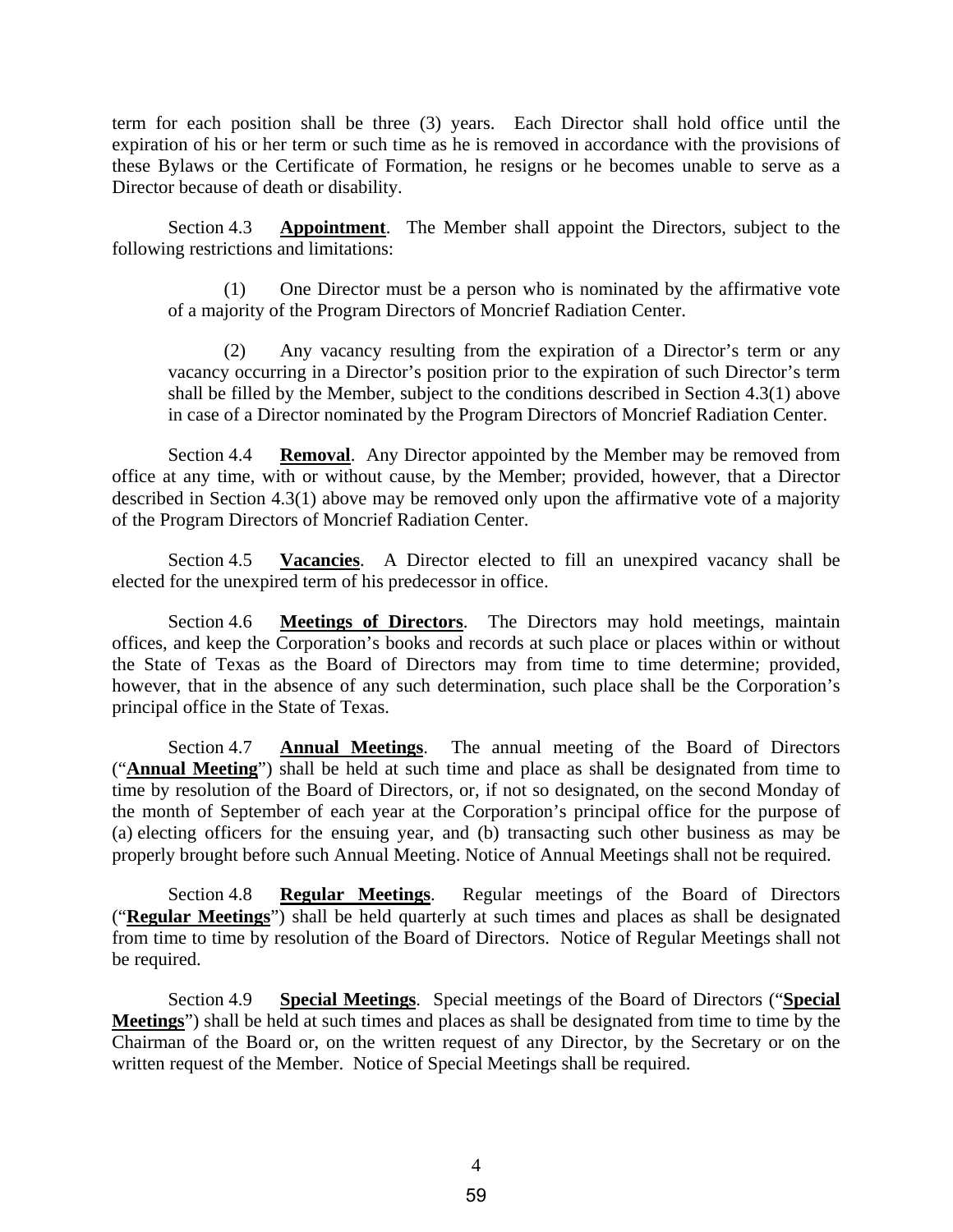Section 4.10 **Notice of Special Meetings**. The Secretary shall give notice of the time and place of Special Meetings to each Director in person, or by mail, electronic mail, facsimile transmission, or telephone, at least five (5) days before such meeting. Unless otherwise indicated in such notice, any and all matters pertaining to the Corporation's purposes may be considered and acted upon at such meeting. At any such meeting at which every Director shall be present even though without notice, any matter pertaining to the Corporation's purposes may be considered and acted upon.

Section 4.11 **Quorum**. A majority of the then acting Directors shall constitute a quorum for the consideration of any matters pertaining to the Corporation's purposes. If at any meeting of the Board of Directors there is less than a quorum present, a majority of those present may adjourn the meeting from time to time. The act of a majority of the Directors present at a meeting at which a quorum is present shall be the act of the Board of Directors, unless the act of a greater number is required by law, the Certificate of Formation, or these Bylaws.

Section 4.12 **Voting**. A Director may vote in person or by proxy executed in writing by the Director and given to another member of the Board of Directors who is qualified to vote, or by a consent in writing in accordance with the terms and conditions of Section 7.6 below, or by a consent in writing in accordance with the terms and conditions of Article X of the Certificate of Formation. No proxy shall be valid after three (3) months from the date of its execution. Each proxy shall be revocable unless expressly provided therein to be irrevocable, and unless otherwise made irrevocable by law.

Section 4.13 **Conduct of Business**. Matters pertaining to the Corporation's purposes shall be considered at meetings of the Board of Directors. At all meetings of the Board of Directors, the Chairman of the Board shall preside, and in the absence of the Chairman of the Board, a chairman shall be chosen by the Board of Directors from among the Directors present.

The Secretary of the Corporation shall act as secretary of all meetings of the Board of Directors, but in the absence of the Secretary, the chairman may appoint any person to act as secretary of the meeting. The chairman of any meeting of the Board of Directors shall determine the order of business and the procedure at the meeting, including, without limitation, conduct of the discussion and the order of business.

Section 4.14 **Compensation of Directors; Expenses**. Persons serving as Directors shall not receive any salary or compensation for their services as Directors; provided, however, that nothing contained herein shall be construed as precluding any Director from receiving compensation in a reasonable amount for personal services rendered (other than services rendered as a Director) that are reasonable and necessary in carrying out the Corporation's purposes as the Board of Directors may from time to time determine. A Director shall be entitled to reimbursement for reasonable expenses incurred by him in carrying out his duties as a Director.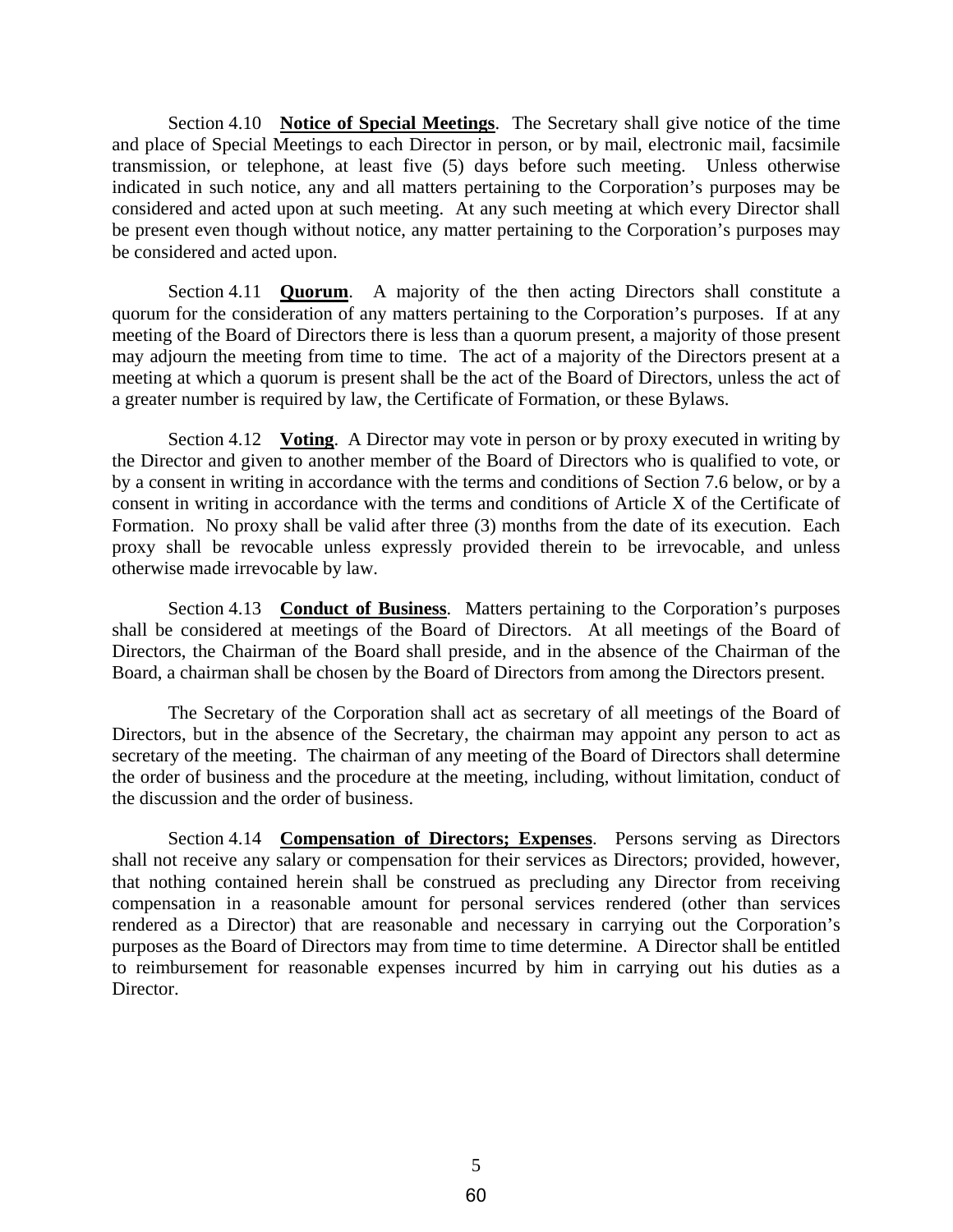#### **ARTICLE V COMMITTEES**

Section 5.1 **Board Committees**. The Board of Directors may from time to time create one or more committees for such purposes as the Board of Directors may determine in the resolution creating the committee; provided that any such committee shall not have or exercise any of the powers of the Board of Directors and provided further that any such committee may include persons not on the Board of Directors. Such committees shall be organized under these Bylaws, and, if performing medical peer review activities, the communications of such committees shall be privileged and confidential under *Texas Health & Safety Code* Sections 161.031, 161.032 and Texas Revised Civil Statutes Annotated Article 4495b, Section 5.06. Without limiting the generality of the foregoing, the Board of Directors may create an audit committee having such duties and responsibilities as the Board of Directors may from time to time determine.

Section 5.2 **Procedures; Meetings; Quorum**. Any committee created by the Board of Directors or these Bylaws, unless otherwise expressly provided herein, shall (a) have a chairman designated by the Board of Directors, (b) fix its own rules or procedures, (c) meet at such times and at such place or places as may be provided by such rules or by resolution of such committee or resolution of the Board of Directors, and (d) keep regular minutes of its meetings and cause such minutes to be recorded in books kept for that purpose in the principal office of the Corporation, and report the same to the Board of Directors at its next succeeding meeting. At every meeting of any such committee, the presence of a majority of all the members thereof shall constitute a quorum, and the affirmative vote of a majority of the members present shall be necessary for the adoption by it of any action, unless otherwise expressly provided in the committee's rules or procedures, these Bylaws or by the Board of Directors.

#### **ARTICLE VI OFFICERS**

Section 6.1 **Number, Titles, and Term of Office**. The officers of the Corporation shall consist of a Chairman of the Board, a President, a Secretary, a Treasurer, and such other officers and assistant officers as the Board of Directors may from time to time elect or appoint. Such other officers and assistant officers shall have such authority and responsibility as may be assigned to them by the Board of Directors. Any two (2) or more offices may be held by the same individual, except the offices of President and Secretary. The term of office for each officer shall be until the next succeeding Annual Meeting at which officers are elected. In any event, a duly-elected officer shall serve in the office to which he or she is elected until his or her successor has been duly elected and qualified.

Section 6.2 **Removal**. Any officer or agent or member of a committee elected or appointed by the Board of Directors may be removed by the Board of Directors, but such removal shall be without prejudice to the contract rights, if any, of the individual so removed. Election or appointment of an officer, agent or member of a committee shall not of itself create contract rights.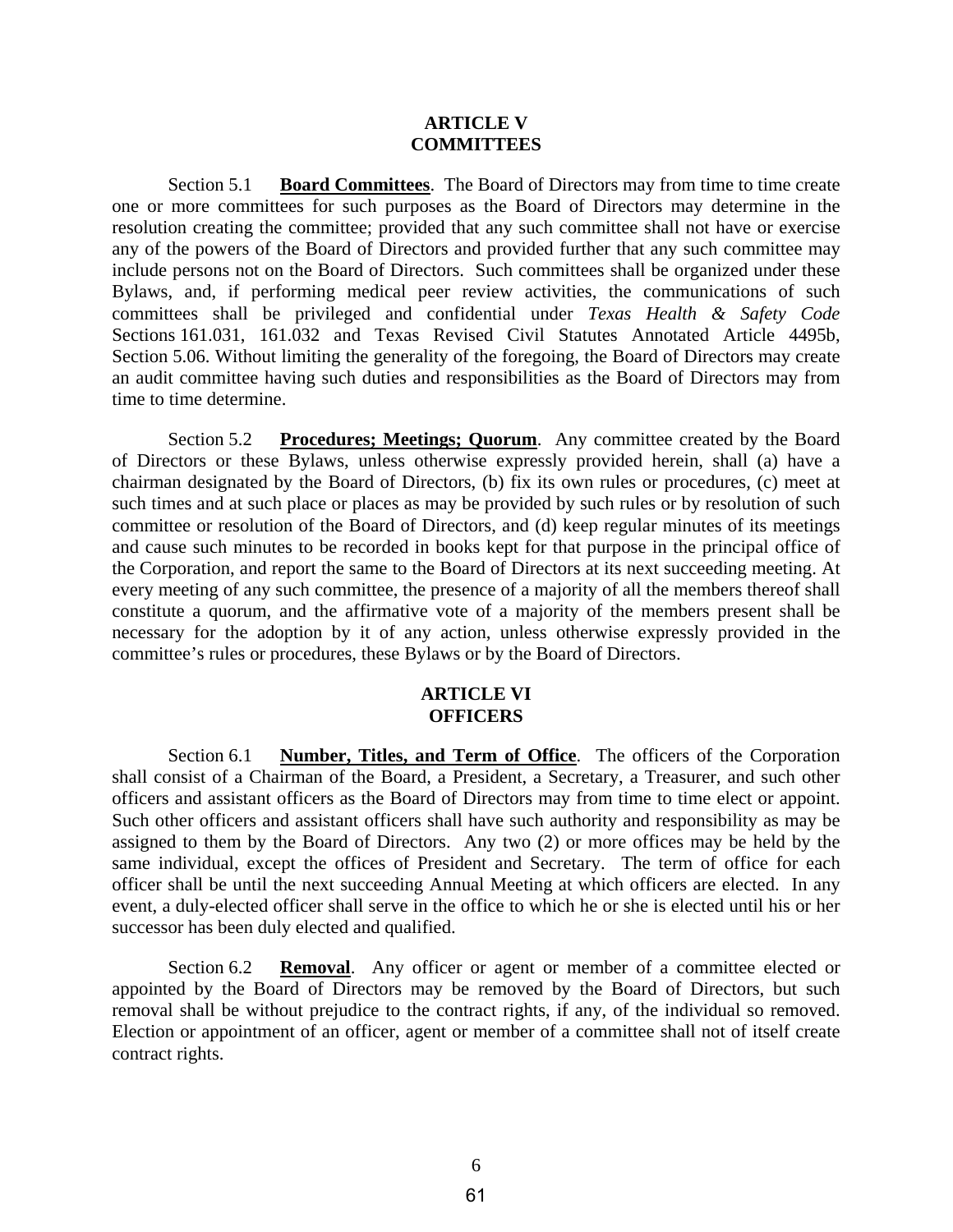Section 6.3 **Vacancies**. Any vacancy occurring in any office of the Corporation may be filled by the Board of Directors.

Section 6.4 **Powers and Duties of the Chairman of the Board**. The Chairman of the Board shall preside at all meetings of the Board of Directors and shall have such other powers and duties as may be assigned to such officer in these Bylaws or from time to time by the Board of Directors. The Chairman of the Board shall be appointed by the Board of Directors from among the members of the Board of Directors. In the absence of the President, the Chairman of the Board can exercise the power of the President.

Section 6.5 **Powers and Duties of the President**. The President shall be the chief executive officer of the Corporation. Subject to the control of the Board of Directors, the President shall have general executive charge, management, and control of the properties, business, and operations of the Corporation with all such powers as may be reasonably incident to such responsibilities; shall have the authority to agree upon and execute all leases, contracts, evidences of indebtedness, and other obligations in the name of the Corporation, subject to the approval of the Board of Directors; and shall have such other powers and duties as may be designated in these Bylaws and as may be assigned to such officer from time to time by the Board of Directors.

Section 6.6 **Powers and Duties of the Secretary**. The Secretary shall keep the minutes of all meetings of the Board of Directors in books provided for that purpose; shall attend to the giving and serving of all notices; in furtherance of the Corporation's purposes and subject to the limitations contained in the Certificate of Formation, may sign with the President in the name and on behalf of the Corporation and/or attest the signatures thereto, all contracts, conveyances, franchises, bonds, deeds, assignments, mortgages, notes, and other instruments of the Corporation; shall have charge of the Corporation's books, records, documents, and instruments, and such other books and papers as the Board of Directors may direct, all of which shall be open at reasonable times to the inspection of any Director upon application at the Corporation's office during business hours; and shall, in general, perform all duties incident to the office of Secretary subject to the control of the Board of Directors.

Section 6.7 **Powers and Duties of the Treasurer**. The Treasurer shall have custody of all the funds and securities of the Corporation. When necessary or proper, he or she may endorse, on behalf of the Corporation, for collection, checks, notes and other obligations and shall deposit the same to the credit of the Corporation in such bank or banks or depositories as shall be designated in the manner prescribed by the Board of Directors, and he or she may sign all receipts and vouchers for payments made to the Corporation, either alone or jointly with such other officer as is designated by the Board of Directors. The Treasurer shall make such transfers and alterations in the securities of the Corporation as may be ordered by the Board of Directors. The Treasurer shall keep proper books of account and other books showing at all times the amount of funds and other property belonging to the Corporation, all of which books shall be open at all times to the inspection of the Board of Directors. The Treasurer shall, under the direction of the Board of Directors, disburse all moneys. The Treasurer shall also submit a report of the accounts and financial condition of the Corporation at each annual meeting of the Board of Directors if so requested by the Board of Directors. In general, the Treasurer shall perform all acts incident to the position of Treasurer, subject to the control of the Board of Directors, and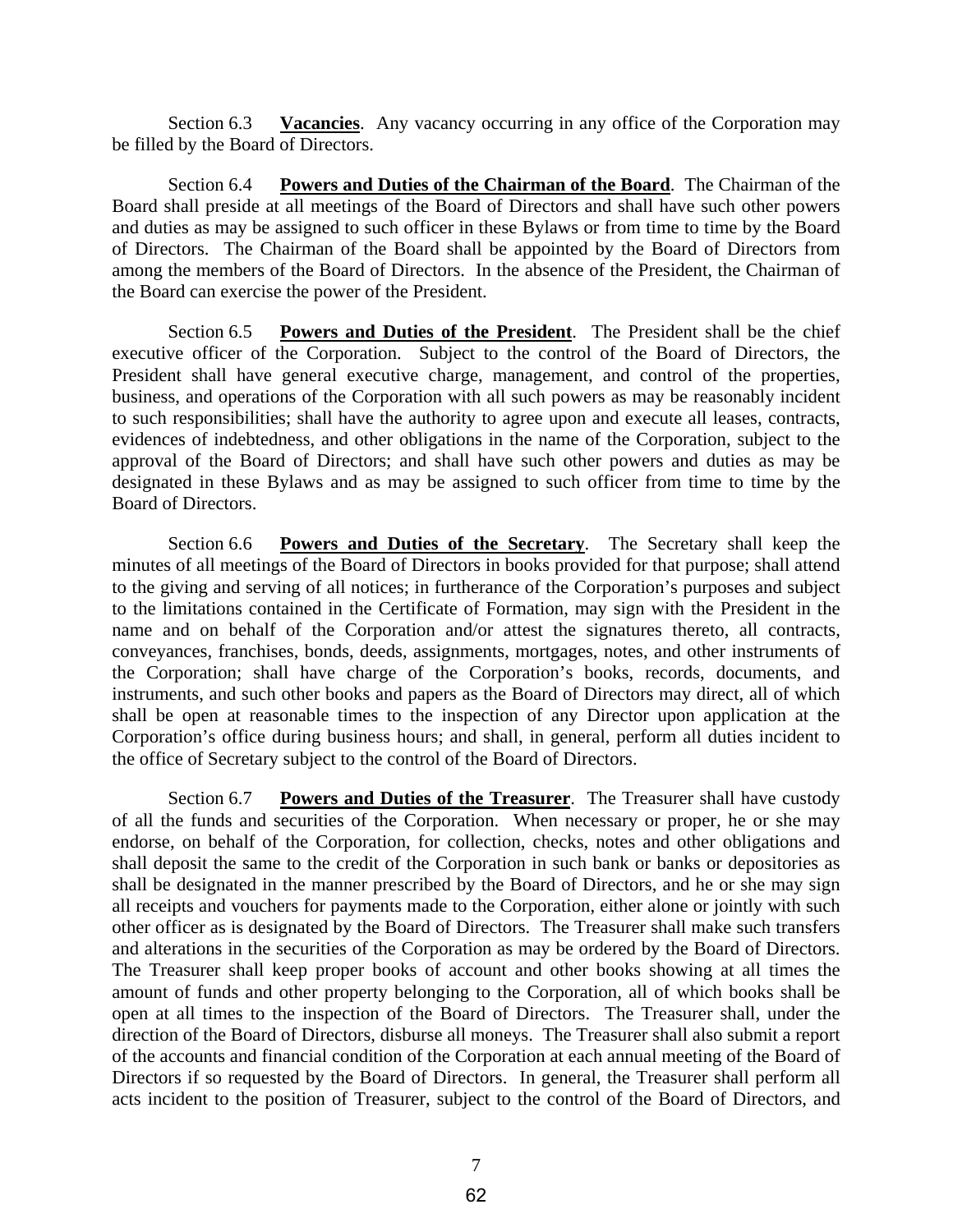shall perform such other duties as may be prescribed from time to time by the Board of Directors or the President. The Treasurer shall, if required by the Board of Directors, give such bond for the faithful discharge of his or her duties in such form as the Board of Directors may require. In the case of the absence or disability of the Treasurer, the Board of Directors may appoint one or more Assistant Treasurers to perform the duties of the Treasurer during such absence or disability.

# **ARTICLE VII MISCELLANEOUS PROVISIONS**

Section 7.1 **Fiscal Year**. The Corporation's fiscal year shall be September 1 through August 31.

Section 7.2 **Seal**. The Corporation's seal, if any, shall be such as may be approved from time to time by the Board of Directors.

Section 7.3 **Confidentiality**. All reports received by the Board of Directors from another medical peer review committee, and any reports made by the Board of Directors to another medical peer review committee, as well as all of the proceedings and records of, and communications to, the Board of Directors, that are made for the purpose of providing, achieving or maintaining quality patient care, are confidential and privileged and protected from discovery and subpoena in accordance with the Texas Medical Practice Act, set forth at *Texas Occupations Code* Section 160.007, and Section 161.032 of the *Texas Health & Safety Code*.

Section 7.4 **Notice and Waiver of Notice**. Whenever any notice is required to be given by mail under the provisions of these Bylaws, such notice shall be deemed to be delivered (a) when deposited in the United States mail in a sealed postpaid wrapper addressed to the person or Member entitled thereto at such person's post office address, as such appears in the records of the Corporation, and such notice shall be deemed to have been given on the date of such mailing, or (b) on receipt if delivered personally, by electronic mail or by facsimile. A waiver of notice in writing signed by the person or persons entitled to such notice, whether before or after the time stated therein, shall be deemed equivalent to notice.

Section 7.5 **Resignations**. Any Director or officer may resign at any time. Such resignation shall be made in writing and shall take effect at the time specified therein, or, if no time be specified, at the time of its receipt by the President or Secretary. The acceptance of a resignation shall not be necessary to make it effective, unless expressly so provided in the resignation.

Section 7.6 **Action Without a Meeting by Member, Directors, or Committees; Telephone Meetings**. Any action required or allowed by the Corporation's Certificate of Formation, these Bylaws or by the Law to be taken at a meeting of the Member, the Directors, or any committee thereof may be taken without a meeting if a consent in writing, setting forth the action to be taken, is signed by the Member or by a sufficient number of Directors or committee members as would be necessary to take that action at a meeting at which all of the Directors or members of the committee were present and voted. Such action must comply with the applicable provisions of the Law. Subject to the requirements of law for notice of meetings, unless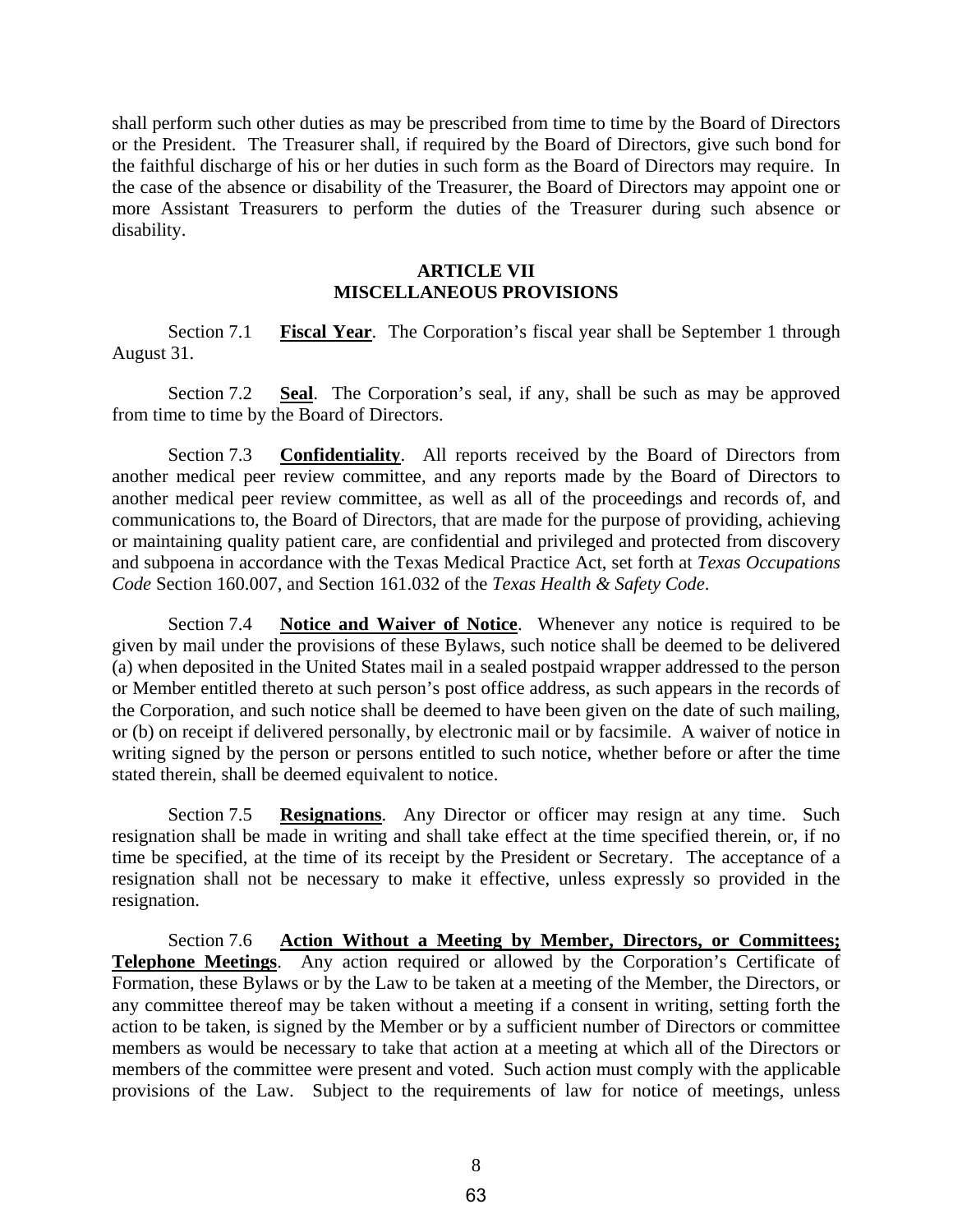otherwise restricted by the Certificate of Formation or these Bylaws, the Member, members of the Board of Directors, or members of any committee may participate in and hold a meeting of such Member, Board of Directors, or committee, as the case may be, by means of a conference telephone, or similar communications equipment by means of which all persons participating in the meeting can hear each other, and participation in such meeting shall constitute presence in person at such meeting, except where a person participates in the meeting for the express purpose of objecting to the transaction of any business on the grounds that the meeting is not lawfully called or convened. Further, with respect to meetings of the Board of Directors, if any two Directors request in writing or by telephone at least 24 hours prior to a scheduled meeting of the Board of Directors that the meeting be held by means of a conference telephone or similar communications equipment, a telephone meeting shall be held in lieu of meeting in person.

#### **ARTICLE VIII INDEMNIFICATION**

The Corporation shall indemnify (which indemnification shall include, without limitation, advancing reasonable expenses) any person who is or was a Director, officer, employee, or agent of the Corporation (or any person who is or was serving at the request of the Corporation as a Director, officer, employee, or agent of another corporation, partnership, joint venture, trust, or other enterprise) to the fullest extent required or permitted by applicable law. However, no indemnification shall be made (a) in an action or suit involving the alleged professional malpractice of such Director or officer, or (b) in any proceeding involving other acts or omissions of such Director or officer in such person's personal capacity. In addition, the Corporation shall have the power to indemnify (which indemnification shall include, without limitation, advancing reasonable expenses including but not limited to legal fees), to the fullest extent permitted by law, such other persons as the Board of Directors may determine from time to time. The Corporation shall have the power to purchase and maintain, at its expense, insurance on behalf of such persons to the fullest extent permitted by applicable law, whether or not the Corporation would have the power to indemnify such person under the foregoing provisions.

#### **ARTICLE IX AMENDMENTS**

The power to amend the Certificate of Formation or to alter, amend or repeal the Corporation's Bylaws is reserved exclusively to the Corporation's sole Member.

#### **ARTICLE X CONFLICTS OF INTEREST**

#### Section 10.1 **Duality of Interest**.

(1) Duty of Loyalty. Directors and officers of the Corporation have a duty of undivided loyalty to the Corporation in all matters affecting the Corporation's interests.

(2) Director Relationship Interest. If the Board considers entering into any transaction or arrangement ("**Transaction**") with a corporation, entity or individual in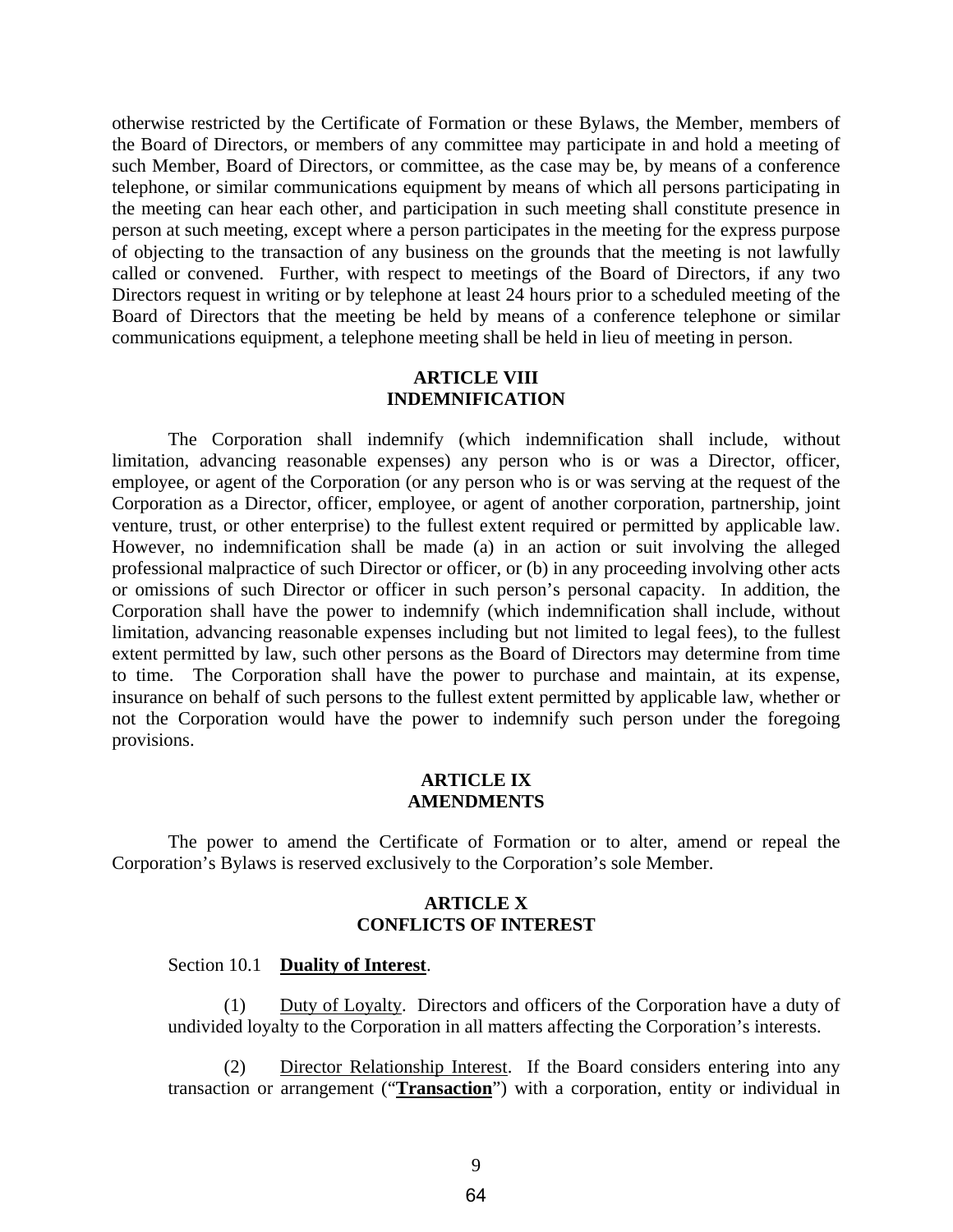which a Director has any interest ("**Relationship Interest**"), the following procedures must be followed for approval:

(A) The interested Director must disclose the potential conflict of interest to the Board of Directors;

(B) The Board of Directors may ask the interested Director to leave the meeting during discussion of the matter that gives rise to the potential conflict;

(C) The interested Director may not vote on the matter that gives rise to the potential conflict; and

(D) The Board of Directors must approve the Transaction by a majority vote of the Directors present at a meeting at which a quorum is present, not including the presence or vote of the interested Director.

(3) Director Economic Interest. Moreover, if a Director has any interest in a Transaction that might involve personal financial gain or loss for such Director ("**Economic Interest**"), in addition to the provisions required by Section 10.1(2)(A) above, the below procedures must also be followed:

(A) If appropriate, the Board of Directors may appoint a noninterested person or committee to investigate alternatives to the proposed Transaction;

In order to approve the Transaction, the Board of Directors must first find, by a majority vote of the Directors then in office, without counting the vote of the interested Director,

(i) that the proposed Transaction is in the Corporation's best interests and for its own benefit, and

(ii) that, after reasonable investigation, the Board of Directors has determined that the Corporation cannot obtain a more advantageous Transaction with reasonable efforts under the circumstances.

(C) The interested Director must not be present for the discussion or vote regarding the Transaction;

(D) The Transaction must be approved by a majority vote of the Directors, not including the interested Director; and

(E) The Transaction must be approved by the Member.

(4) Minutes of Meeting. In all cases involving the approval of a Transaction involving an interested Director, the Board of Directors meeting minutes must set forth which Directors were present for the discussion and vote, compliance with each of the foregoing applicable requirements, the content of the discussion, and any roll call of the vote.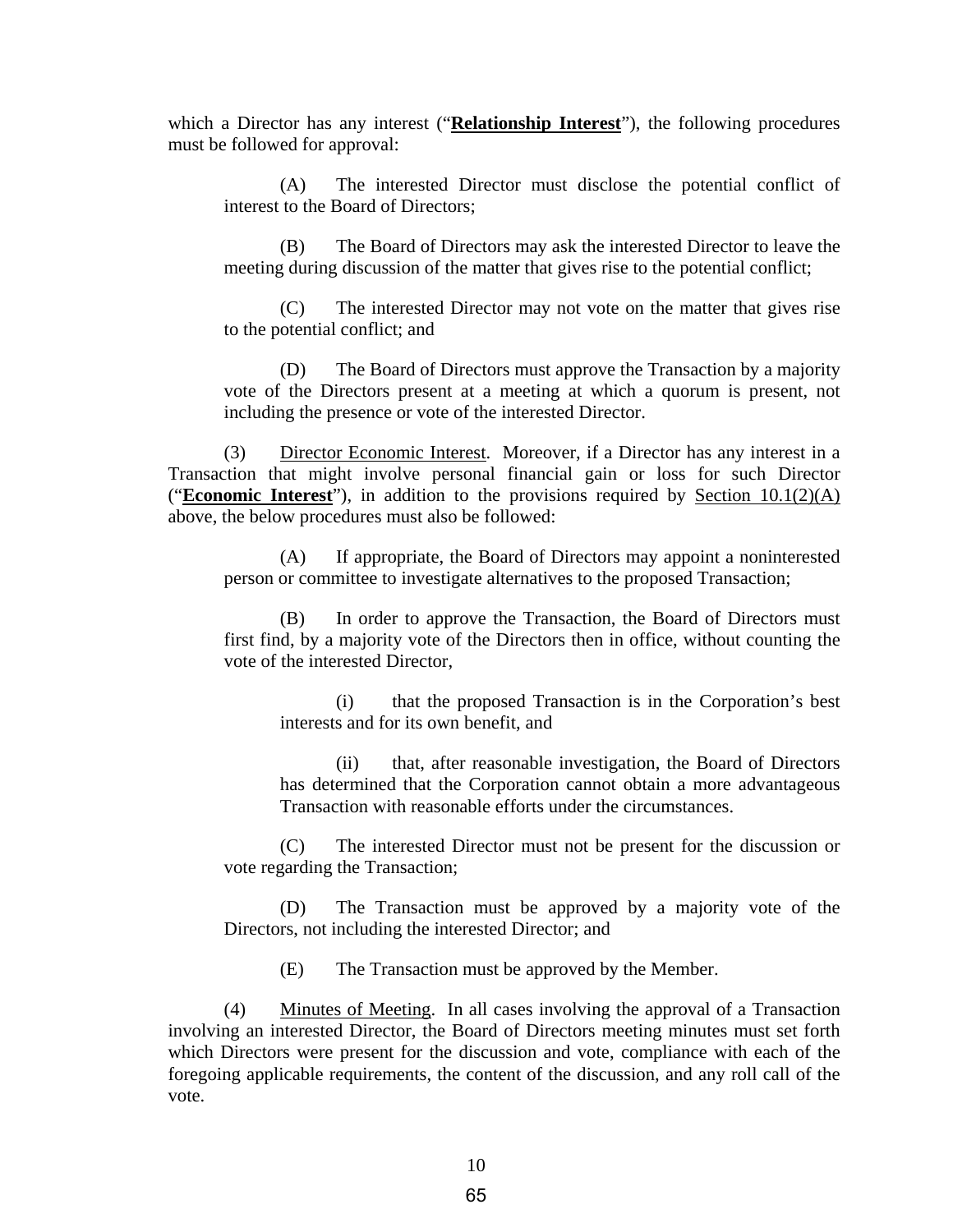(5) Voidability of Transaction. Any transaction in which a Director has an interest that is not approved consistent with this Article X may be voided by action of the Member.

(6) Adoption of Duality of Interest Policies. Duality of interest policies may be adopted by the Member, including, without limitation, requirements and procedures with respect to: (a) regular annual statements and periodic supplements thereto by Directors, officers, professional advisors and employees and retained physicians disclosing any existing and potential dualities of interest, (b) limitations on permitted external positions and interests, and (c) corrective action with respect to transgressions of such policies.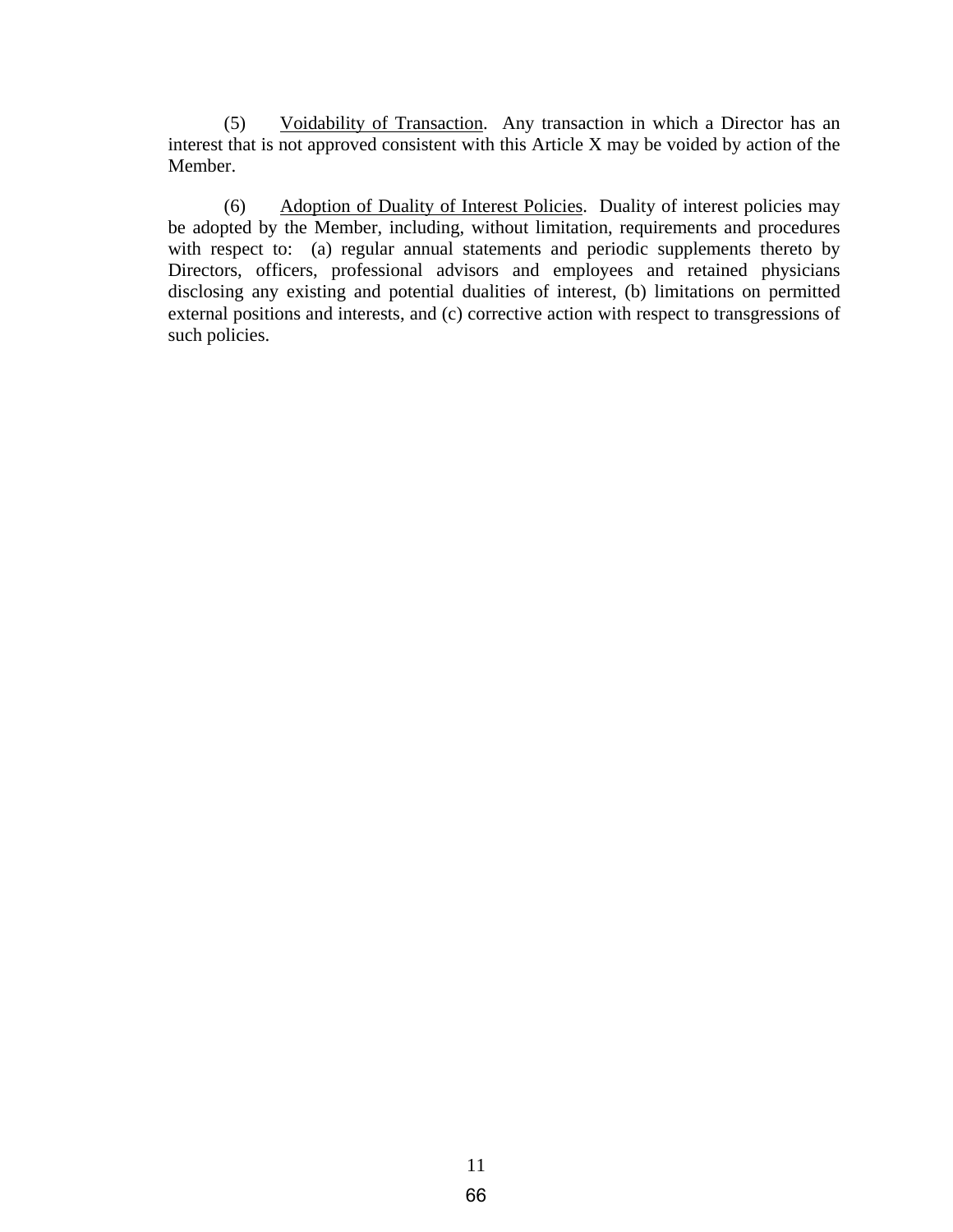#### **SECRETARY'S CERTIFICATE**

THIS IS TO CERTIFY that the foregoing Third Amended and Restated Bylaws of UT SOUTHWESTERN MONCRIEF CANCER CENTER have been duly adopted by action of the Member, effective as of \_\_\_\_\_\_\_\_\_\_\_\_\_\_\_\_, 2008, pursuant to written approval of the President of the Beneficiary effective as of \_\_\_\_\_\_\_\_\_\_\_\_\_\_\_\_, 2008.

IN WITNESS WHEREOF, the undersigned, duly elected and acting Secretary of the Corporation, has signed this Secretary's Certificate this \_\_\_\_ day of \_\_\_\_\_\_\_\_\_\_, 2008.

 $\overline{\phantom{a}}$  , which is a set of the set of the set of the set of the set of the set of the set of the set of the set of the set of the set of the set of the set of the set of the set of the set of the set of the set of th

 $\overline{\phantom{a}}$ , Secretary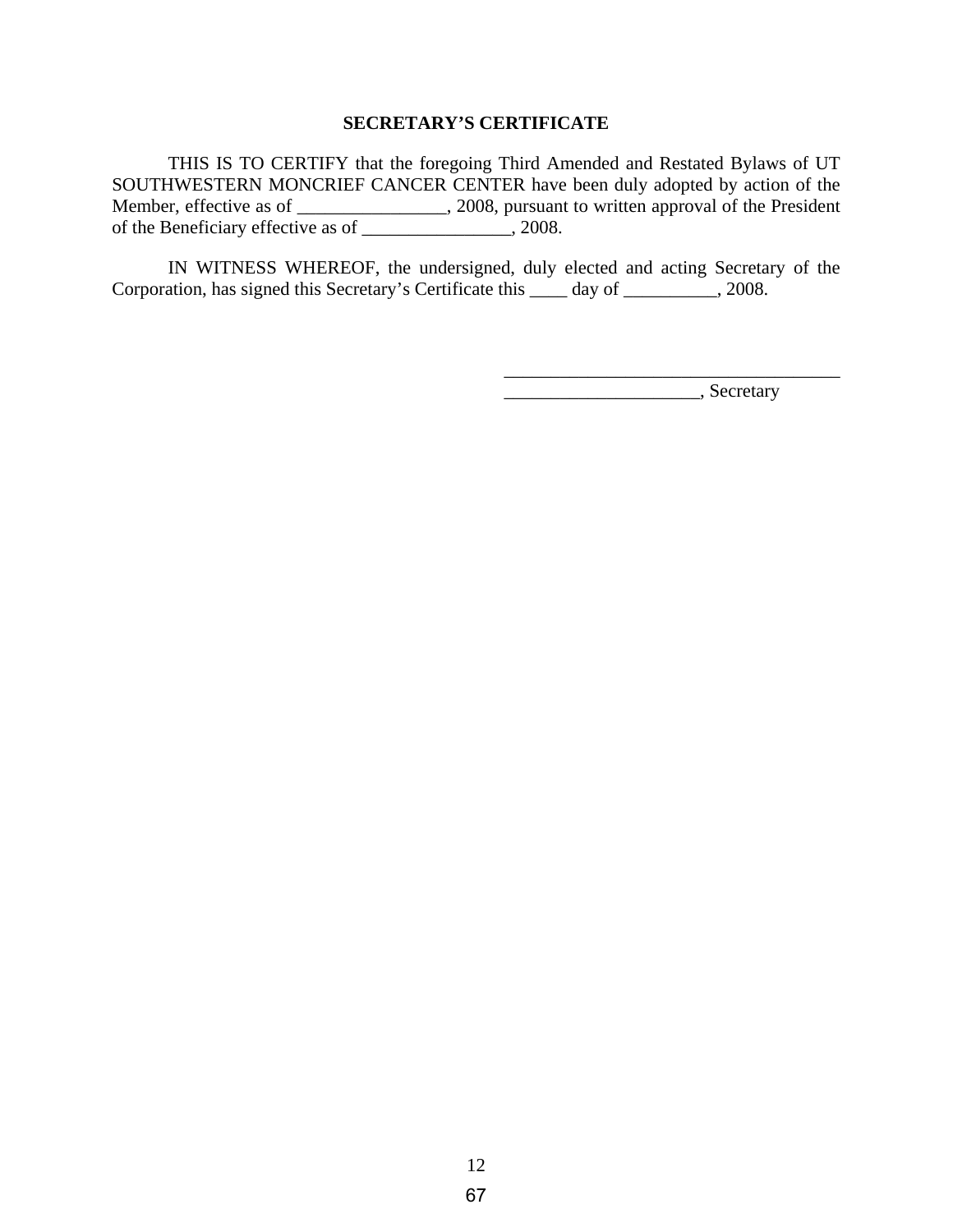The initial Bylaws of M. D. ANDERSON CANCER NETWORK - TARRANT COUNTY were first adopted as of the 10th of June 1996.

Amendments made subsequent to December 31, 1998 should be listed below:

| <b>CHANGE NUMBER</b> | <b>DATE OF</b><br>ADOPTION | <b>AMENDED</b>                                                                                                                                                                                                                                                                                                                                                                               |
|----------------------|----------------------------|----------------------------------------------------------------------------------------------------------------------------------------------------------------------------------------------------------------------------------------------------------------------------------------------------------------------------------------------------------------------------------------------|
| 1                    | August 31, 1999            | (a) amended the name of the Corporation;<br>(b) amended the Beneficiary of the<br>Corporation to The University of Texas<br>Southwestern Medical Center at Dallas; and<br>(c) changed the sole member of the<br>Corporation to the President of the<br>Beneficiary.                                                                                                                          |
| $\overline{2}$       | December 17, 2003          | (a) technical amendments;<br>(b) amended notice provisions to allow<br>notices to be given via electronic mail;<br>(c) added conflict of interest policy; and<br>(d) add provisions relating to the Treasurer<br>of the Corporation.                                                                                                                                                         |
| 3                    | 2008                       | (a) changed the purpose of the Corporation;<br>(b) changed the principal place of business<br>(c) amendments relating to the powers of<br>the Board of Directors;<br>(d) added reference to an audit committee;<br>(e) eliminated provisions relating to medical<br>staff;<br>(f) added a confidentiality requirement as<br>relates to medical peer review; and<br>(g) technical amendments. |

# **AMENDMENTS**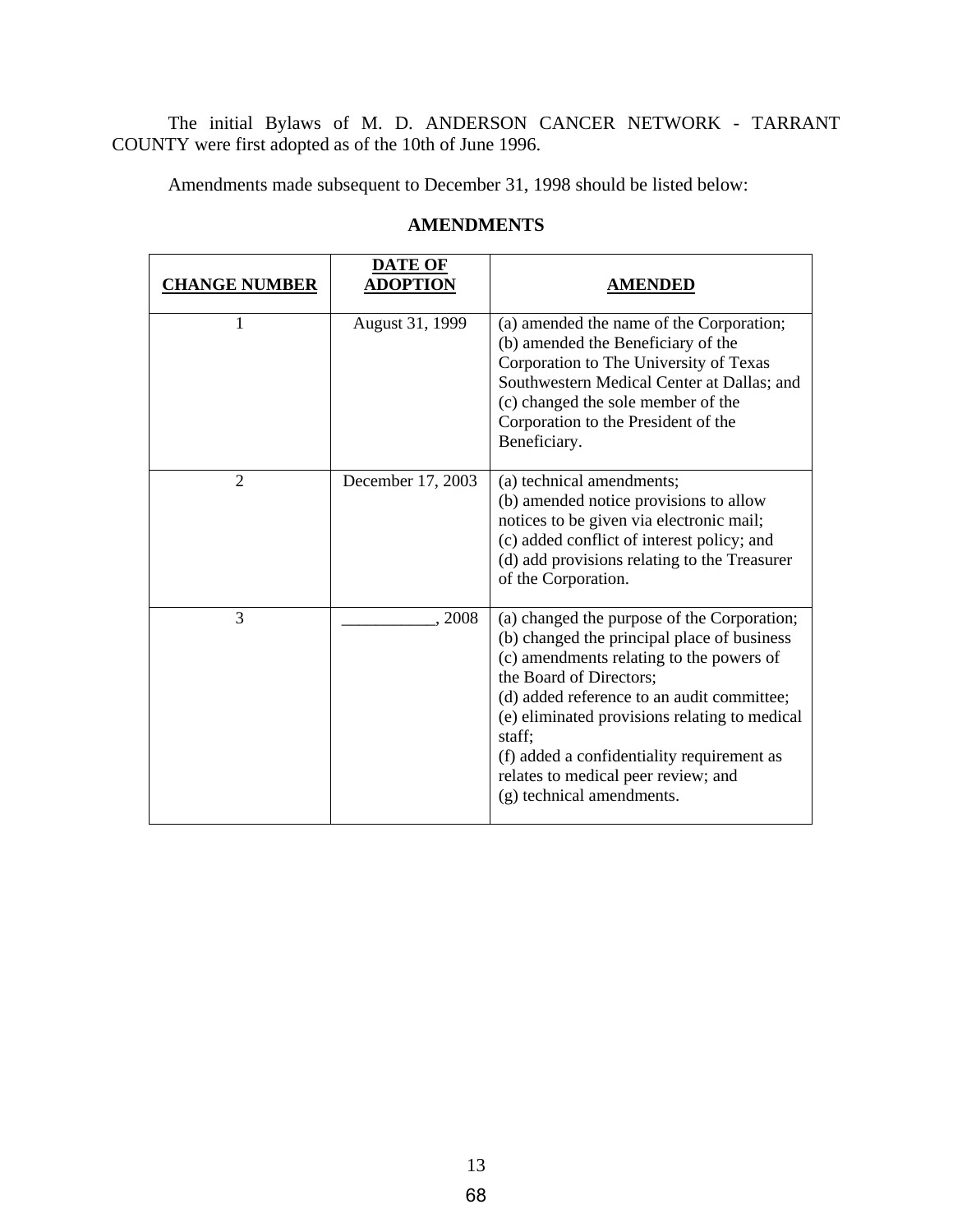5. U. T. Southwestern Medical Center – Dallas: Authorization to purchase three tracts of land and improvements located at 6222, 6303, 6333, 6363, and 6500 Forest Park Road, Dallas, Dallas County, Texas, consisting of a total of approximately 24.0665 acres from LUI Dallas Exchange Park, L. P., a Texas limited partnership, for a purchase price not to exceed fair market value as established by independent appraisals to be used for the administrative, educational, and medical programs; and resolution regarding parity debt

On behalf of The University of Texas Southwestern Medical Center at Dallas, the Board

- a. authorized the purchase of approximately 24.0665 acres with improvements located at 6222, 6303, 6333, 6363, and 6500 Forest Park Road, Dallas, Dallas County, Texas, from LUI Dallas Exchange Park, L. P., a Texas limited partnership, for a purchase price not to exceed fair market value as determined by independent appraisals, plus all due diligence expenses, closing costs, and other costs and expenses to complete the acquisition of the property as deemed necessary or advisable by the Executive Director of Real Estate, for use for the administrative, educational, and medical programs of U. T. Southwestern Medical Center – Dallas;
- b. authorized the Executive Director of Real Estate to execute all documents, instruments, and other agreements, subject to approval of all such documents as to legal form by the Office of General Counsel, and to take all further actions deemed necessary or advisable to carry out the purpose and intent of the foregoing action; and
- c. resolved in accordance with Section 5 of the Amended and Restated Master Resolution Establishing The University of Texas System Revenue Financing System (the RFS Master Resolution) that
	- sufficient funds will be available to meet the financial obligations of the U. T. System, including sufficient Pledged Revenues (as defined in the RFS Master Resolution) to satisfy the Annual Debt Service Requirements of the Financing System (as defined in the RFS Master Resolution), and to meet all financial obligations of the U. T. System Board of Regents relating to the Financing System;
	- U. T. Southwestern Medical Center Dallas, which is a  $\bullet$ "Member" as such term is used in the RFS Master Resolution, possesses the financial capacity to satisfy its direct obligation (as defined in the RFS Master Resolution) relating to the issuance by the U. T. System Board of Regents of parity RFS debt in the aggregate amount not to exceed the purchase price of the subject property; and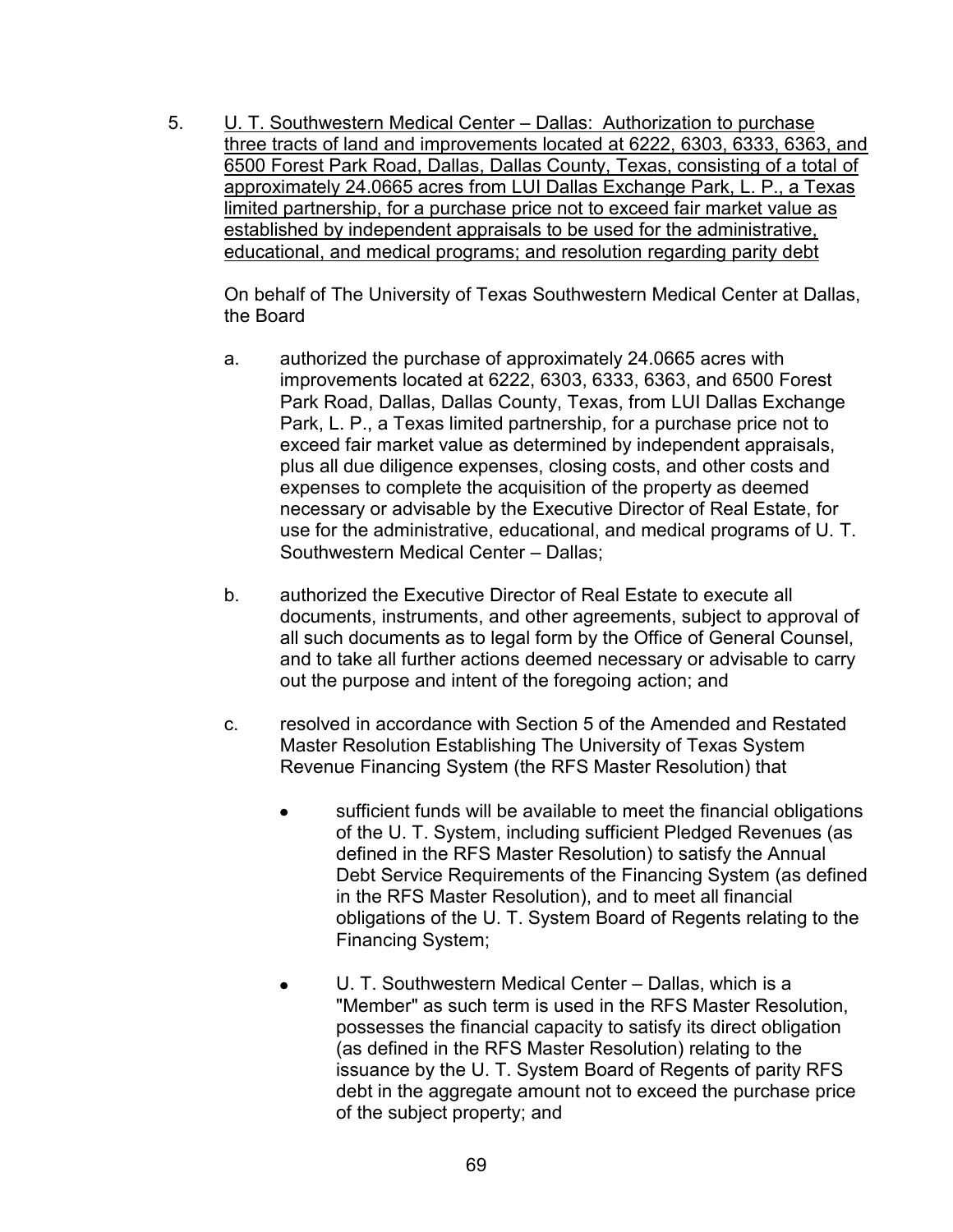this action satisfies the official intent requirements set forth in Section 1.150-2 of the *Code of Federal Regulations* that evidences the Board's intention to reimburse project expenditures with bond proceeds.

LUI Dallas Exchange Park, L. P., owns the subject property at 6222, 6303, 6333, 6363, and 6500 Forest Park Road, Dallas, Dallas County, Texas. The subject property consists of three tracts of land. The first tract, located at 6303-6333-6363 Forest Park Road, contains approximately 17.739 acres improved with two multistory buildings, a parking garage, surface parking, and related facilities and infrastructure. The second and third tracts consist of two contiguous parcels located at 6222 and 6500 Forest Park Road that contain approximately 1.8948 acres and 4.4327 acres, respectively. A thermal energy plant, surface parking, and related facilities and infrastructure are located on these two contiguous parcels.

The property lies within the Campus Master Plan approved by the Board of Regents on August 10, 2000. The 17.739-acre site is contiguous to the institution's North Campus and the other two parcels are contiguous to U. T. Southwestern's property on which the institution's Southwestern Medical Park Apartments are located.

Acquisition of the subject property addresses U. T. Southwestern's need for administrative, educational, and medical space. For over 20 years, U. T. Southwestern has leased space in the office buildings located on the tracts. This leased space has grown to approximately 180,000 square feet that is used for administrative purposes, delivery of psychiatric services, and educational conference rooms. The institution also leases approximately 61,001 square feet of space in nearby buildings (not included in this purchase), and those uses will be relocated to the subject property as leases expire.

The institution expects to realize approximately \$3.3 million in annual rental savings from the termination of those lease obligations. In addition, U. T. Southwestern plans to consolidate approximately 191,000 square feet of space from two owned buildings that are approximately one to two miles from the campus, thus presenting an opportunity to sell or lease those buildings as surplus property.

A parking garage with 1,941 spaces and two surface parking lots on the subject property will provide surplus parking for the North Campus as it expands. The institution continues to experience annual growth in its administrative space needs of approximately 15,000 square feet. The acquisition will accommodate this growth and provide opportunities for use by other nearby University of Texas System institutions.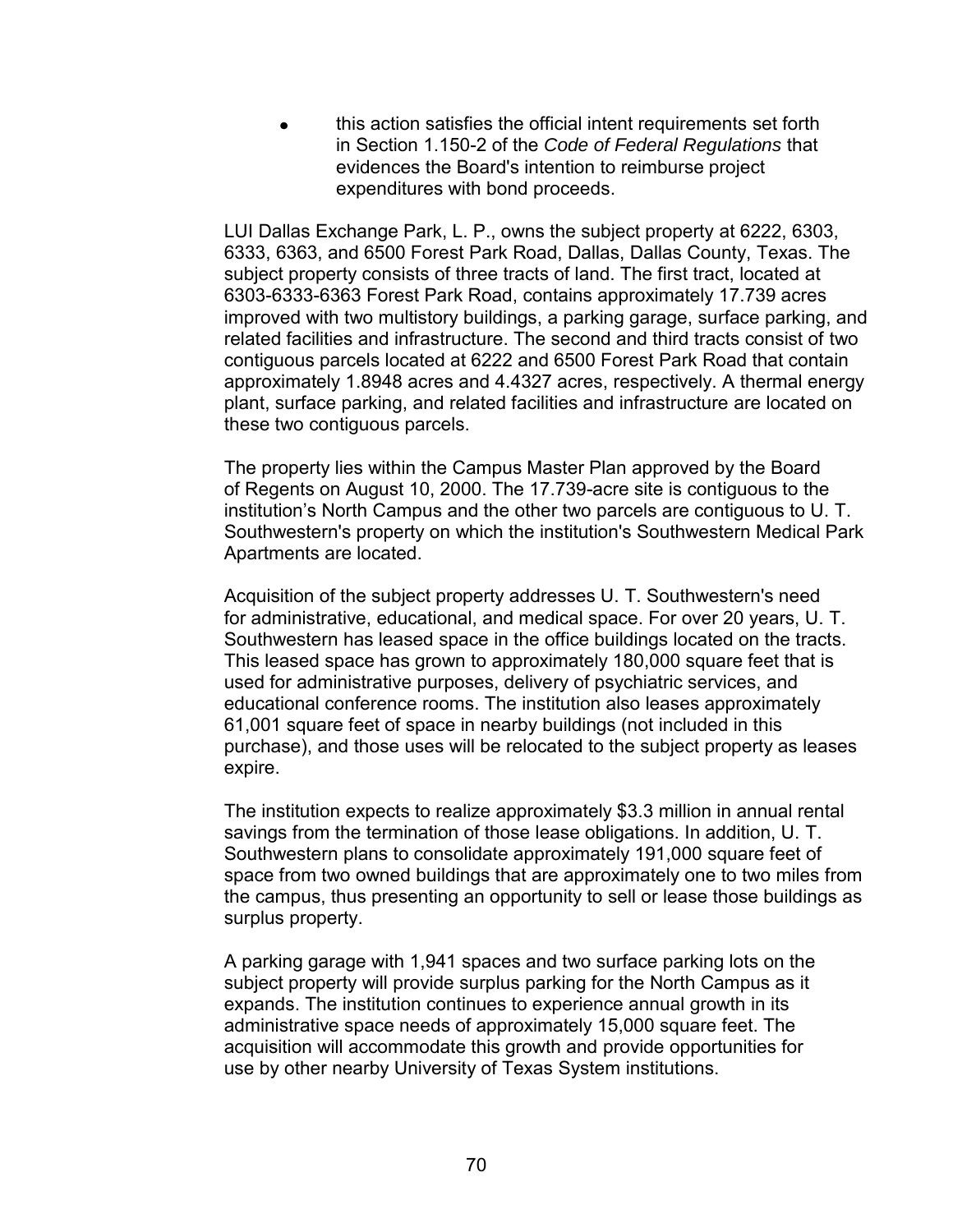To fund the purchase, U. T. Southwestern Medical Center – Dallas will use U. T. System Revenue Financing System (RFS) debt. The RFS debt, not to exceed the purchase price, will be repaid from institutional funds.

At the Health Affairs Committee meeting on May 14, 2008, Ms. Florence Mayne, Executive Director of Real Estate, reported on receipt of appraisals of \$39 million and \$30.7 million and on the negotiated purchase price of \$38 million.

6. U. T. System: Code Red Report, 2008 Recommendations of the statewide Task Force on Access to Health Care in Texas

This item was considered only by the Committee (see Committee Minutes).

7. U. T. System: Quarterly report on health matters, including a statewide conference on physician workforce issues, by Executive Vice Chancellor Shine

This item was considered only by the Committee (see Committee Minutes).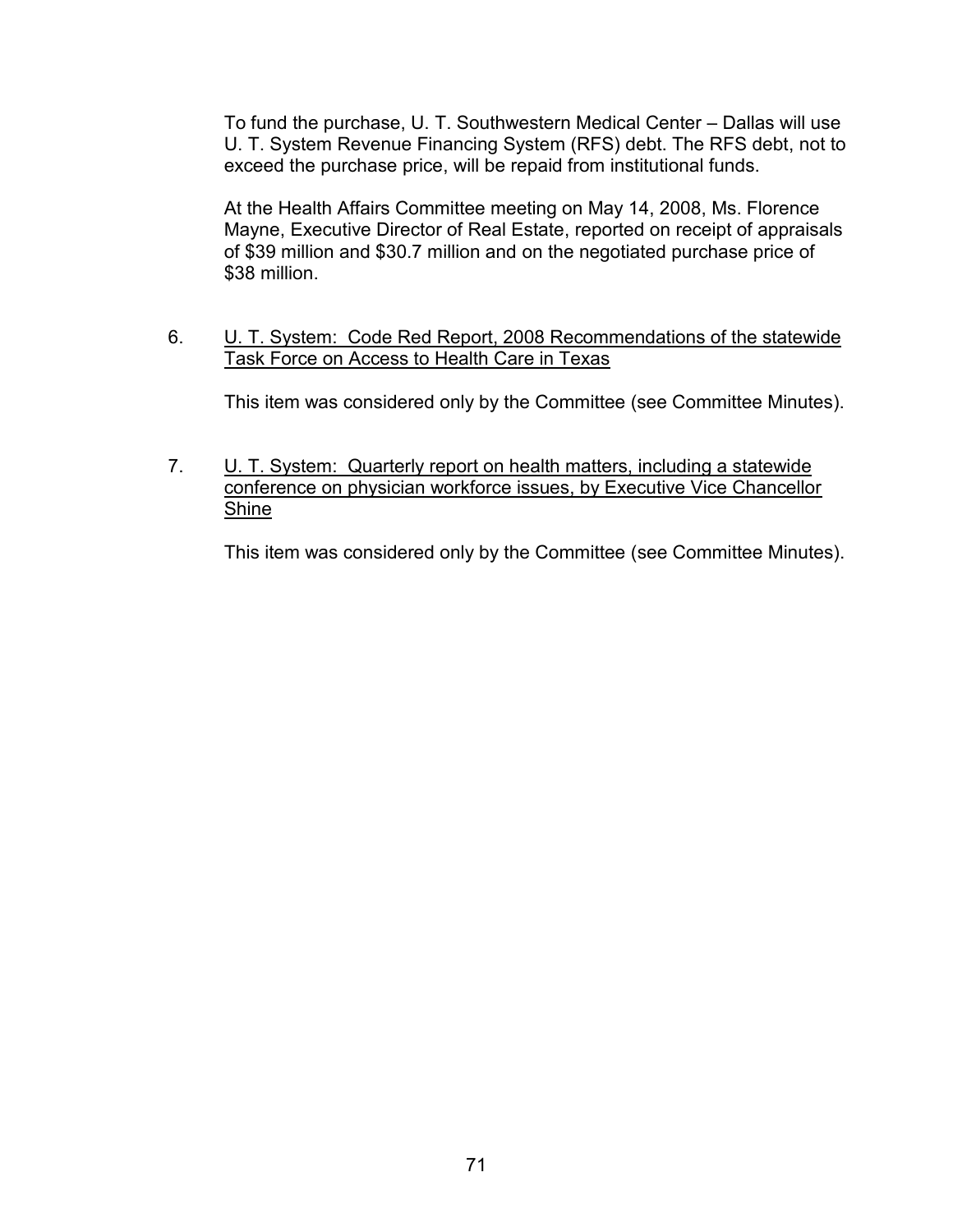REPORT AND RECOMMENDATIONS OF THE FACILITIES PLANNING AND CONSTRUCTION COMMITTEE (Pages 72 - 101).--In the absence of Committee Chairman Huffines, Regent Longoria reported that the Facilities Planning and Construction Committee met in open session to consider those matters on its agenda and to formulate recommendations for The University of Texas System Board of Regents. Unless otherwise indicated, the actions set forth in the Minute Orders that follow were recommended by the Facilities Planning and Construction Committee and approved in open session by the U. T. System Board of Regents.

1. U. T. Southwestern Medical Center - Dallas: Intraoperative Magnetic Resonance Imaging Facility - Amendment of the FY 2008-2013 Capital Improvement Program and the FY 2008-2009 Capital Budget to include project; approval of total project cost; appropriation of funds and authorization of expenditure; and authorization of institutional management

The Board amended the Fiscal Year (FY) 2008-2013 Capital Improvement Program (CIP) and the FY 2008-2009 Capital Budget to include the Intraoperative Magnetic Resonance Imaging Facility project at The University of Texas Southwestern Medical Center at Dallas as follows:

| <b>Project Delivery Method:</b>                 | Construction Manager at Risk                                                      |                        |
|-------------------------------------------------|-----------------------------------------------------------------------------------|------------------------|
| <b>Institutional Managed:</b>                   | No II<br>Yes $\mathbb{M}$                                                         |                        |
| <b>Substantial Completion Date: August 2009</b> |                                                                                   |                        |
| <b>Total Project Cost:</b>                      | Source<br>Medical Services, Research and<br>Development/Professional Fees (MSRDP) | Current<br>\$4,900,000 |

- a. approve a total project cost of \$4,900,000 with funding from MSRDP;
- b. appropriate funds and authorize expenditure; and
- c. authorize U. T. Southwestern Medical Center Dallas to manage the total project budgets, appoint architects, approve facility programs, prepare final plans, and award contracts.

#### Project Description

The project will remodel 3,200 gross square feet in the surgery suite at Zale Lipshy University Hospital to accommodate new Intraoperative Magnetic Resonance Imaging (IMRI) equipment. Two existing surgery rooms will be affected. One room will be used for the imaging equipment, and one will be used for the surgery navigation system. The IMRI room will require both magnetic and radio frequency shielding. There will be major reconfigurations of the heating, air conditioning, and electrical systems, and significant structural modifications. The exterior precast wall will be removed and reinstalled to accommodate placement of the IMRI equipment.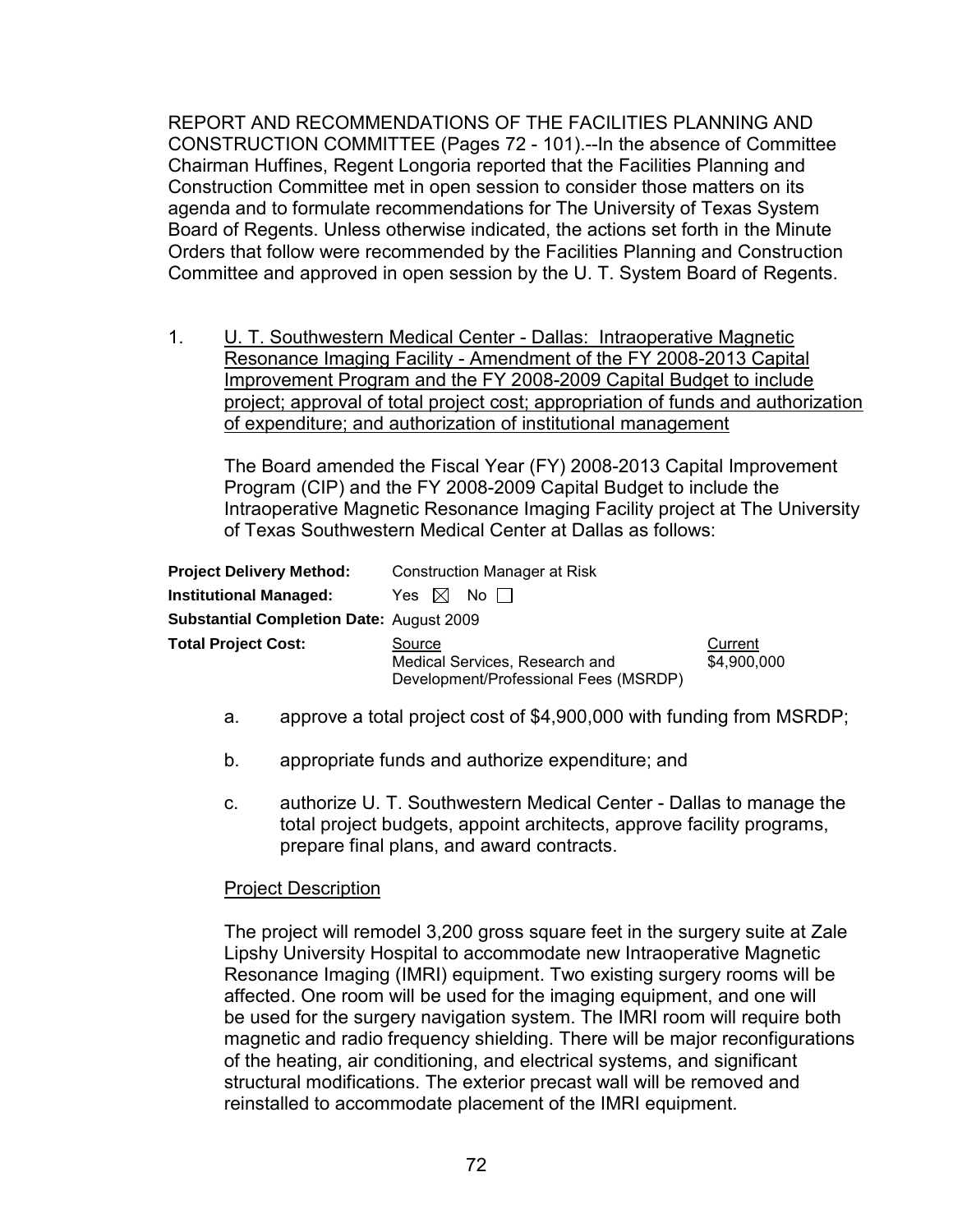The IMRI equipment is needed to provide the highest quality of service and the latest technology for diagnostic and interventional imaging. The IMRI equipment will be used by faculty recognized for their expertise in neurological surgery and for outpatient and inpatient diagnostic and interventional imaging.

This off-cycle repair and rehabilitation project has been approved by University of Texas System staff and meets the criteria for inclusion in the CIP. It has been determined that the project would best be managed by the U. T. Southwestern Medical Center - Dallas Facility Management personnel who have the experience and capability to manage all aspects of the work.

2. U. T. Health Science Center - Houston: Build Out of Floor 6 for Biomedical Engineering - Amendment of the FY 2008-2013 Capital Improvement Program and the FY 2008-2009 Capital Budget to include project; approval of total project cost; appropriation of funds and authorization of expenditure; and resolution regarding parity debt

The Board amended the Fiscal Year (FY) 2008-2013 Capital Improvement Program (CIP) and the FY 2008-2009 Capital Budget to include the Build Out of Floor 6 for Biomedical Engineering project at The University of Texas Health Science Center at Houston as follows:

| <b>Project No.:</b>                 | 701-401                                                                                                                                                                                                                                                                                                                                                                                                                                                                                                      |                         |
|-------------------------------------|--------------------------------------------------------------------------------------------------------------------------------------------------------------------------------------------------------------------------------------------------------------------------------------------------------------------------------------------------------------------------------------------------------------------------------------------------------------------------------------------------------------|-------------------------|
| <b>Project Delivery Method:</b>     | <b>Construction Manager at Risk</b>                                                                                                                                                                                                                                                                                                                                                                                                                                                                          |                         |
| <b>Substantial Completion Date:</b> | November 2009                                                                                                                                                                                                                                                                                                                                                                                                                                                                                                |                         |
| <b>Total Project Cost:</b>          | Source<br>Revenue Financing System Bond<br>Proceeds                                                                                                                                                                                                                                                                                                                                                                                                                                                          | Current<br>\$14,000,000 |
| <b>Investment Metrics:</b>          | Researchers undergoing training within the Center for<br>$\bullet$<br>Advanced Biomedical Imaging Research (CABIR) -<br>postdoctoral and junior faculty - 12 per year by the<br>4th quarter 2011 and predoctoral - 13 per year by<br>the 4th quarter 2011<br>Number of researchers (faculty, staff, and trainees<br>$\bullet$<br>housed) within the CABIR - 100 by the 4th quarter 2011<br>Research expenditures per net assignable square foot<br>$\bullet$<br>within CABIR - \$350 by the 4th quarter 2011 |                         |

- a. approve a total project cost of \$14,000,000 with funding from Revenue Financing System Bond Proceeds;
- b. appropriate funds and authorize expenditure; and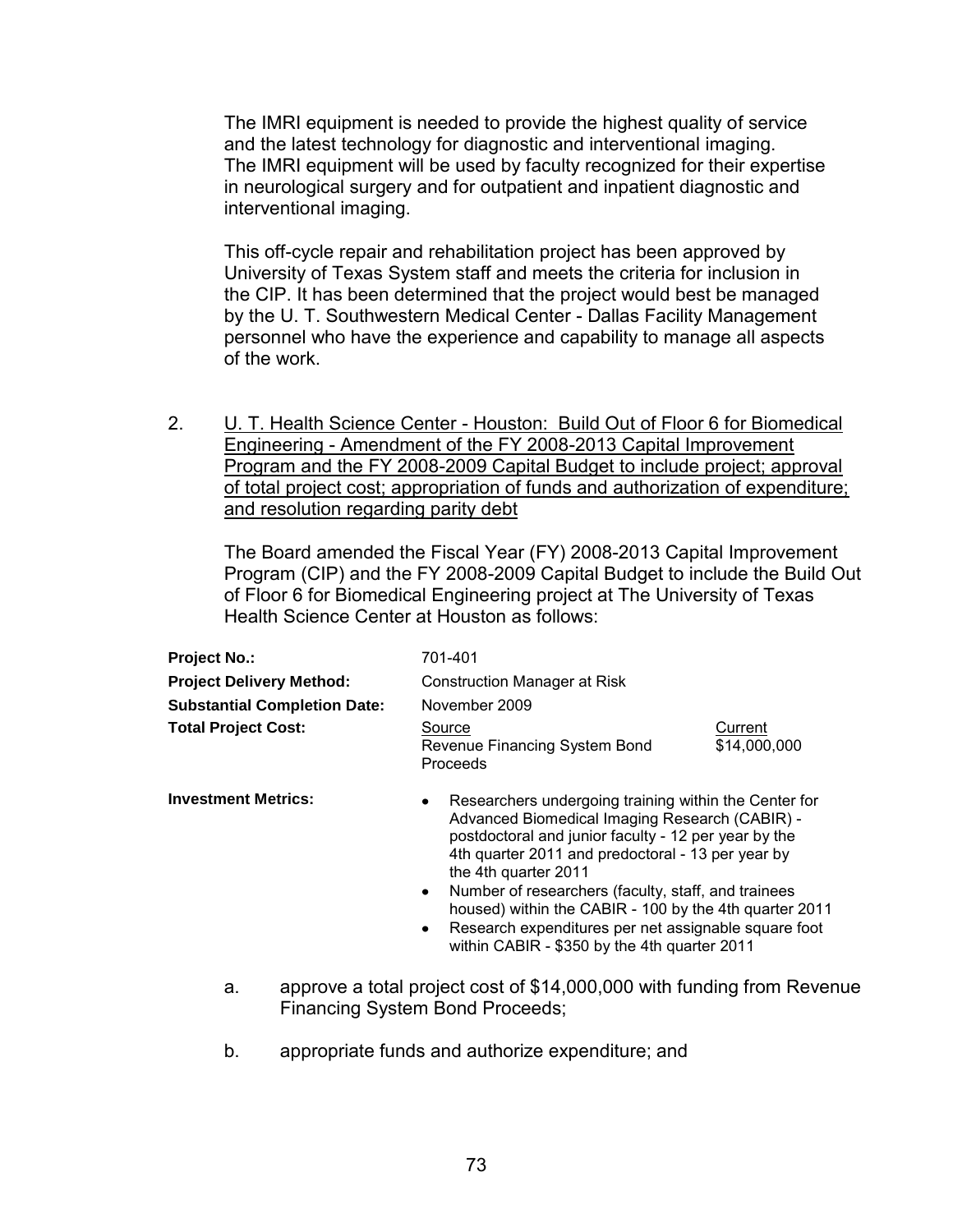- c. resolve in accordance with Section 5 of the Amended and Restated Master Resolution Establishing The University of Texas System Revenue Financing System that
	- parity debt shall be issued to pay the project's cost, including any costs prior to the issuance of such parity debt;
	- sufficient funds will be available to meet the financial obligations of the U. T. System, including sufficient Pledged Revenues as defined in the Master Resolution to satisfy the Annual Debt Service Requirements of the Financing System, and to meet all financial obligations of the U. T. System Board of Regents relating to the Financing System; and
	- U. T. Health Science Center Houston, which is a "Member" as such term is used in the Master Resolution, possesses the financial capacity to satisfy its direct obligation as defined in the Master Resolution relating to the issuance by the U. T. System Board of Regents of tax-exempt parity debt in the aggregate amount of \$14,000,000.

The \$14,000,000 in Revenue Financing System debt will be repaid from institutional funds. Annual debt service on the \$14,000,000 Revenue Financing System debt is expected to be \$1,000,000. The institution's debt service coverage is expected to average 2.0 times over FY 2008-2013.

# Project Description

The CABIR is a jointly owned facility between U. T. Health Science Center - Houston and The University of Texas M. D. Anderson Cancer Center. The University of Texas Interinstitutional Biomedical Engineering Department is a collaborative venture of The University of Texas at Austin, U. T. Health Science Center - Houston, and U. T. M. D. Anderson Cancer Center.

The build-out of the sixth floor of the CABIR will contain approximately 33,500 gross square feet to support education and research for the Department of Biomedical Engineering. The research facilities will include specialized laboratories to support nanotechnology research, research on the development of advanced imaging technologies, facilities for the design, development, and evaluation of robotic devices with application as assistive technologies for persons with disabilities, and neuroengineering. The educational facilities will include laboratory and office space for graduate and postgraduate trainees as well as conference areas and administrative support facilities.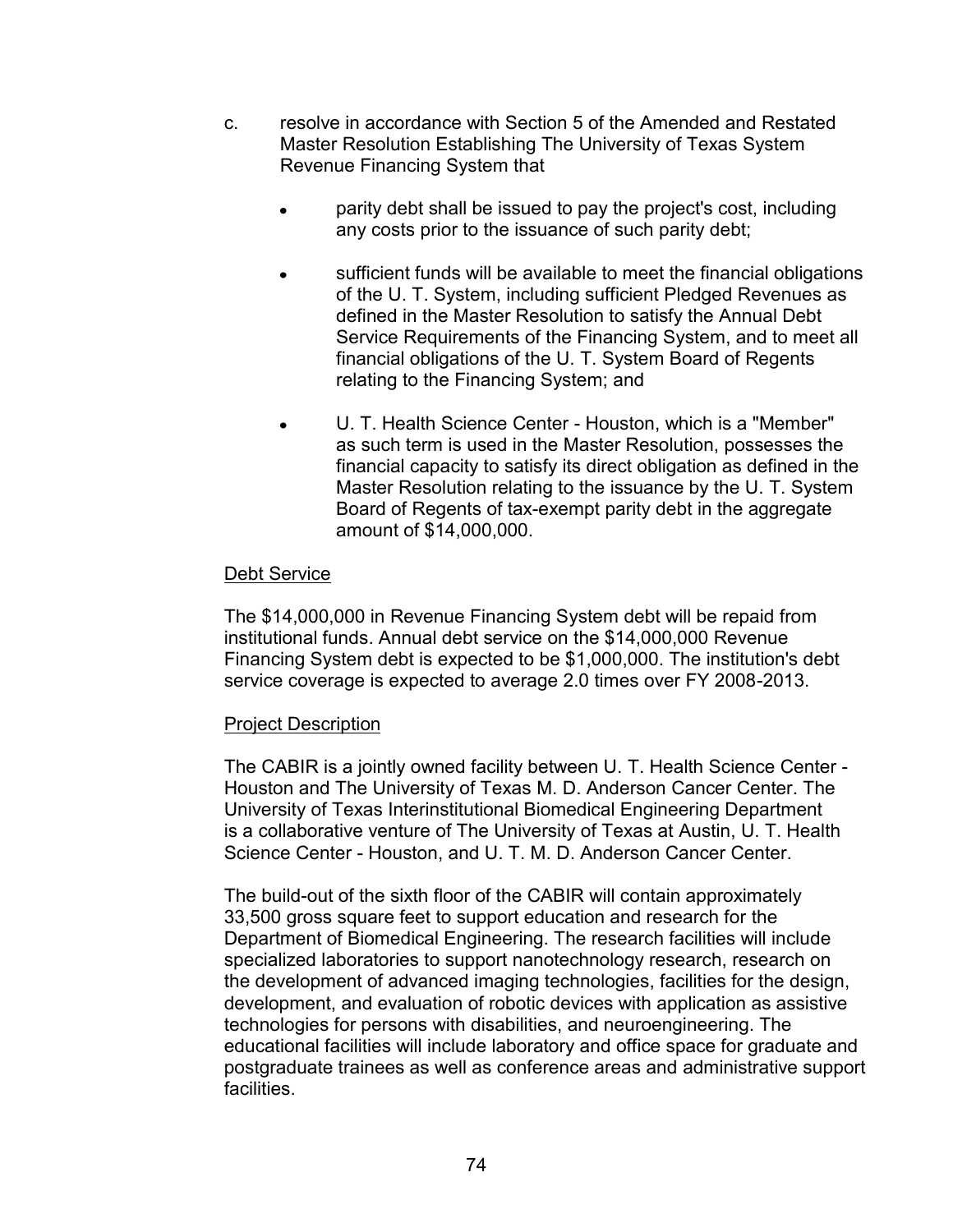This off-cycle repair and rehabilitation project has been approved by University of Texas System staff and meets the criteria for inclusion in the CIP.

3. U. T. Health Science Center - San Antonio: Recreation and Wellness Center - Amendment of the FY 2008-2013 Capital Improvement Program and the FY 2008-2009 Capital Budget to include project; approval of total project cost; and authorization of institutional management

The Board amended the Fiscal Year (FY) 2008-2013 Capital Improvement Program (CIP) and the FY 2008-2009 Capital Budget to include the Recreation and Wellness Center project at The University of Texas Health Science Center at San Antonio as follows:

| <b>Project No.:</b>                              | 402-403                                                                                                                                                                                                                                      |                        |  |
|--------------------------------------------------|----------------------------------------------------------------------------------------------------------------------------------------------------------------------------------------------------------------------------------------------|------------------------|--|
| <b>Institutional Managed:</b>                    | No II<br>Yes.<br>IXI                                                                                                                                                                                                                         |                        |  |
| <b>Project Delivery Method:</b>                  | Design/Build                                                                                                                                                                                                                                 |                        |  |
| <b>Substantial Completion Date: January 2009</b> |                                                                                                                                                                                                                                              |                        |  |
| <b>Total Project Cost:</b>                       | Source<br>Revenue Financing System Bond Proceeds                                                                                                                                                                                             | Current<br>\$5,500,000 |  |
| <b>Investment Metrics:</b>                       | Project will increase exercise space for students by more<br>$\bullet$<br>than 29,000 square feet by 2009.<br>Project will provide exercise space for approximately<br>$\bullet$<br>2,800 students and additional 1,200 faculty and staff in |                        |  |

 a. approve a total project cost of \$5,500,000 with funding from Revenue Financing System Bond Proceeds; and

the Medical Center by 2009.

 b. authorize U. T. Health Science Center - San Antonio to manage the total project budgets, appoint architects, approve facility programs, prepare final plans, and award contracts.

The project will house a new recreation and wellness facility of approximately 37,000 gross square feet located on the main campus. The center will include space for workout rooms, cardiovascular and weight training, an outdoor pool, and gymnasium. The facility will be open 24 hours a day, seven days a week to accommodate the various schedules of students, faculty, and staff. This project will build the shell and finish out the gymnasium. The facility operator will complete the interior finish-out and construct an outdoor pool.

U. T. Health Science Center - San Antonio students are in need of adequate exercise or recreation facilities. This project will construct a center to accommodate the students providing space for fitness classes and intramurals, and a casual gathering space for the students.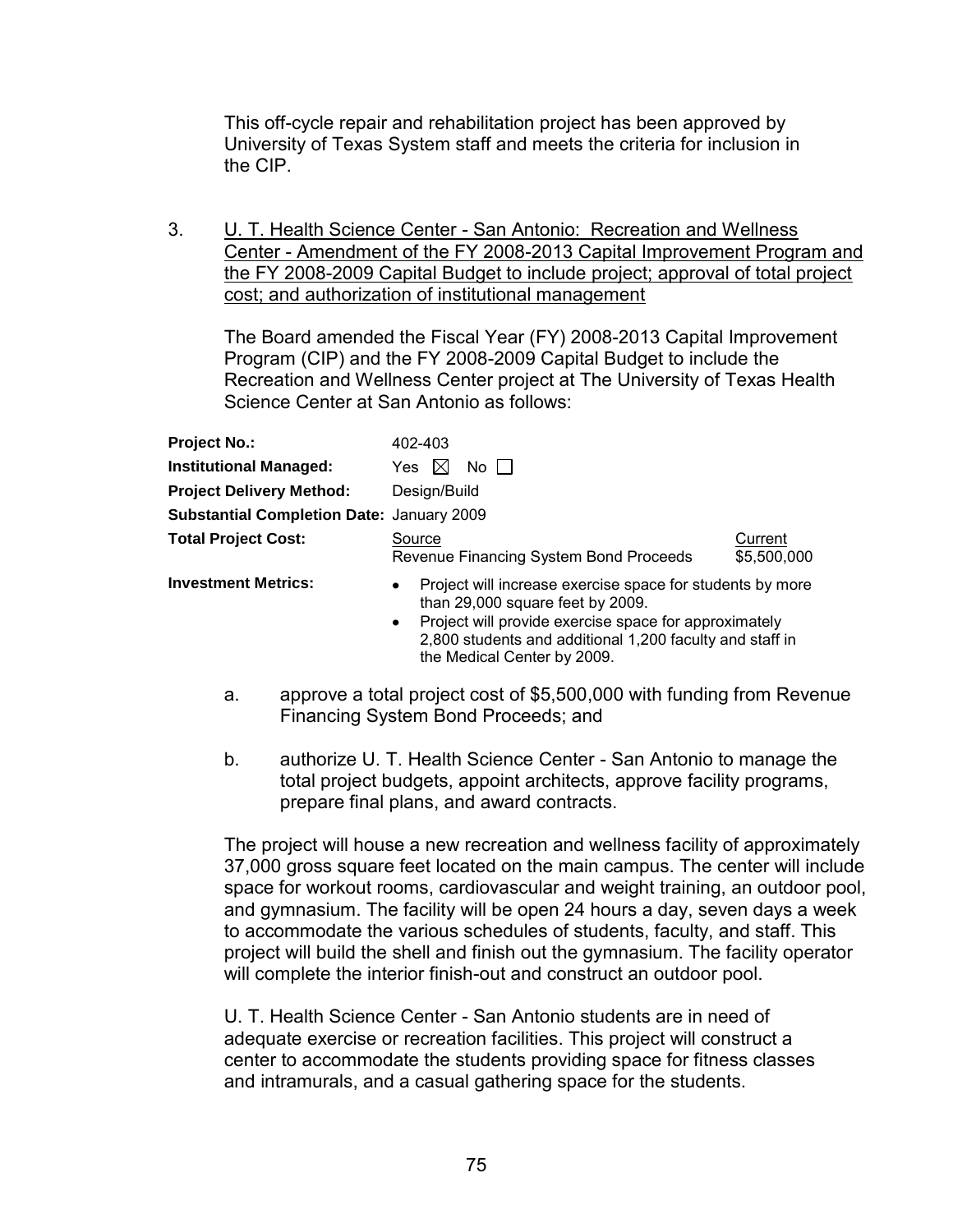This off-cycle project has been approved by University of Texas System staff and meets the criteria for inclusion in the CIP. It has been determined that this project would best be managed by the U. T. Health Science Center - San Antonio Facility Management personnel who have the experience and capability to manage all aspects of the work.

4. U. T. M. D. Anderson Cancer Center: Kirby Facility Build Out - Amendment of the FY 2008-2013 Capital Improvement Program and the FY 2008-2009 Capital Budget to include project; approval of total project cost; and appropriation of funds and authorization of expenditure

The Board amended the Fiscal Year (FY) 2008-2013 Capital Improvement Program (CIP) and the FY 2008-2009 Capital Budget to include the Kirby Facility Build Out at The University of Texas M. D. Anderson Cancer Center as follows:

| <b>Project Delivery Method:</b>            | <b>Competitive Sealed Proposals</b>                                                                                                                                                                                                                                                                                                                                                                                                                                                    |                        |
|--------------------------------------------|----------------------------------------------------------------------------------------------------------------------------------------------------------------------------------------------------------------------------------------------------------------------------------------------------------------------------------------------------------------------------------------------------------------------------------------------------------------------------------------|------------------------|
| <b>Institutional Managed:</b>              | No II<br>Yes $ \times $                                                                                                                                                                                                                                                                                                                                                                                                                                                                |                        |
| Substantial Completion Date: December 2008 |                                                                                                                                                                                                                                                                                                                                                                                                                                                                                        |                        |
| <b>Total Project Cost:</b>                 | Source<br><b>Hospital Revenues</b>                                                                                                                                                                                                                                                                                                                                                                                                                                                     | Current<br>\$4,700,000 |
| <b>Investment Metrics:</b>                 | Relocate the remaining administrative offices<br>$\bullet$<br>within the Houston Main Building to the Kirby<br>Facility by December 2008<br>Relocate Medical Records offices from the<br>$\bullet$<br>main campus complex to the Kirby Facility by<br>December 2008<br>Provide temporary space at a lower cost<br>$\bullet$<br>compared to other available facilities until<br>space becomes available in the new<br>Administrative Support Building currently<br>estimated to be 2012 |                        |

- a. approve a total project cost of \$4,700,000 with funding from Hospital Revenues; and
- b. appropriate funds and authorize expenditure of funds.

# Project Description

Pursuant to a Memorandum of Understanding effective August 26, 2004, U. T. M. D. Anderson Cancer Center has delegated authority for institutional management of construction projects under the continued oversight of the Office of Facilities Planning and Construction. The institutionally managed projects are subject to review by the Board of Regents for design development. U. T. M. D. Anderson Cancer Center requires temporary space for employees as plans continue for the demolition of the Houston Main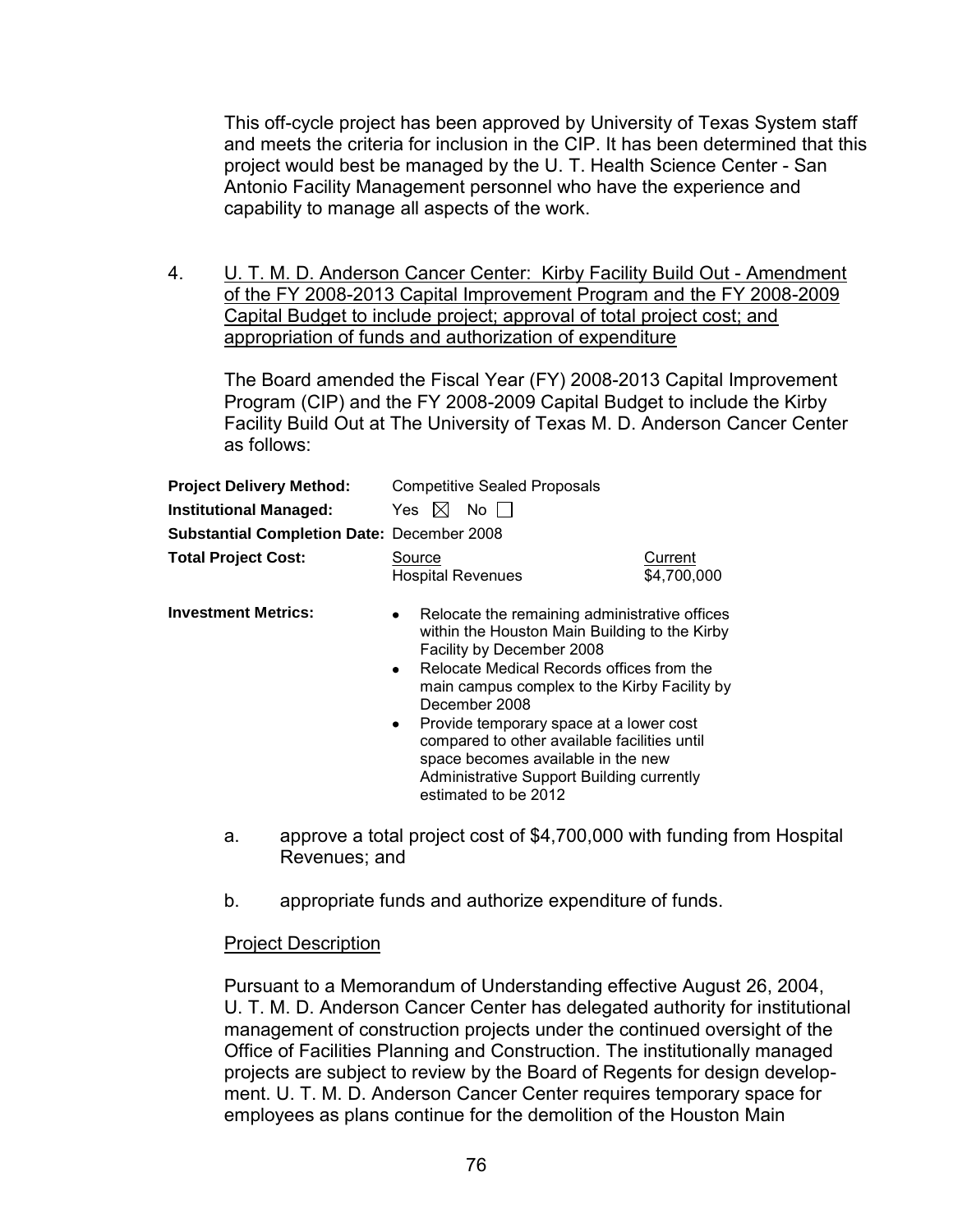Building to make way for new clinical facilities and the construction of the Administrative Support Building. To meet this need, U. T. M. D. Anderson Cancer Center plans to build out the tenant space leased on Kirby Drive to serve as interim offices and swing space as the Mid-Campus area is developed.

This off-cycle repair and rehabilitation project has been approved by University of Texas System staff and meets the criteria for inclusion in the CIP.

5. U. T. Arlington: Engineering Research Complex - Amendment of the FY 2008-2013 Capital Improvement Program and the FY 2008-2009 Capital Budget to increase the total project cost; approval to revise the funding sources; approval of design development; appropriation of funds and authorization of expenditure; approval of evaluation of alternative energy economic feasibility; and resolution regarding parity debt

The Board approved the recommendations for the Engineering Research Complex project at The University of Texas at Arlington as follows:

| <b>Project No.:</b>                                      | 301-258                                                                                                                                                                                                                                                                                                                                                                                                                                                                                                                                                                                                                                                                                                                                                                                                                              |                                                         |                                                                                                         |  |
|----------------------------------------------------------|--------------------------------------------------------------------------------------------------------------------------------------------------------------------------------------------------------------------------------------------------------------------------------------------------------------------------------------------------------------------------------------------------------------------------------------------------------------------------------------------------------------------------------------------------------------------------------------------------------------------------------------------------------------------------------------------------------------------------------------------------------------------------------------------------------------------------------------|---------------------------------------------------------|---------------------------------------------------------------------------------------------------------|--|
| <b>Project Delivery</b><br>Method:<br><b>Substantial</b> | <b>Construction Manager at Risk</b>                                                                                                                                                                                                                                                                                                                                                                                                                                                                                                                                                                                                                                                                                                                                                                                                  |                                                         |                                                                                                         |  |
| <b>Completion Date:</b>                                  | January 2011                                                                                                                                                                                                                                                                                                                                                                                                                                                                                                                                                                                                                                                                                                                                                                                                                         |                                                         |                                                                                                         |  |
| <b>Total Project Cost:</b>                               | Source<br>Unexpended Plant Funds<br>Permanent University Fund Bond Proceeds<br>Revenue Financing System Bond Proceeds<br><b>Tuition Revenue Bond Proceeds</b>                                                                                                                                                                                                                                                                                                                                                                                                                                                                                                                                                                                                                                                                        | Former<br>\$37,000,000<br>\$18,000,000<br>\$125,430,000 | Current<br>\$12,780,000<br>\$37,000,000<br>\$18,000,000<br>$$70,430,000$ $$70,430,000$<br>\$138,210,000 |  |
| <b>Investment Metrics:</b>                               | Increase office, teaching, and research space by over 40% for the<br>$\bullet$<br>College of Engineering (COE)<br>Increase enrollments to more than 4,000 within five years for the COE<br>٠<br>Add 25 faculty members within five years and increase research funding<br>$\bullet$<br>to \$50M within 10 years<br>Reach the top 50 in national rankings and have at least two programs in<br>٠<br>the top 25<br>Provide research labs and offices for researchers involved in<br>$\bullet$<br>18 laboratories in biology, chemistry and biochemistry, physics,<br>neuroscience, and computational mathematics who would be hired over a<br>period of five years<br>Accommodate expansion and interact more effectively with engineering<br>٠<br>researchers<br>Triple level of external funding in 10 years to \$30M in annual<br>٠ |                                                         |                                                                                                         |  |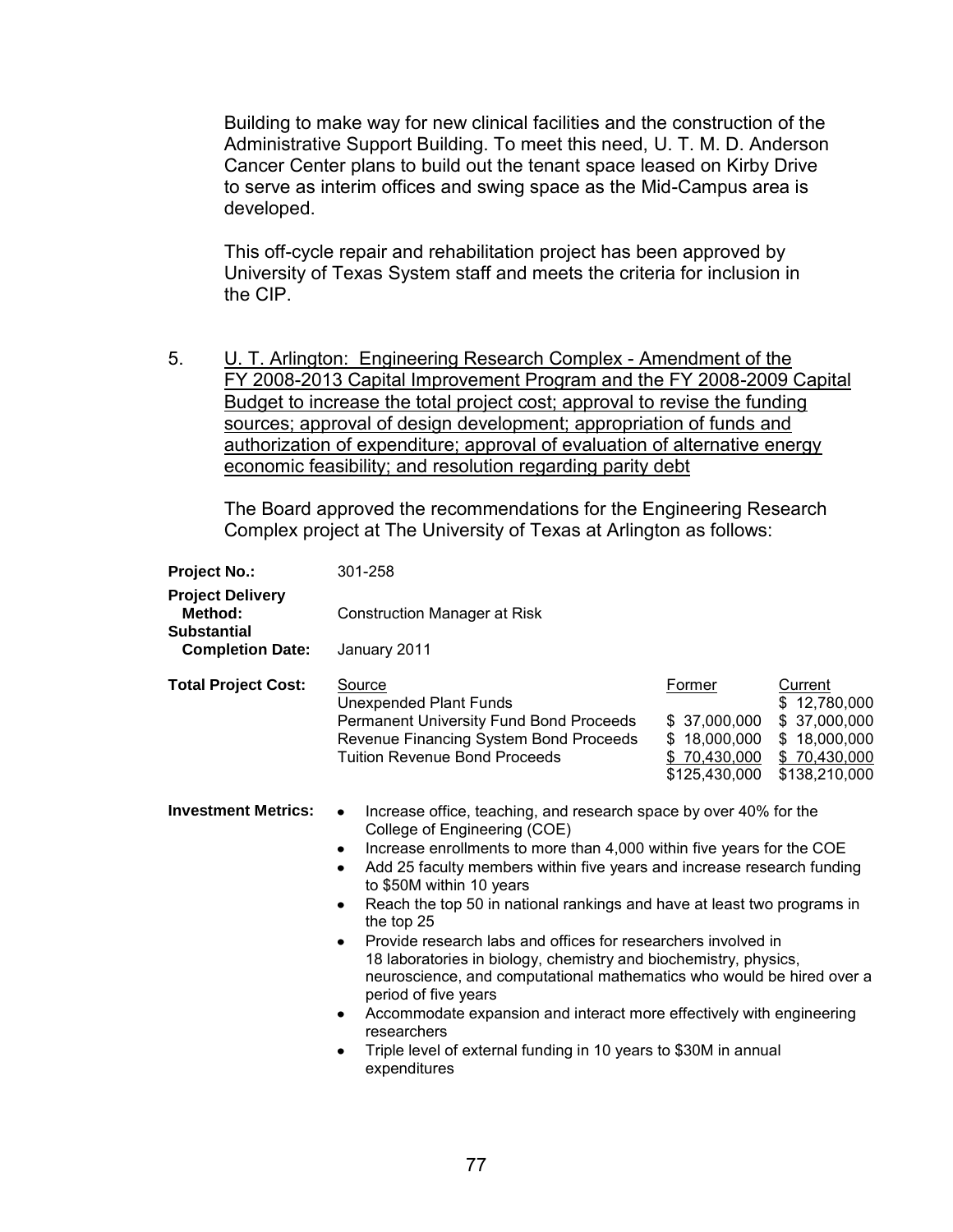- a. amend the Fiscal Year (FY) 2008-2013 Capital Improvement Program (CIP) and the FY 2008-2009 Capital Budget to increase the total project cost from \$125,430,000 to \$138,210,000;
- b. revise the funding sources to include \$12,780,000 from Unexpended Plant Funds;
- c. approve design development plans;
- d. appropriate funds and authorize expenditure of funds;
- e. approve the evaluation of alternative energy economic feasibility; and
- f. resolve in accordance with Section 5 of the Amended and Restated Master Resolution Establishing The University of Texas System Revenue Financing System that
	- parity debt shall be issued to pay the project's cost, including  $\bullet$ any costs prior to the issuance of such parity debt;
	- sufficient funds will be available to meet the financial obligations  $\bullet$ of the U. T. System, including sufficient Pledged Revenues as defined in the Master Resolution to satisfy the Annual Debt Service Requirements of the Financing System, and to meet all financial obligations of the U. T. System Board of Regents relating to the Financing System; and
	- U. T. Arlington, which is a "Member" as such term is used in the Master Resolution, possesses the financial capacity to satisfy its direct obligation as defined in the Master Resolution relating to the issuance by the U. T. System Board of Regents of taxexempt parity debt in the aggregate amount of \$88,430,000.

The 79th Legislature authorized \$70,430,000 of Tuition Revenue Bonds for an engineering research building. While the debt service is payable from pledged revenues, it is expected that the State will reimburse debt service on Tuition Revenue Bonds through general revenue appropriations. The \$18,000,000 in Revenue Financing System debt will be repaid from revenues generated by indirect cost recovery. Average annual debt service on the project is estimated at approximately \$1,300,000. Debt service coverage is expected to be at least 1.8 times and average 2.5 times over FY 2009 - FY 2014.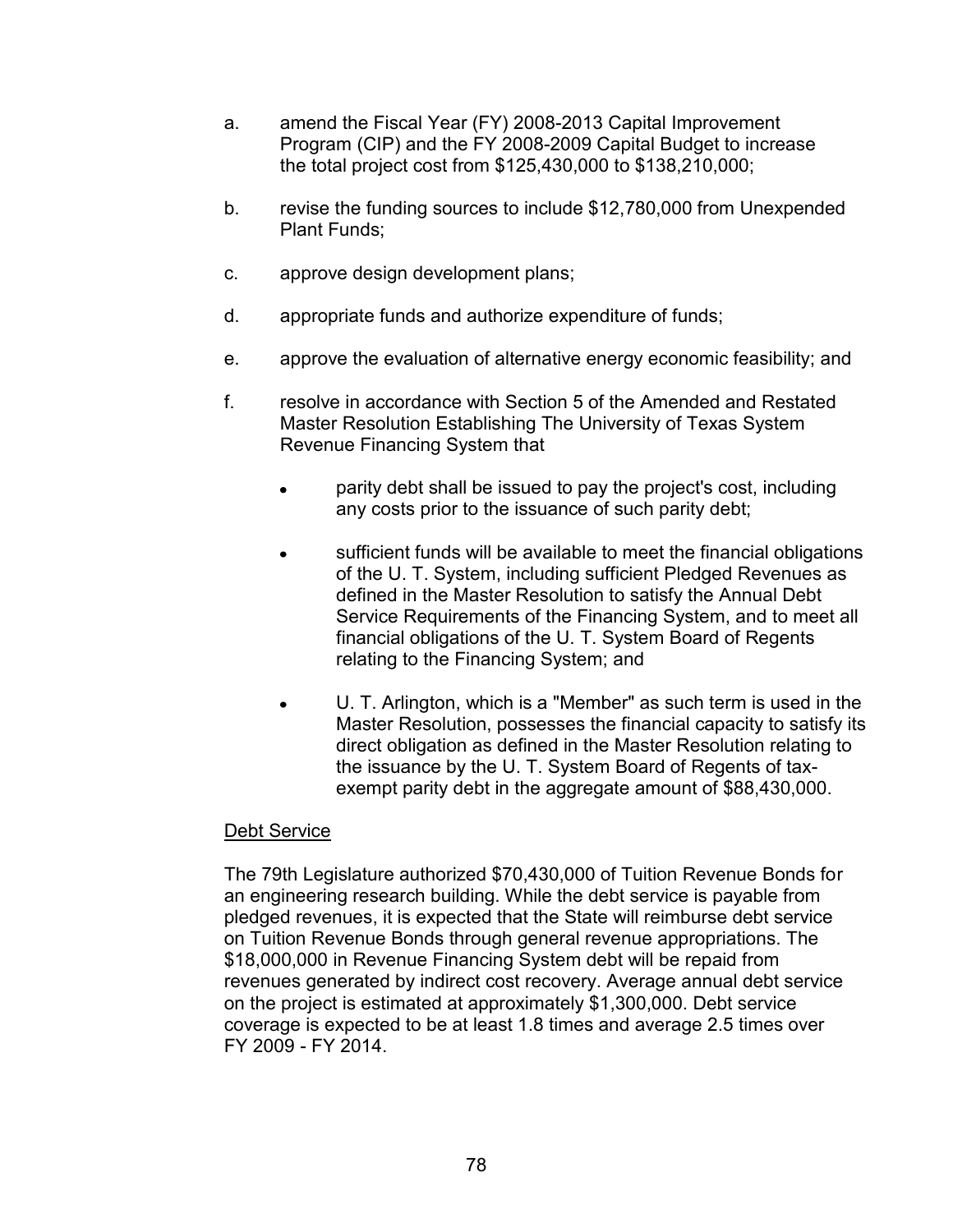#### Previous Board Actions

Engineering Lab Building Addition - On February 8, 2007, the project was included in the CIP with a total project cost of \$10,450,000 with funding from Revenue Financing System Bond Proceeds.

Engineering Research Building - On June 20, 2006, the project was included in the CIP with a total project cost of \$80,430,000 with funding of \$70,430,000 from Tuition Revenue Bond Proceeds and \$10,000,000 from Revenue Financing System Bond Proceeds. On August 10, 2006, the Board revised the funding to \$70,430,000 from Tuition Revenue Bond Proceeds and \$10,000,000 from Permanent University Fund (PUF) Bond Proceeds.

Expansion of Engineering Research Building - On August 10, 2006, the repair and rehabilitation project was included in the CIP with a total project cost of \$30,000,000 with funding appropriated in the amount of \$27,000,000 from PUF Bond Proceeds and \$3,000,000 from Revenue Financing System Bond Proceeds.

Engineering Research Complex - With the adoption of the FY 2008-2013 CIP on August 23, 2007, the projects were combined and redesignated as the Engineering Research Complex with a total project cost of \$125,430,000 with funding of \$70,430,000 from Tuition Revenue Bond Proceeds, \$37,000,000 from PUF Bond Proceeds, and \$18,000,000 from Revenue Financing System Bond Proceeds.

# Project Description

The project includes a third floor addition of approximately 27,330 gross square feet (GSF) to the existing Engineering Lab Building and minor renovations to the first and second floors. The new construction for the Engineering Research Building will contain approximately 230,000 GSF to provide state-of-the-art multidisciplinary teaching and research laboratories, laboratory support spaces, and faculty and student offices. The increase in total project cost is due to an increase in the number of fume hoods in the Engineering Lab Building as well as more complex lab designs having significant impacts on the mechanical and electrical systems and an increase in the construction estimate for the shell space for the Engineering Research Building.

*Texas Government Code* Section 2166.403 requires the governing body of a State agency to verify in an open meeting the economic feasibility of incorporating alternative energy devices into a new State building or an addition to an existing building. Therefore, the Project Architect prepared a renewable energy evaluation for this project in accordance with the Energy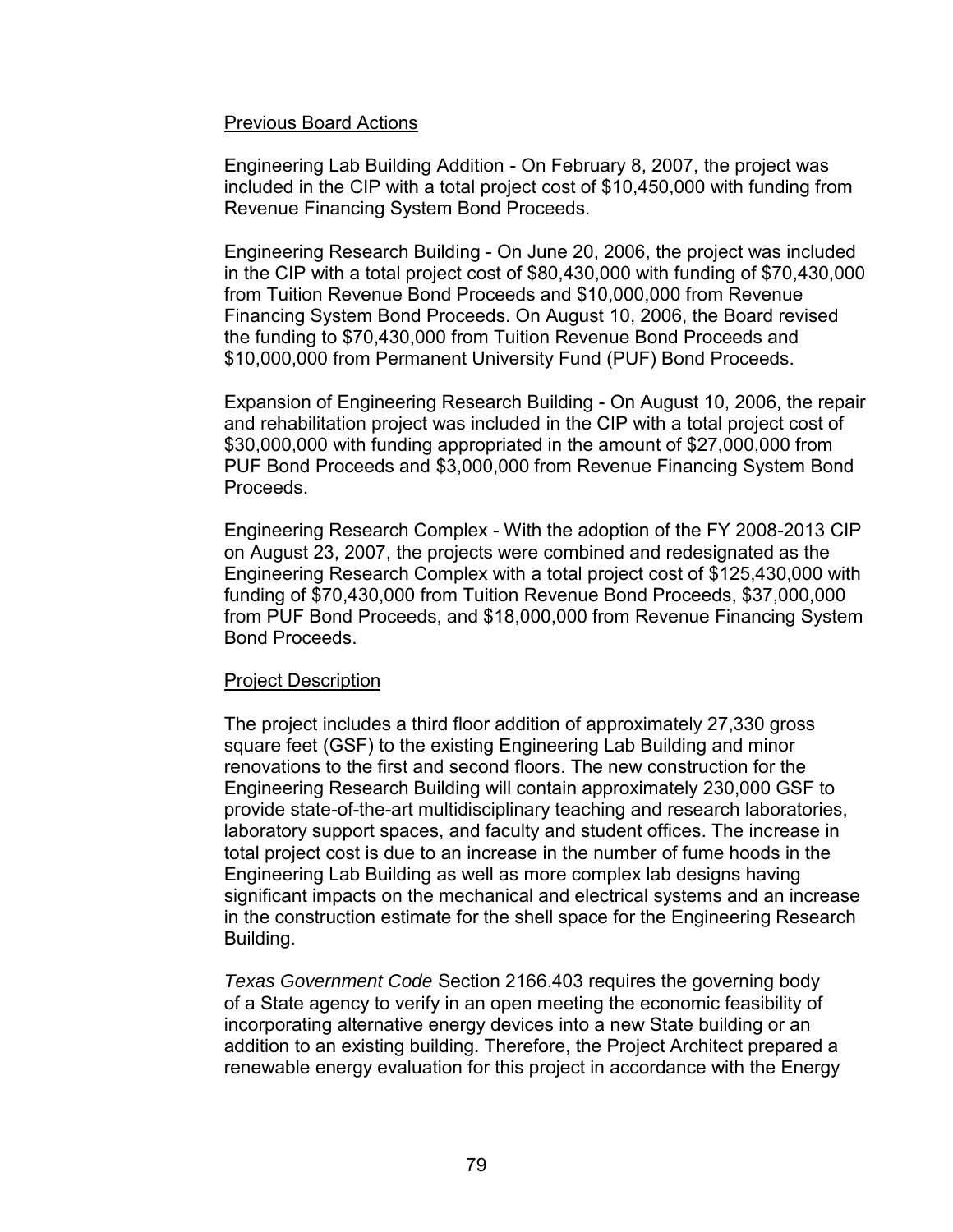Conservation Design Standards for New State Buildings. This evaluation determined that alternative energy devices such as solar, wind, biomass, or photovoltaic energy are not economically feasible for the project.

6. U. T. Austin: Student Activity Center/Phase I - Liberal Arts - Approval of design development; appropriation of funds and authorization of expenditure; approval of evaluation of alternative energy economic feasibility; and resolution regarding parity debt

The Board approved the recommendations for the Student Activity Center/ Phase I - Liberal Arts project at The University of Texas at Austin as follows:

| Project No.:                                                  |                                        | 102-248                                                                                                                                                                  |                                                                                                                                                                                                                                                                                                                                                                                                                                                     |  |
|---------------------------------------------------------------|----------------------------------------|--------------------------------------------------------------------------------------------------------------------------------------------------------------------------|-----------------------------------------------------------------------------------------------------------------------------------------------------------------------------------------------------------------------------------------------------------------------------------------------------------------------------------------------------------------------------------------------------------------------------------------------------|--|
| Significant:                                                  | <b>Architecturally or Historically</b> | Yes $\boxtimes$                                                                                                                                                          | No $\Box$                                                                                                                                                                                                                                                                                                                                                                                                                                           |  |
| <b>Project Delivery Method:</b><br><b>Total Project Cost:</b> |                                        | <b>Construction Manager at Risk</b><br>Substantial Completion Date: September 2010<br>Source<br><b>Current</b><br>Revenue Financing System Bond Proceeds<br>\$69,400,000 |                                                                                                                                                                                                                                                                                                                                                                                                                                                     |  |
| <b>Investment Metrics:</b>                                    |                                        | $\bullet$<br>$\bullet$<br>$\bullet$<br>January 2011                                                                                                                      | Increase study and lounge space for students in the<br>core of campus by January 2011<br>Add much needed meeting rooms of various sizes<br>primarily reserved for student groups by January 2011<br>Add 40,000 square feet for a Liberal Arts component<br>that will vacate a nearby building for other uses by<br>Provide space for Liberal Arts to accommodate<br>20 research laboratories, 50 faculty offices, and<br>40 graduate student spaces |  |
| a.                                                            | approve design development plans;      |                                                                                                                                                                          |                                                                                                                                                                                                                                                                                                                                                                                                                                                     |  |
| b.                                                            |                                        |                                                                                                                                                                          | appropriate funds and authorize expenditure of funds;                                                                                                                                                                                                                                                                                                                                                                                               |  |
| C.                                                            |                                        |                                                                                                                                                                          | approve the evaluation of alternative energy economic feasibility; and                                                                                                                                                                                                                                                                                                                                                                              |  |
| d.                                                            | Revenue Financing System that          |                                                                                                                                                                          | resolve in accordance with Section 5 of the Amended and Restated<br>Master Resolution Establishing The University of Texas System                                                                                                                                                                                                                                                                                                                   |  |
|                                                               |                                        |                                                                                                                                                                          | parity debt shall be issued to pay the project's cost, including<br>any costs prior to the issuance of such parity debt;                                                                                                                                                                                                                                                                                                                            |  |
|                                                               |                                        |                                                                                                                                                                          | sufficient funds will be available to meet the financial obligations<br>of the U. T. System, including sufficient Pledged Revenues as<br>defined in the Master Resolution to satisfy the Annual Debt                                                                                                                                                                                                                                                |  |
|                                                               |                                        |                                                                                                                                                                          |                                                                                                                                                                                                                                                                                                                                                                                                                                                     |  |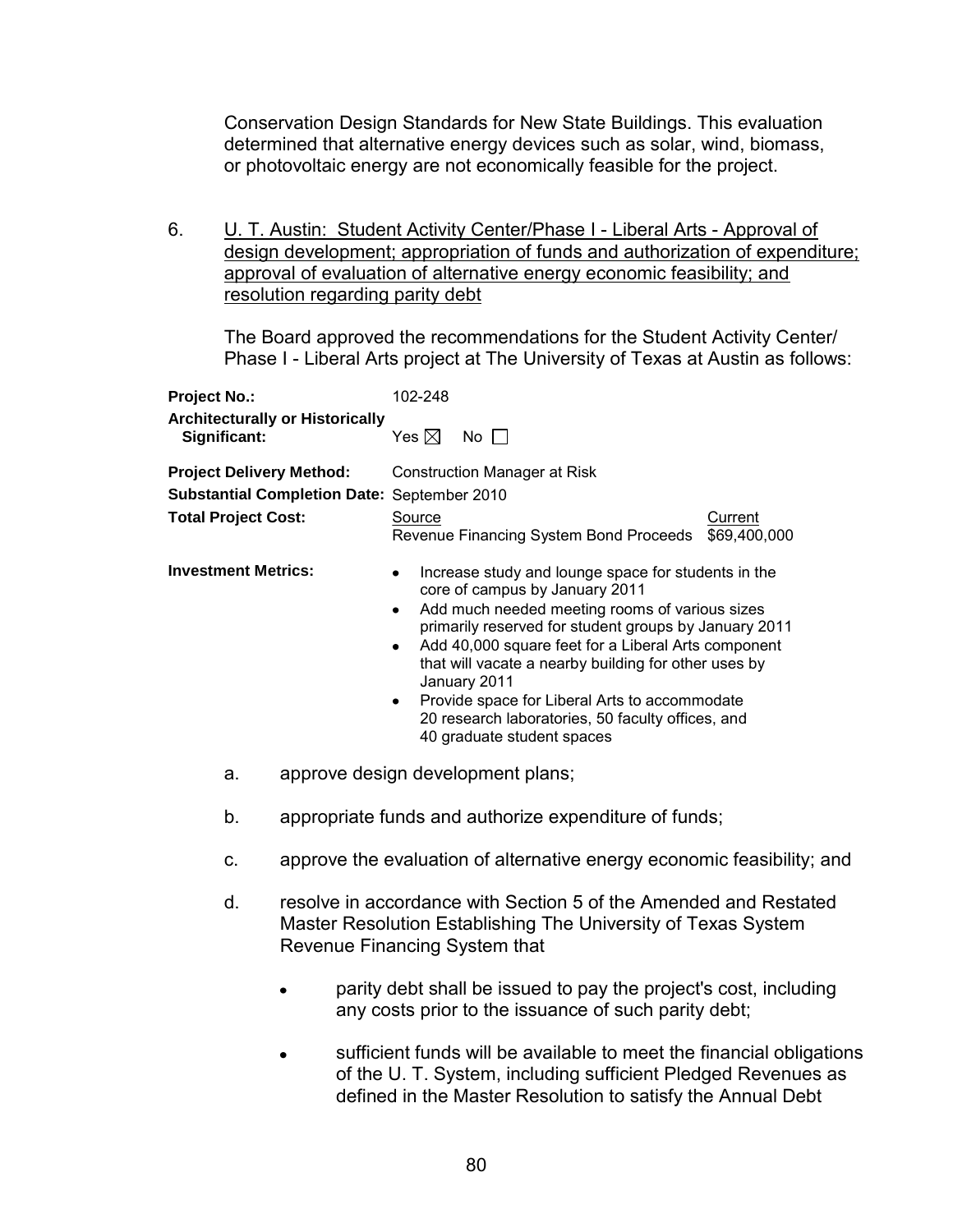- Service Requirements of the Financing System, and to meet all financial obligations of the U. T. System Board of Regents relating to the Financing System; and
- U. T. Austin, which is a "Member" as such term is used in the Master Resolution, possesses the financial capacity to satisfy its direct obligation as defined in the Master Resolution relating to the issuance by the U. T. System Board of Regents of taxexempt parity debt in the aggregate amount of \$69,400,000.

The \$69,400,000 in Revenue Financing System debt will be repaid by Designated Tuition and interest on local funds. Average annual debt service on the project is estimated at approximately \$5,000,000. Debt service coverage is expected to be at least 1.8 times and average 2.1 times over Fiscal Year 2008 – Fiscal Year 2013.

#### Previous Board Actions

On May 11, 2006, the project was included in the Capital Improvement Program (CIP) with a total project cost of \$44,000,000 with funding from Revenue Financing System Bond Proceeds and designated as architecturally significant. On November 9, 2007, the Board approved including the Phase I - Liberal Arts project and the total project cost was increased to \$69,400,000 with funding from Revenue Financing System Bond Proceeds.

# Project Description

The new building will contain approximately 148,000 gross square feet to house various student activities including study areas, lounges, food service, meeting rooms, classrooms, a blackbox theater, and student government offices. The campus has long needed more space of this nature as the original Texas Student Union built in the 1930s can no longer accommodate all the needs of a student body that has more than doubled since then. A feasibility study was undertaken in 2005, and a student referendum was passed in Spring 2006 to fund this project through student fees. Additionally, the two upper floors will house a Liberal Arts component, which will be funded independently from the John A. and Katherine G. Jackson School of Geosciences.

*Texas Government Code* Section 2166.403 requires the governing body of a State agency to verify in an open meeting the economic feasibility of incorporating alternative energy devices into a new State building or an addition to an existing building. Therefore, the Project Architect prepared a renewable energy evaluation for this project in accordance with the Energy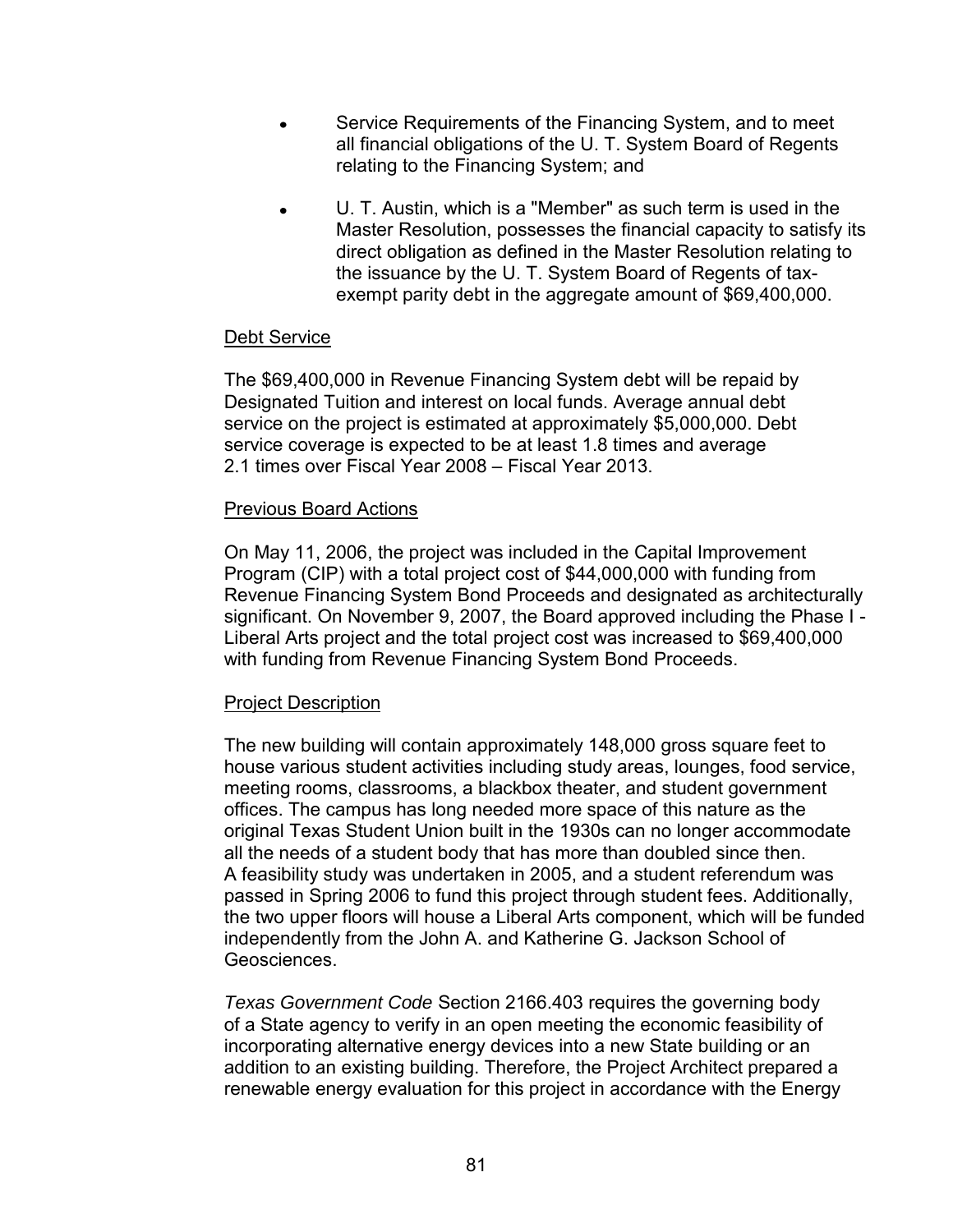Conservation Design Standards for New State Buildings. This evaluation determined that alternative energy devices such as solar, wind, biomass, or photovoltaic energy are not economically feasible for the project.

7. **U. T. Brownsville: Science and Technology Learning Center - Approval** of design development; appropriation of funds and authorization of expenditure; approval of evaluation of alternative energy economic feasibility; and resolution regarding parity debt

The Board approved the recommendations for the Science and Technology Learning Center project at The University of Texas at Brownsville as follows:

| <b>Project No.:</b>                                                  | 902-271                                                                                                                                                                                                                                                                                                                                                                                                                                                                                                                                                                                                                                                                                                                                                                                                                              |                         |
|----------------------------------------------------------------------|--------------------------------------------------------------------------------------------------------------------------------------------------------------------------------------------------------------------------------------------------------------------------------------------------------------------------------------------------------------------------------------------------------------------------------------------------------------------------------------------------------------------------------------------------------------------------------------------------------------------------------------------------------------------------------------------------------------------------------------------------------------------------------------------------------------------------------------|-------------------------|
| <b>Project Delivery Method:</b>                                      | <b>Construction Manager at Risk</b>                                                                                                                                                                                                                                                                                                                                                                                                                                                                                                                                                                                                                                                                                                                                                                                                  |                         |
| <b>Substantial Completion</b><br>Date:<br><b>Total Project Cost:</b> | April 2011<br>Source<br><b>Tuition Revenue Bond Proceeds</b>                                                                                                                                                                                                                                                                                                                                                                                                                                                                                                                                                                                                                                                                                                                                                                         | Current<br>\$33,800,000 |
| <b>Investment Metrics:</b>                                           | Department of Biological Sciences:<br>12 research laboratories for principal investigators<br>Support areas such as cold and warm rooms, equipment<br>rooms, and wash areas<br>An animal care facility including procedure rooms, feed<br>٠<br>storage, and staff areas<br>Offices for principal investigators as well as<br>administrative support<br>A community outreach program including offices for<br>coordinators and an education area<br>Allied Health Program:<br>Provide faculty offices, EMT and storage, sonography,<br>and polysomnography<br><b>Emergency Operations Center:</b><br>Provide backup data servers<br>Emergency control room and spaces for operation and<br>control of the campus in the event of an emergency<br>General Purpose Classrooms:<br>Classrooms ranging from 30 seats to 130 seats in size |                         |
| a.                                                                   | approve design development plans;                                                                                                                                                                                                                                                                                                                                                                                                                                                                                                                                                                                                                                                                                                                                                                                                    |                         |

- b. appropriate funds and authorize expenditure of funds;
- c. approve the evaluation of alternative energy economic feasibility; and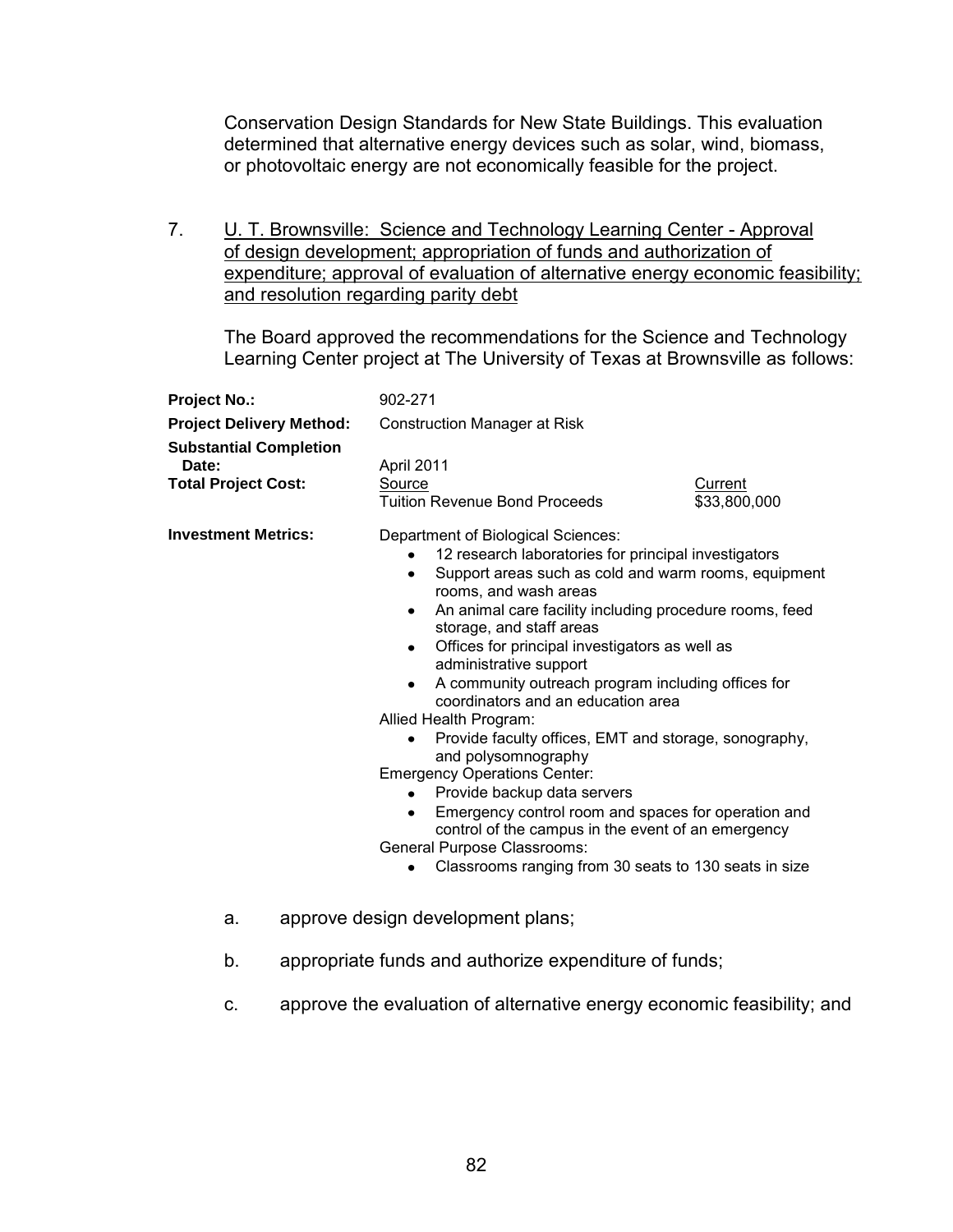- d. resolve in accordance with Section 5 of the Amended and Restated Master Resolution Establishing The University of Texas System Revenue Financing System that
	- parity debt shall be issued to pay the project's cost, including any costs prior to the issuance of such parity debt;
	- sufficient funds will be available to meet the financial obligations of the U. T. System, including sufficient Pledged Revenues as defined in the Master Resolution to satisfy the Annual Debt Service Requirements of the Financing System, and to meet all financial obligations of the U. T. System Board of Regents relating to the Financing System; and
	- U. T. Brownsville, which is a "Member" as such term is  $\bullet$ used in the Master Resolution, possesses the financial capacity to satisfy its direct obligation as defined in the Master Resolution relating to the issuance by the U. T. System Board of Regents of tax-exempt parity debt in the aggregate amount of \$33,800,000.

The 79th Legislature authorized \$33,800,000 of Tuition Revenue Bonds for a science and technology learning center. While the debt service is payable from pledged revenues, it is expected that the State will reimburse debt service on Tuition Revenue Bonds through general revenue appropriations.

# Previous Board Action

On August 10, 2000, the project was included in the Capital Improvement Program (CIP) with a total project cost of \$33,800,000 with funding from Tuition Revenue Bond Proceeds.

# Project Description

The project consists of 60,000 gross square feet to provide laboratory and teaching space for the biomedical program, an emergency response center, and expansion for the nursing department along with classrooms and seminar rooms and faculty and departmental offices. The building would incorporate general purpose administrative and student support office space.

*Texas Government Code* Section 2166.403 requires the governing body of a State agency to verify in an open meeting the economic feasibility of incorporating alternative energy devices into a new State building or an addition to an existing building. Therefore, the Project Architect prepared a renewable energy evaluation for this project in accordance with the Energy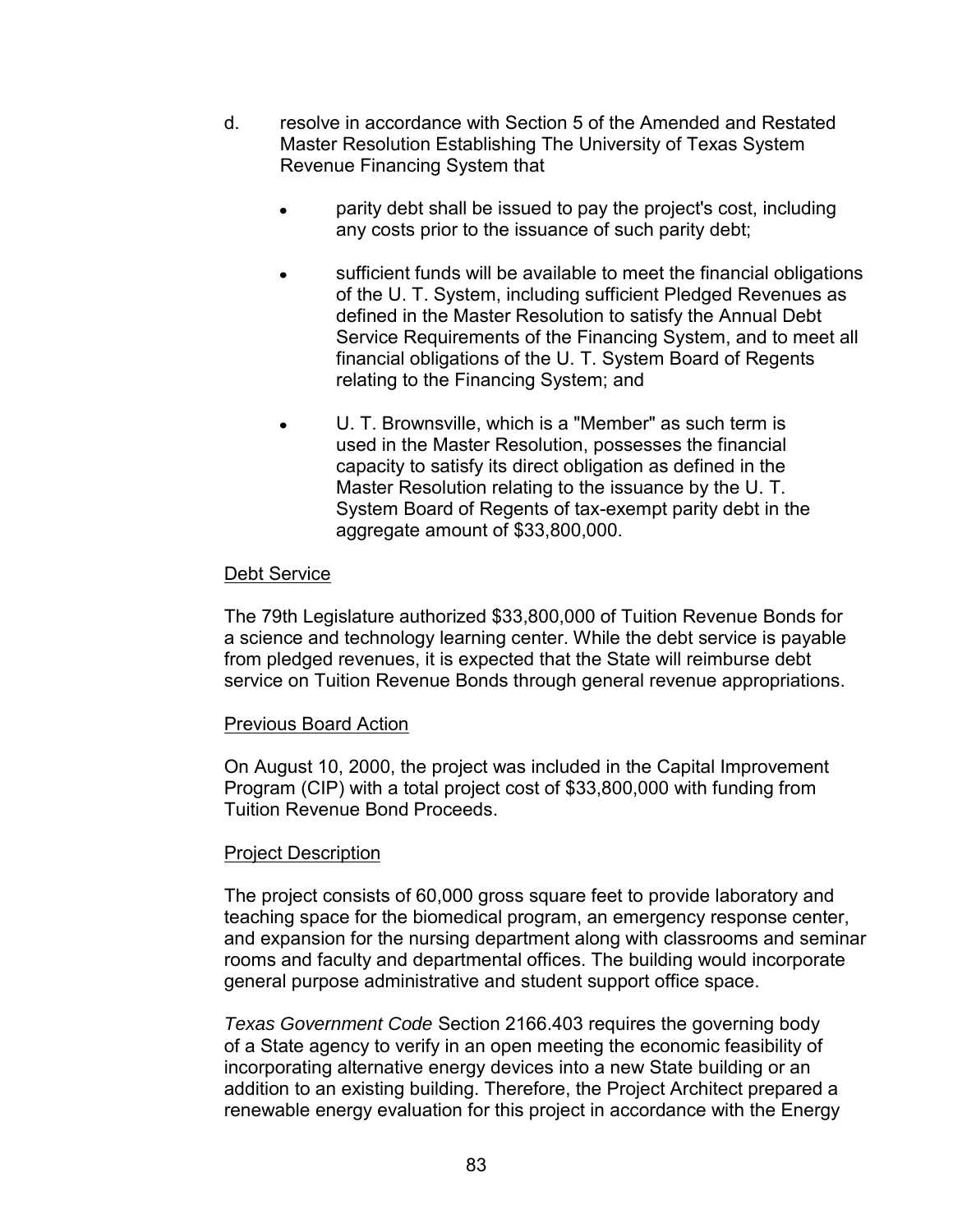Conservation Design Standards for New State Buildings. This evaluation determined that alternative energy devices such as solar, wind, biomass, or photovoltaic energy are not economically feasible for the project.

8. U. T. Dallas: Campus Landscape Enhancement Project - Approval of design development

The Board approved the design development for the Campus Landscape Enhancement Project at The University of Texas at Dallas as follows:

| <b>Project No.:</b>                           | 302-244                                |                         |
|-----------------------------------------------|----------------------------------------|-------------------------|
| <b>Project Delivery Method:</b>               | Construction Manager at Risk           |                         |
| <b>Substantial Completion Date: July 2009</b> |                                        |                         |
| <b>Total Project Cost:</b>                    | Source<br>Gifts                        | Current<br>\$25,000,000 |
|                                               | Revenue Financing System Bond Proceeds | \$5,000,000             |

#### Previous Board Actions

On May 10, 2006, the repair and rehabilitation project was included in the Capital Improvement Program (CIP) with a total project cost of \$10,000,000 and funding was appropriated from Gifts. On February 7, 2008, the Board approved the increase of the total project cost from \$10,000,000 to \$30,000,000 with revised funding sources of \$25,000,000 from Gifts and \$5,000,000 from Revenue Financing System Bond Proceeds, and appropriated funding.

\$30,000,000

# Project Description

The enhancement of the U. T. Dallas campus landscape master plan is intended to create a visually attractive perimeter to the campus and central plaza and other areas. This project will provide green spaces, water features, and a significant central plaza where students, faculty, and staff can congregate.

The landscape master plan has identified two areas to be addressed for the Peter Walker and Partners (PWP) design - the Mall and University Parkway including the entry circle at the School of Management. Each of these areas will assist with both the activation of social space on the campus as well as the overall creation of a new identity for U. T. Dallas. The Mall will provide a fabric of open space that links the existing Eugene McDermott Library and Student Union Building and extends to the south to link the School of Management and the Student Activity Center. The forestation of University Parkway will enhance the front door vehicular entrance to the campus.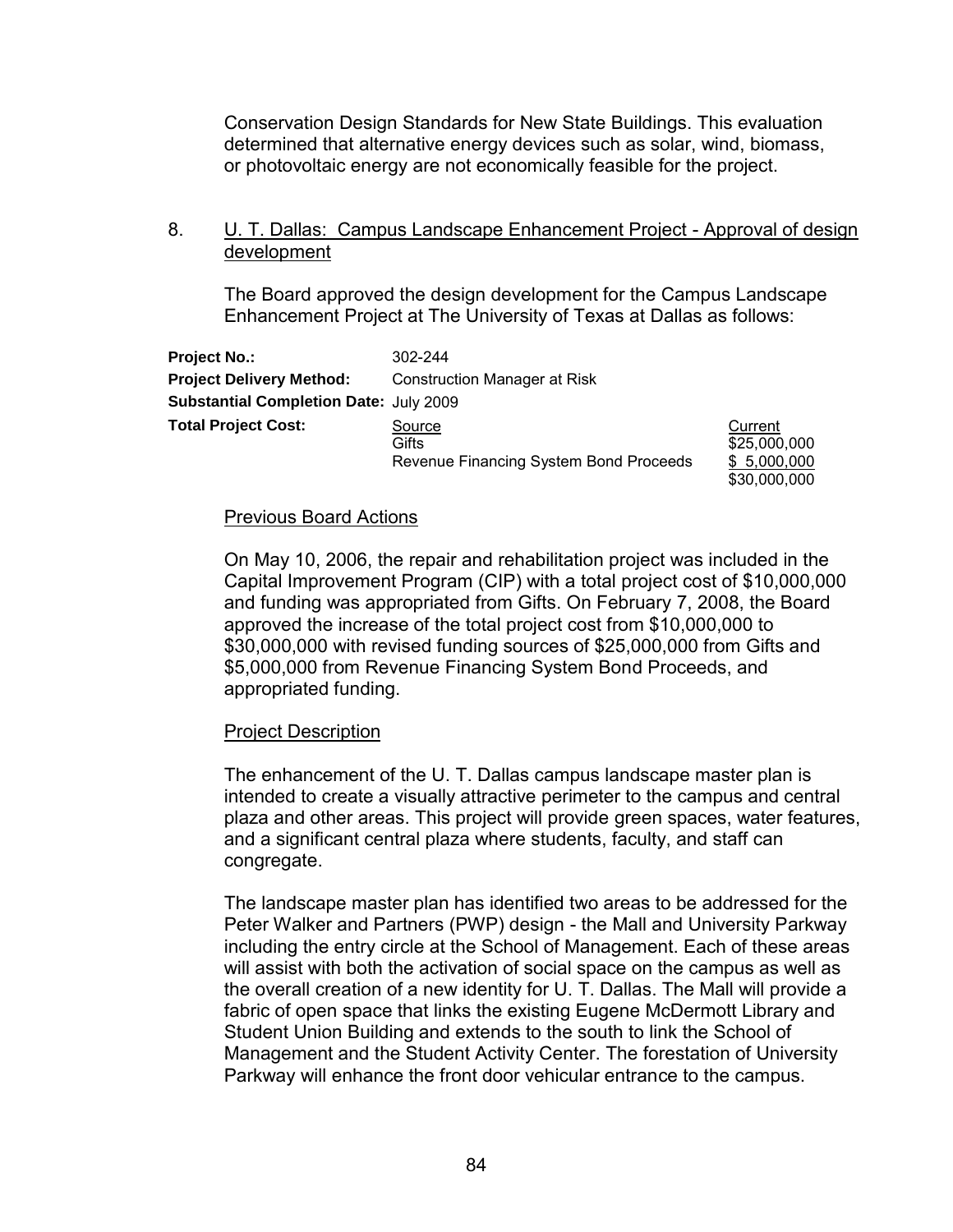The project will be split into four distinct areas to include the forestation of University Parkway with new densely planted vegetation to resemble the forested creeks on the east and west edges of campus; construction, landscaping, and roadwork for a new traffic circle at the northern end of University Parkway and the southern termination of the new campus mall; construction of a new landscaped mall with water feature, landscaping, and covered pedestrian walkways; and construction of a high canopy trellis above the library plaza with flowering plants and a water feature at the northern end of the new campus mall.

9. U. T. Tyler: Art Studio Addition portion of the Completion/Renovation/ Expansion of the Engineering, Science and Technology Building project - Approval of design development and authorization of institutional management

The Board approved the recommendations for the Art Studio Addition portion of the Completion/Renovation/Expansion of the Engineering, Science and Technology Building project at The University of Texas at Tyler as follows:

| Project No.:                                                 | 802-265                                                                                                                                                                                                                                                                                                                                                                       |                                                                       |
|--------------------------------------------------------------|-------------------------------------------------------------------------------------------------------------------------------------------------------------------------------------------------------------------------------------------------------------------------------------------------------------------------------------------------------------------------------|-----------------------------------------------------------------------|
| <b>Institutional Managed:</b>                                | $\bowtie$<br>Yes<br>No II                                                                                                                                                                                                                                                                                                                                                     |                                                                       |
| <b>Project Delivery Method:</b>                              | <b>Competitive Sealed Proposals</b>                                                                                                                                                                                                                                                                                                                                           |                                                                       |
| <b>Substantial Completion Date: December 2009</b>            |                                                                                                                                                                                                                                                                                                                                                                               |                                                                       |
| <b>Total Project Cost:</b>                                   | <b>Source</b><br><b>Tuition Revenue Bond Proceeds</b><br><b>Permanent University Fund Bond Proceeds</b><br>Gifts                                                                                                                                                                                                                                                              | Current<br>\$43,200,000<br>\$4,800,000<br>\$1,300,000<br>\$49,300,000 |
| <b>Total Project Cost for Art</b><br><b>Studio Addition:</b> | Source<br><b>Tuition Revenue Bond Proceeds</b><br>Permanent University Fund Bond Proceeds<br>Gifts                                                                                                                                                                                                                                                                            | Current<br>\$5,727,000<br>73,000<br>S.<br>\$1,300,000<br>\$7,100,000  |
| <b>Investment Metrics:</b>                                   | Increase capacity for art studio class sections and<br>subsequent increase in art majors; the number of art<br>majors is projected to increase by 15% per year from<br>100 to 200 students by 2013<br>Facilitate substantial growth in student credit hours; art<br>٠<br>student credit hours are projected to increase by 10% per<br>year to an estimated 5224 hours by 2013 |                                                                       |
| а.                                                           | approve design development plans; and                                                                                                                                                                                                                                                                                                                                         |                                                                       |

b. authorize U. T. Tyler to institutionally manage the project.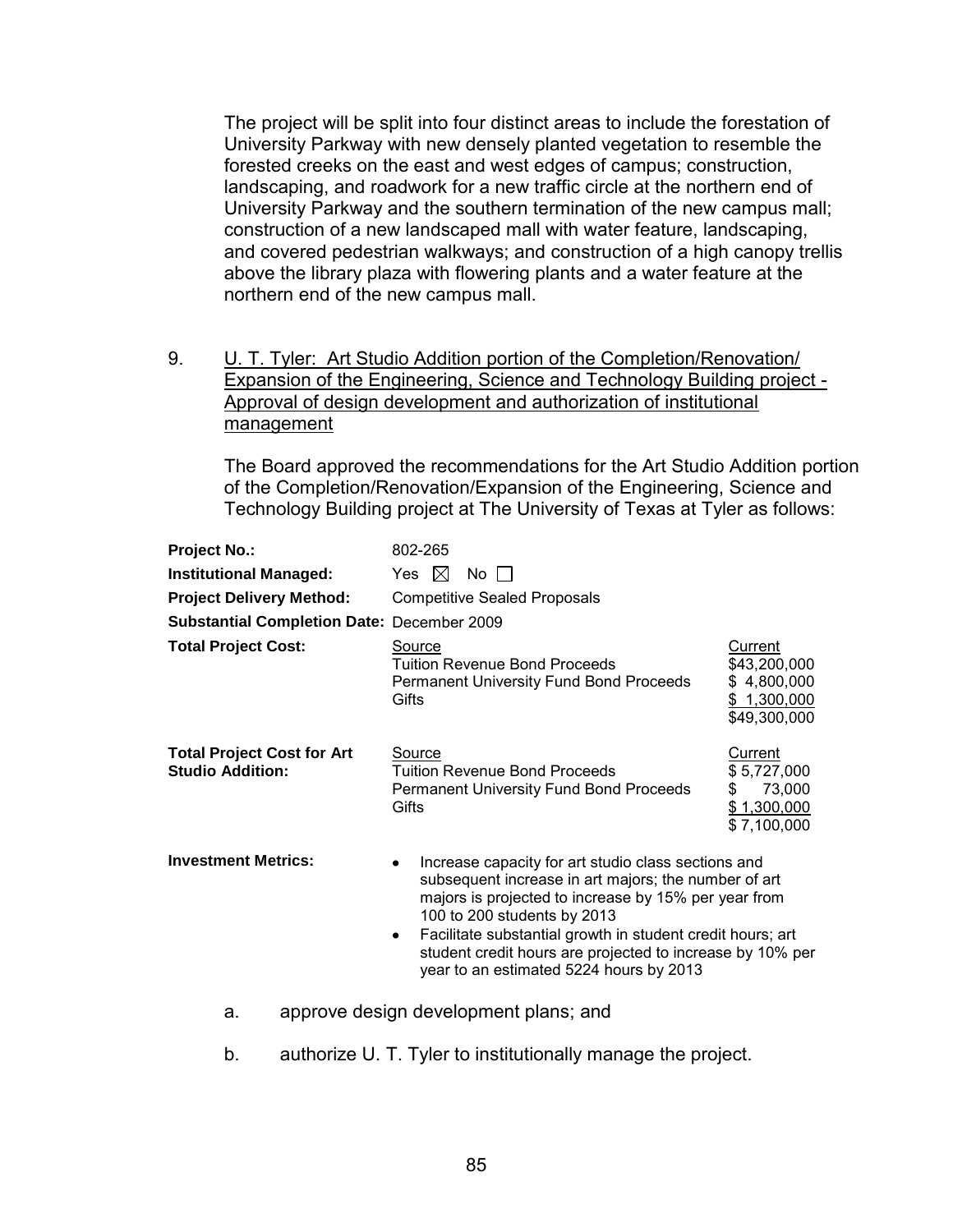# Previous Board Actions

On August 11, 2006, the project was included in the Capital Improvement Program (CIP) as a part of a collection of projects titled Completion/ Renovation/Expansion of Engineering, Science and Technology Building with a preliminary project cost of \$48,000,000 with funding of \$43,200,000 from Tuition Revenue Bond Proceeds and \$4,800,000 from Permanent University Fund (PUF) Bond Proceeds. On February 8, 2007, the Board appropriated funding for the total project cost in the amount of \$48,000,000 with funding of \$43,200,000 from Tuition Revenue Bond Proceeds and \$4,800,000 from PUF Bond Proceeds. On April 13, 2007, the Chancellor approved the increase in total project cost for the Art Studio portion of the project from \$5,800,000 to \$7,100,000 and authorized the additional appropriation of the funding of \$1,300,000 from Gifts, thereby increasing the total project cost of the collection of projects from \$48,000,000 to \$49,300,000.

# Project Description

The Art Studio Addition project is one stage of the Completion/Renovation/ Expansion of the Engineering, Science and Technology Building project.

The project consists of the addition of five metal buildings totaling approximately 29,000 gross square feet that will house teaching studios, departmental offices, and a lecture hall. It has been determined that this project would best be managed by the U. T. Tyler Facility Management personnel who have the experience and capability to manage all aspects of the work.

The Completion/Renovation/Expansion of the Engineering, Science and Technology Building project involves five other repair and rehabilitation projects. The University Center/Student Services project will renovate existing space to include a food court, bookstore, career/advising center, student program office space, meeting rooms, and faculty offices. The Science/Math/ Hudnall Pirtle Roosth (HPR) Renovation will include improved teaching space and classrooms.

Three other institutionally managed projects include the Renovation of the Interim Old Engineering Building, First Floor; Completion of Engineering, Science and Technology Building North; and Campus Access and Safety Improvements.

*Texas Government Code* Section 2166.403 requires the governing body of a State agency to verify in an open meeting the economic feasibility of incorporating alternative energy devices into a new State building or an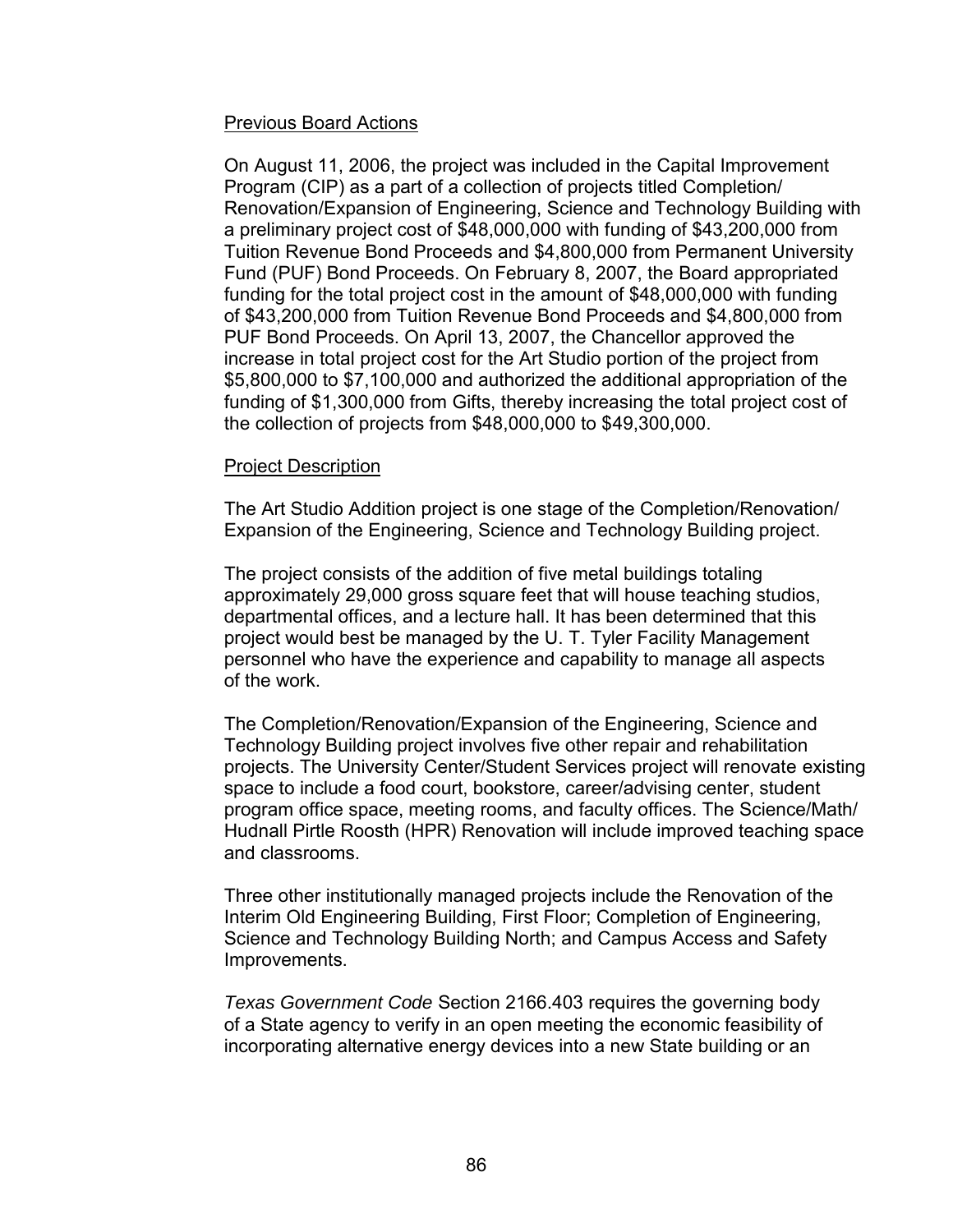addition to an existing building. Therefore, the Project Architect prepared a renewable energy evaluation for this project in accordance with the Energy Conservation Design Standards for New State Buildings. This evaluation determined that alternative energy devices such as solar, wind, biomass, or photovoltaic energy are not economically feasible for the project.

10. **U. T. Tyler: Palestine Campus Expansion - Amendment of the** FY 2008-2013 Capital Improvement Program and the FY 2008-2009 Capital Budget to increase the total project cost; approval of design development; approval to revise funding sources; appropriation of funds and authorization of expenditure; approval of evaluation of alternative energy economic feasibility; and resolution regarding parity debt

The Board approved the recommendations for the Palestine Campus Expansion project at The University of Texas at Tyler as follows:

| <b>Project No.:</b>                            | 802-266                                                                                                                                                                                                                                                                                                                                                                                                                                                                                                                                                                                                                                                                                                                                                                                                                                                                                                                                                                                                                                                                                                                                                                                                                                                                                                                                                                     |                                                    |                                                                                         |
|------------------------------------------------|-----------------------------------------------------------------------------------------------------------------------------------------------------------------------------------------------------------------------------------------------------------------------------------------------------------------------------------------------------------------------------------------------------------------------------------------------------------------------------------------------------------------------------------------------------------------------------------------------------------------------------------------------------------------------------------------------------------------------------------------------------------------------------------------------------------------------------------------------------------------------------------------------------------------------------------------------------------------------------------------------------------------------------------------------------------------------------------------------------------------------------------------------------------------------------------------------------------------------------------------------------------------------------------------------------------------------------------------------------------------------------|----------------------------------------------------|-----------------------------------------------------------------------------------------|
| <b>Project Delivery Method:</b>                | <b>Competitive Sealed Proposals</b>                                                                                                                                                                                                                                                                                                                                                                                                                                                                                                                                                                                                                                                                                                                                                                                                                                                                                                                                                                                                                                                                                                                                                                                                                                                                                                                                         |                                                    |                                                                                         |
| <b>Substantial Completion Date: April 2010</b> |                                                                                                                                                                                                                                                                                                                                                                                                                                                                                                                                                                                                                                                                                                                                                                                                                                                                                                                                                                                                                                                                                                                                                                                                                                                                                                                                                                             |                                                    |                                                                                         |
| <b>Total Project Cost:</b>                     | Source<br><b>Tuition Revenue Bond Proceeds</b><br><b>Permanent University Fund Bond Proceeds</b><br>Gifts<br><b>Designated Funds</b>                                                                                                                                                                                                                                                                                                                                                                                                                                                                                                                                                                                                                                                                                                                                                                                                                                                                                                                                                                                                                                                                                                                                                                                                                                        | Former<br>\$6,300,000<br>\$ 700,000<br>\$7,000,000 | <b>Current</b><br>\$6,300,000<br>\$700,000<br>308,900<br>\$<br>\$691,100<br>\$8,000,000 |
| <b>Investment Metrics:</b>                     | One of the goals for 2010 is to become the University<br>of choice for 7,000 high-ability students. Palestine<br>Campus is expected to contribute to this growth<br>through the space and facilities in the new building.<br>The project will provide approximately 18,000 gross<br>$\bullet$<br>square feet (GSF) of additional modern space for<br>clinical and general classrooms, laboratories, and<br>office space for faculty and will accommodate rapid<br>enrollment growth at the U. T. Tyler Palestine<br>Campus.<br>Support increased local enrollments in Palestine area,<br>٠<br>especially in nursing. The expansion of the Palestine<br>Campus will enable U. T. Tyler to close the gaps by<br>increasing student access and participation in an<br>underserved region of East Texas. Additional space<br>will enable the University to expand programs,<br>particularly nursing, where critical shortages exist<br>throughout the State.<br>U. T. Tyler's Enrollment Management Plan will provide<br>٠<br>guidelines for using current space, additional space in<br>the new building, adding appropriate number of<br>faculty, increasing access to other majors such as<br>management, education, criminal justice and working<br>with Trinity Valley Community College's campus at<br>Palestine to further increase access to students in<br>the region. |                                                    |                                                                                         |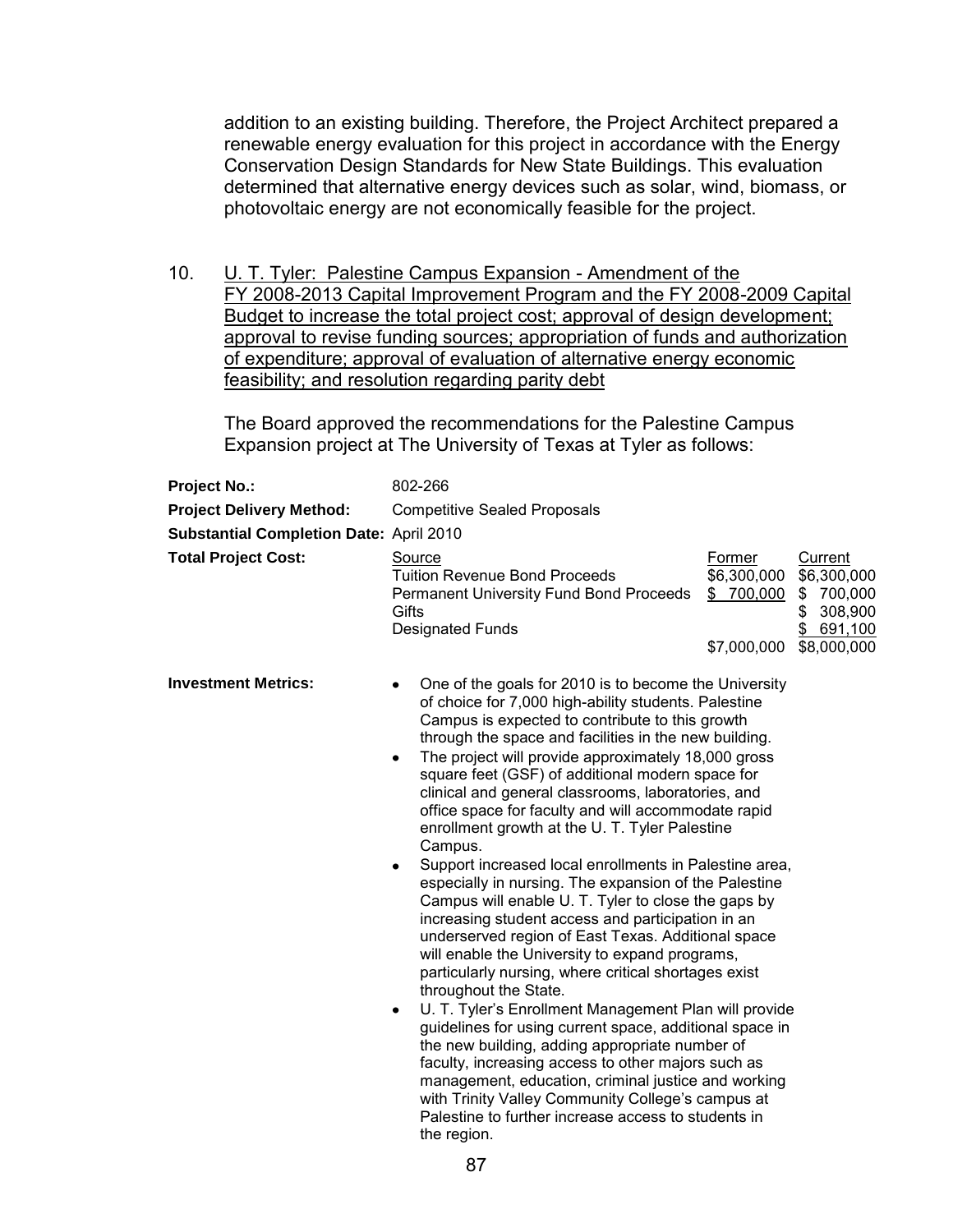- a. amend the Fiscal Year (FY) 2008-2013 Capital Improvement Program (CIP) and the FY 2008-2009 Capital Budget to increase the total project cost from \$7,000,000 to \$8,000,000;
- b. approve design development plans;
- c. revise funding sources from \$6,300,000 from Tuition Revenue Bond Proceeds and \$700,000 from Permanent University Fund (PUF) Bond Proceeds to \$6,300,000 from Tuition Revenue Bond Proceeds, \$700,000 from PUF Bond Proceeds, \$308,900 from Gifts, and \$691,100 from Designated Funds;
- d. appropriate funds and authorize expenditure of funds;
- e. approve the evaluation of alternative energy economic feasibility; and
- f. resolve in accordance with Section 5 of the Amended and Restated Master Resolution Establishing The University of Texas System Revenue Financing System that
	- parity debt shall be issued to pay the project's cost, including  $\bullet$ any costs prior to the issuance of such parity debt;
	- sufficient funds will be available to meet the financial obligations  $\bullet$ of the U. T. System, including sufficient Pledged Revenues as defined in the Master Resolution to satisfy the Annual Debt Service Requirements of the Financing System, and to meet all financial obligations of the U. T. System Board of Regents relating to the Financing System; and
	- U. T. Tyler, which is a "Member" as such term is used in the Master Resolution, possesses the financial capacity to satisfy its direct obligation as defined in the Master Resolution relating to the issuance by the U. T. System Board of Regents of taxexempt parity debt in the aggregate amount of \$6,300,000.

The 79th Legislature authorized \$6,300,000 of Tuition Revenue Bonds for campus expansion. While the debt service is payable from pledged revenues, it is expected that the State will reimburse debt service on Tuition Revenue Bonds through general revenue appropriations.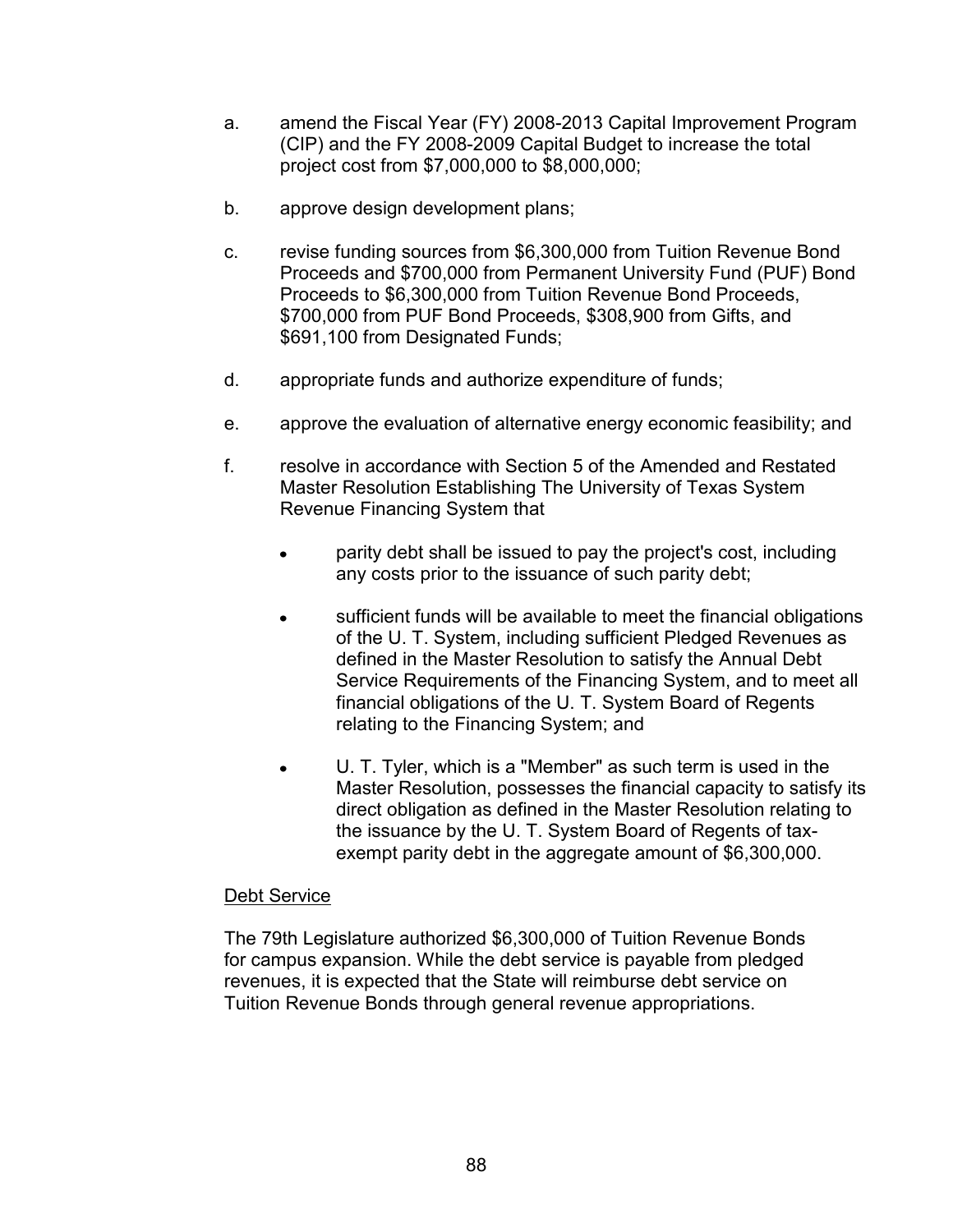# Previous Board Actions

On June 20, 2006, the project was included in the CIP with a total project cost of \$7,000,000 with funding of \$6,300,000 from Tuition Revenue Bond Proceeds and \$700,000 from Revenue Financing System Bond Proceeds. On August 10, 2006, the Board approved revising the funding for the project to \$6,300,000 from Tuition Revenue Bond Proceeds and \$700,000 from PUF Bond Proceeds.

# Project Description

The project will involve the construction of a new building of approximately 18,000 GSF for clinical and general classrooms, laboratories, and general office space for faculty. The additional space will enable U. T. Tyler to expand programs, particularly nursing, where critical shortages exist throughout the state and to accommodate rapid enrollment growth at the Palestine Campus. The increase in total project cost is to complete the approved facility program requirements. (See Item 2 on Page 43 in the Academic Affairs Committee regarding gifts of land for the purpose of expanding the U. T. Tyler Palestine Campus.)

*Texas Government Code* Section 2166.403 requires the governing body of a State agency to verify in an open meeting the economic feasibility of incorporating alternative energy devices into a new State building or an addition to an existing building. Therefore, the Project Architect prepared a renewable energy evaluation for this project in accordance with the Energy Conservation Design Standards for New State Buildings. This evaluation determined that alternative energy devices such as solar, wind, biomass, or photovoltaic energy are not economically feasible for the project.

11. U. T. Medical Branch - Galveston: Specialty Care Center at Victory Lakes - Amendment of the FY 2008-2013 Capital Improvement Program and the FY 2008-2009 Capital Budget to reapprove adding the project back onto the Capital Improvement Program; approval of design development; appropriation of funds and authorization of expenditure; approval of evaluation of alternative energy economic feasibility; and resolution regarding parity debt

The Board approved the recommendations for the Specialty Care Center at Victory Lakes project at The University of Texas Medical Branch at Galveston as set forth on the following page.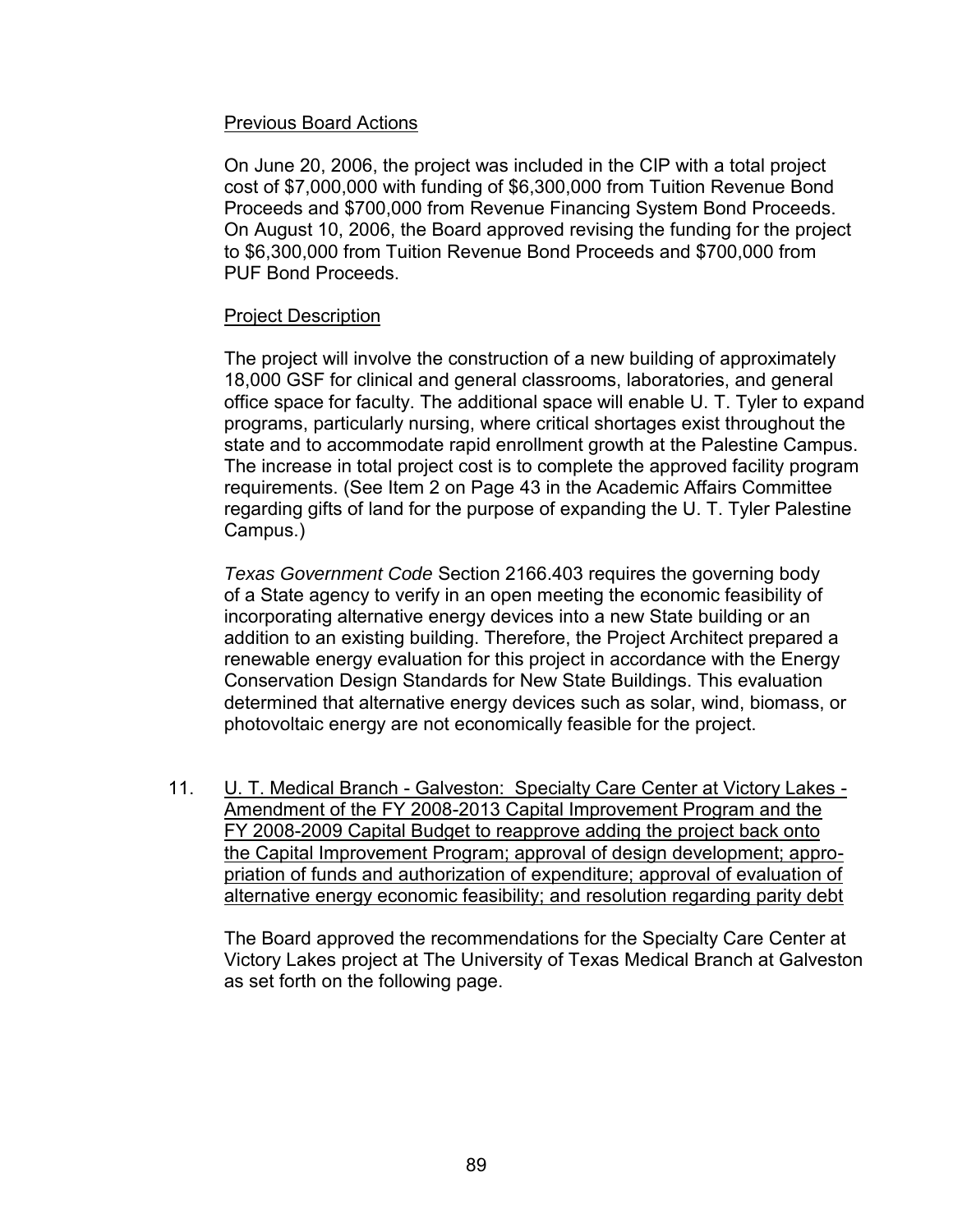| <b>Project No.:</b>                              | 601-241                                                                      |                                         |
|--------------------------------------------------|------------------------------------------------------------------------------|-----------------------------------------|
| <b>Project Delivery Method:</b>                  | <b>Competitive Sealed Proposals</b>                                          |                                         |
| <b>Substantial Completion Date: October 2009</b> |                                                                              |                                         |
| <b>Total Project Cost:</b>                       | Source<br>Revenue Financing System Bond Proceeds<br><b>Hospital Revenues</b> | Current<br>\$51,000,000<br>\$10,000,000 |

- **Investment Metrics:** The admissions/visits to the UTMB specialty and sub-specialty practices generated will be 463 within 24 months of occupancy
	- The monthly imaging procedures will reach 1,250 within 24 months of occupancy

\$61,000,000

- a. amend the Fiscal Year (FY) 2008-2013 Capital Improvement Program (CIP) and the FY 2008-2009 Capital Budget to reapprove adding the project back onto the CIP;
- b. approve design development plans;
- c. appropriate funds and authorize expenditure of funds; and
- d. approve the evaluation of alternative energy economic feasibility;
- e. resolve in accordance with Section 5 of the Amended and Restated Master Resolution Establishing The University of Texas System Revenue Financing System that
	- parity debt shall be issued to pay the project's cost, including any costs prior to the issuance of such parity debt;
	- sufficient funds will be available to meet the financial obligations of the U. T. System, including sufficient Pledged Revenues as defined in the Master Resolution to satisfy the Annual Debt Service Requirements of the Financing System, and to meet all financial obligations of the U. T. System Board of Regents relating to the Financing System; and
	- U. T. Medical Branch Galveston, which is a "Member" as such term is used in the Master Resolution, possesses the financial capacity to satisfy its direct obligation as defined in the Master Resolution relating to the issuance by the U. T. System Board of Regents of tax-exempt parity debt in the aggregate amount of \$51,000,000.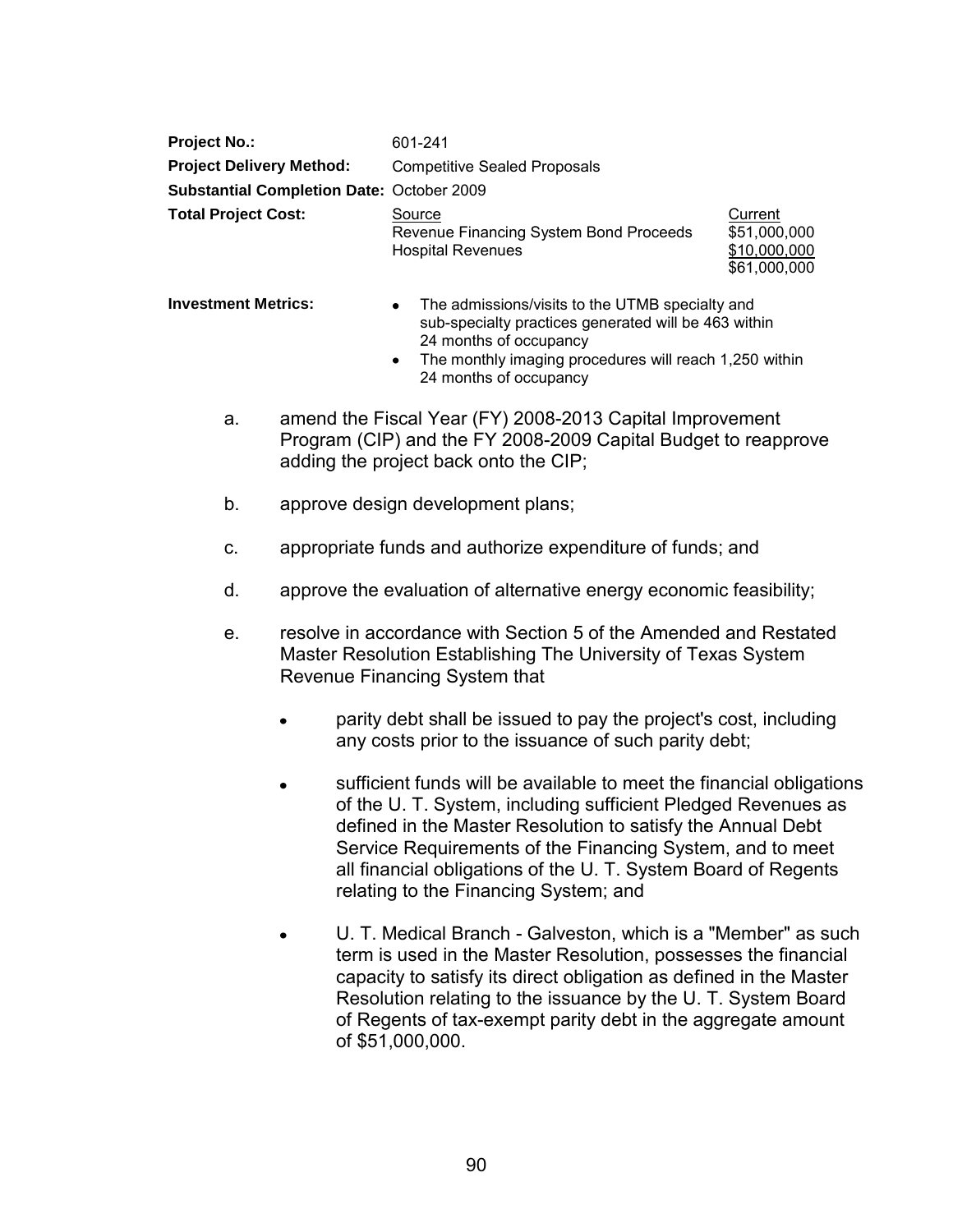The \$51,000,000 in Revenue Financing System debt will be repaid from revenues generated from clinic operations. Average annual debt service on the project is estimated at \$3,700,000. The project's debt service coverage is expected to average 3.1 times over FY 2010 - FY 2015.

#### Previous Board Actions

On August 11, 2005, the project was included in the CIP as the Clinic Facility - League City with a preliminary project cost of \$30,000,000 with funding from Revenue Financing System Bond Proceeds.

On June 27, 2006, the project was redesignated as the Specialty Care Center at Victory Lakes. On August 6, 2006, the Board approved increasing the total project cost to \$35,000,000 and revised the funding to \$30,500,000 from Permanent University Fund (PUF) Bond Proceeds and \$4,500,000 from Revenue Financing System Bond Proceeds. With the adoption of the CIP on August 23, 2007, the project was deleted from the CIP until a new comprehensive plan was in place at U. T. Medical Branch - Galveston. On February 7, 2008, the Board approved the transfer of the allocated \$30,500,000 from PUF for the Specialty Care Center project to the University Boulevard Research Building project.

# Project Description

The project consists of approximately 110,000 gross square feet of outpatient clinic space located on property in North Galveston County east of Interstate 45 and north of Highway 646 that leads into the Victory Lakes residential area in League City, Texas. The clinic will be a two-story structure to include clinic space, operating rooms, an imaging department, and other required support areas.

This project was previously approved in the CIP and progressed to the completion of design development prior to being removed for further study.

This property is in a growing area and is bounded by upscale residential property, secondary schools, and commercial property soon to be developed into senior care and housing facilities. The development of this outpatient, specialty clinic is critical to initiatives that support the business plan of U. T. Medical Branch - Galveston and the clinical enterprise. Projections for the service market in the project area in North Galveston County indicate that by 2011 there will be over two million insured patients in need of healthcare services. The project will support the vision of the Faculty Group Practice at the School of Medicine and has involved leadership from all facets of U. T. Medical Branch - Galveston healthcare delivery programs. This project will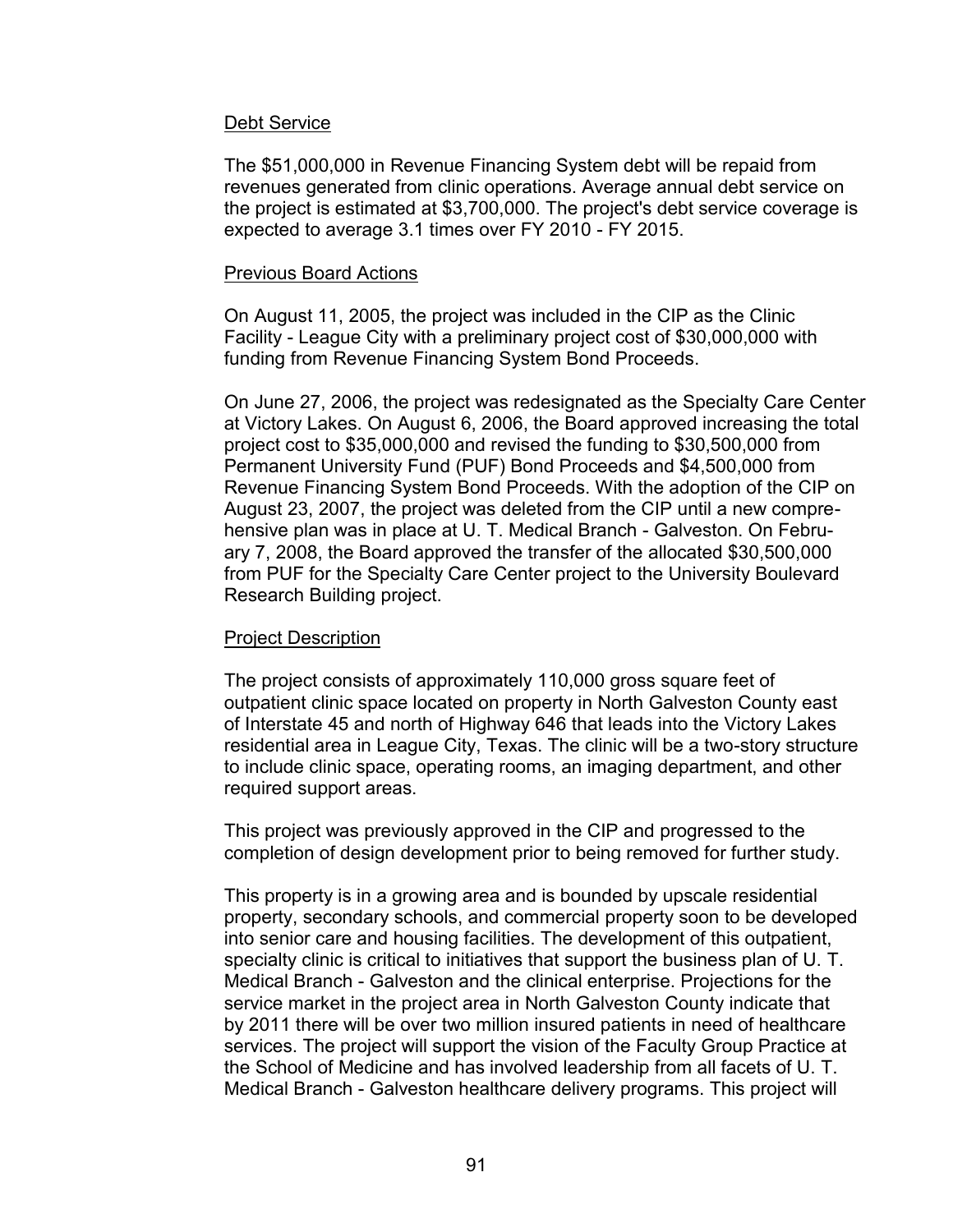serve one of the fastest growing areas in the State of Texas and will serve the short stay and ambulatory care needs of U. T. Medical Branch - Galveston employees, families, and residents of the region.

*Texas Government Code* Section 2166.403 requires the governing body of a State agency to verify in an open meeting the economic feasibility of incorporating alternative energy devices into a new State building or an addition to an existing building. Therefore, the Project Architect prepared a renewable energy evaluation for this project in accordance with the Energy Conservation Design Standards for New State Buildings. This evaluation determined that alternative energy devices such as solar, wind, biomass, or photovoltaic energy are not economically feasible for the project.

12. U. T. Health Science Center - Houston: U. T. Research Park Complex - Amendment of the FY 2008-2013 Capital Improvement Program and the FY 2008-2009 Capital Budget to reduce the total project cost; delete the Parking Garage portion of the project; approval of design development of the Dental Branch Replacement Building portion of the project; appropriation of funds and authorization of expenditure; approval of evaluation of alternative energy economic feasibility; and resolution regarding parity debt

The Board approved the recommendations for The University of Texas Research Park Complex project at The University of Texas Health Science Center at Houston as set forth below:

| <b>Project No.:</b>                                                                                 | 701-320                                                                                                                                                                       |                                                                                                                            |                                                                                                                        |
|-----------------------------------------------------------------------------------------------------|-------------------------------------------------------------------------------------------------------------------------------------------------------------------------------|----------------------------------------------------------------------------------------------------------------------------|------------------------------------------------------------------------------------------------------------------------|
| <b>Project Delivery</b><br>Method:<br><b>Substantial</b>                                            | <b>Construction Manager at Risk</b>                                                                                                                                           |                                                                                                                            |                                                                                                                        |
| <b>Completion Date:</b>                                                                             | September 2010                                                                                                                                                                |                                                                                                                            |                                                                                                                        |
| <b>Total Project Cost for</b><br>the U.T. Research<br><b>Park Complex:</b>                          | Source<br><b>Unexpended Plant Funds</b><br>Permanent University Fund Bond Proceeds<br>Tuition Revenue Bond Proceeds<br>Gifts<br>Revenue Financing System Bond Proceeds        | Former<br>36,180,739<br>\$.<br>59,100,000<br>\$<br>60,000,000<br>S.<br>2,000,000<br>S<br>17,500,000<br>\$<br>\$174,780,739 | Current<br>36,840,739<br>S<br>59,100,000<br>S<br>60,000,000<br>S<br>2,000,000<br>S<br>10,000,000<br>S<br>\$167,940,739 |
| <b>Total Project Cost for</b><br>the Stage 1 (BREF) of<br>the U.T. Research<br><b>Park Complex:</b> | Source<br><b>Unexpended Plant Funds</b><br><b>Permanent University Fund Bond Proceeds</b>                                                                                     | Current<br>\$36,180,739<br>41,100,000<br>\$<br>\$77,280,739                                                                |                                                                                                                        |
| <b>Total Project Cost for</b><br>the Stage 2 (DBRB)<br>of the U.T. Research<br><b>Park Complex:</b> | Source<br>Unexpended Plant Funds<br><b>Permanent University Fund Bond Proceeds</b><br><b>Tuition Revenue Bond Proceeds</b><br>Gifts<br>Revenue Financing System Bond Proceeds | Former<br>18,000,000<br>SS.<br>60,000,000<br>\$.<br>2,000,000<br>\$<br>17,500,000<br>\$<br>97,500,000<br>\$                | Current<br>\$<br>660,000<br>\$18,000,000<br>\$60,000,000<br>\$2,000,000<br>\$10,000,000<br>\$90,660,000                |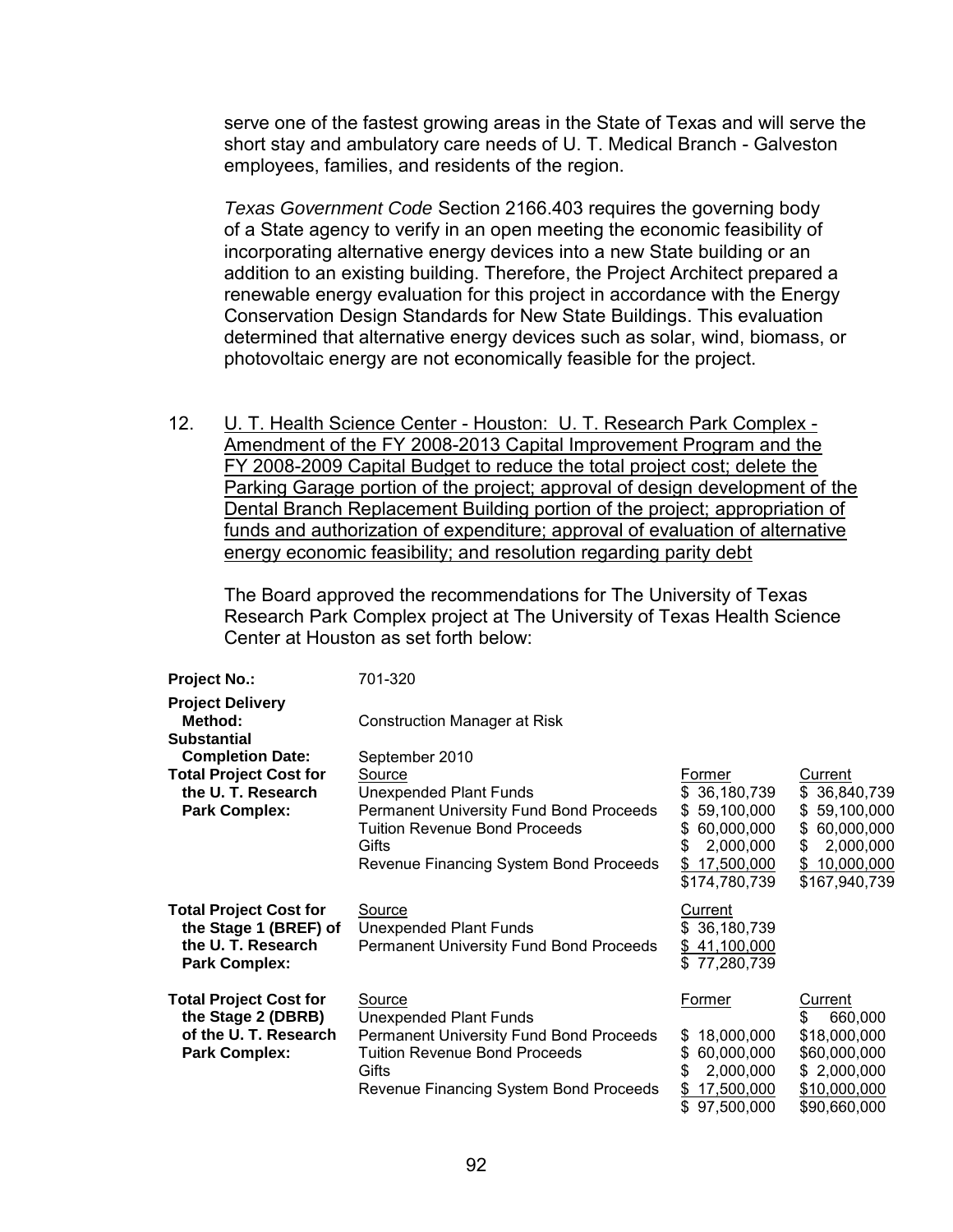- **Investment Metrics:** Increase the number of students who graduate as oral healthcare professionals by 2016
	- Increase semester classroom hours delivered per assignable square feet (ASF) of classroom and preclinical lab space by 2012
	- Increase patient visits/treatments provided per ASF of clinical space by 2016
	- a. amend the Fiscal Year (FY) 2008-2013 Capital Improvement Program (CIP) and the FY 2008-2009 Capital Budget to reduce the total project cost from \$174,780,739 to \$167,940,739;
	- b. delete the Parking Garage portion of the project with funding of \$7,500,000 from Revenue Financing System Bond Proceeds;
	- c. approve design development plans for the Dental Branch Replacement Building (DBRB) portion of the project;
	- d. appropriate funds and authorize expenditure of funds in the amount of \$90,660,000 with funding of \$60,000,000 from Tuition Revenue Bond Proceeds, \$18,000,000 from Permanent University Fund (PUF) Bond Proceeds, \$10,000,000 from Revenue Financing System Bond Proceeds, \$2,000,000 from Gifts; and \$660,000 from Unexpended Plant Funds;
	- e. approve the evaluation of alternative energy economic feasibility; and
	- f. resolve in accordance with Section 5 of the Amended and Restated Master Resolution Establishing The University of Texas System Revenue Financing System that
		- parity debt shall be issued to pay the project's cost, including  $\bullet$ any costs prior to the issuance of such parity debt;
		- sufficient funds will be available to meet the financial obligations of the U. T. System, including sufficient Pledged Revenues as defined in the Master Resolution to satisfy the Annual Debt Service Requirements of the Financing System, and to meet all financial obligations of the U. T. System Board of Regents relating to the Financing System; and
		- U. T. Health Science Center Houston, which is a "Member" as such term is used in the Master Resolution, possesses the financial capacity to satisfy its direct obligation as defined in the Master Resolution relating to the issuance by the U. T. System Board of Regents of tax-exempt parity debt in the aggregate amount of \$70,000,000.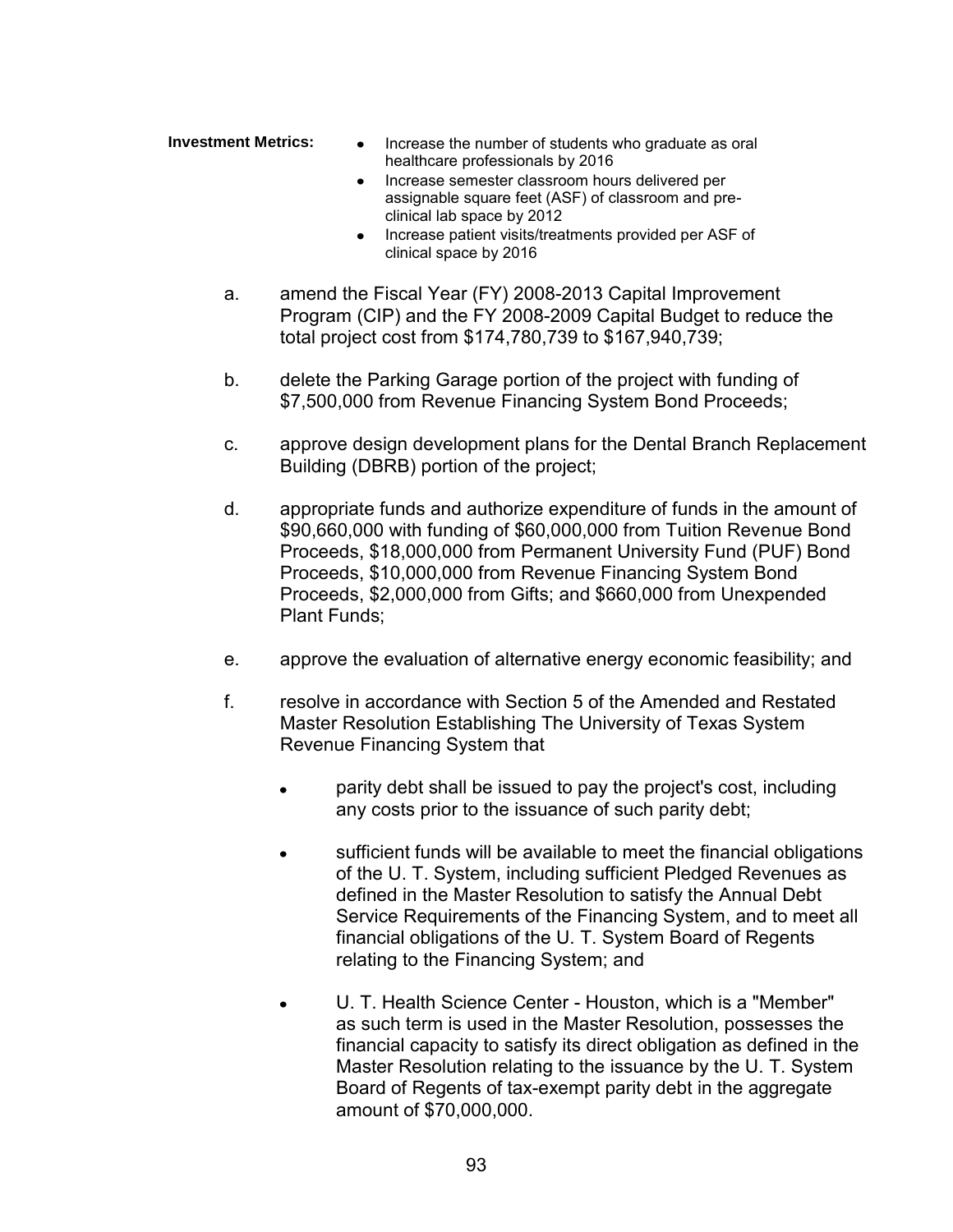The 79th Legislature authorized \$60,000,000 of Tuition Revenue Bonds for a dental branch replacement building. While the debt service is payable from pledged revenues, it is expected that the State will reimburse debt service on Tuition Revenue Bonds through general revenue appropriations. The \$10,000,000 in Revenue Financing System debt will be repaid from institutional funds. Annual debt service on the \$10,000,000 Revenue Financing System debt is expected to be approximately \$726,000. The institution's debt service coverage is expected to be at least 1.5 times and average 2.0 times over FY 2008-2013.

#### **Previous Board Actions**

Biomedical Research and Education Facility (BREF) - On August 10, 2006, the project was included in the CIP with a preliminary project cost of \$62,000,000 with funding of \$41,100,000 from PUF Bond Proceeds and \$20,900,000 from Gifts.

Dental Branch Replacement Building (DBRB) - On August 10, 2006, the project was included in the CIP with a preliminary project cost of \$80,000,000 with funding of \$18,000,000 from PUF Bond Proceeds, \$60,000,000 from Tuition Revenue Bond Proceeds, and \$2,000,000 from Gifts.

Mental Sciences Institute Replacement Facility - On November 11, 1999, the project was included in the CIP with a preliminary project cost of \$20,700,000 with funding from Unexpended Plant Funds. On August 9, 2001, the Board approved reducing the total project cost to \$16,500,000 with funding from Unexpended Plant Funds. On August 8, 2002, the Board approved increasing the total project cost to \$22,500,000 with funding of \$16,500,000 from Unexpended Plant Funds and \$6,000,000 from Hospital Revenues.

Research Park Complex - On November 16, 2006, the three projects were combined and redesignated as the U. T. Research Park Complex, and funding was revised with a total project cost of \$161,500,000 with funding of \$60,000,000 from Tuition Revenue Bond Proceeds, \$59,100,000 from PUF Bond Proceeds, \$19,500,000 from Unexpended Plant Funds, and \$22,900,000 from Gifts. With the adoption of the FY 2008-2013 CIP on August 23, 2007, the project scope was increased to include a parking garage and the funding was revised with a total project cost of \$161,500,000 with funding of \$60,000,000 from Tuition Revenue Bond Proceeds, \$59,100,000 from PUF Bond Proceeds, \$22,900,000 from Unexpended Plant Funds, \$2,000,000 from Gifts, and \$17,500,000 from Revenue Financing System Bond Proceeds. On August 23, 2007, the Board approved design development plans for the BREF portion of the project with a total project cost of \$64,000,000 with funding of \$41,100,000 from PUF Bond Proceeds and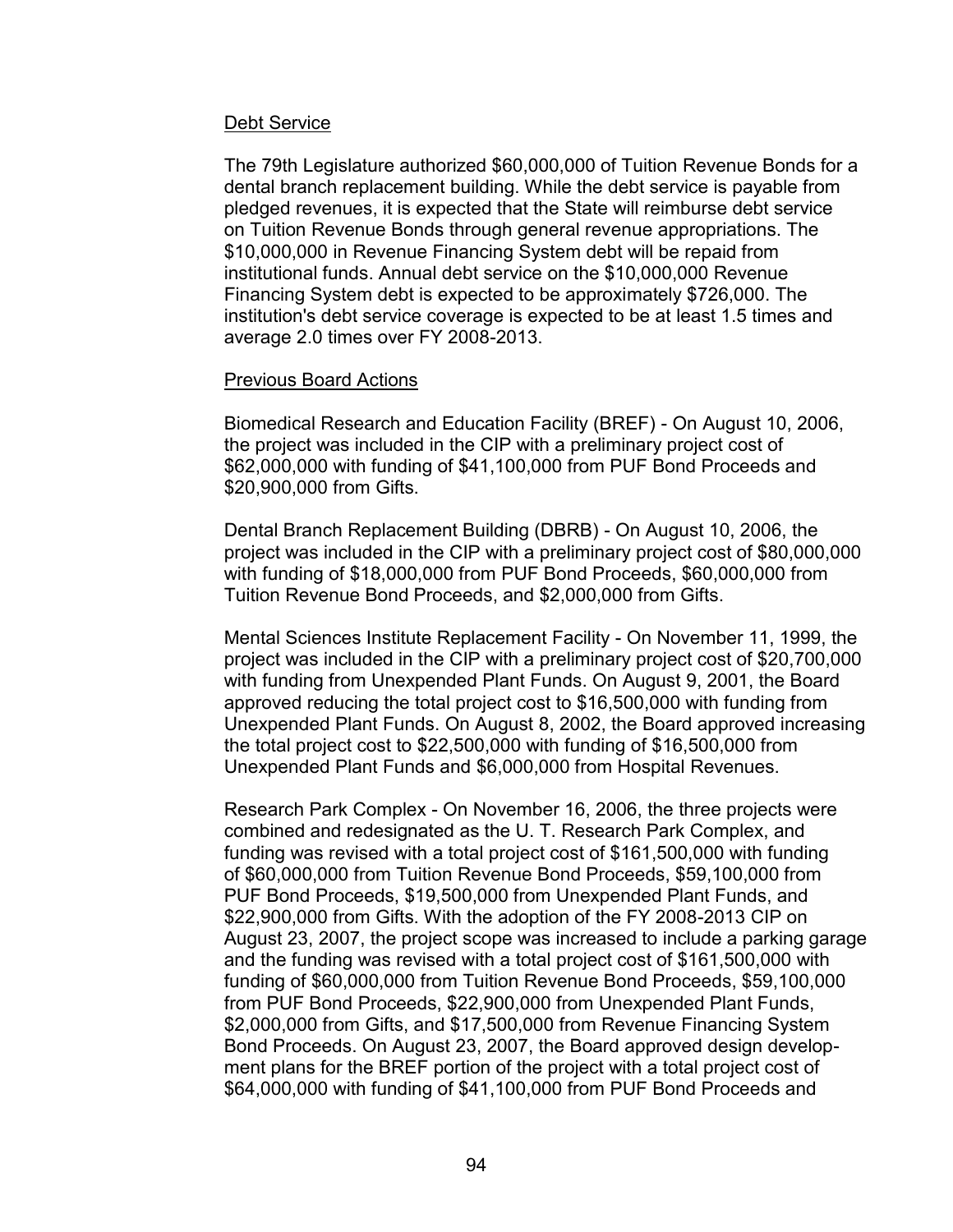\$22,900,000 from Unexpended Plant Funds. On February 7, 2008, the Board approved the increase in total project cost for the BREF portion of the project from \$64,000,000 to \$77,280,739 with funding of \$41,100,000 from PUF Bond Proceeds and \$36,180,739 from Unexpended Plant Funds.

#### Project Description

Stage 2 of the project will construct the second building in the complex consisting of a six-story structure to house approximately 197,000 gross square feet of preclinical spaces such as classrooms, an auditorium, preclinical laboratories, the Learning Resources Center, and administrative space along with build-out and additional equipment within the Central Plant to serve the Dental Branch and associated site utilities and amenities for the remainder of the project site.

*Texas Government Code* Section 2166.403 requires the governing body of a State agency to verify in an open meeting the economic feasibility of incorporating alternative energy devices into a new State building or an addition to an existing building. Therefore, the Project Architect prepared a renewable energy evaluation for this project in accordance with the Energy Conservation Design Standards for New State Buildings. This evaluation determined that alternative energy devices such as solar, wind, biomass, or photovoltaic energy are not economically feasible for the project.

13. U. T. M. D. Anderson Cancer Center: Administrative Support Building - Phase 1, Administrative Support Building - Phase 2, Administrative Support Building - Phase 3, and Data Center Expansion - Amendment of the FY 2008-2013 Capital Improvement Program and the FY 2008-2009 Capital Budget to combine four projects and redesignate as the Administrative Support Building; approval to increase the total project cost; approval of design development; appropriation of funds and authorization of expenditure; approval of evaluation of alternative energy economic feasibility; and resolution regarding parity debt

The Board approved the recommendations for the Administrative Support Building - Phase 1, Administrative Support Building - Phase 2, Administrative Support Building - Phase 3, and the Data Center Expansion projects at The University of Texas M. D. Anderson Cancer Center as follows:

| <b>Project Delivery Method:</b>                                                          | Design/Build                                                                 |                                                            |
|------------------------------------------------------------------------------------------|------------------------------------------------------------------------------|------------------------------------------------------------|
| <b>Substantial Completion Date:</b>                                                      | September 2012                                                               |                                                            |
| <b>Institutional Managed:</b>                                                            | No II<br>Yes $\bowtie$                                                       |                                                            |
| <b>Total Project Cost:</b><br><b>Administrative Support Building -</b><br><b>Phase I</b> | Source<br><b>Hospital Revenues</b><br>Revenue Financing System Bond Proceeds | Current<br>\$161,695,000<br>\$ 33,000,000<br>\$194,695,000 |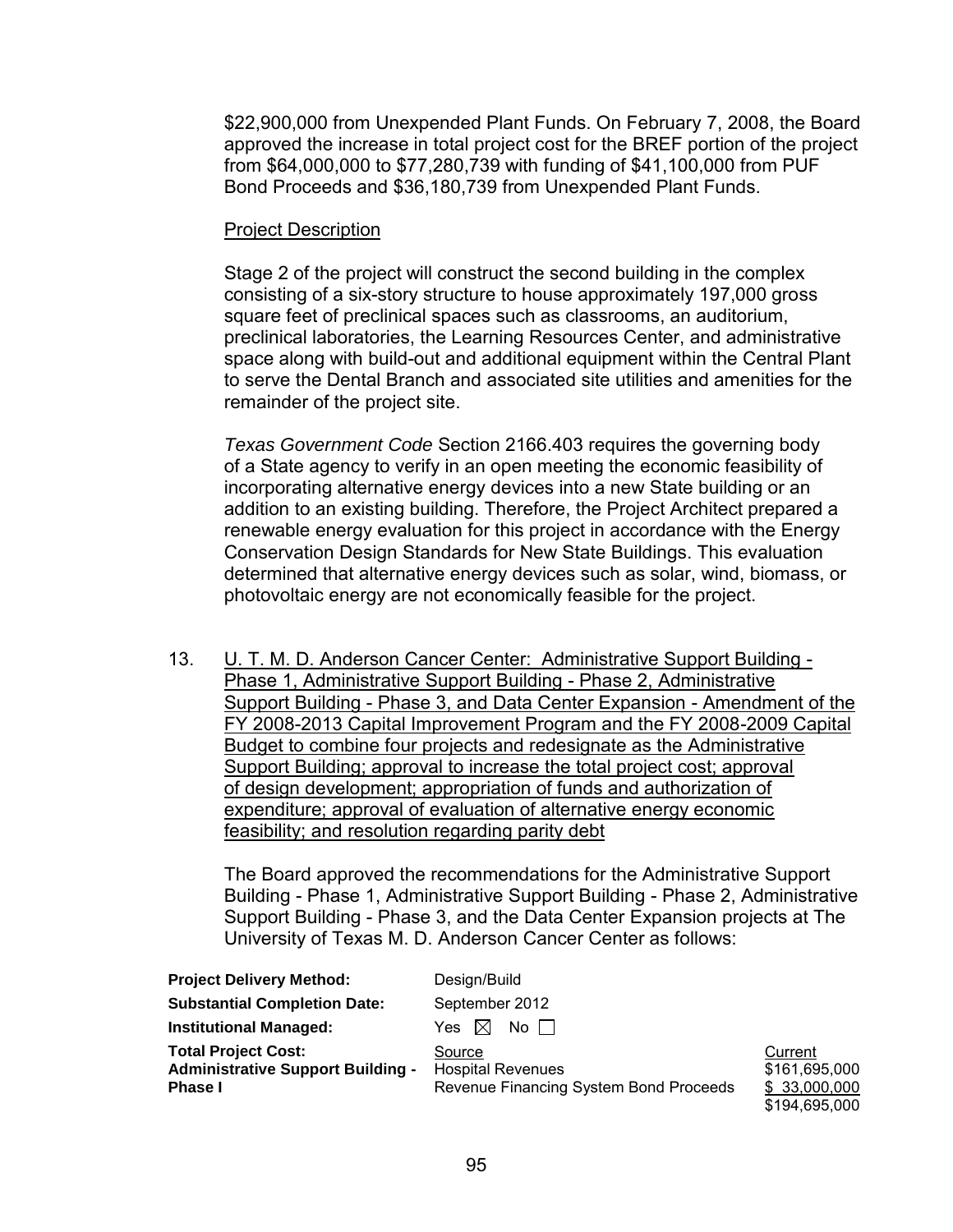| <b>Total Project Cost:</b><br><b>Administrative Support</b><br><b>Building - Phase 2</b>               | Source<br><b>Hospital Revenues</b><br>Revenue Financing System Bond<br><b>Proceeds</b> | Current<br>\$8,976,000<br>\$22,000,000<br>\$30,976,000   |                                                           |
|--------------------------------------------------------------------------------------------------------|----------------------------------------------------------------------------------------|----------------------------------------------------------|-----------------------------------------------------------|
| <b>Total Project Cost:</b><br><b>Administrative Support</b><br><b>Building - Phase 3</b>               | Source<br><b>Hospital Revenues</b>                                                     | Current<br>\$20,031,000                                  |                                                           |
| <b>Total Project Cost:</b><br><b>Data Center Expansion</b>                                             | Source<br><b>Hospital Revenues</b>                                                     | Current<br>\$20,000,000                                  |                                                           |
| <b>Total Combined Project Cost:</b><br><b>Administrative Support</b><br>Building (Project No. 703-404) | Source<br><b>Hospital Revenues</b><br>Revenue Financing System Bond<br><b>Proceeds</b> | Former<br>\$210,702,000<br>\$55,000,000<br>\$265,702,000 | Current<br>\$275,000,000<br>\$75,000,000<br>\$350,000,000 |

- **Investment Metrics:** Begin vacating existing leases by 2012
	- Provide shell and core space by 2012 to accommodate future build-out space for the relocation of other existing leases
	- Provide shell and core space by 2012 to accommodate future build-out of space for the relocation of North Campus personnel
	- a. amend the Fiscal Year (FY) 2008-2013 Capital Improvement Program (CIP) and the FY 2008-2009 Capital Budget to combine the four projects and redesignate as the Administrative Support Building;
	- b. approve the increase in the total project cost from \$265,702,000 to \$350,000,000;
	- c. approve design development plans;
	- d. appropriate funds and authorize expenditure of funds in the amount of \$75,000,000 from Revenue Financing System Bond Proceeds and \$275,000,000 from Hospital Revenues;
	- e. approve the evaluation of alternative energy economic feasibility; and
	- f. resolve in accordance with Section 5 of the Amended and Restated Master Resolution Establishing The University of Texas System Revenue Financing System that
		- parity debt shall be issued to pay the project's cost, including any costs prior to the issuance of such parity debt;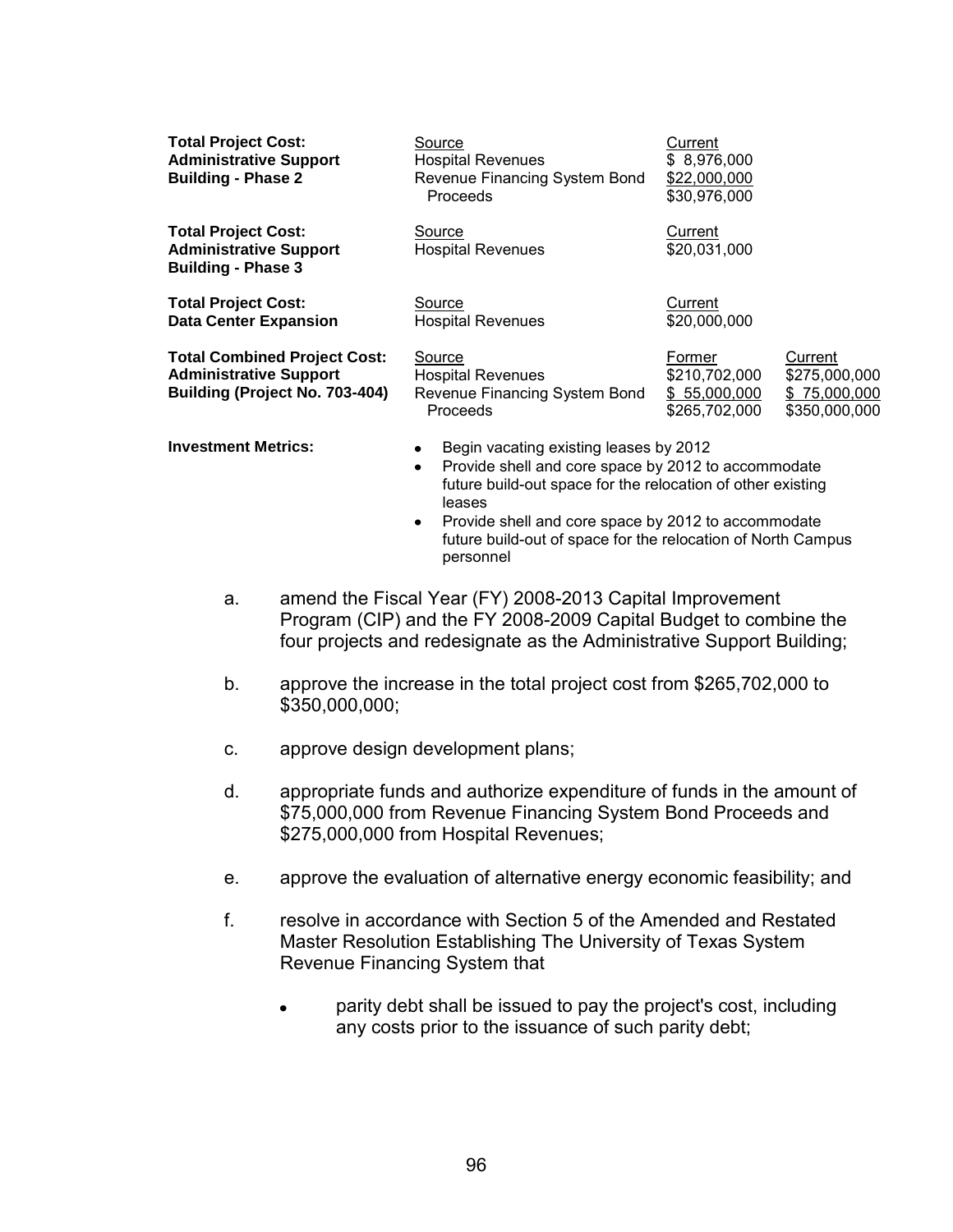- sufficient funds will be available to meet the financial obligations of the U. T. System, including sufficient Pledged Revenues as defined in the Master Resolution to satisfy the Annual Debt Service Requirements of the Financing System, and to meet all financial obligations of the U. T. System Board of Regents relating to the Financing System; and
- U. T. M. D. Anderson Cancer Center, which is a "Member" as such term is used in the Master Resolution, possesses the financial capacity to satisfy its direct obligation as defined in the Master Resolution relating to the issuance by the U. T. System Board of Regents of tax-exempt parity debt in the aggregate amount of \$75,000,000.

The \$75,000,000 in Revenue Financing System debt will be repaid from Hospital Revenues. Average annual debt service on the project is estimated at \$5,440,000. The institution's debt service coverage with the inclusion of this project is expected to be at least 4.7 times and average 5.1 times over FY 2008 - FY 2013.

#### Previous Board Actions

Administrative Support Building - Phase 1 - On August 11, 2005, the project was included in the CIP with a preliminary project cost of \$194,695,000 with funding of \$33,000,000 from Revenue Financing System Bond Proceeds and \$161,695,000 with funding from Hospital Revenues.

Administrative Support Building - Phase 2 - On August 11, 2005, the project was included in the CIP with a preliminary project cost of \$30,976,000 with funding of \$8,976,000 from Revenue Financing System Bond Proceeds and \$22,000,000 with funding from Hospital Revenues.

Administrative Support Building - Phase 3 - On August 22, 2007, the project was included in the CIP with a preliminary project cost of \$20,031,000 with funding from Hospital Revenues.

Data Center Expansion - On August 22, 2007, the project was included in the CIP with a preliminary project cost of \$20,000,000 with funding from Hospital Revenues.

#### Project Description

Pursuant to a Memorandum of Understanding effective August 26, 2004, U. T. M. D. Anderson Cancer Center has delegated authority for institutional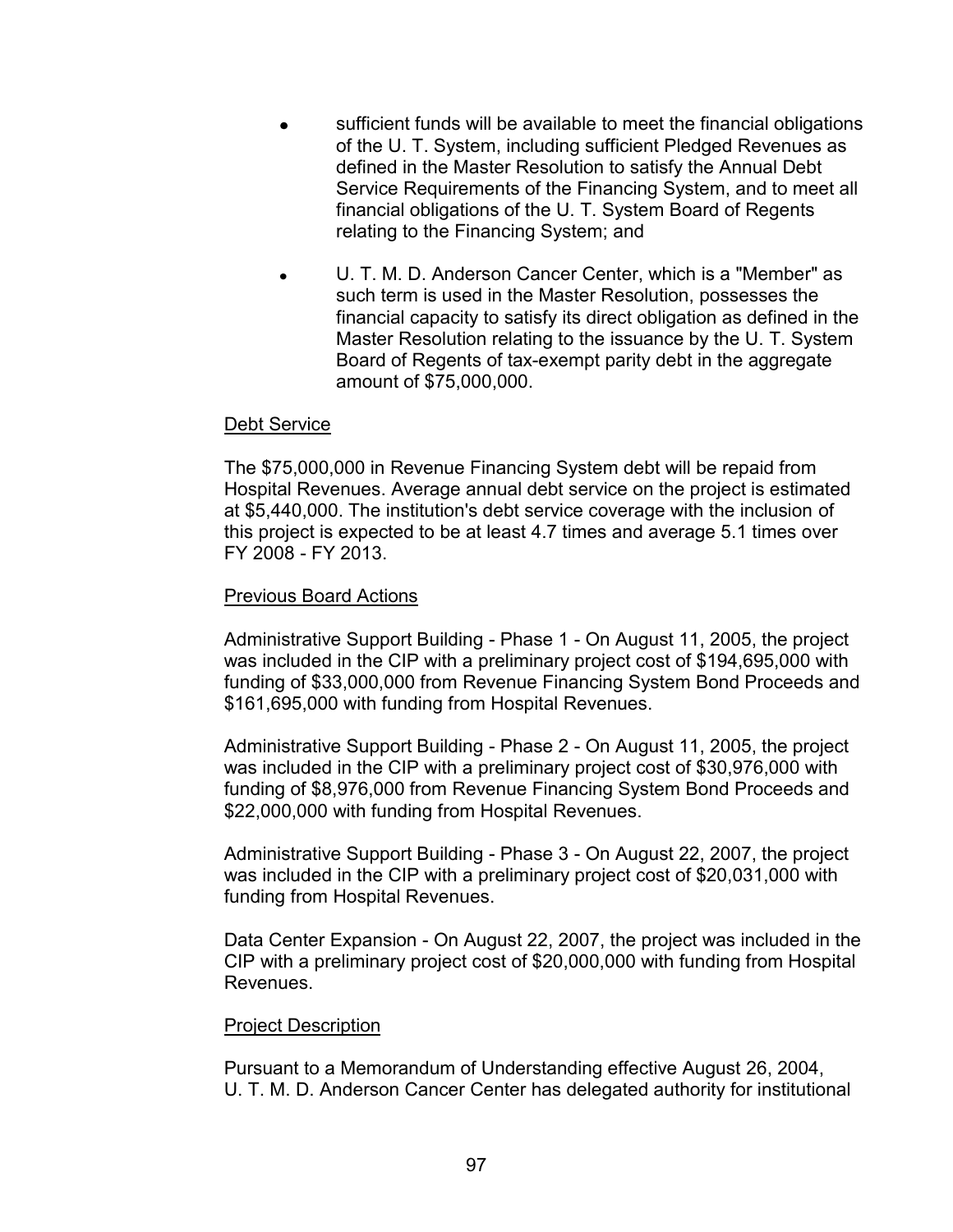management of construction projects under the continued oversight of the Office of Facilities Planning and Construction. The institutionally managed projects are subject to review by the Board of Regents for design development.

The project will construct a shell and core of approximately 1,353,000 gross square feet (GSF) and build out approximately 374,000 GSF. U. T. M. D. Anderson Cancer Center leases space in eight different locations in the vicinity of the Texas Medical Center. The multiple locations present a variety of issues including increased operating costs because of the need to maintain an extensive and costly shuttle system and decreased employee productivity because of time spent in transit from facility to facility. Projections indicate the need for additional support space as growth in patient care and research continues. The estimated net present value savings is \$10,200,000 to build rather than lease.

The growth rates have also resulted in the need for additional data processing infrastructure and hardware. The Administrative Support Building will include approximately 25,000 GSF for a new data center along with mechanical and electrical systems to support additional redundancy. The new data center will provide redundant capabilities for network systems and improve reliability for critical applications.

The Administrative Support Building provides the opportunity to vacate leases as they expire and consolidate departments currently separated into many disparate locations. In addition, space will be provided to meet growth projections.

*Texas Government Code* Section 2166.403 requires the governing body of a State agency to verify in an open meeting the economic feasibility of incorporating alternative energy devices into a new State building or an addition to an existing building. Therefore, the Project Architect prepared a renewable energy evaluation for this project in accordance with the Energy Conservation Design Standards for New State Buildings. This evaluation determined that alternative energy devices such as solar, wind, biomass, or photovoltaic energy are not economically feasible for the project.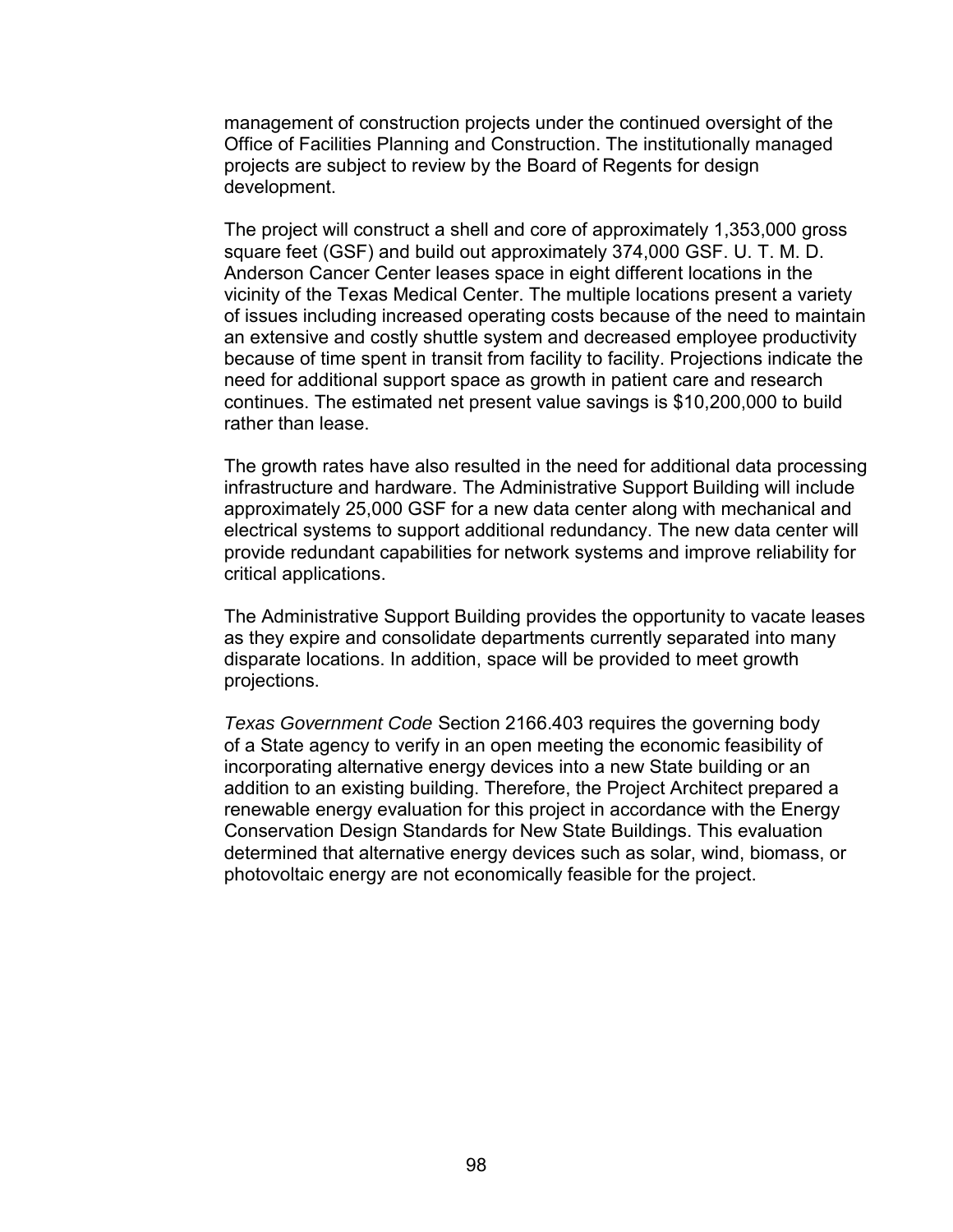14. U. T. Austin: Speedway Mall North of 21st Street and East Mall/East Mall Fountain, Phase I - Amendment of the FY 2008-2013 Capital Improvement Program and the FY 2008-2009 Capital Budget to increase the total project cost; revise the funding sources; and redesignate the project as Speedway Mall North of the Blanton Museum and South of Dean Keeton Street and East Mall/East Mall Fountain

The Board approved the recommendations for the Speedway Mall North of 21st Street and East Mall/East Mall Fountain, Phase I project at The University of Texas at Austin as follows:

| <b>Project No.:</b>                             | 102-219                                                                               |                                                       |                          |
|-------------------------------------------------|---------------------------------------------------------------------------------------|-------------------------------------------------------|--------------------------|
| <b>Project Delivery Method:</b>                 | Construction Manager at Risk                                                          |                                                       |                          |
| <b>Substantial Completion Date: August 2012</b> |                                                                                       |                                                       |                          |
| <b>Total Project Cost:</b>                      | Source<br>Gifts<br><b>Designated Tuition</b>                                          | Former<br>\$11,000,000<br>\$1,000,000<br>\$12,000,000 | Current<br>\$130,000,000 |
| <b>Investment Metrics:</b>                      | Provide student gathering space along former Speedway<br>$\bullet$<br>roadway by 2012 |                                                       |                          |

- Promote student services by 2012
- Encourage participation in student organizations by 2012
- a. amend the Fiscal Year (FY) 2008-2013 Capital Improvement Program (CIP) and the FY 2008-2009 Capital Budget to increase the total project cost from \$12,000,000 to \$130,000,000;
- b. revise the funding sources from \$11,000,000 from Gifts and \$1,000,000 from Designated Tuition to \$130,000,000 from Gifts; and
- c. redesignate the project as Speedway Mall North of the Blanton Museum and South of Dean Keeton Street and East Mall/East Mall Fountain.

# Previous Board Actions

On November 5, 2004, the project was included in the CIP with a total project cost of \$12,000,000 with funding from Gifts. With the adoption of the FY 2008-2013 CIP on August 23, 2007, the funding was revised to \$11,000,000 from Gifts and \$1,000,000 from Designated Tuition.

# Project Description

The Campus Master Plan, published in 1999, lays out a framework for enhancing the campus while maintaining a focus on reestablishing the sinews of community among students, faculty, and staff in an environment conducive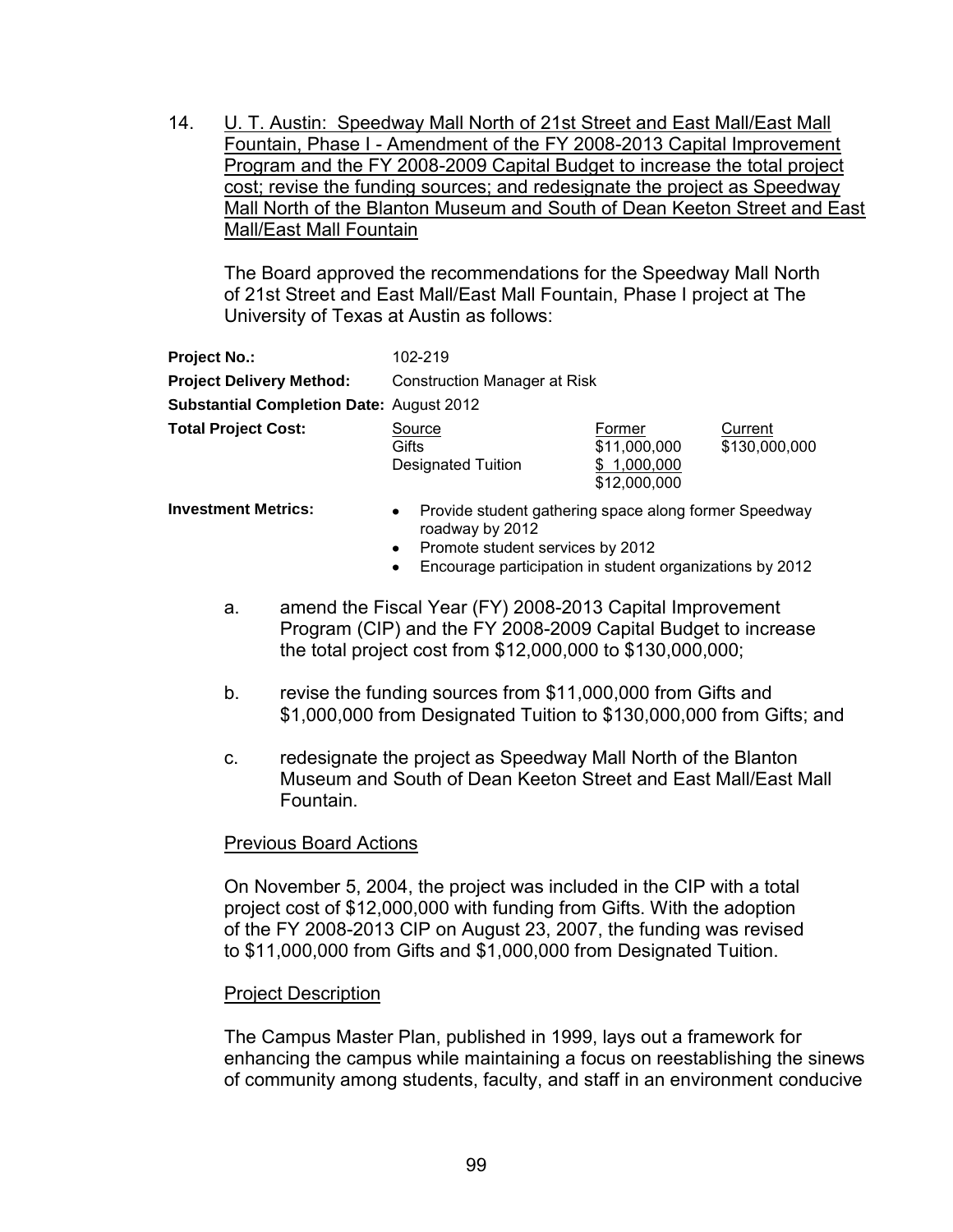to academic life in all respects. Transforming Speedway Avenue to become the major new informal social space of the central campus is identified by the Campus Master Plan as the most important public space initiative.

Sixty years of growth separate the 1999 Campus Master Plan by Cesar Pelli & Associates, renamed Pelli Clarke Pelli Architects, from the previous campus plan by Paul Cret. During that time, U. T. Austin's infrastructure grew from 14 buildings to a sprawling 369-acre campus with 139 buildings of more than 12.5 million square feet.

Cret's Master Plan organized the original 40 acres with a strong east-west and north-south axis using carefully defined malls. The Main Building's Tower anchors the intersection of these malls. That axial plan is still the dominant organizing element for the campus even though the geographic center of campus has shifted. The current Campus Master Plan for U. T. Austin retains the ideals established by Cret but places emphasis on the new geographic center of campus, which is where the East Mall intersects Speedway Avenue.

The Speedway Mall project would be the single most significant and comprehensive step to enabling and fulfilling five of the seven objectives and organizing principles of the 1999 Campus Master Plan, which include returning the core campus to pedestrians and keeping vehicular traffic to the edges of the campus; establishing a community of landscaped open spaces, working in concert with buildings to extend and reknit the campus; establishing new centers of student activity, reinforcing housing and academic uses to enhance a full on-campus life; concentrating future construction in the core campus rather than on the fringes; and enhancing public perceptions of and access to the campus through strengthened identity and wayfinding programs.

The project will provide pedestrian traffic enhancements and landscape improvements for Speedway Avenue from the Jack S. Blanton Museum of Art to East Dean Keeton Street and the East Mall from Inner Campus Drive to San Jacinto Boulevard, including the East Mall Fountain. The project scope involves grade changes for access to the buildings along the route, extensive utility upgrades, lighting and power improvements, construction of plazas and related food service, wireless access, and landscape enhancements. The project will offer a central point of multiple activities and services, which will enrich the campus experience for students, faculty, staff, and visitors. In addition, it will ensure the survivability of the endangered mature oak trees that line Speedway. The entire project area encompasses almost 16 acres and will be divided into six stages to minimize the overall impact that construction will have on day-to-day operations at U. T. Austin. This staged project is expected to take seven to eight years to complete.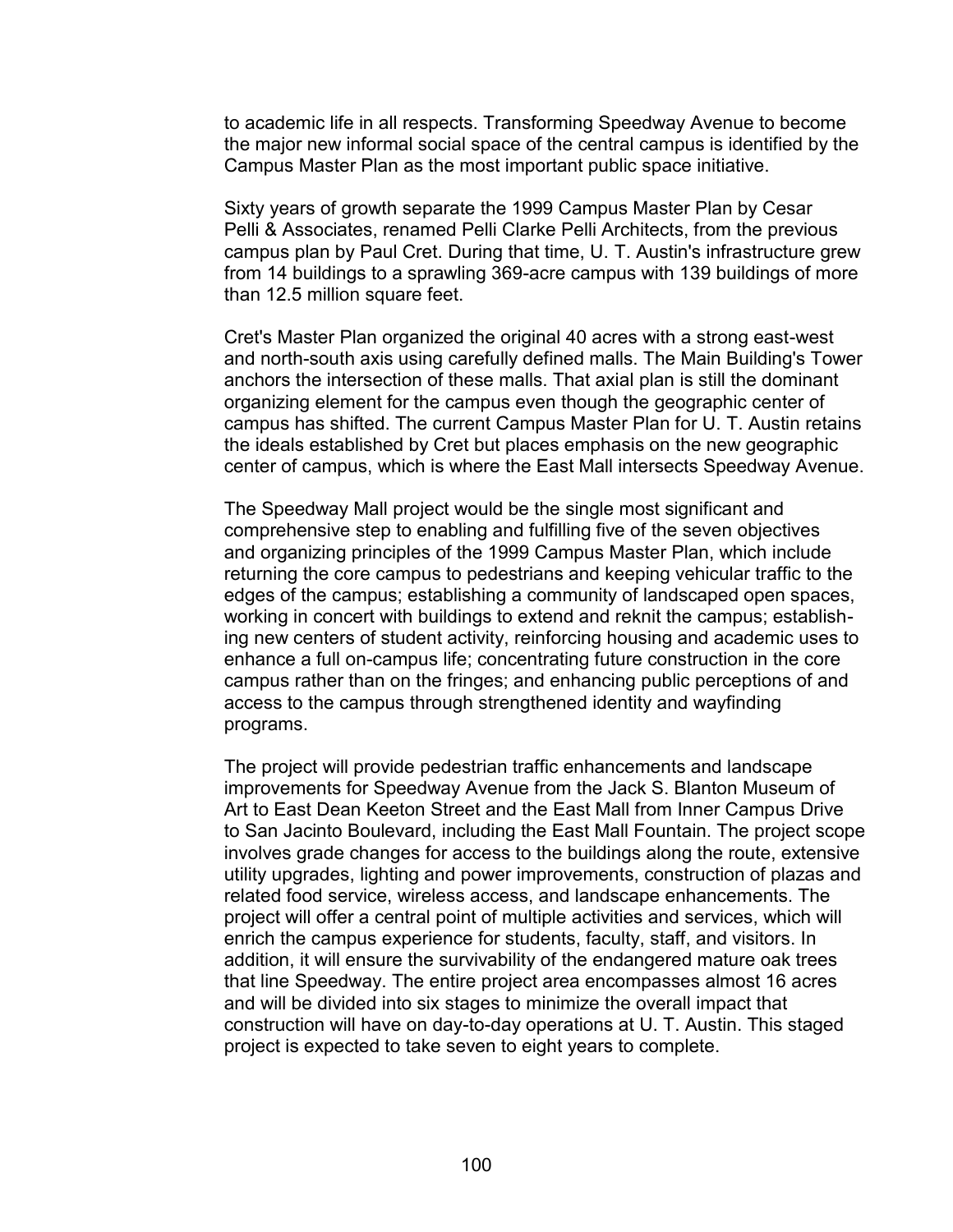The total project cost of \$12,000,000 was an early estimate for the work to replace the East Mall Fountain only. Since their appointment in early 2006, the Project Architect, Booziotis and Company Architects with Peter Walker and Partners Landscape Architects, have developed the fountain design, in addition to a plaza adjacent to the fountain. Together with the Construction Manager at Risk, Flintco, Inc., more accurate cost estimates have been developed for the work. The total project cost estimate for all portions of the work, including the fountain, is \$130,000,000.

The project is anticipated to be completed in six stages over an anticipated eight-year period. As gift funding is identified sufficient to fund a project stage or stages, the project will be brought back to the U. T. System Board of Regents for design development approval for that stage or those stages.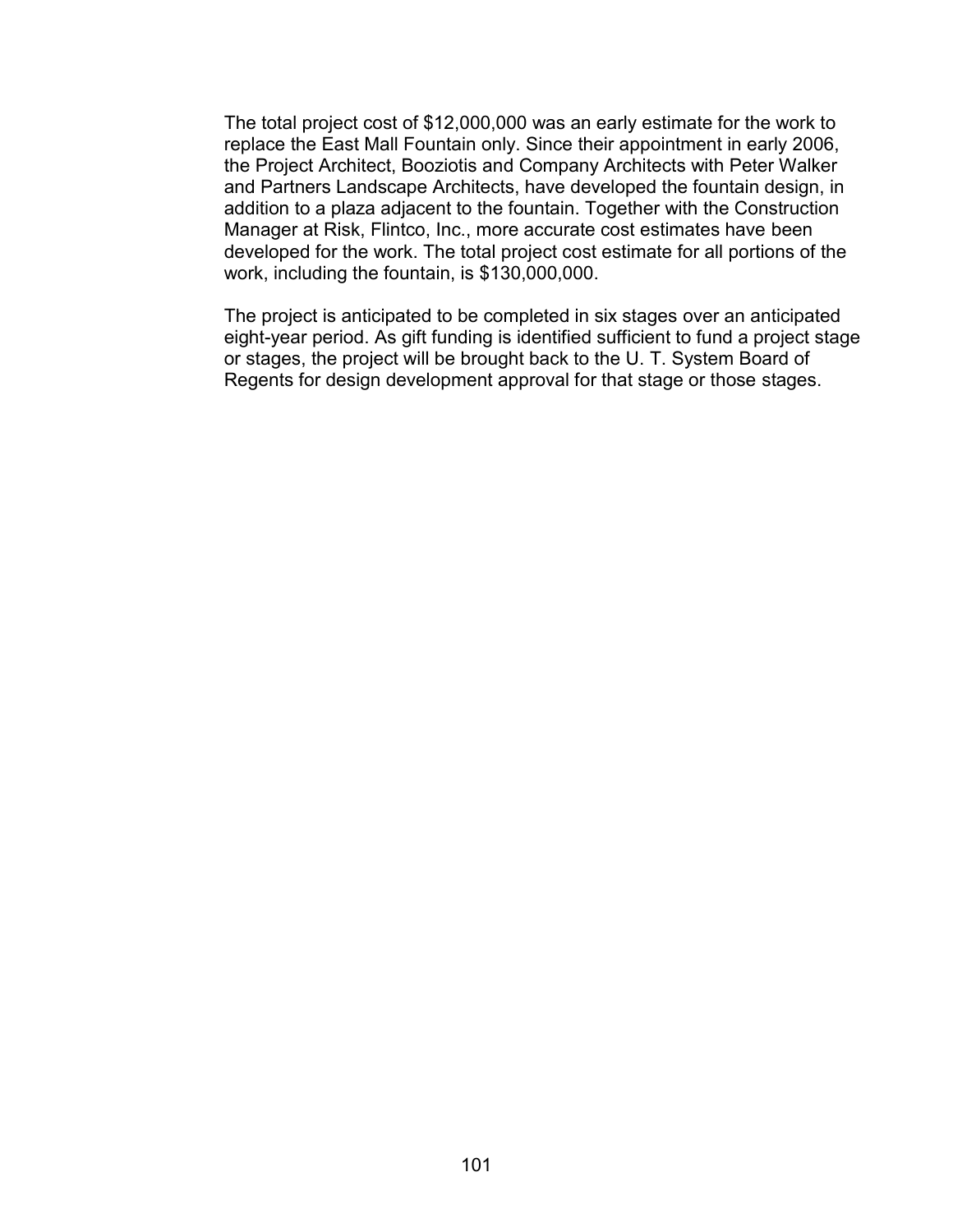RECONVENE BOARD OF REGENTS AS COMMITTEE OF THE WHOLE.-- At 12:10 p.m., the Board reconvened as a committee of the whole.

SCHEDULED MEETING.--The next regularly scheduled meeting will be held on August 13 - 14, 2008, in Austin, Texas.

ADJOURNMENT.--There being no further business, the meeting was adjourned at 12:10 p.m.

> /s/ Carol A. Felkel Assistant Secretary to the Board of Regents

June 25, 2008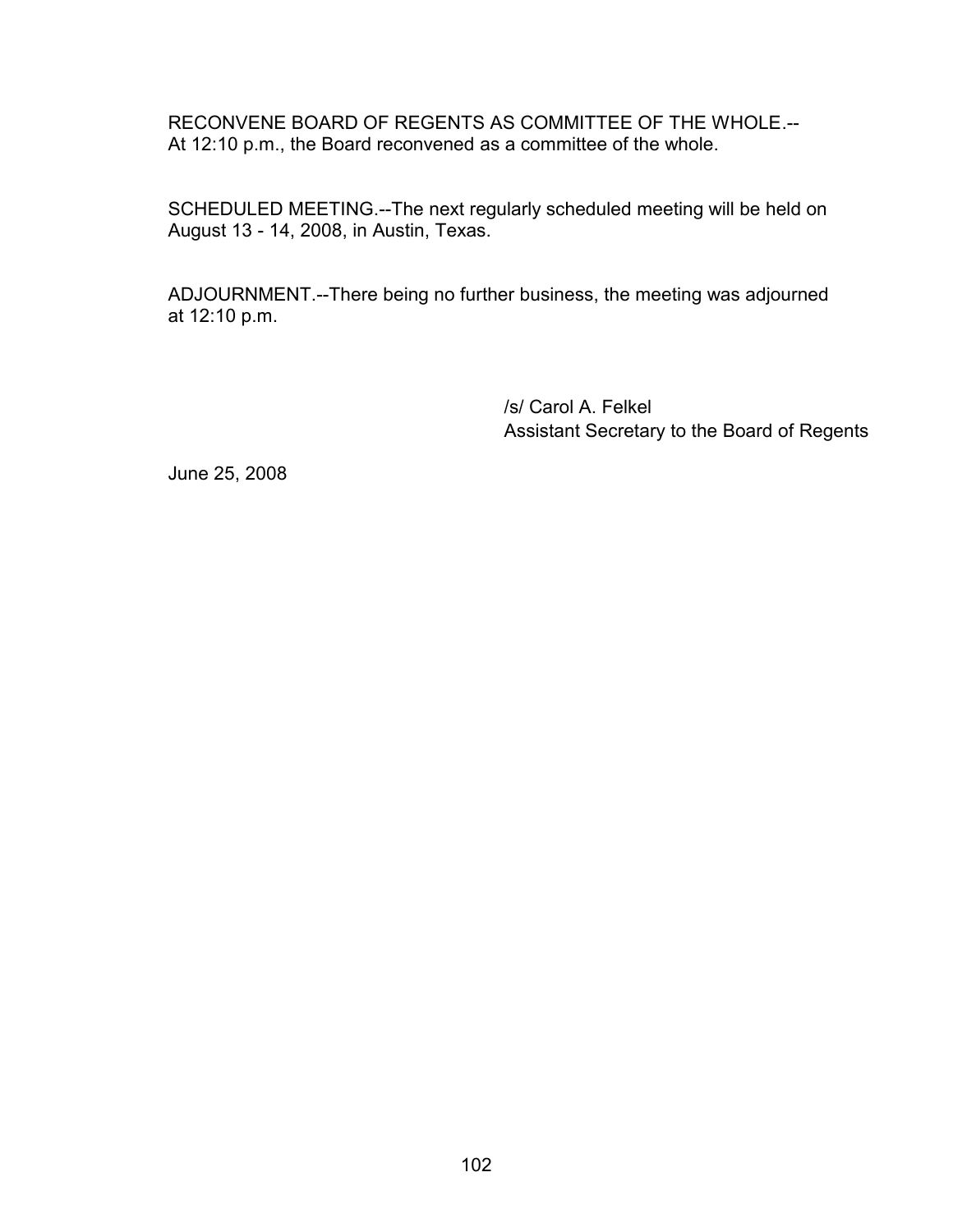### THE UNIVERSITY OF TEXAS SYSTEM ADMINISTRATION DOCKET NO. 134

# TO MEMBERS OF THE FINANCE AND PLANNING COMMITTEE:

The Docket for The University of Texas System Administration and the Dockets recommended by the respective presidents and prepared by the institutions listed below are submitted for discussion and appropriate action regarding approval of the Docket at the meeting of the U. T. System Board of Regents on May 15, 2008. The Executive Vice Chancellor for Academic Affairs, the Executive Vice Chancellor for Business Affairs, the Vice Chancellor and General Counsel, and I concur in these recommendations.

| Institutions                                                  | Pages         |                                                   |
|---------------------------------------------------------------|---------------|---------------------------------------------------|
| The University of Texas System Administration                 | Docket        | $1 - 8$                                           |
| The University of Texas at Arlington                          | Docket        | $\overline{11}$<br>9.<br>$\overline{\phantom{a}}$ |
| The University of Texas at Austin                             | Docket        | $\overline{12}$<br>17<br>$\overline{\phantom{a}}$ |
| The University of Texas at Brownsville                        | Docket        | 18 - 19                                           |
| The University of Texas at Dallas                             | Docket        | $20 - 22$                                         |
| The University of Texas at El Paso                            | <b>Docket</b> | $23 - 24$                                         |
| The University of Texas - Pan American                        | <b>Docket</b> | $25 - 26$                                         |
| The University of Texas at San Antonio                        | Docket        | $27 - 29$                                         |
| The University of Texas at Tyler                              | <b>Docket</b> | -30                                               |
| The University of Texas Southwestern Medical Center at Dallas | Docket        | $-34$<br>31                                       |
| The University of Texas Medical Branch at Galveston           | Docket        | $35 - 36$                                         |
| The University of Texas Health Science Center at Houston      | <b>Docket</b> | $37 - 38$                                         |
| The University of Texas Health Science Center at San Antonio  | <b>Docket</b> | 39                                                |
| The University of Texas M. D. Anderson Cancer Center          | Docket        | 43<br>40                                          |
|                                                               |               |                                                   |

Atuno Stare.

Kenn¢th I. Shine Chancellor ad interim and Executive Vice Chancellor for Health Affairs

xc: Other Members of the Board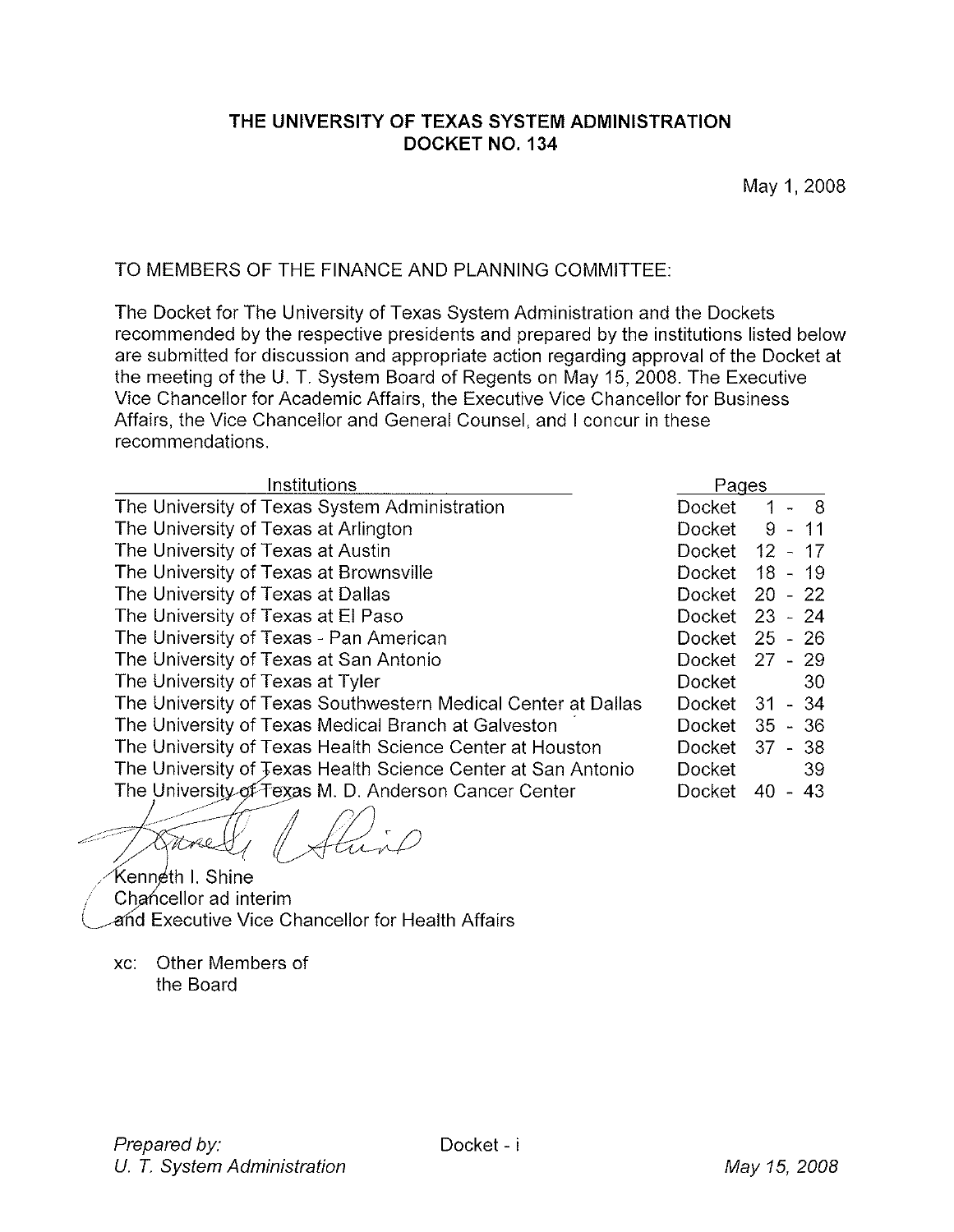# **TABLE OF CONTENTS**

| Report On Fiscal Year 2007 Post-Tenure Review 3 |
|-------------------------------------------------|
|                                                 |
|                                                 |
|                                                 |
| 20                                              |
|                                                 |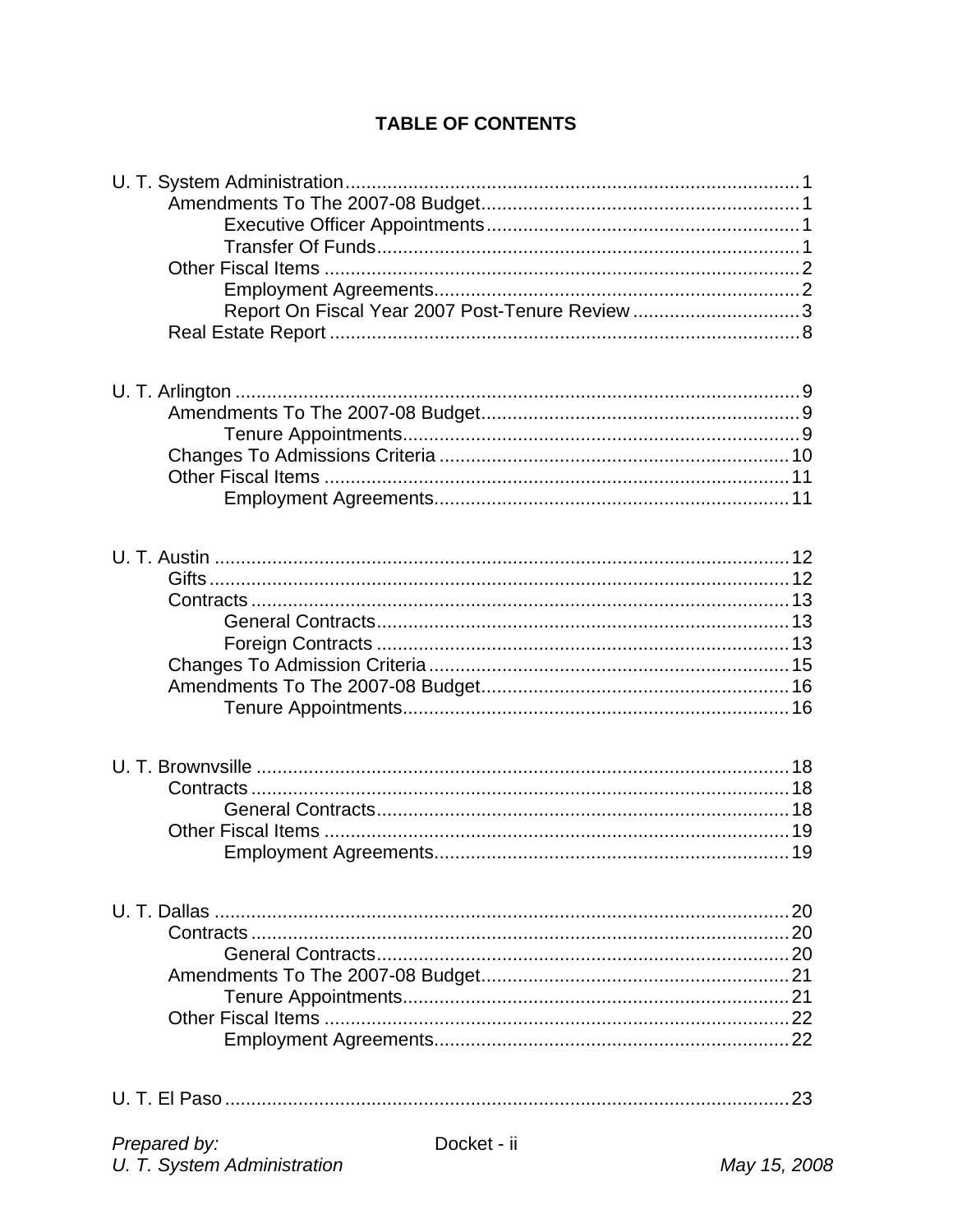| Approval Of Dual Positions Of Honor, Trust, Or Profit24              |  |
|----------------------------------------------------------------------|--|
|                                                                      |  |
|                                                                      |  |
|                                                                      |  |
| Contracts<br>Approval Of Dual Positions Of Honor, Trust, Or Profit34 |  |
| Contracts                                                            |  |
|                                                                      |  |
|                                                                      |  |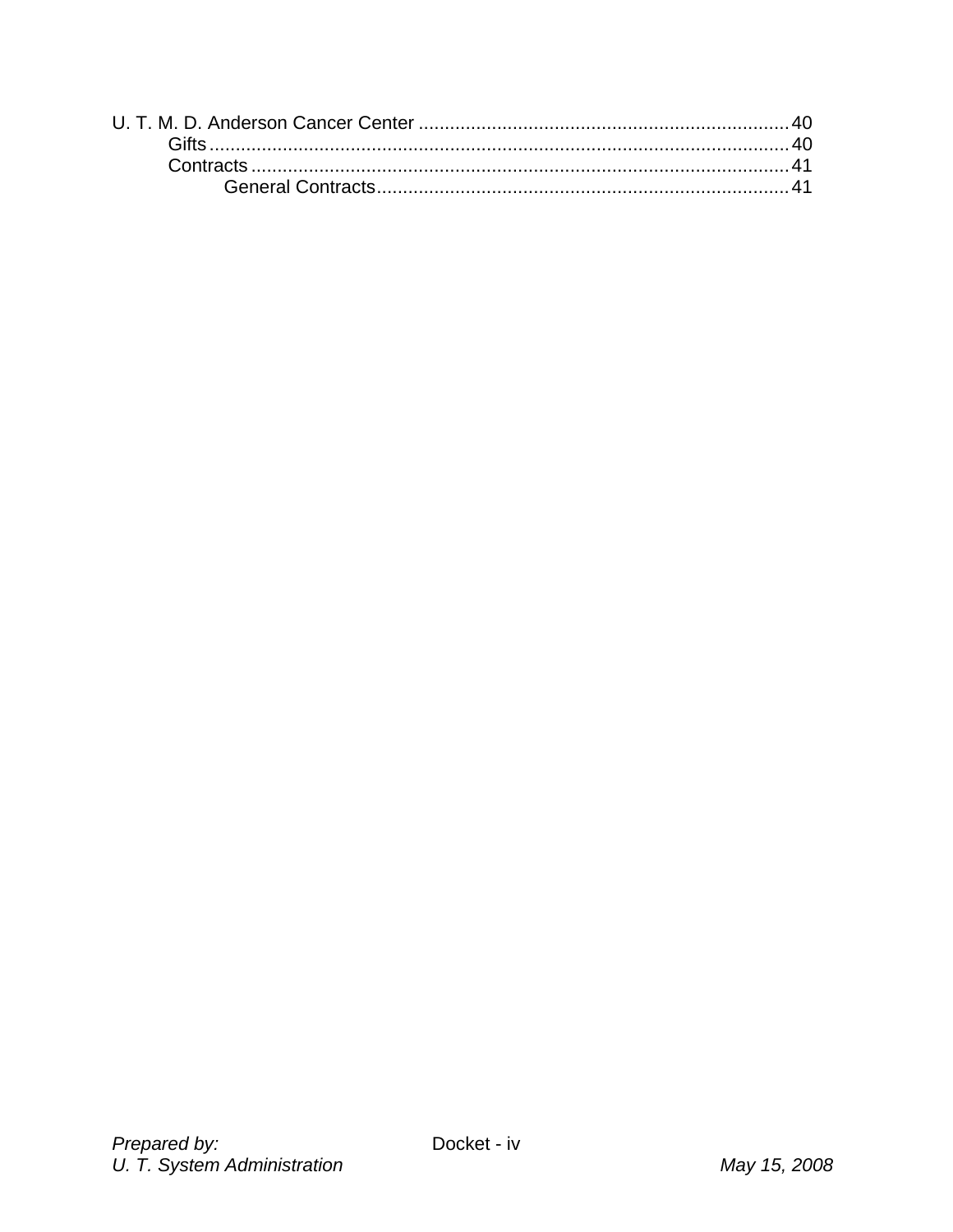# **U. T. SYSTEM ADMINISTRATION**

### **AMENDMENTS TO THE 2007-08 BUDGET**

The following Request for Budget Change (RBC) has been administratively approved by the Chancellor and is recommended for approval by the U. T. System Board of Regents:

### **EXECUTIVE OFFICER APPOINTMENTS**

|       |                                                                                                                                                                                                                            |                          |            |                 | Full-time<br>Salary |      |
|-------|----------------------------------------------------------------------------------------------------------------------------------------------------------------------------------------------------------------------------|--------------------------|------------|-----------------|---------------------|------|
|       |                                                                                                                                                                                                                            | Effective                | %          | No.             |                     |      |
|       | <b>Description</b>                                                                                                                                                                                                         | Date                     | Time       |                 | Mos. Rate $$$       | RBC# |
| 1.    | OFFICE OF EXTERNAL RELATIONS<br>Randa S. Safady                                                                                                                                                                            |                          |            |                 |                     | 134  |
| From: | Vice Chancellor for<br><b>External Relations</b>                                                                                                                                                                           |                          | 100        | 12 <sup>°</sup> | 315,000             |      |
| To:   | Vice Chancellor for<br><b>External Relations</b>                                                                                                                                                                           | $4/1 - 8/31$             | 100        | 12              | 400,000             |      |
|       |                                                                                                                                                                                                                            | <b>TRANSFER OF FUNDS</b> |            |                 |                     |      |
|       | Description                                                                                                                                                                                                                |                          | \$ Amount  |                 |                     | RBC# |
| 2.    | <b>INSTITUTIONAL FUNDS</b><br><b>Amount of Transfer:</b>                                                                                                                                                                   |                          | 21,000,000 |                 |                     | 135  |
| From: | <b>Billy Carr West Texas Lands</b><br>Endowment<br><b>Billy Carr PUF Lands Quasi</b>                                                                                                                                       |                          | 825,000    |                 |                     |      |
|       | Endowment<br>Damage Payments on West                                                                                                                                                                                       |                          | 11,900,000 |                 |                     |      |
|       | <b>Texas Lands</b><br><b>Interest on Damage Payments</b>                                                                                                                                                                   |                          | 7,600,000  |                 |                     |      |
|       | on West Texas Lands                                                                                                                                                                                                        |                          | 688,000    |                 |                     |      |
| To:   | Permanent University Fund (PUF)                                                                                                                                                                                            |                          |            |                 |                     |      |
|       | Historically, the surface damage fees collected on University Lands in<br>West Texas have been viewed as institutional funds; however, the fees<br>collected should have been considered carpings of the DUE. Expenditures |                          |            |                 |                     |      |

collected should have been considered earnings of the PUF. Expenditures of these funds were expended in accordance with the limitations on the PUF imposed by the *Texas Constitution* and statutes. This transfer is needed to move funds to the correct account.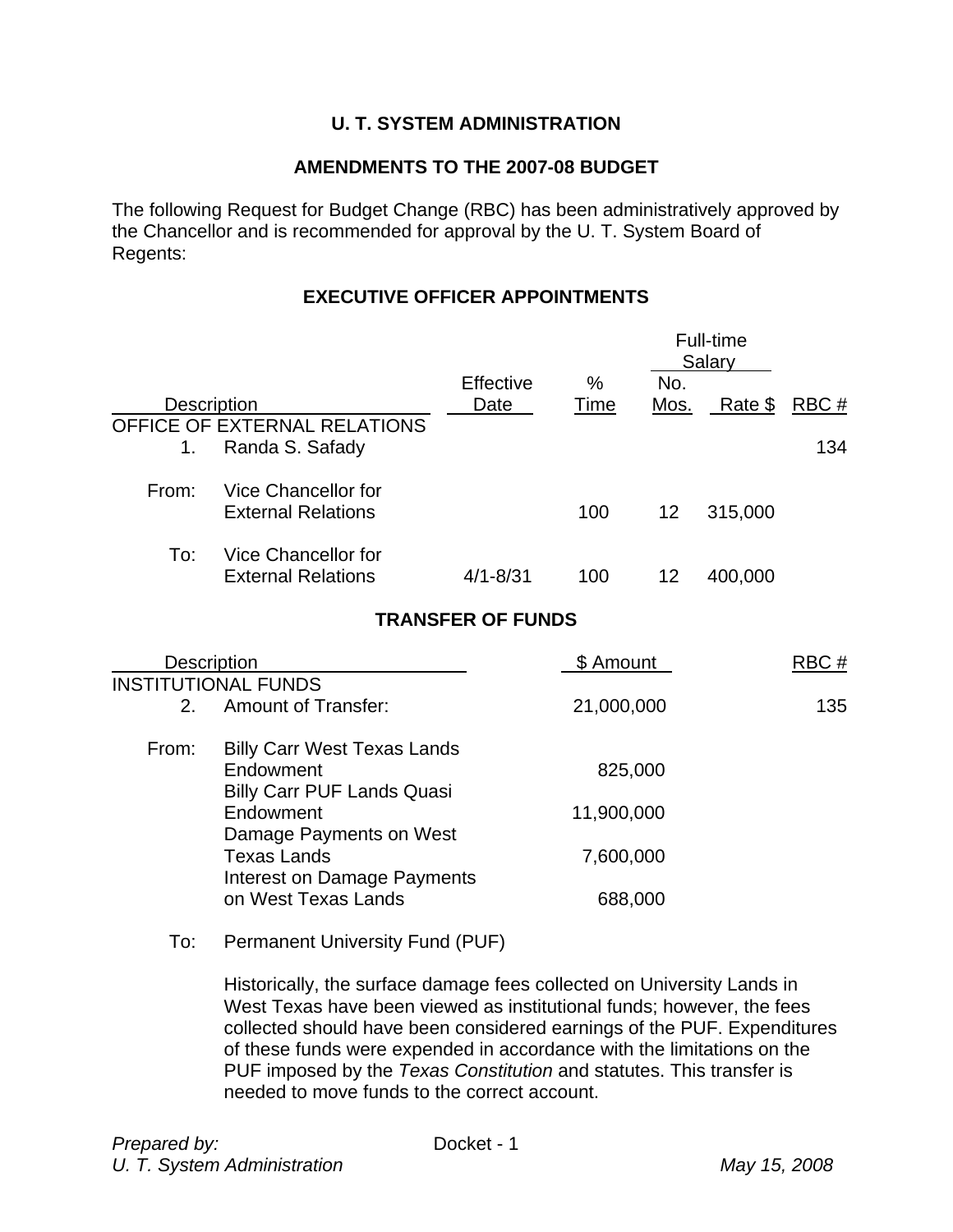# **OTHER FISCAL ITEMS**

### **EMPLOYMENT AGREEMENTS**

The following agreements are recommended for approval by the U. T. System Board of Regents. Such employment under this agreement is subject to the *Rules and Regulations* of the Board of Regents and the policies of The University of Texas System Administration.

- 1. Item: Advisor to the Chancellor
	- Funds: \$500,000
	- Period: May 1, 2008 through June 15, 2008
	- Description: Mark G. Yudof will serve as Advisor to the Chancellor to provide a coordinated transition and planning period before beginning duties as President of the University of California System. He will be provided appropriate office space and clerical support and continue to reside in Bauer House during this period of service. Additional continuing benefits will be the provision of a cell phone and the cost of club memberships, provided on the same terms as currently made available. The final premium payment on the long term care insurance policy will be paid by U. T. System as soon as allowed by the insurance carrier, as was provided for in his original employment agreement. Chancellor Yudof will be paid prior to June 15, 2008, for accrued and unused vacation time as authorized by State law.
- 2. Item: Chancellor ad interim

Funds: \$575,000 plus \$100,000 Supplement

- Period: Beginning May 1, 2008
- Description: Executive Vice Chancellor Shine will serve as Chancellor ad interim while the Board conducts a search for a Chancellor. Dr. Shine will receive a \$100,000 annual salary supplement for his service during the interim period.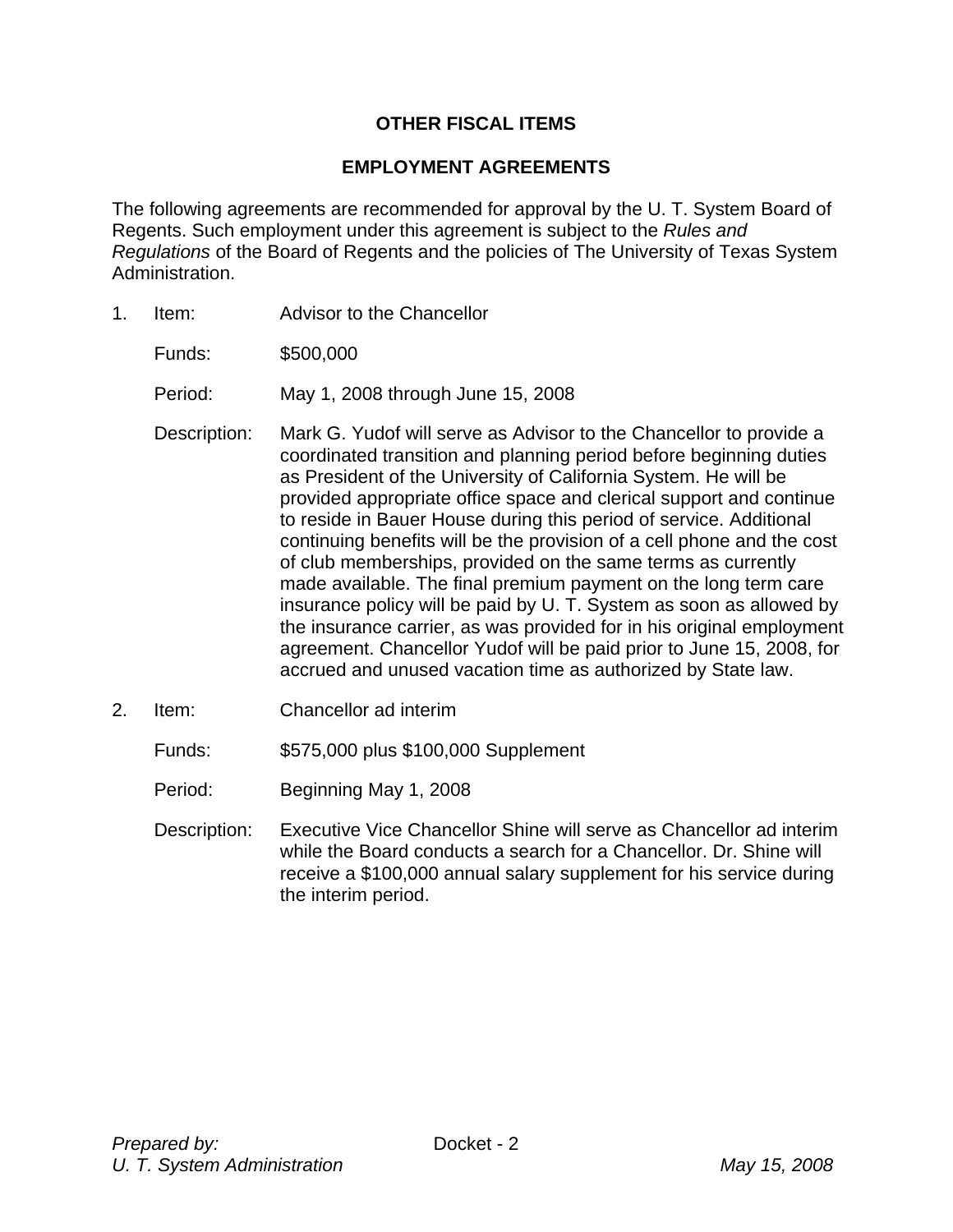### **OTHER MATTERS**

# **REPORT ON FISCAL YEAR 2007 POST-TENURE REVIEW**

### **ACADEMIC INSTITUTIONS**

In accordance with *Texas Education Code* Section 51.942 and Regents' *Rules and Regulations*, Rule 31102, the following report on the Fiscal Year 2007 post-tenure review for the U. T. System academic institutions is being provided by the Executive Vice Chancellor for Academic Affairs.

During Fiscal Year 2006-2007, 373 tenured faculty members at the nine academic institutions with tenured faculty were subject to post-tenure review. Of the 373 faculty members subject to review, 358 or 96.0% were evaluated as Performing Satisfactorily; 7 or 1.9% received a Needs Additional Support or Marginal evaluations; and 8 or 2.1% received Unsatisfactory evaluations. The following summary tables provide additional details of the post-tenure review results.

|                     | Total<br>Actually | Total<br>Performing | Total<br><b>Needs Additional</b> | Total<br>Unsatisfactory |  |
|---------------------|-------------------|---------------------|----------------------------------|-------------------------|--|
|                     | Reviewed          | Satisfactorily      | Support or<br>Marginal           |                         |  |
| U. T. Arlington     | 41                | 41                  |                                  |                         |  |
| U. T. Austin        | 180               | 174                 |                                  | 6                       |  |
| U. T. Brownsville   | 14                | 14                  |                                  |                         |  |
| U. T. Dallas        | 23                | 17                  | 5                                |                         |  |
| U. T. El Paso       | 39                | 37                  | 2                                |                         |  |
| U. T. Pan American  | 21                | 21                  |                                  |                         |  |
| U. T. Permian Basin |                   |                     |                                  |                         |  |
| U. T. San Antonio   | 40                | 39                  |                                  |                         |  |
| U. T. Tyler         | 14                | 14                  |                                  |                         |  |
| Total               | 373               | 358                 |                                  | 8                       |  |
|                     |                   | 96.0%               | 1.9%                             | 2.1%                    |  |

#### **Summary of Post-Tenure Review Results**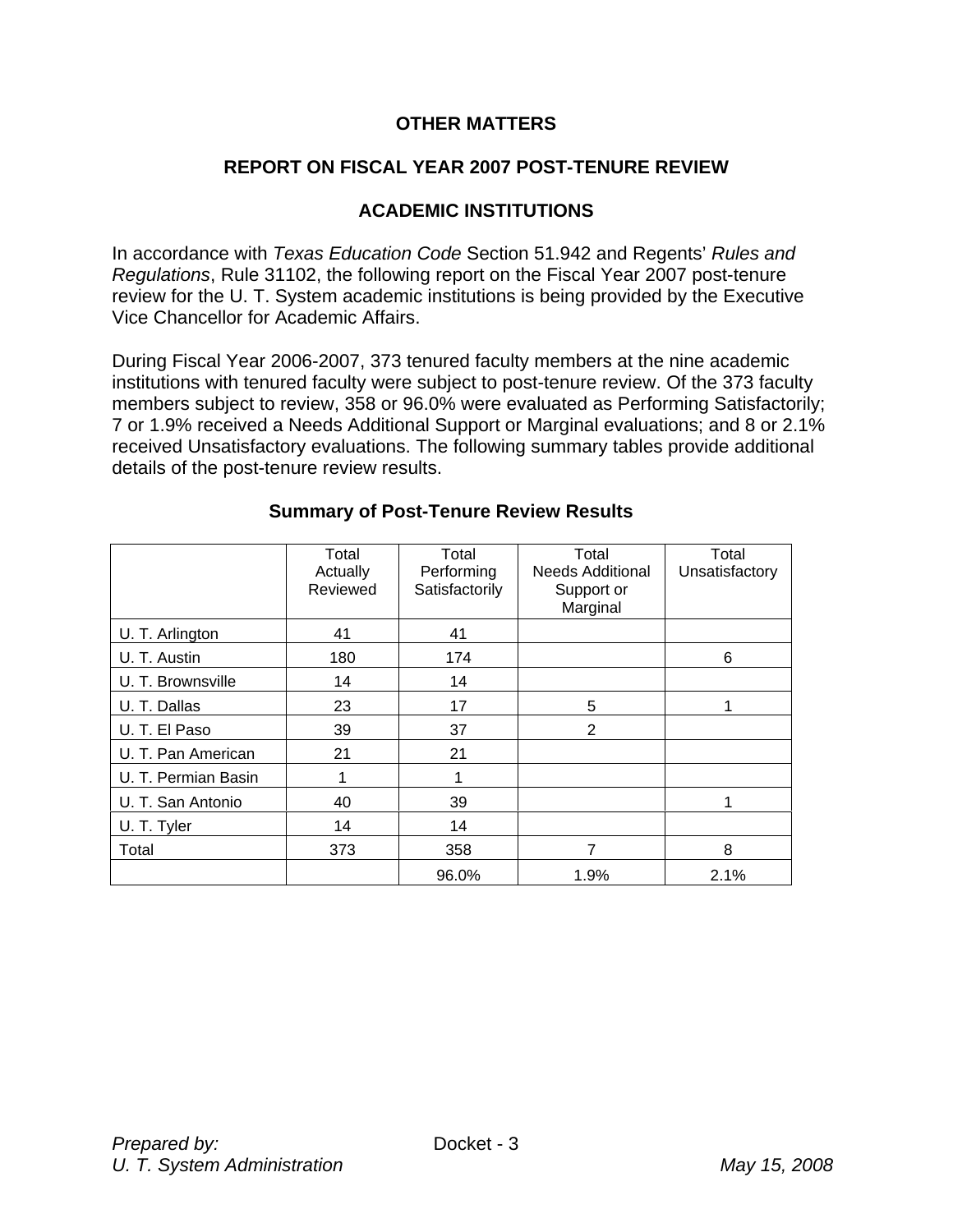# **REPORT ON FISCAL YEAR 2007 POST-TENURE REVIEW (CONTINUED)**

# **ACADEMIC INSTITUTIONS (CONTINUED)**

|                     |      | <b>Actually Reviewed</b> |      | Performing<br>Satisfactorily |                | <b>Needs Additional</b><br>Support or Marginal | Unsatisfactory |        |
|---------------------|------|--------------------------|------|------------------------------|----------------|------------------------------------------------|----------------|--------|
|                     | Male | Female                   | Male | Female                       | Male           | Female                                         | Male           | Female |
| U. T. Arlington     | 33   | 8                        | 33   | 8                            |                |                                                |                |        |
| U. T. Austin        | 153  | 27                       | 148  | 26                           |                |                                                | 5              |        |
| U. T. Brownsville   | 8    | 6                        | 8    | 6                            |                |                                                |                |        |
| U. T. Dallas        | 20   | 3                        | 15   | 2                            | 4              |                                                | 1              |        |
| U. T. El Paso       | 33   | 6                        | 31   | 6                            | $\overline{2}$ |                                                |                |        |
| U. T. Pan American  | 16   | 5                        | 16   | 5                            |                |                                                |                |        |
| U. T. Permian Basin | 0    |                          |      |                              |                |                                                |                |        |
| U. T. San Antonio   | 32   | 8                        | 31   | 8                            |                |                                                | 4              |        |
| U. T. Tyler         | 7    | 7                        | 7    | 7                            |                |                                                |                |        |
| Total               | 302  | 71                       | 289  | 69                           | 6              |                                                | 7              |        |

# **Post-Tenure Review Results by Gender**

# **Post-Tenure Review Results by Ethnicity**

|                     |       |              | <b>Total Actually Reviewed</b> |       |       | <b>Performing Satisfactorily</b> |              |                |       |       |
|---------------------|-------|--------------|--------------------------------|-------|-------|----------------------------------|--------------|----------------|-------|-------|
|                     | White | <b>Black</b> | Hispanic                       | Asian | Other | White                            | <b>Black</b> | Hispanic       | Asian | Other |
| U. T. Arlington     | 32    |              |                                | 8     |       | 32                               |              |                | 8     |       |
| U. T. Austin        | 160   | 4            | 6                              | 10    |       | 157                              | 3            | 5              | 9     |       |
| U. T. Brownsville   | 8     |              | 5                              |       |       | 8                                |              | 5              |       |       |
| U. T. Dallas        | 16    |              |                                | 6     |       | 13                               |              |                | 3     |       |
| U. T. El Paso       | 30    |              | 5                              |       | 2     | 28                               |              | 5              |       | 2     |
| U. T. Pan American  | 19    |              | 2                              |       |       | 19                               |              | $\overline{2}$ |       |       |
| U. T. Permian Basin |       |              |                                |       |       |                                  |              |                |       |       |
| U. T. San Antonio   | 27    |              |                                | 5     |       | 27                               |              | 6              | 5     |       |
| U. T. Tyler         | 13    |              |                                |       |       | 13                               |              |                |       |       |
| Total               | 306   | 6            | 27                             | 31    | 3     | 298                              | 5            | 25             | 27    | 3     |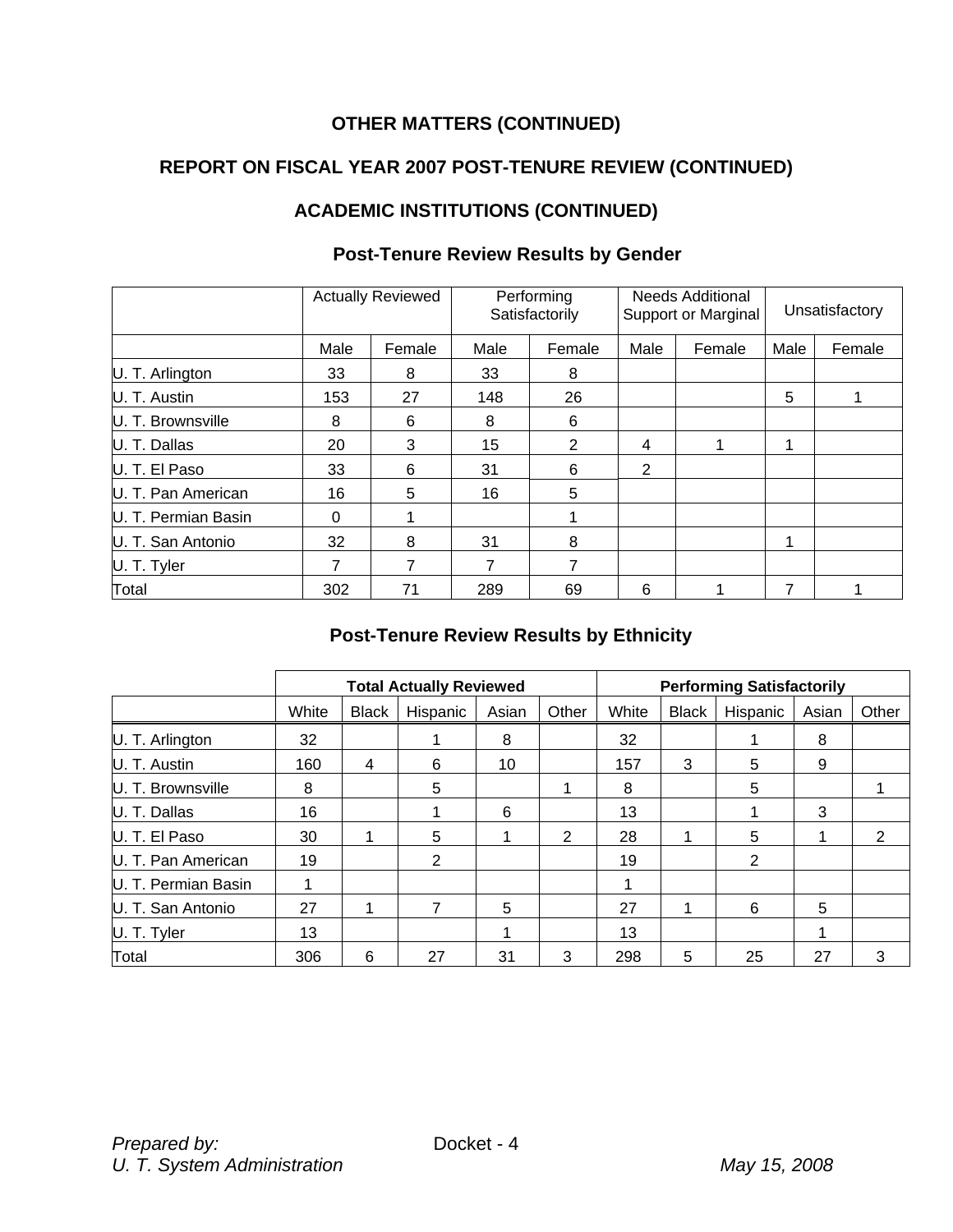# **REPORT ON FISCAL YEAR 2007 POST-TENURE REVIEW (CONTINUED)**

# **ACADEMIC INSTITUTIONS (CONTINUED)**

|                     |       |              | <b>Needs Additional Support or Marginal</b> |       |          | Unsatisfactory |              |          |       |       |
|---------------------|-------|--------------|---------------------------------------------|-------|----------|----------------|--------------|----------|-------|-------|
|                     | White | <b>Black</b> | Hispanic                                    | Asian | Other    | White          | <b>Black</b> | Hispanic | Asian | Other |
| U. T. Arlington     |       |              |                                             |       |          |                |              |          |       |       |
| U. T. Austin        |       |              |                                             |       |          | 3              |              |          |       |       |
| U. T. Brownsville   |       |              |                                             |       |          |                |              |          |       |       |
| U. T. Dallas        | 2     |              |                                             | 3     |          |                |              |          |       |       |
| U. T. El Paso       | 2     |              |                                             |       |          |                |              |          |       |       |
| U. T. Pan American  |       |              |                                             |       |          |                |              |          |       |       |
| U. T. Permian Basin |       |              |                                             |       |          |                |              |          |       |       |
| U. T. San Antonio   |       |              |                                             |       |          |                |              |          |       |       |
| U. T. Tyler         |       |              |                                             |       |          |                |              |          |       |       |
| Total               | 4     | 0            | $\Omega$                                    | 3     | $\Omega$ | 4              |              | 2        |       | 0     |

#### **PRESENT STATUS OF EACH UNSATISFACTORY PERFORMANCE:**

**U. T. Austin:** The six faculty members have established a professional development plan as a result of the review process.

**U. T. Dallas:** The faculty member who received an unsatisfactory evaluation has had his case forwarded to the Committee on Faculty Standing and Conduct for review and to develop a remediation plan.

**U. T. El Paso:** Each of the faculty members who were deemed to need support will be reviewed again in yearly intervals to assess the degree of change and appropriate action will then be taken.

**U. T. San Antonio:** The faculty member receiving an unsatisfactory evaluation has been placed on a performance improvement plan to improve the areas of teaching and service. The committee reports that there may be outlying factors to consider.

#### **NOTES:**

**U. T. Austin**: In addition, six faculty members scheduled for review retired, three resigned and two died before the review process could be completed.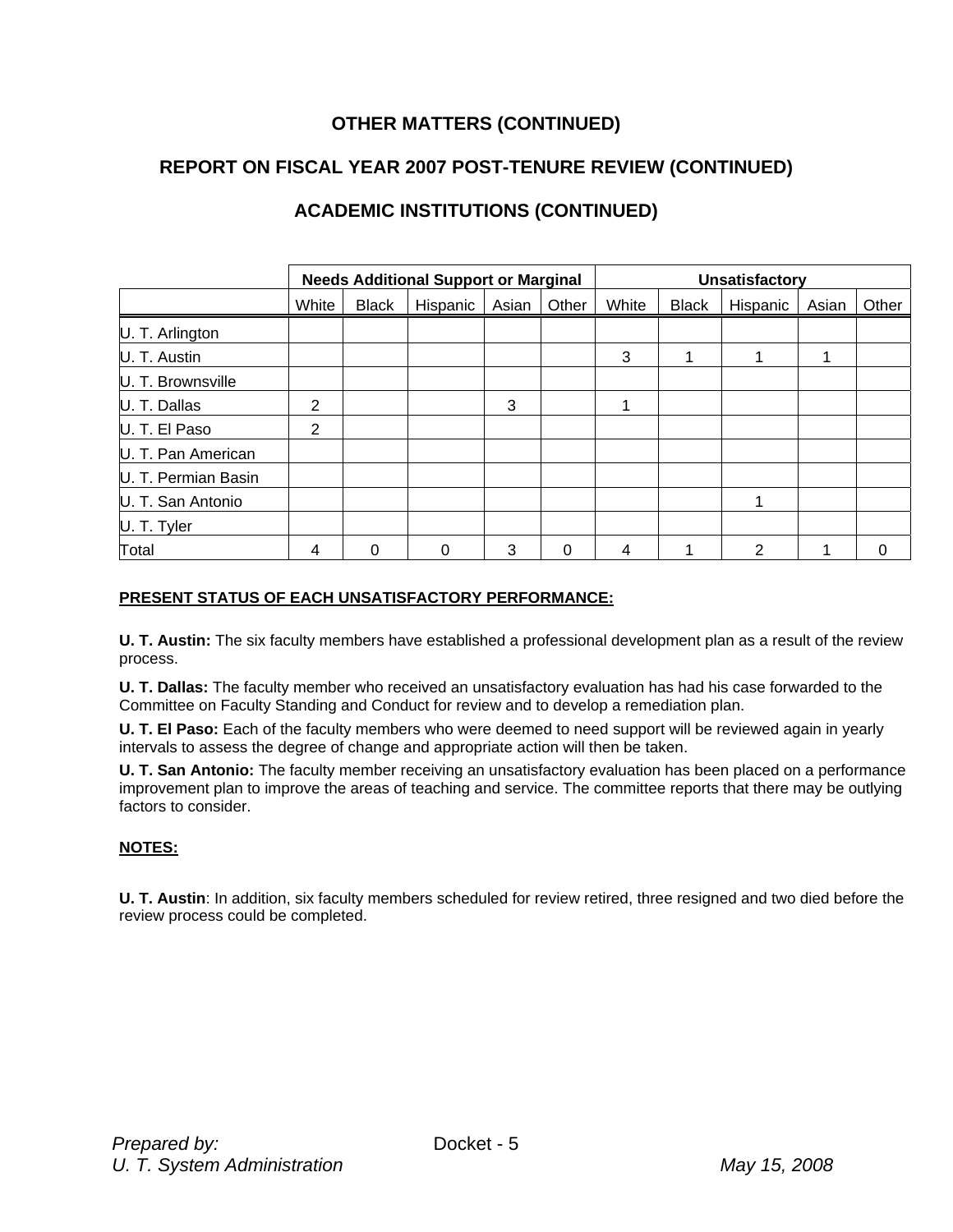### **REPORT ON FISCAL YEAR 2007 POST-TENURE REVIEW (CONTINUED)**

### **HEALTH INSTITUTIONS**

In accordance with *Texas Education Code* Section 51.942 and Regents' *Rules and Regulations*, Rule 31102, the following report on the Fiscal Year 2007 post-tenure review for the U. T. System health institutions is being provided by the Executive Vice Chancellor for Health Affairs.

During Fiscal Year 2006-2007, 165 tenured faculty members at the five health institutions with tenured faculty were subject to post-tenure review. Of the 165 faculty members subject to review, 155 or 93.9% were evaluated as Performing Well; 3 or 1.8% received Needs Additional Support or Marginal evaluations; and 7 or 4.2% received Unsatisfactory evaluations. The following summary tables provide additional details of the post-tenure review results.

|                         | Total<br>Subject to<br>Review | Total<br>Performing<br>Well | Total<br>Unsatisfactory |      |
|-------------------------|-------------------------------|-----------------------------|-------------------------|------|
| U. T. SWMC - Dallas     | 29                            | 28                          |                         |      |
| U. T. MB - Galveston    | 29                            | 26                          |                         | 2    |
| U. T. HSC - Houston *   | 14                            | 14                          |                         |      |
| U. T. HSC - San Antonio | 43                            | 43                          |                         | 0    |
| U. T. MDACC **          | 50                            | 44                          |                         | 5    |
| Total                   | 165                           | 155                         | 3                       |      |
|                         |                               | 93.9%                       | 1.8%                    | 4.2% |

#### **Summary of Post-Tenure Review Results**

# **Post-Tenure Review Results by Gender**

|                         | Subject to<br>Review |        |      | Performing Well |      | <b>Needs Additional</b><br><b>Support or Marginal</b> | Unsatisfactory |        |
|-------------------------|----------------------|--------|------|-----------------|------|-------------------------------------------------------|----------------|--------|
|                         | Male                 | Female | Male | Female          | Male | Female                                                |                | Female |
| U. T. SWMC - Dallas     | 24                   | 5      | 23   | 5               |      |                                                       |                |        |
| U. T. MB - Galveston    | 20                   | 9      | 19   |                 |      |                                                       |                |        |
| U. T. HSC - Houston *   | 8                    | 6      | 8    | 6               |      |                                                       |                |        |
| U. T. HSC - San Antonio | 36                   |        | 36   |                 |      |                                                       |                |        |
| U. T. MDACC **          | 39                   | 11     | 35   | 9               | 0    |                                                       | 4              |        |
| Total                   | 127                  | 38     | 121  | 34              |      | 2                                                     |                |        |

\*U. T. HSC – Houston does not include data on the Medical School

\*\*U. T. MDACC offers "term tenure"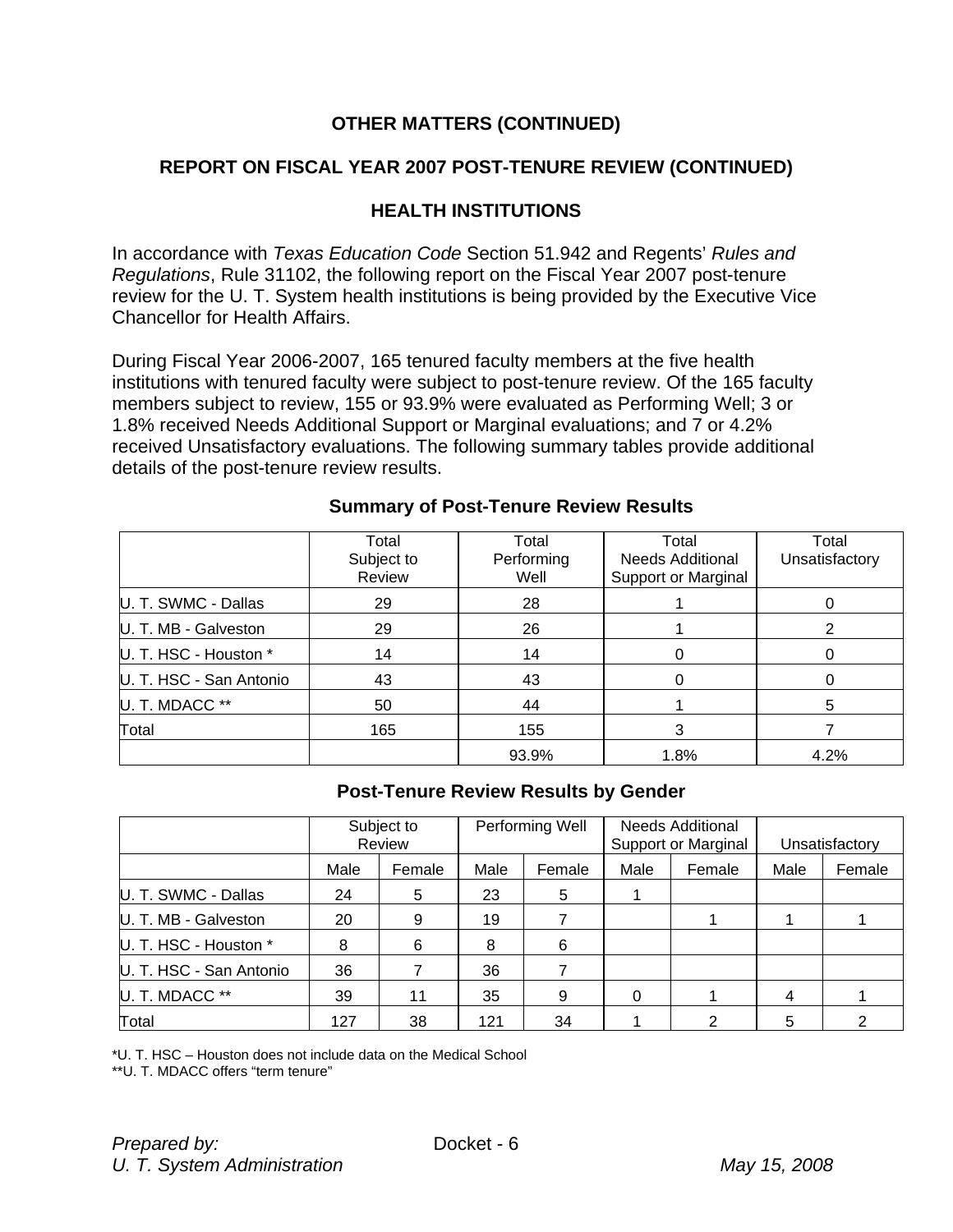# **REPORT ON FISCAL YEAR 2007 POST-TENURE REVIEW (CONTINUED)**

# **HEALTH INSTITUTIONS (CONTINUED)**

|                         |       |              | <b>Total Subject to Review</b> |       |       | <b>Performing Well</b> |       |          |       |       |
|-------------------------|-------|--------------|--------------------------------|-------|-------|------------------------|-------|----------|-------|-------|
|                         | White | <b>Black</b> | Hispanic                       | Asian | Other | White                  | Black | Hispanic | Asian | Other |
| U. T. SWMC - Dallas     | 25    | 0            |                                | 3     | 0     | 24                     |       |          | 3     |       |
| U. T. MB - Galveston    | 21    |              | 0                              |       | 0     | 19                     |       |          |       |       |
| U. T. HSC - Houston     | 10    |              |                                | 2     | 0     | 10                     |       |          | 2     |       |
| U. T. HSC - San Antonio | 34    |              |                                | 3     | 4     | 34                     |       |          | 3     | 4     |
| U. T. MDACC             | 37    | 0            | 2                              | 11    | 0     | 34                     |       | 2        | 8     |       |
| Total                   | 127   | 3            | 5                              | 26    | 4     | 121                    | っ     | 5        | 23    |       |

# **Post-Tenure Review Results by Ethnicity**

|                         |       | <b>Needs Additional Support or Marginal</b> |          |       |       |                | Unsatisfactory |          |       |       |  |
|-------------------------|-------|---------------------------------------------|----------|-------|-------|----------------|----------------|----------|-------|-------|--|
|                         | White | <b>Black</b>                                | Hispanic | Asian | Other | White          | <b>Black</b>   | Hispanic | Asian | Other |  |
| U. T. SWMC - Dallas     |       |                                             |          |       |       |                |                |          |       |       |  |
| U. T. MB - Galveston    |       |                                             |          |       |       | 2              |                |          |       |       |  |
| U. T. HSC - Houston     |       |                                             |          |       |       |                |                |          |       |       |  |
| U. T. HSC - San Antonio |       |                                             |          |       |       |                |                |          |       |       |  |
| U. T. MDACC             |       |                                             |          |       |       | $\mathfrak{p}$ |                |          | 3     |       |  |
| Total                   | າ     |                                             |          | 0     | 0     | 4              | 0              |          | З     |       |  |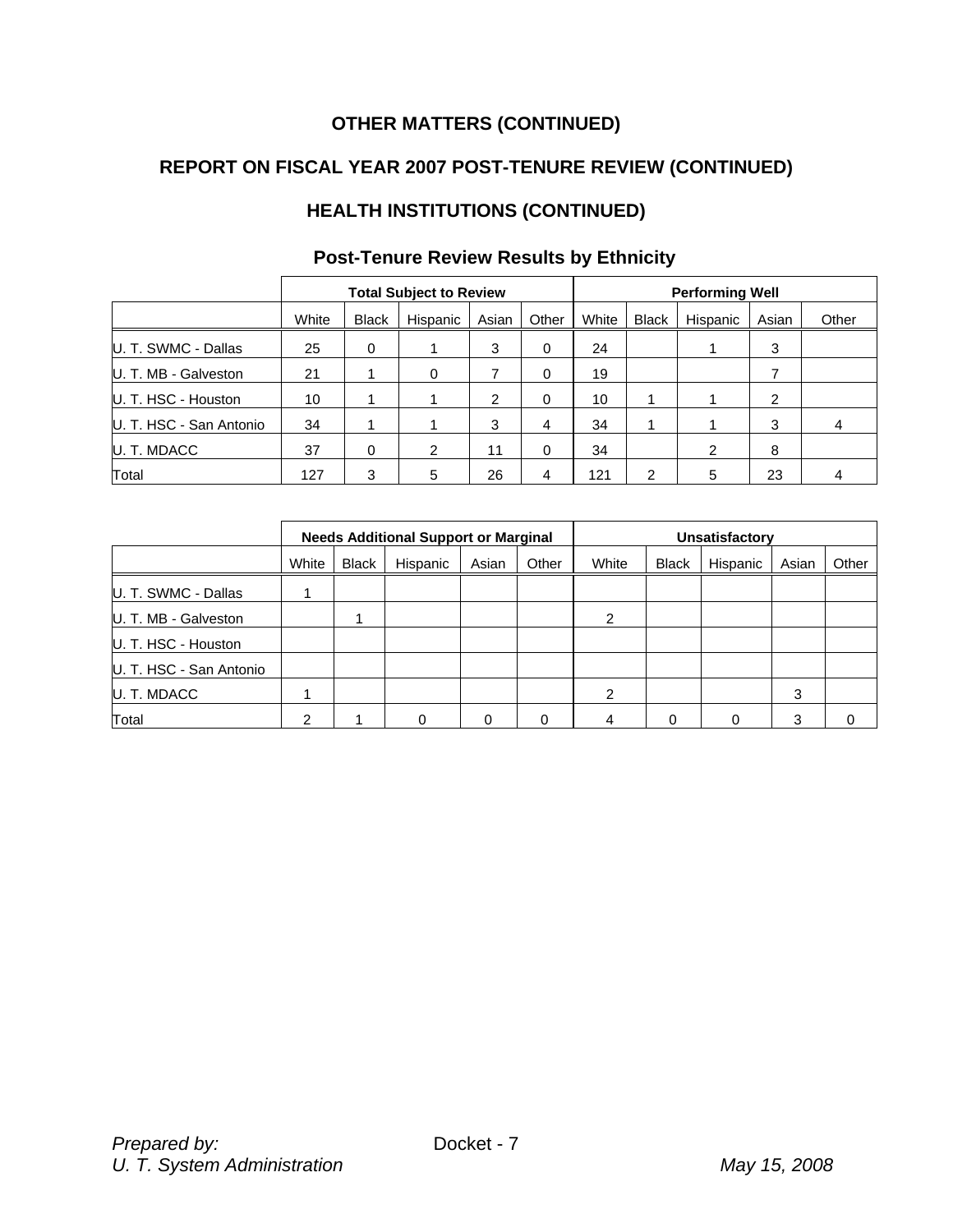### **REAL ESTATE REPORT**

#### THE UNIVERSITY OF TEXAS SYSTEM SEPARATELY INVESTED ASSETS Managed by U. T. System

#### Summary Report at February 29, 2008

|                                 |                                             |    |                                                |                   |    | FUND ITPE                                        |      |             |              |                          |    |             |    |                |
|---------------------------------|---------------------------------------------|----|------------------------------------------------|-------------------|----|--------------------------------------------------|------|-------------|--------------|--------------------------|----|-------------|----|----------------|
|                                 | <b>Current Purpose</b><br><b>Restricted</b> |    | <b>Endowment &amp;</b><br><b>Similar Funds</b> |                   |    | <b>Annuity &amp; Life</b><br><b>Income Funds</b> |      |             | <b>TOTAL</b> |                          |    |             |    |                |
|                                 | <b>Book</b>                                 |    | <b>Market</b>                                  | <b>Book</b>       |    | <b>Market</b>                                    |      | <b>Book</b> |              | <b>Market</b>            |    | <b>Book</b> |    | <b>Market</b>  |
| Land &<br><b>Buildings:</b>     |                                             |    |                                                |                   |    |                                                  |      |             |              |                          |    |             |    |                |
| <b>Ending Value</b><br>11/30/07 | \$<br>3,665,533                             | \$ | 29,025,158                                     | \$<br>104,924,996 | \$ | 282,846,649                                      | \$   | 1,159,250   | \$           | 1,189,766                | \$ | 109,749,778 | \$ | 313,061,573    |
| Increase or<br>Decrease         |                                             |    |                                                | (218,999)         |    | (29, 364, 550)                                   |      | 630,000     |              | 630,000                  |    | 411,002     |    | (28, 734, 549) |
| <b>Ending Value</b><br>02/29/08 | \$<br>3,665,534                             | \$ | 29,025,159                                     | \$<br>104,705,997 | S  | 253,482,098                                      | - \$ | 1,789,250   | \$           | 1,819,766                | \$ | 110,160,780 | \$ | 284,327,023    |
| <b>Other Real</b><br>Estate:    |                                             |    |                                                |                   |    |                                                  |      |             |              |                          |    |             |    |                |
| <b>Ending Value</b><br>11/30/07 | \$<br>97,271                                | \$ | 97,271                                         | \$<br>156,127     | \$ | 156,127                                          | \$   |             | \$           | $\overline{\phantom{a}}$ | \$ | 253,399     | \$ | 253,399        |
| Increase or<br>Decrease         | (8,986)                                     |    | (8,986)                                        | (4, 514)          |    | (4, 514)                                         |      |             |              |                          |    | (13,500)    |    | (13,500)       |
| <b>Ending Value</b><br>02/29/08 | \$<br>88,285                                | \$ | 88,285                                         | \$<br>151,613     | \$ | 151,613                                          | -\$  |             | \$           | $\overline{\phantom{a}}$ | S  | 239,898     | \$ | 239,898        |

#### **FUND TYPE**

Report prepared in accordance with Sec. 51.0032 of the *Texas Education Code*.

Details of individual assets by account furnished on request.

Note: Surface estates are managed by the U. T. System Real Estate Office. Mineral estates are managed by U. T. System University Lands – West Texas Operations. The royalty interests received from the Estate of John A. Jackson for the John A. and Katherine G. Jackson Endowed Fund in Geosciences are managed by the U. T. Austin Geology Foundation, with the assistance of the Bureau of Economic Geology.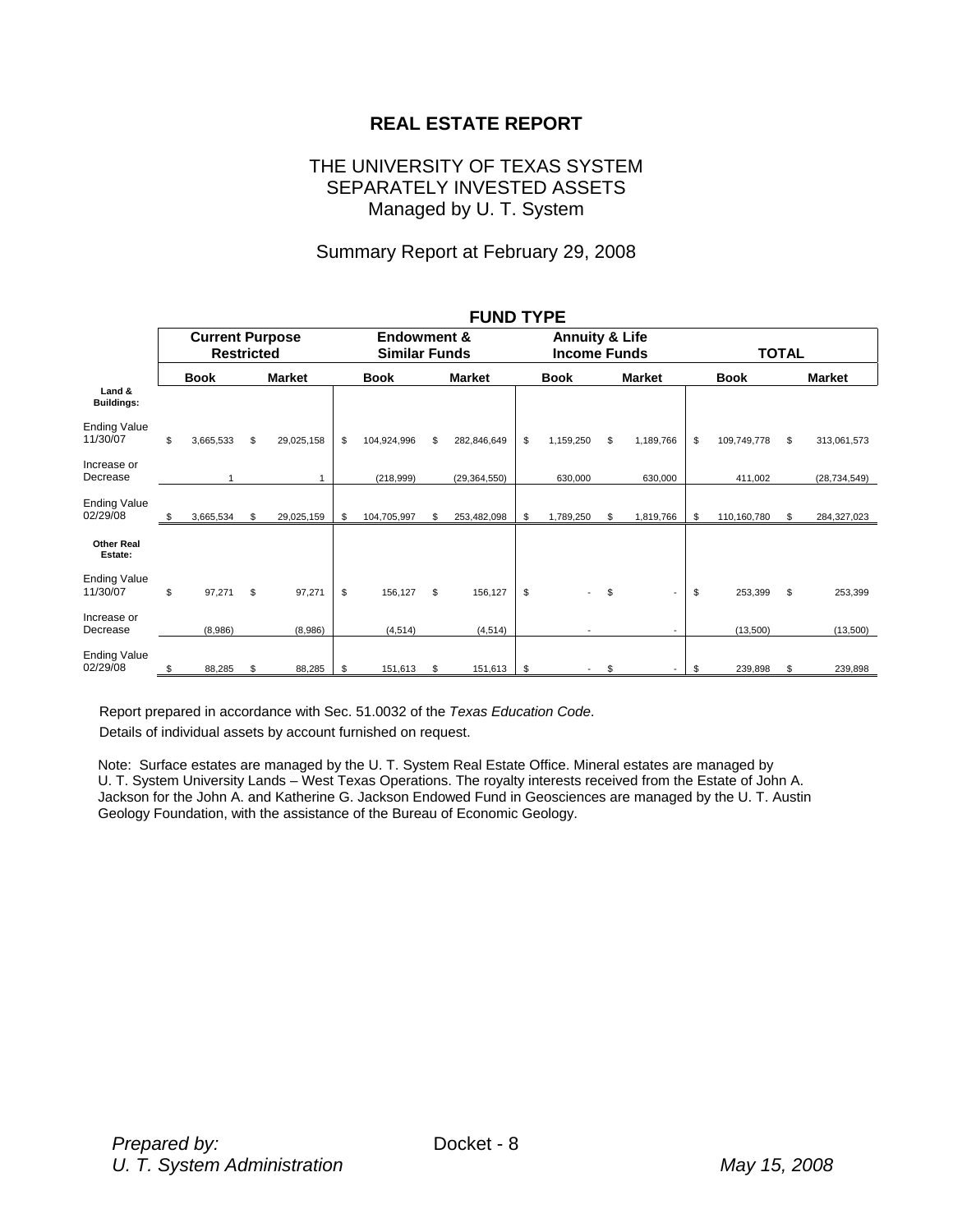# **U. T. ARLINGTON**

# **AMENDMENTS TO THE 2007-08 BUDGET**

### **TENURE APPOINTMENTS**

### **NEW APPOINTMENTS WITH TENURE, AWARD OF TENURE, AND EMERITUS APPOINTMENTS**

The following Request for Budget Change (RBC) has been administratively approved by the Executive Vice Chancellor for Academic Affairs and is recommended for approval by the U. T. System Board of Regents:

|                                     |               |       |      | <b>Full-time</b><br>Salary |      |
|-------------------------------------|---------------|-------|------|----------------------------|------|
|                                     | Effective     | %     | No.  |                            |      |
| <b>Description</b>                  | Date          | Time  | Mos. | Rate \$                    | RBC# |
| OFFICE OF THE PROVOST               |               |       |      |                            |      |
| Provost and                         |               |       |      |                            |      |
| Vice President for Academic Affairs |               |       |      |                            |      |
| <b>College of Science</b>           |               |       |      |                            |      |
| Chemistry                           |               |       |      |                            |      |
| Professor                           |               |       |      |                            |      |
| Donald R. Bobbitt (T)<br>1.         | 7/01-8/31     | 100   | 12   | 250,000                    | 2484 |
|                                     | $7/01 - 8/31$ |       | 09   | 187,500                    |      |
|                                     | 7/01-8/31     | SUPLT | 01   | 10,000                     |      |
|                                     |               |       |      |                            |      |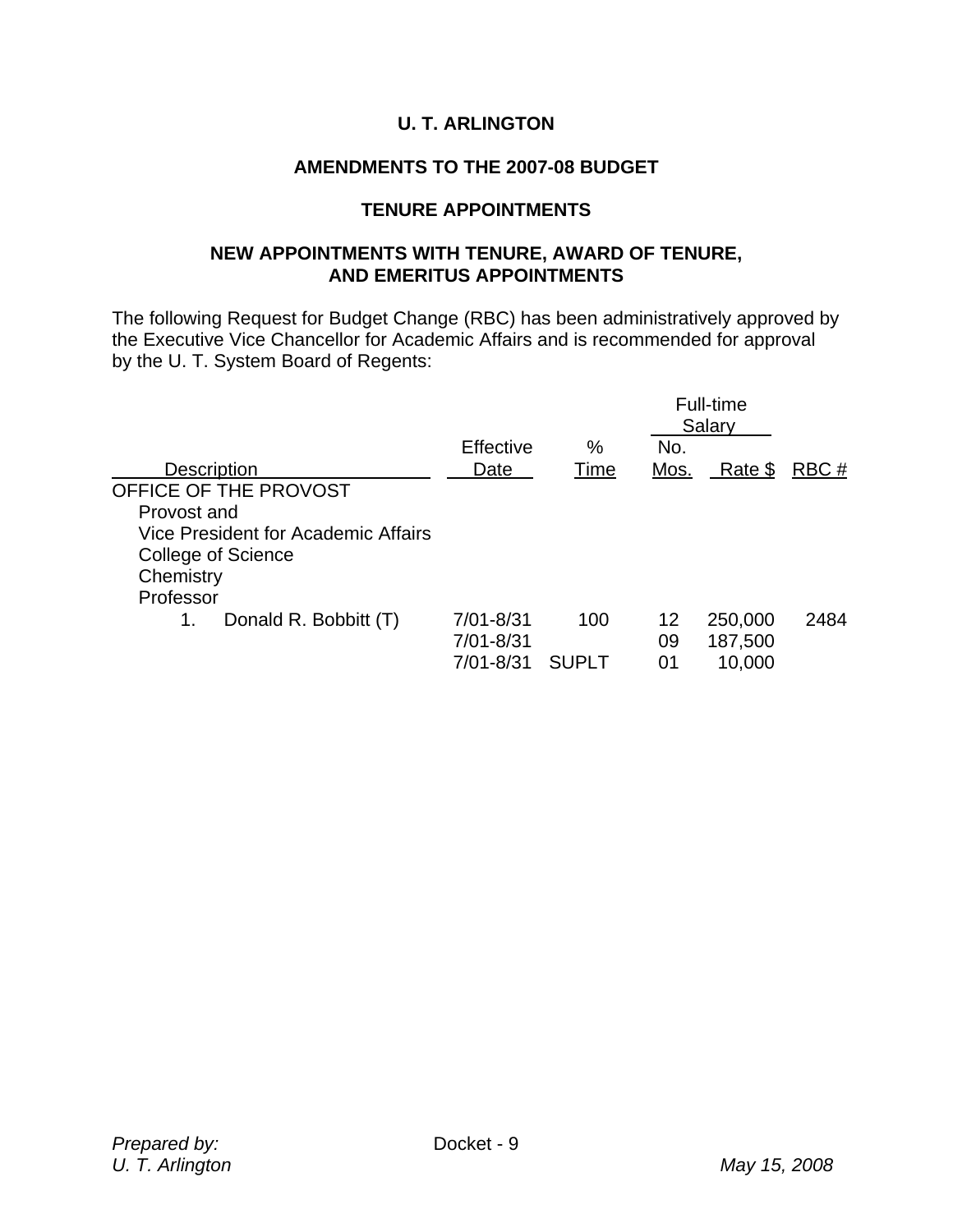# **CHANGES TO ADMISSIONS CRITERIA**

Passed in the 80<sup>th</sup> Session of the Texas Legislature, House Bill 3826, codified as *Texas Education Code* Section 51.804, requires that, beginning in Fall 2008, U. T. Arlington admit only those students who have completed the recommended or advanced high school curriculum or who meet certain benchmarks on standardized tests. The law authorizes U. T. Arlington to admit, with permission from the governing board, up to 20% first time freshmen as an exception to this restriction for two years. This permission is to be granted by the U. T. System Board of Regents.

U. T. Arlington requests an authorized exception for two years.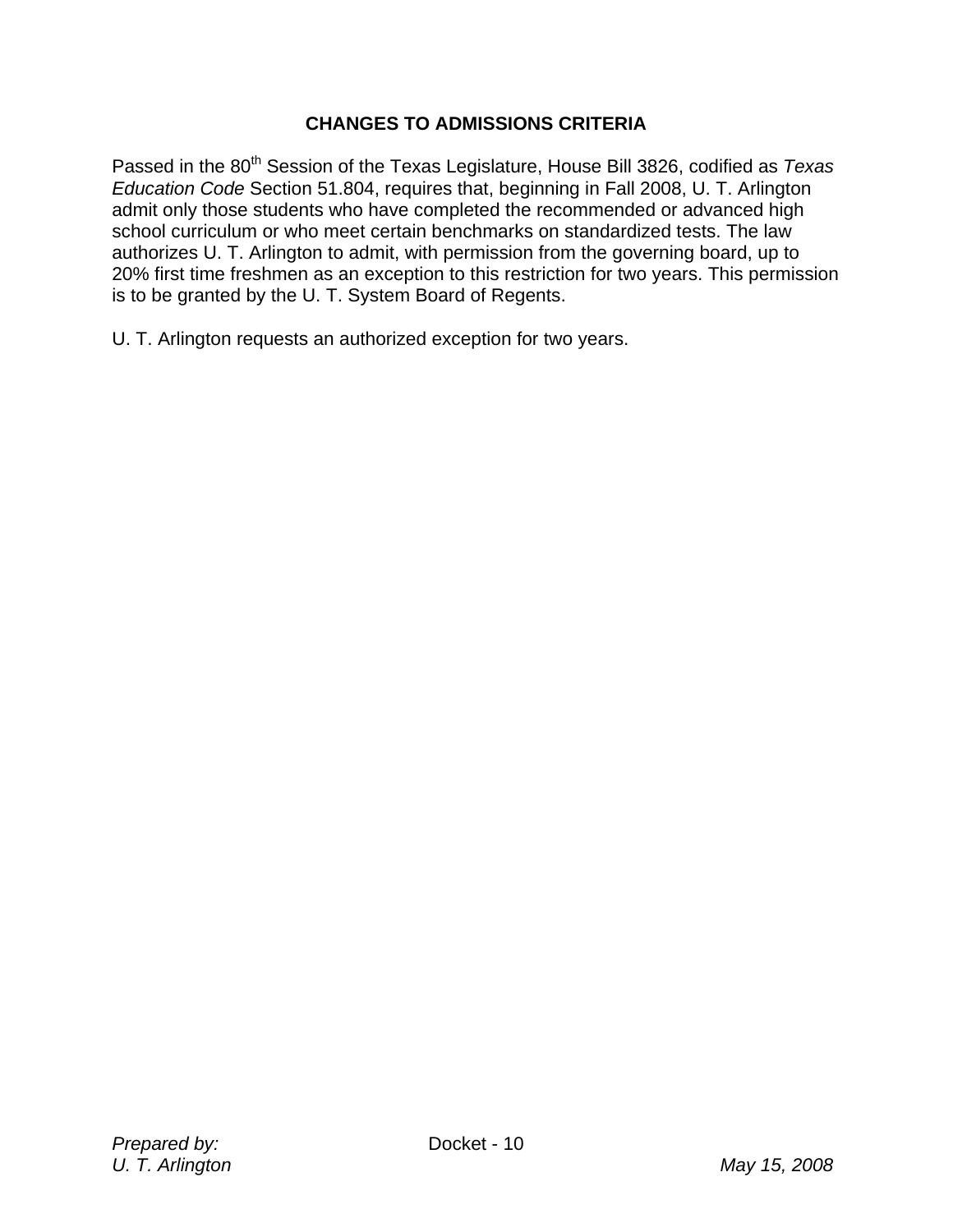### **OTHER FISCAL ITEMS**

#### **EMPLOYMENT AGREEMENTS**

The following agreement has been awarded, has been approved by the Executive Vice Chancellor for Academic Affairs, and is recommended for approval by the U. T. System Board of Regents. Such employment under this agreement is subject to the Constitution and Bylaws of the National Collegiate Athletic Association, any intercollegiate athletic conference of which The University of Texas at Arlington is a member, and the Regents' *Rules and Regulations* and the policies of The University of Texas at Arlington. The violation of the provisions of such constitution, bylaws, rules, regulations, or policies shall be grounds for suspension without pay or dismissal.

1. Item: Head Women's Volleyball Coach From: \$48,000 annually To: \$50,000 annually Salary **Percent** Change: 4.17 Description: Extension agreement for employment of Head Women's Volleyball Coach, Diane Seymour, for the designated period following the standard coach's employment contract prepared by the Office of General Counsel. **Incentive**  Change: Added: \$3,000 Conference Regular Season Championship (change from \$2,500 in previous contract); \$2,000 Conference Tournament Championship and automatic bid or at-large bid to NCAA Tournament; \$500 team participation in the Southland Conference Tournament Championship Game; \$1,000 achieving 20 wins in a season; \$1,000 final season Rating Percentage Index Ranking of Top 64 in Division I; \$500 final season Rating Percentage Index Ranking of Top 125 in Division I; \$2,000 Team Annual NCAA Academic Progress Rate Score of 975 or better; \$1,000 Team Annual NCAA Academic Progress Rate Score of 925 or better. Period: January 1, 2008 through December 31, 2010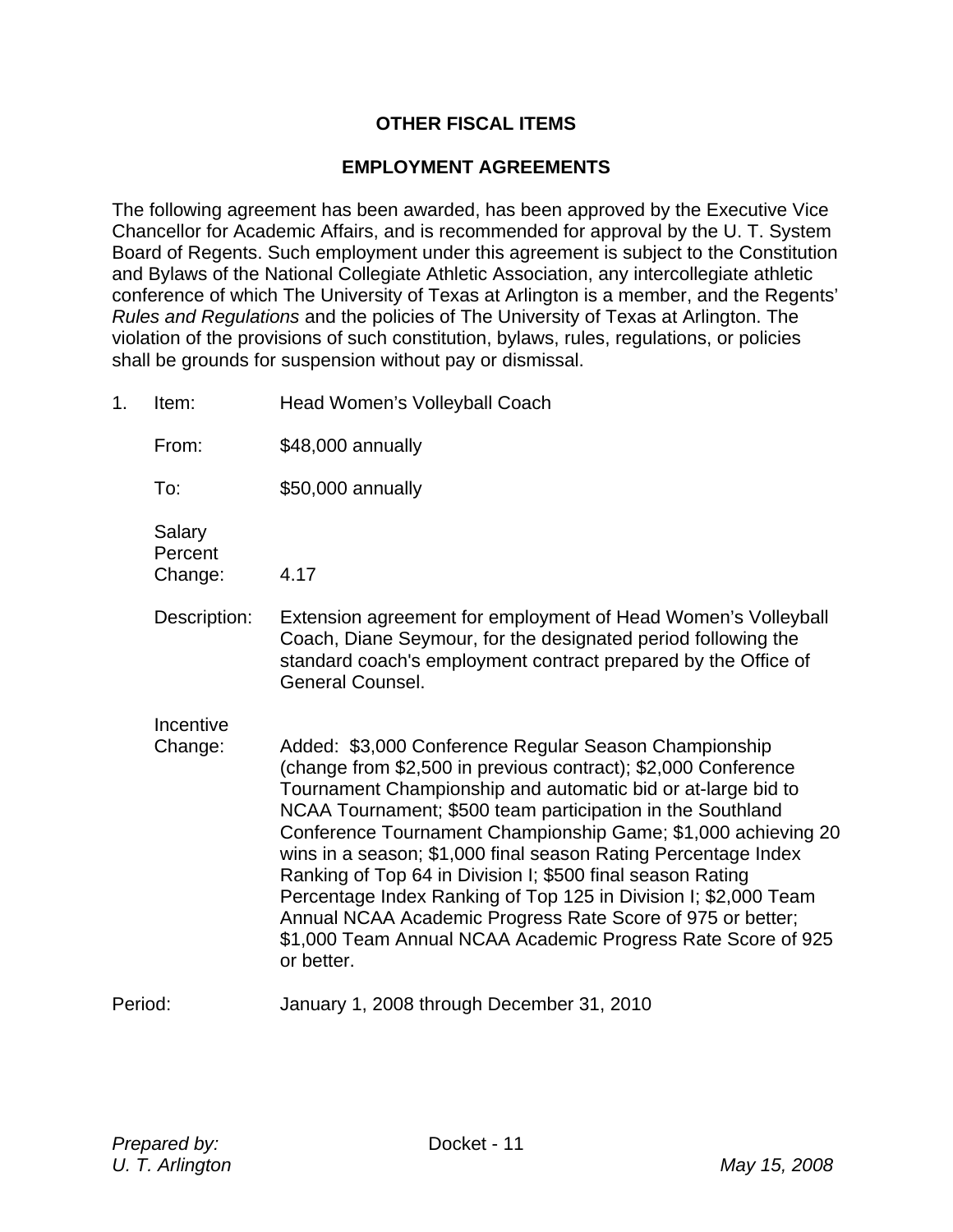# **U. T. AUSTIN**

### **GIFTS**

The following gifts have been received, have been administratively approved by the President or his delegate and are recommended for approval by the U. T. System Board of Regents:

| 1 <sub>1</sub> | Donor Name:<br>College/School/ | Michael & Susan Dell Foundation                                  |
|----------------|--------------------------------|------------------------------------------------------------------|
|                | Department:                    | <b>College of Natural Sciences</b>                               |
|                | Purpose:<br>Asset Type:        | Buildings and capital items - Dell Computer Science Hall<br>Cash |
|                | Value:                         | \$3,703,704                                                      |
| 2.             | Donor Name:<br>College/School/ | <b>Bill &amp; Melinda Gates Foundation</b>                       |
|                | Department:                    | <b>College of Natural Sciences</b>                               |
|                | Purpose:                       | Project support for The Charles A. Dana Center                   |
|                | <b>Asset Type:</b>             | Pledge                                                           |
|                | Value:                         | \$1,704,871 (\$3,000,000 pledged)                                |
| 3.             | Donor Name:<br>College/School/ | John S. and James L. Knight Foundation                           |
|                | Department:                    | <b>College of Communication</b>                                  |
|                | Purpose:                       | Knight Center for Journalism in the Americas                     |
|                | <b>Asset Type:</b>             | Pledge                                                           |
|                | Value:                         | \$397,500 (\$1,600,000 pledged)                                  |
| 4.             | Donor Name:<br>College/School/ | The Welch Foundation                                             |
|                | Department:                    | Various                                                          |
|                | Purpose:                       | Grants for research in chemistry                                 |
|                | Asset Type:                    | Cash                                                             |
|                | Value:                         | \$1,132,500                                                      |
|                |                                |                                                                  |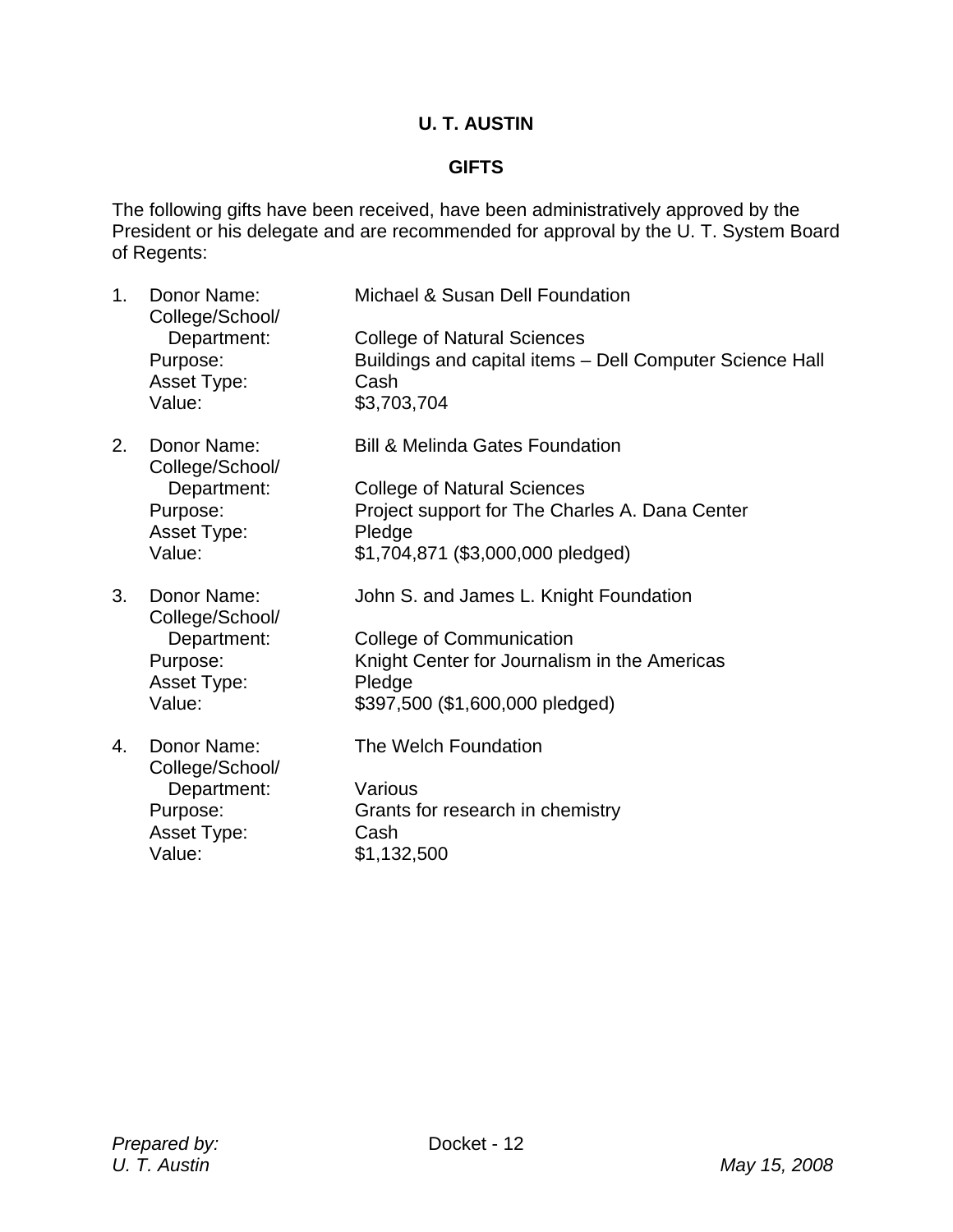### **CONTRACTS**

The following contracts have been administratively approved by the President or his delegate and the Executive Vice Chancellor for Academic Affairs and are recommended for approval by the U. T. System Board of Regents:

### **GENERAL CONTRACTS**

### **FUNDS COMING IN**

1. Agency: HiEd, Inc. Funds:  $$2,000,000$  (estimated revenue) Period: September 1, 2007 through August 31, 2010 Description: HiEd, Inc. agrees to provide management and operation services of U. T. Austin's Campus Computer Store for the sale of hardware, software, accessories, and technical services to the students, faculty, and staff. 2. Agency: Live Nation Theatrical Group, Inc. Funds: \$2,000,000 (estimated) Period: September 1, 2008 through August 31, 2013 Description: Live Nation Theatrical Group, Inc. agrees to provide the expertise to book, negotiate, market and sell subscription packages for the Series, "Broadway Across America - Austin," at the Performing Arts Center. 3. Agency: Sodexho Services of Texas Limited Partnership (Amended and Restated Agreement) Funds: \$19,800,000 minimum guarantee Period: July 1, 2007 through June 30, 2015 Description: Sodexho Services of Texas agrees to provide concession services, catering services, and other food and beverage services at various locations on campus. **FOREIGN CONTRACTS**  4. Agency: Centro Galego de Arte Contemporanea Funds: \$20,000 Period: May 8, 2008 through July 13, 2008 Description: The Jack S. Blanton Museum of Art will lend its exhibition entitled *Jorge Macchi: The Anatomy of Melancholy* to the Centro Galego de Arte Contemporanea in Spain.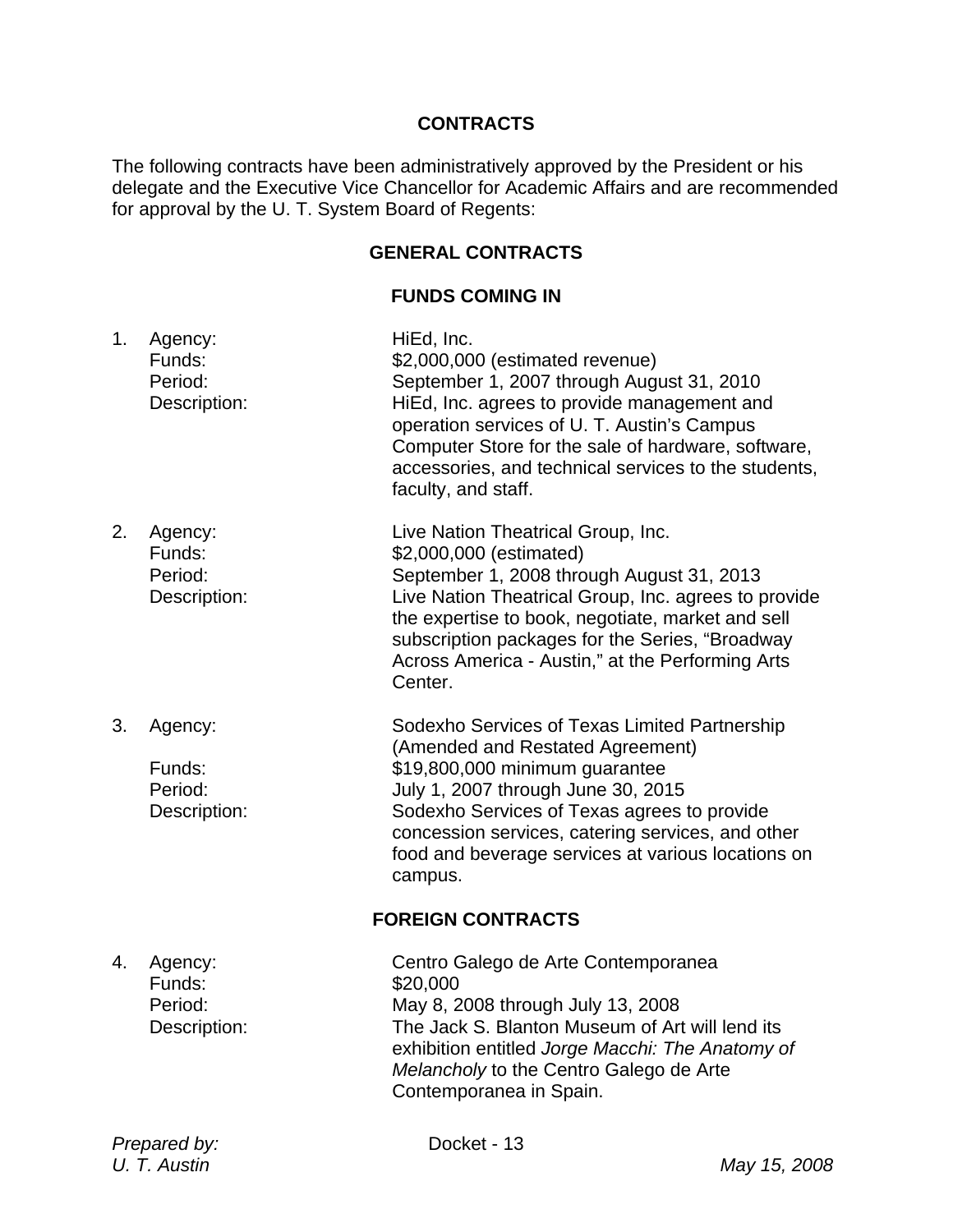# **CONTRACTS (CONTINUED)**

# **GENERAL CONTRACTS (CONTINUED)**

# **FUNDS GOING OUT**

| 5.<br>Agency:<br>Funds:<br>Period:<br>Description: | Varsity Contractors, Inc.<br>\$3,100,000 (\$340,000 for the remainder of Fiscal<br>Year 2008, and roughly \$680,000 per year for each<br>optional one-year extension)<br>March 1, 2008 through August 31, 2012<br>Varsity Contractors, Inc. agrees to provide custodial<br>services to 21 U. T. Austin buildings, contracting with<br>the Department of Facilities Services.                                                                                                  |
|----------------------------------------------------|-------------------------------------------------------------------------------------------------------------------------------------------------------------------------------------------------------------------------------------------------------------------------------------------------------------------------------------------------------------------------------------------------------------------------------------------------------------------------------|
| Agency:<br>6.<br>Funds:<br>Period:<br>Description: | The Houstonian Hotel, Club & Spa<br>\$1,849,548<br>August 29, 2008 through July 25, 2009<br>The Houstonian Hotel, Club & Spa agrees to provide<br>accommodations in support of the McCombs School<br>of Business, Texas MBA at Houston Program.                                                                                                                                                                                                                               |
| Agency:<br>7.<br>Funds:<br>Period:                 | Paciolan, Inc.<br>\$1,640,000 (2-year term) or \$5,740,000 (7-year term)<br>March 1, 2008 through February 28, 2010 with option<br>for 5-year term extension.                                                                                                                                                                                                                                                                                                                 |
| Description:                                       | Paciolan, Inc. agrees to provide software and related<br>services to support the Texas Box Office ticketing<br>system for Intercollegiate Athletics for Men and<br>Women and Frank C. Erwin, Jr. Special Events<br>Center events.                                                                                                                                                                                                                                             |
| 8.<br>Agency:<br>Funds:                            | <b>VTX Communications, LP</b><br>\$2,480,440 through January 31, 2018, \$3,790,000 if                                                                                                                                                                                                                                                                                                                                                                                         |
| Period:                                            | extended through January 31, 2028.<br>February 1, 2008 through January 31, 2018, with<br>option to extend 10 additional years through                                                                                                                                                                                                                                                                                                                                         |
| Description:                                       | January 31, 2028<br>VTX Communications, LP will provide U. T. Austin's<br>Office of the Vice President for Information<br>Technology with dark fiber capability to the Rio<br>Grande Valley, which will allow connectivity to the<br>U. T. System Office of Technology Services networks<br>at U. T. Pan American, U. T. System Regional<br>Academic Health Education Centers (RAHC), and<br>U. T. Health Science Center - San Antonio sites in<br>Laredo and Corpus Christi. |
| Prepared by:<br>U. T. Austin                       | Docket - 14<br>May 15, 2008                                                                                                                                                                                                                                                                                                                                                                                                                                                   |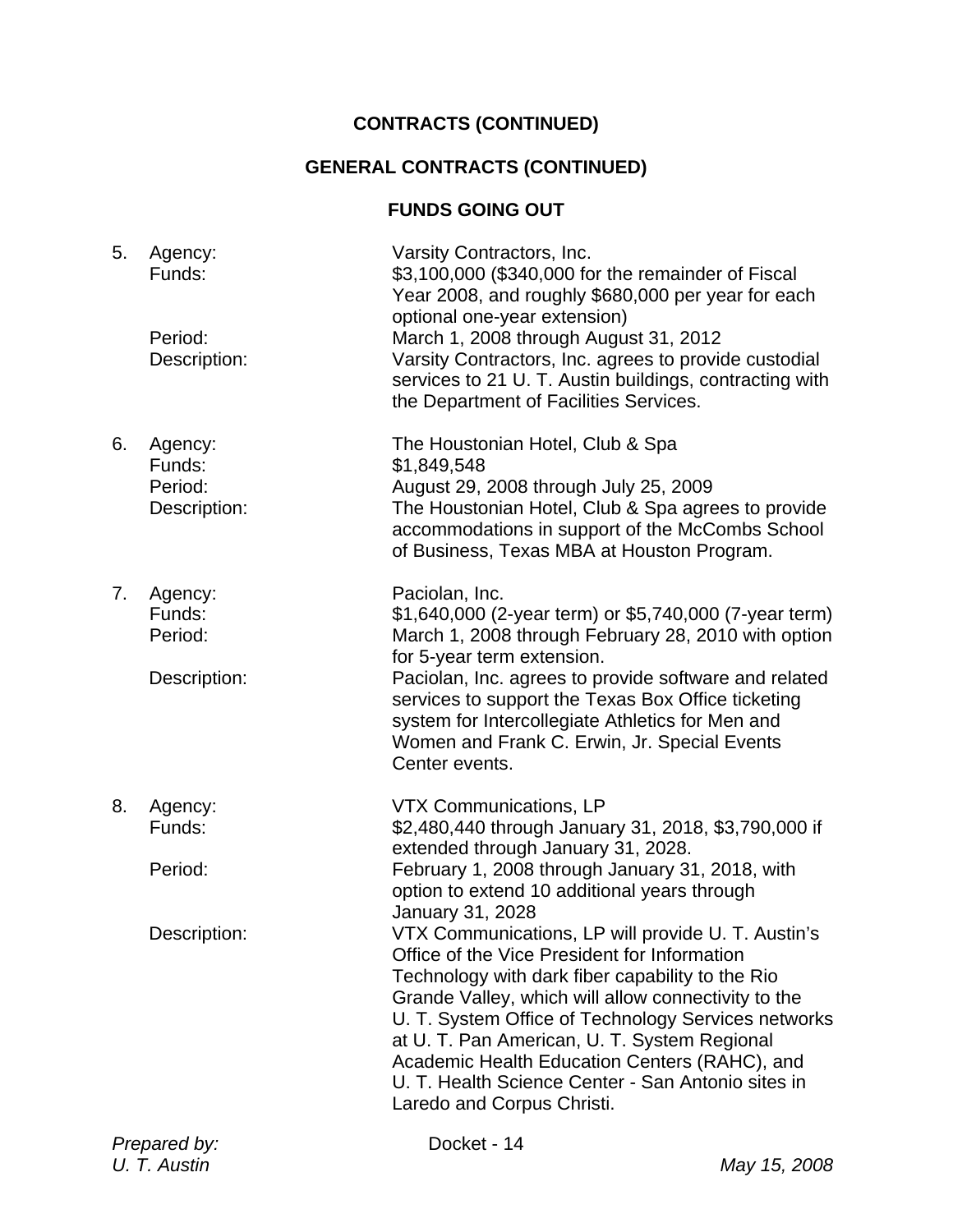# **CHANGES TO ADMISSION CRITERIA**

Passed in the 80<sup>th</sup> Session of the Texas Legislature, House Bill 3826, codified as *Texas Education Code* Section 51.804, requires that, beginning in Fall 2008, U. T. Austin admit only those students who have completed the recommended or advanced high school curriculum or who meet certain benchmarks on standardized tests. The law authorizes U. T. Austin to admit, with permission from the governing board, up to 20% first time freshmen as an exception to this restriction for two years. This permission is to be granted by the U. T. System Board of Regents.

U. T. Austin requests an authorized exception for two years.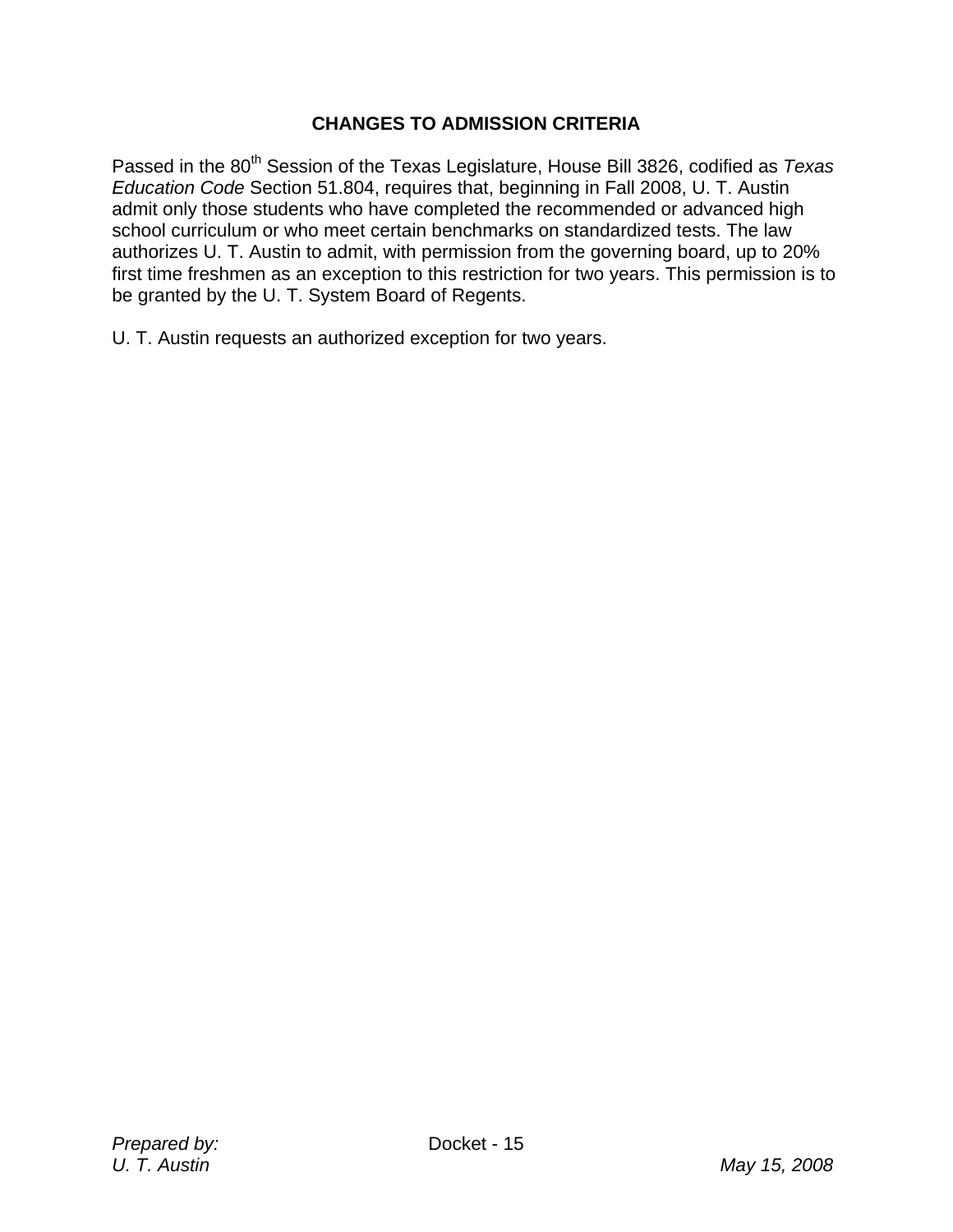### **AMENDMENTS TO THE 2007-08 BUDGET**

### **TENURE APPOINTMENTS**

### **NEW APPOINTMENTS WITH TENURE, AWARD OF TENURE, AND EMERITUS APPOINTMENTS**

The following Requests for Budget Change (RBC) have been administratively approved by the Executive Vice Chancellor for Academic Affairs and are recommended for approval by the U. T. System Board of Regents:

|                    |                                             |               |              |      | Full-time      |      |
|--------------------|---------------------------------------------|---------------|--------------|------|----------------|------|
|                    |                                             |               |              |      | Salary         |      |
|                    |                                             | Effective     | $\%$         | No.  |                |      |
| <b>Description</b> |                                             | Date          | Time         | Mos. | Rate \$        | RBC# |
|                    | <b>COLLEGE OF COMMUNICATION</b>             |               |              |      |                |      |
|                    | <b>Communication Sciences and Disorders</b> |               |              |      |                |      |
| 1.                 | Frederick N. Martin                         |               |              |      |                | 2443 |
|                    |                                             |               |              |      |                |      |
| From:              | Lillie Hage Jamail Centennial               |               |              |      |                |      |
|                    | Professorship and Professor (T)             |               | 50           | 09   | 85,070         |      |
|                    |                                             |               | <b>SUPLT</b> | 09   | 4,950          |      |
|                    |                                             |               |              |      |                |      |
| To:                | <b>Professor Emeritus</b>                   | $9/1 - 5/31$  |              |      | $\mathbf 0$    |      |
|                    |                                             |               |              |      |                |      |
|                    | <b>COLLEGE OF ENGINEERING</b>               |               |              |      |                |      |
|                    | <b>Electrical and Computer Engineering</b>  |               |              |      |                |      |
|                    | <b>Cockrell Family Regents Chair in</b>     |               |              |      |                |      |
|                    | Engineering No. 3 and Professor             |               |              |      |                |      |
| 2.                 | Julian Cheng (T)                            | $1/16 - 5/31$ | 100          | 09   | 180,000        | 2411 |
|                    |                                             |               |              |      |                |      |
|                    | <b>COLLEGE OF LIBERAL ARTS</b>              |               |              |      |                |      |
| English            | Zulfikar A. Ghose                           |               |              |      |                |      |
| 3.                 |                                             |               |              |      |                | 2458 |
| From:              | Professor (T)                               |               | 100          | 09   | 74,000         |      |
|                    |                                             |               |              |      |                |      |
| To:                | <b>Professor Emeritus</b>                   | $9/1 - 5/31$  |              |      | $\mathbf 0$    |      |
|                    |                                             |               |              |      |                |      |
|                    | Slavic Languages and Literature             |               |              |      |                |      |
| 4.                 | John S. Kolsti                              |               |              |      |                |      |
|                    |                                             |               |              |      |                |      |
| From:              | Professor (T)                               |               | 100          | 09   | 73,500         | 2444 |
|                    |                                             |               |              |      |                |      |
| To:                | <b>Professor Emeritus</b>                   | $1/16 - 5/31$ |              |      | $\overline{0}$ |      |
|                    |                                             |               |              |      |                |      |
|                    |                                             |               |              |      |                |      |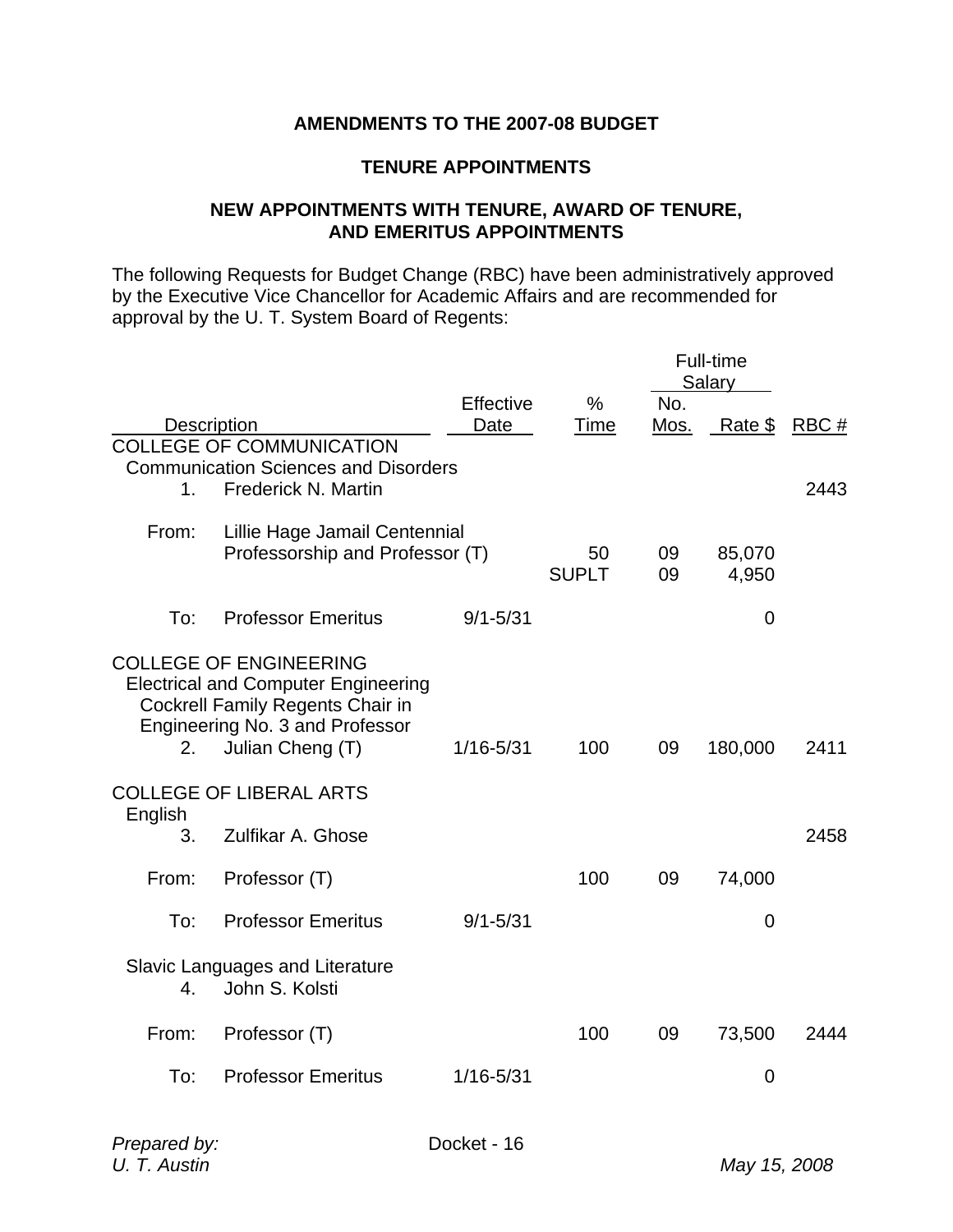# **AMENDMENTS TO THE 2007-08 BUDGET (CONTINUED)**

# **TENURE APPOINTMENTS (CONTINUED)**

|                    |                                                                         |              |      |      | Full-time<br>Salary |      |
|--------------------|-------------------------------------------------------------------------|--------------|------|------|---------------------|------|
|                    |                                                                         | Effective    | $\%$ | No.  |                     |      |
| <b>Description</b> |                                                                         | Date         | Time | Mos. | Rate \$             | RBC# |
|                    | <b>COLLEGE OF NATURAL SCIENCES</b><br><b>Chemistry and Biochemistry</b> |              |      |      |                     |      |
| 5.                 | Raymond E. Davis                                                        |              |      |      |                     | 2445 |
| From:              | Professor (T)                                                           |              | 100  | 09   | 88,776              |      |
| To:                | <b>Professor Emeritus</b>                                               | $9/1 - 5/31$ |      |      | 0                   |      |
| <b>Nursing</b>     | <b>SCHOOL OF NURSING</b>                                                |              |      |      |                     |      |
| 6.                 | Susan J. Grobe                                                          |              |      |      |                     | 2446 |
| From:              | Professor (T)                                                           |              | 100  | 09   | 101,148             |      |
| To:                | <b>Professor Emeritus</b>                                               | $9/1 - 5/31$ |      |      | $\mathbf 0$         |      |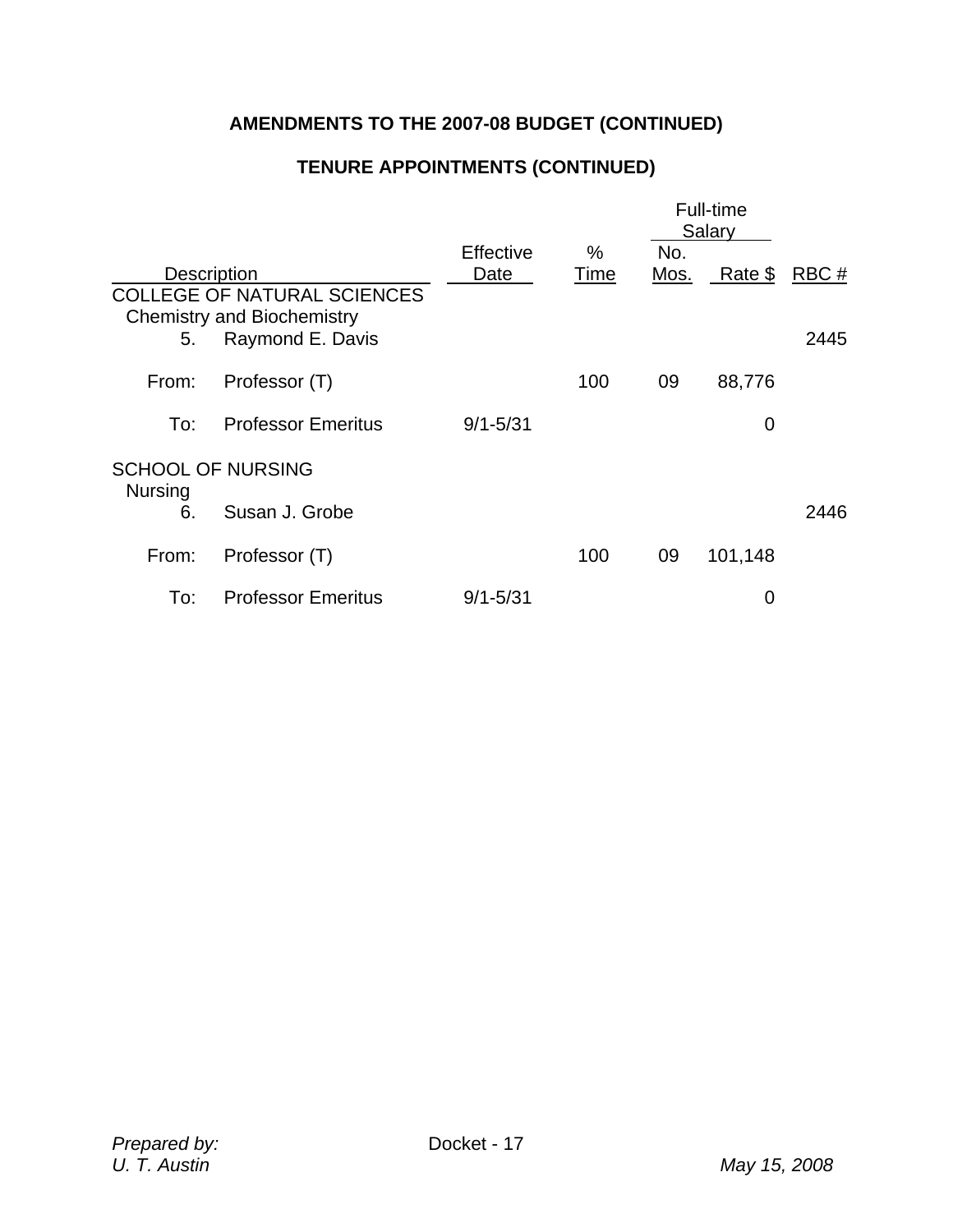# **U. T. BROWNVSILLE**

### **CONTRACTS**

The following contract has been administratively approved by the Executive Vice Chancellor for Academic Affairs and is recommended for approval by the U. T. System Board of Regents:

# **GENERAL CONTRACTS**

### **FUNDS GOING OUT**

1. Agency: **Aztec Faculty Services, Inc.**  Funds: \$2,541,796 Period: January 7, 2008 through August 31, 2010 Description: Provide professional cleaning and maintenance services, including furnishing of personnel, equipment, materials, and supplies (collectively "Custodial Services").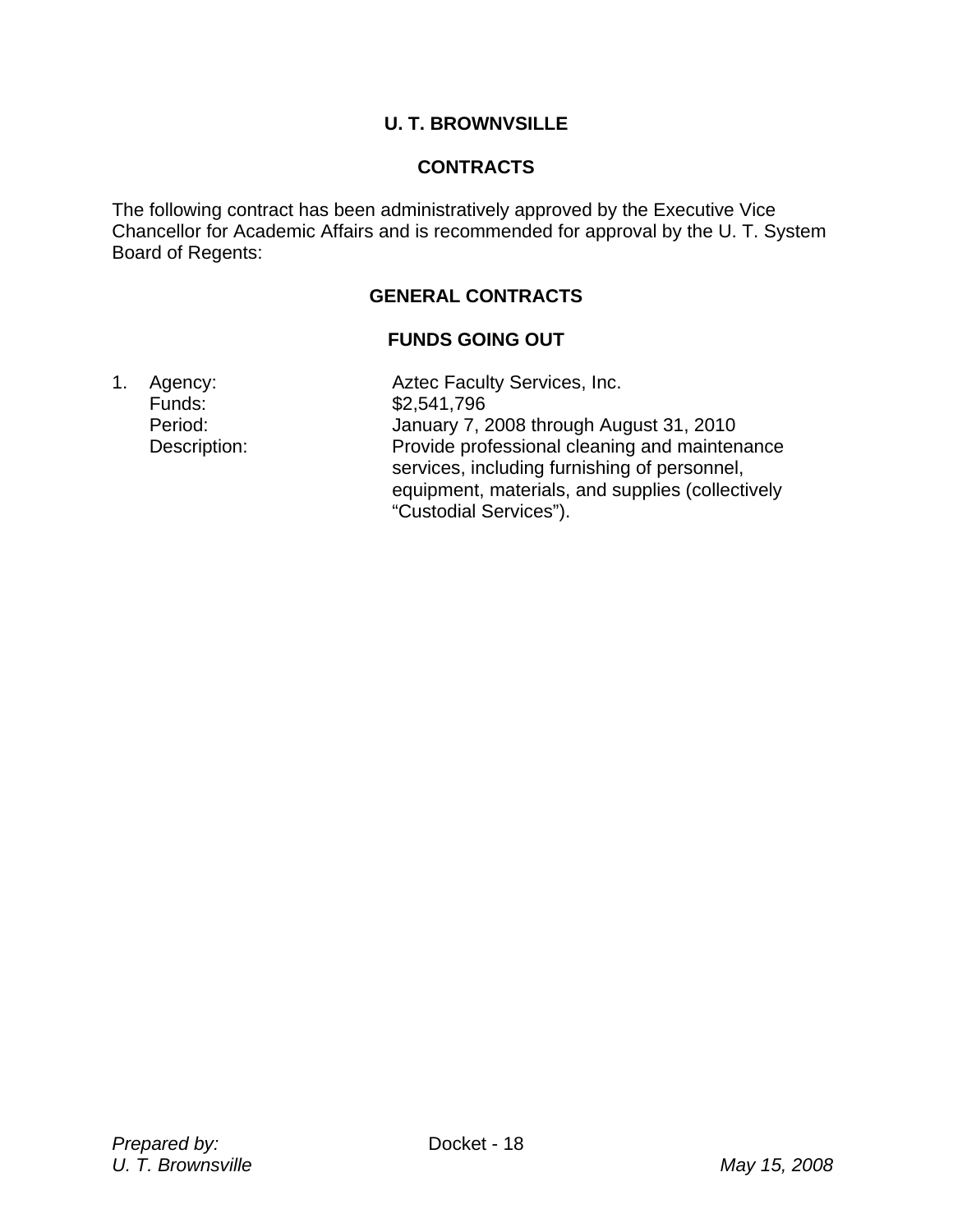# **OTHER FISCAL ITEMS**

### **EMPLOYMENT AGREEMENTS**

The following agreement has been awarded, has been approved by the Executive Vice Chancellor for Academic Affairs, and is recommended for approval by the U. T. System Board of Regents. Such employment under this agreement is subject to the Constitution and Bylaws of the National Collegiate Athletic Association, any intercollegiate athletic conference of which The University of Texas at Brownsville is a member, and the Regents' *Rules and Regulations* and the policies of The University of Texas at Brownsville. The violation of the provisions of such constitution, bylaws, rules, regulations, or policies shall be grounds for suspension without pay or dismissal.

- 1. Item: Head Women's Volleyball Coach
	- Funds: \$41,616 annually
	- Period: March 10, 2008 through December 31, 2008
	- Description: Initial agreement for employment of Head Women's Volleyball Coach, David Nicholson, for the above designated period following the standard coach's employment contract prepared by the Office of General Counsel.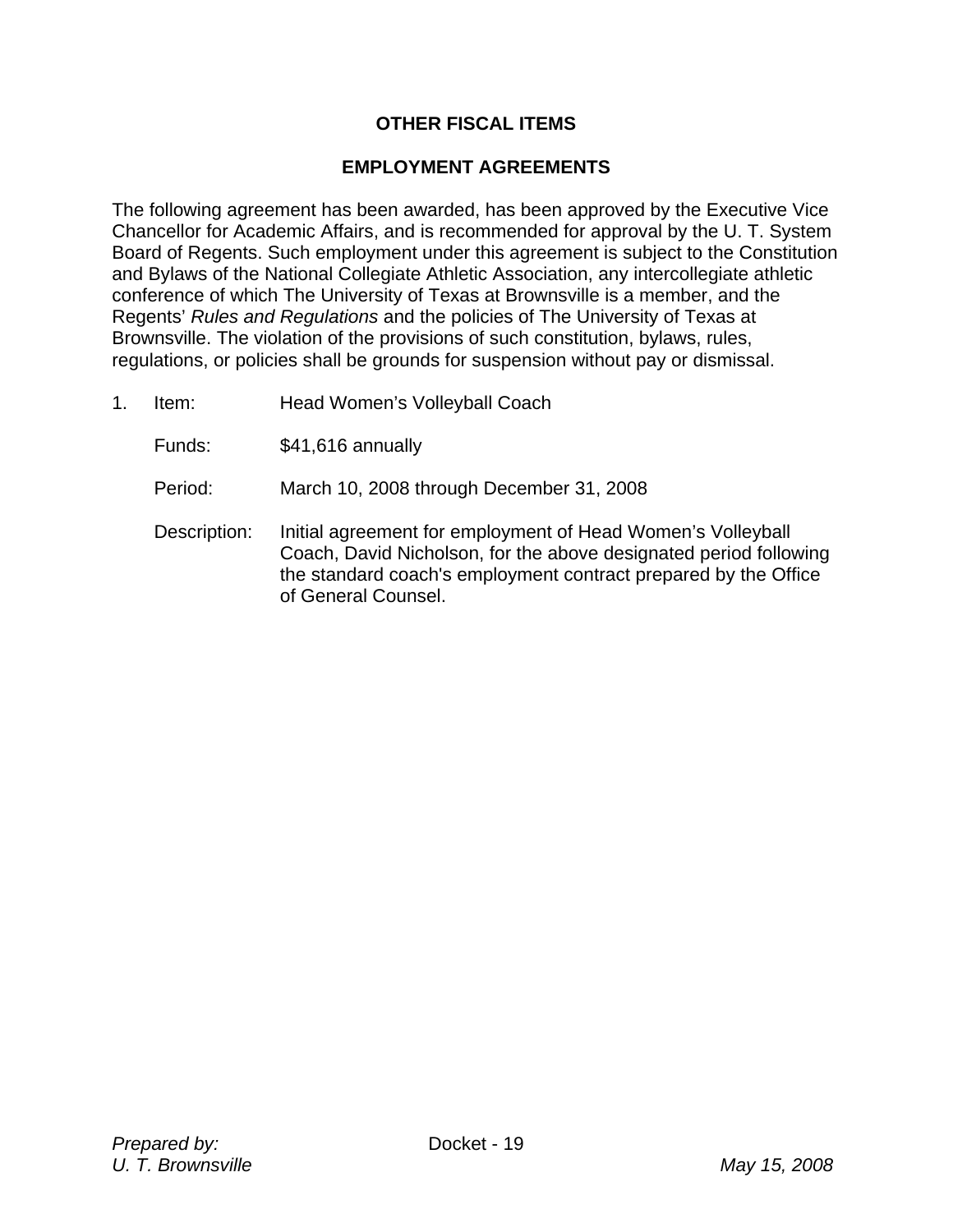# **U. T. DALLAS**

# **CONTRACTS**

The following contract has been administratively approved by the President or his delegate and the Executive Vice Chancellor for Academic Affairs and is recommended for approval by the U. T. System Board of Regents:

# **GENERAL CONTRACTS**

# **FUNDS GOING OUT**

1. Agency: Time Warner Cable Funds: \$4,000,000 over 9 years Period: February 14, 2008 not to exceed 9 years Description: Time Warner Cable will provide internet and video connections and service to each resident of the U. T. Dallas student housing facility known as University Village. Time Warner Cable will provide all labor, material, and equipment to establish the service.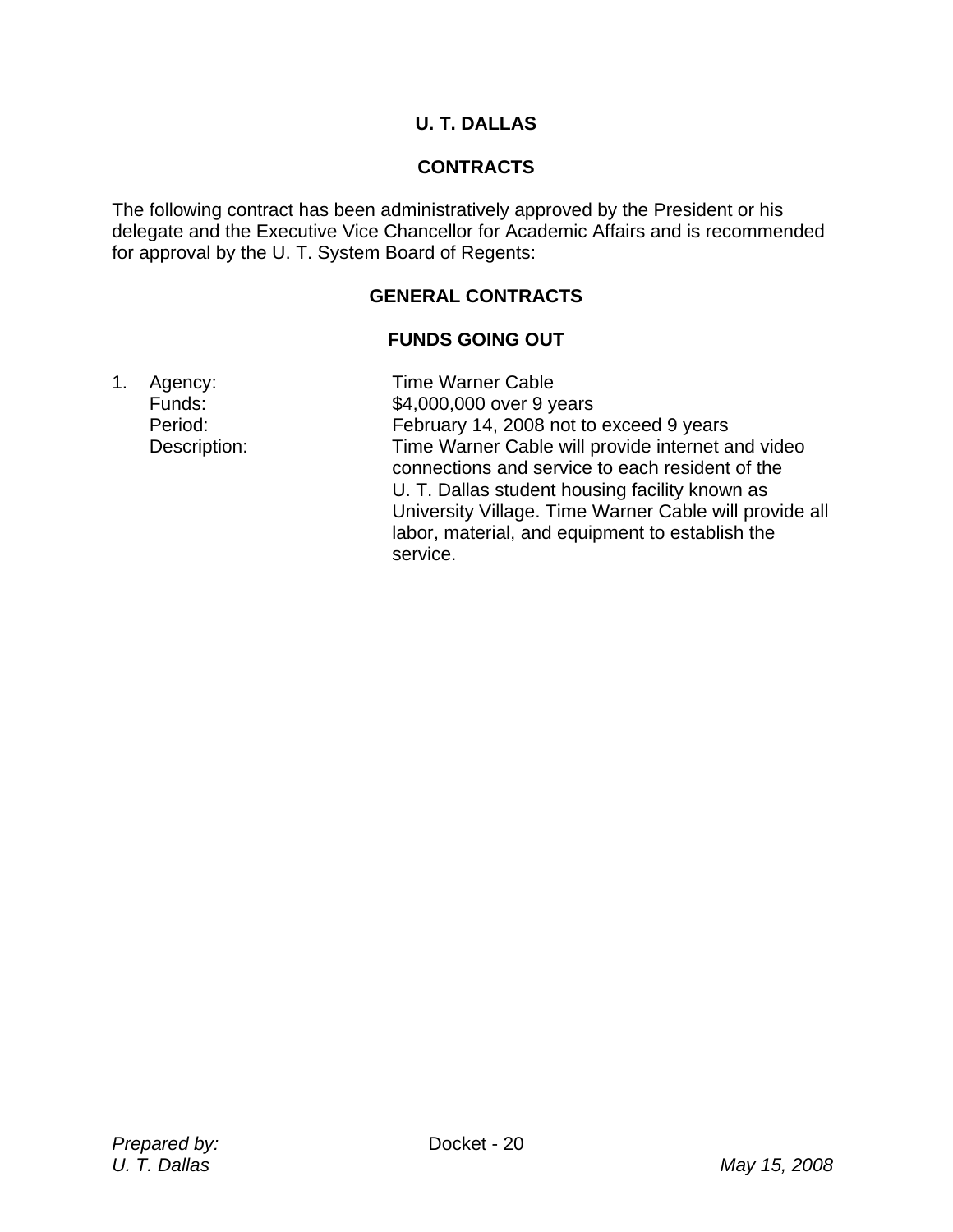# **AMENDMENTS TO THE 2007-08 BUDGET**

### **TENURE APPOINTMENTS**

#### **NEW APPOINTMENTS WITH TENURE, AWARD OF TENURE, AND EMERITUS APPOINTMENTS**

The following Request for Budget Change (RBC) has been administratively approved by the Executive Vice Chancellor for Academic Affairs and is recommended for approval by the U. T. System Board of Regents:

|                                                                                             |                              |              |             | Full-time<br>Salary |      |
|---------------------------------------------------------------------------------------------|------------------------------|--------------|-------------|---------------------|------|
| <b>Description</b><br>NATURAL SCIENCES AND                                                  | Effective<br>Date            | $\%$<br>Time | No.<br>Mos. | Rate \$             | RBC# |
| <b>MATHEMATICS</b><br>Professor and Head of Science<br><b>Mathematics Education Program</b> |                              |              |             |                     |      |
| Robert C. Hilborn (T)<br>1.                                                                 | $1/1 - 5/31$<br>$1/1 - 5/31$ | 100<br>SUPPL | 09<br>09    | 160,000<br>20,000   | 2401 |
| Geosciences<br><b>Richard Mitterer</b><br>2.                                                |                              |              |             |                     | 2472 |
| Professor (T)<br>From:                                                                      |                              | 50           | 09          | 80,600              |      |
| <b>Professor Emeritus</b><br>To:                                                            | $6/1 - 8/31$                 |              |             | 0                   |      |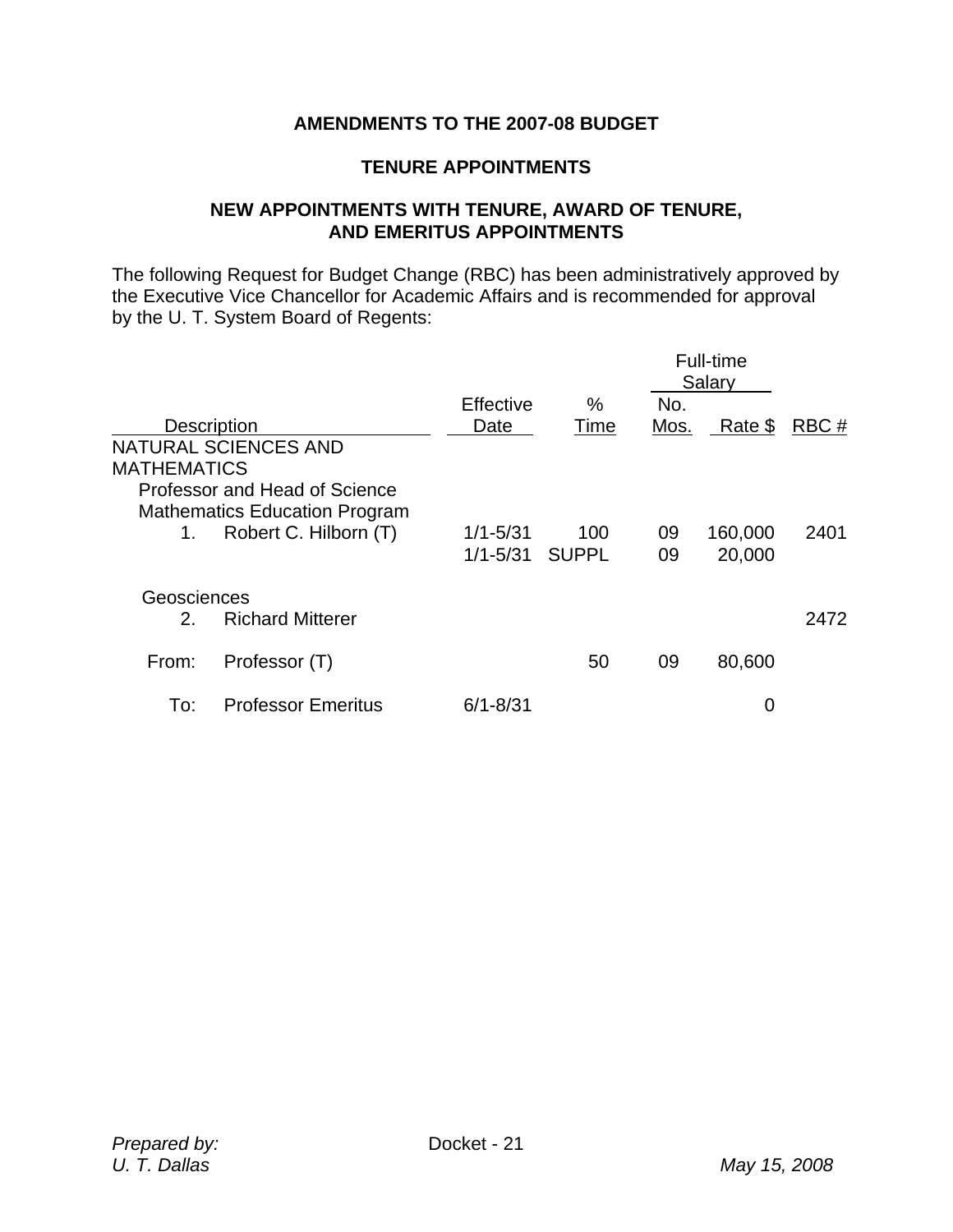### **OTHER FISCAL ITEMS**

#### **EMPLOYMENT AGREEMENTS**

The following agreements have been awarded, have been approved by the Executive Vice Chancellor for Academic Affairs, and are recommended for approval by the U. T. System Board of Regents. Such employment under these agreements is subject to the Constitution and Bylaws of the National Collegiate Athletic Association, any intercollegiate athletic conference of which The University of Texas at Dallas is a member, and the Regents' *Rules and Regulations* and the policies of The University of Texas at Dallas. The violation of the provisions of such constitution, bylaws, rules, regulations or policies shall be grounds for suspension without pay or dismissal.

1. Item: Head Men's Basketball Coach

From: \$49,324 annually

To: \$49,324 annually

 Salary **Percent** Change: n/a

- Description: Renewal agreement for employment of Head Men's Basketball Coach, Terry Butterfield, for the designated period following the standard coach's employment contract prepared by the Office of General Counsel.
- Period: April 1, 2008 through March 31, 2009
- 2. Item: Head Women's Basketball Coach
	- From: \$48,353 annually

To: \$48,353 annually

 Salary **Percent** Change: n/a

- Description: Renewal agreement for employment of Head Women's Basketball Coach, Polly Thomason, for the designated period following the standard coach's employment contract prepared by the Office of General Counsel.
- Period: April 1, 2008 through March 31, 2009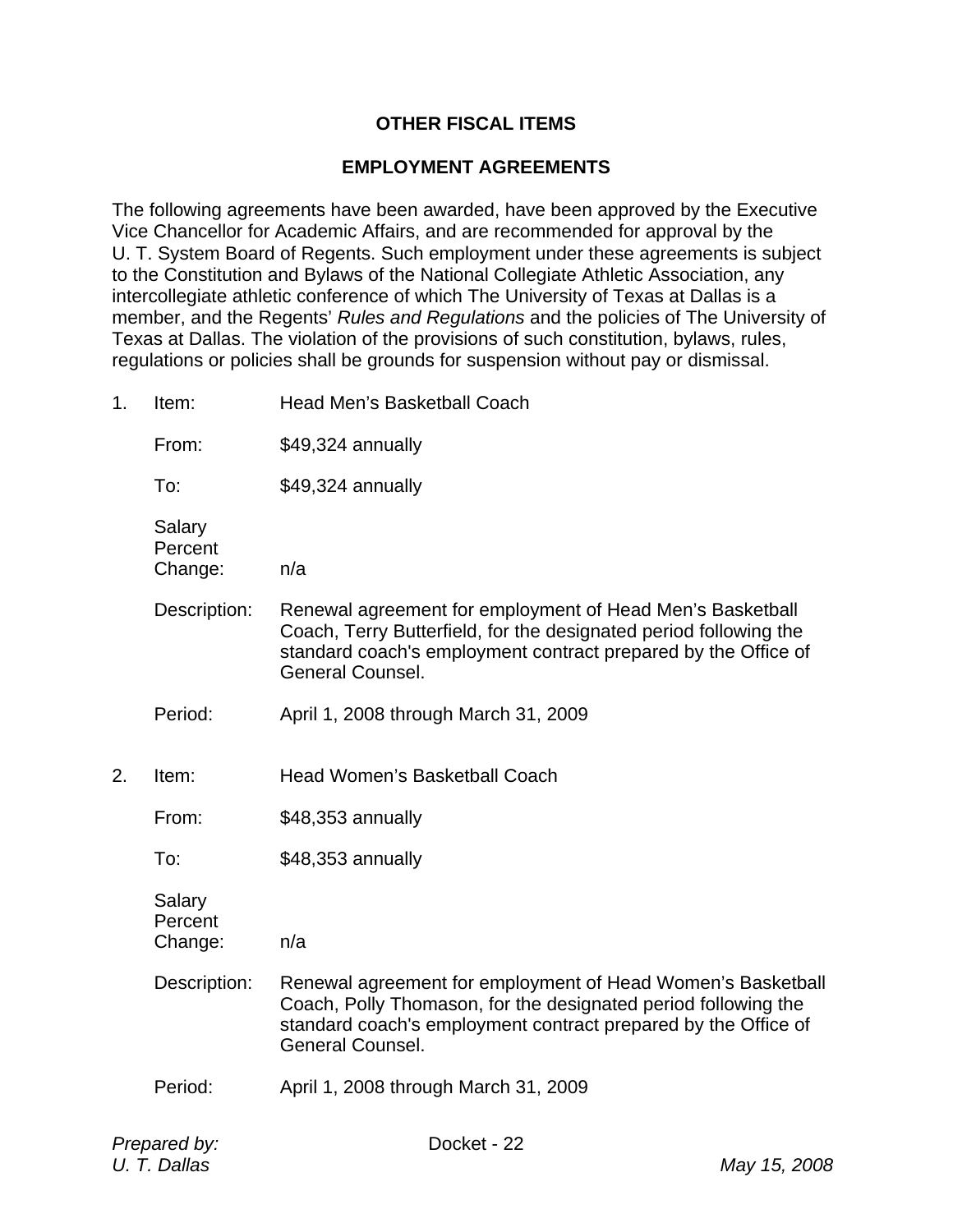# **U. T. EL PASO**

### **AMENDMENTS TO THE 2007-08 BUDGET**

#### **TENURE APPOINTMENTS**

### **NEW APPOINTMENTS WITH TENURE, AWARD OF TENURE, AND EMERITUS APPOINTMENTS**

The following Request for Budget Change (RBC) has been administratively approved by the Executive Vice Chancellor for Academic Affairs and is recommended for approval by the U. T. System Board of Regents:

|                            |                        |               |       |      | Full-time<br>Salary |      |
|----------------------------|------------------------|---------------|-------|------|---------------------|------|
|                            |                        | Effective     | %     | No.  |                     |      |
| <b>Description</b>         |                        | Date          | Time  | Mos. | Rate \$             | RBC# |
| POLITICAL SCIENCE          |                        |               |       |      |                     |      |
| <b>Professor and Chair</b> |                        |               |       |      |                     |      |
|                            | Gregory D. Schmidt (T) | $1/16 - 5/31$ | 100   | 09   | 90,000              | 2451 |
|                            |                        | $1/16 - 5/31$ | SUPLT | 09   | 2,000               |      |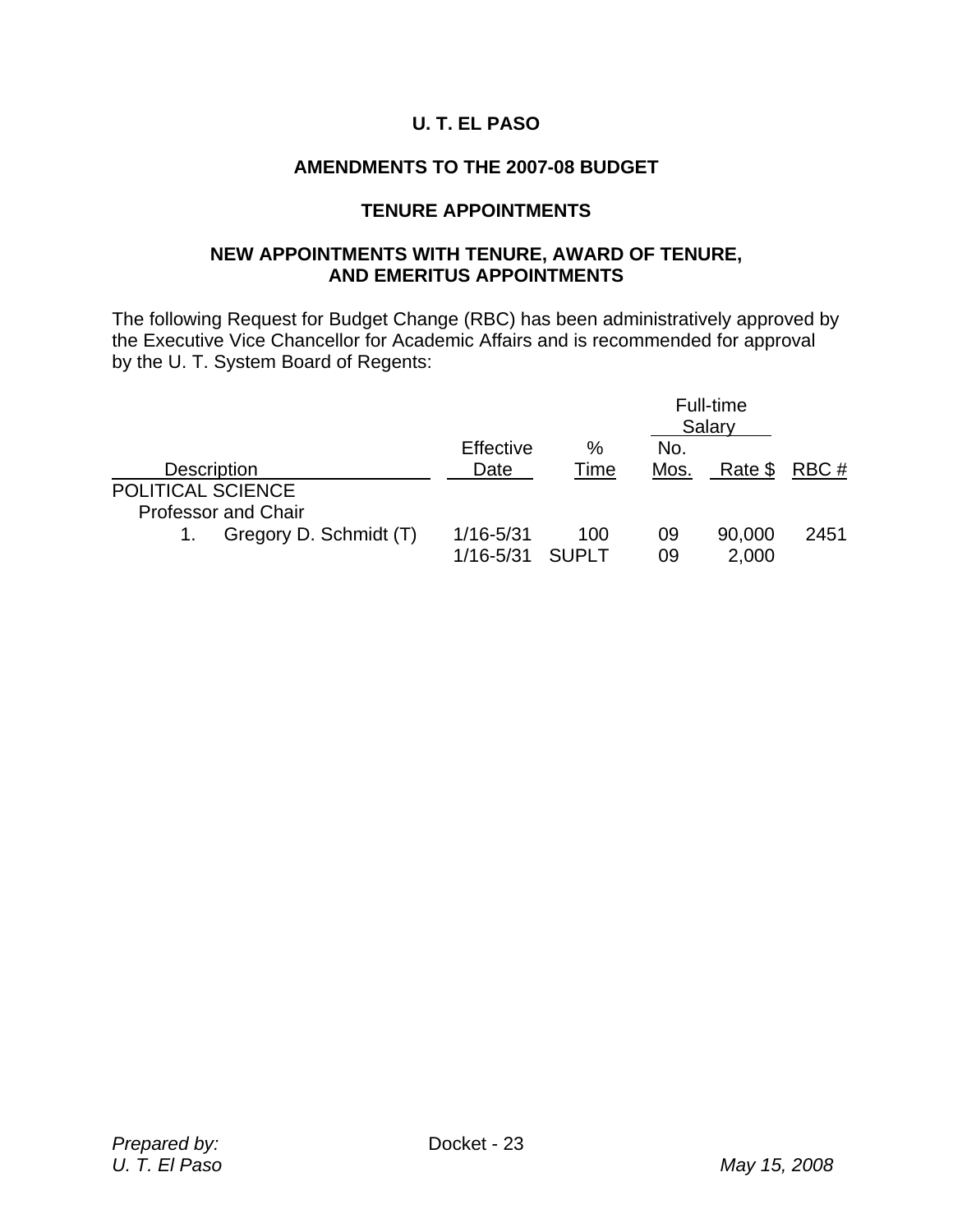# **OTHER MATTERS**

### **APPROVAL OF DUAL POSITIONS OF HONOR, TRUST, OR PROFIT**

The following item has been approved by the Executive Vice Chancellor for Academic Affairs in accordance with the Regents' *Rules and Regulations*, Rule 30103 and is submitted for approval by the U. T. System Board of Regents. It has been determined that the holding of this office or position is of benefit to the State of Texas and The University of Texas and there is no conflict between holding this position and the appointment of Dr. Natalicio with The University of Texas at El Paso. By approval of this item, the Board is also asked to find that holding this position is of benefit to the State of Texas and The University of Texas and there is no conflict between the position and the University.

| 1 <sub>1</sub> | Name:<br>Title:<br>Position: | Diana Natalicio, Ph.D.<br>President<br>Appointment to the National Academy of Sciences' Committee                                                                                                                              |
|----------------|------------------------------|--------------------------------------------------------------------------------------------------------------------------------------------------------------------------------------------------------------------------------|
|                |                              | on Underrepresented Groups and the Expansion of the<br>Science and Engineering Workforce Pipeline                                                                                                                              |
|                | Period:                      | January 1, 2008 through June 30, 2009                                                                                                                                                                                          |
|                | Compensation:                | <b>None</b>                                                                                                                                                                                                                    |
|                | Description:                 | The National Academy of Science has appointed Dr. Natalicio<br>to the Committee on Underrepresented Groups and the<br>Expansion of the Science and Engineering Workforce<br>Pipeline. This Committee will undertake a 12-month |
|                |                              | congressionally-mandated study to examine ways to increase<br>the participation of underrepresented minorities in science,<br>technology, engineering, and math education programs.                                            |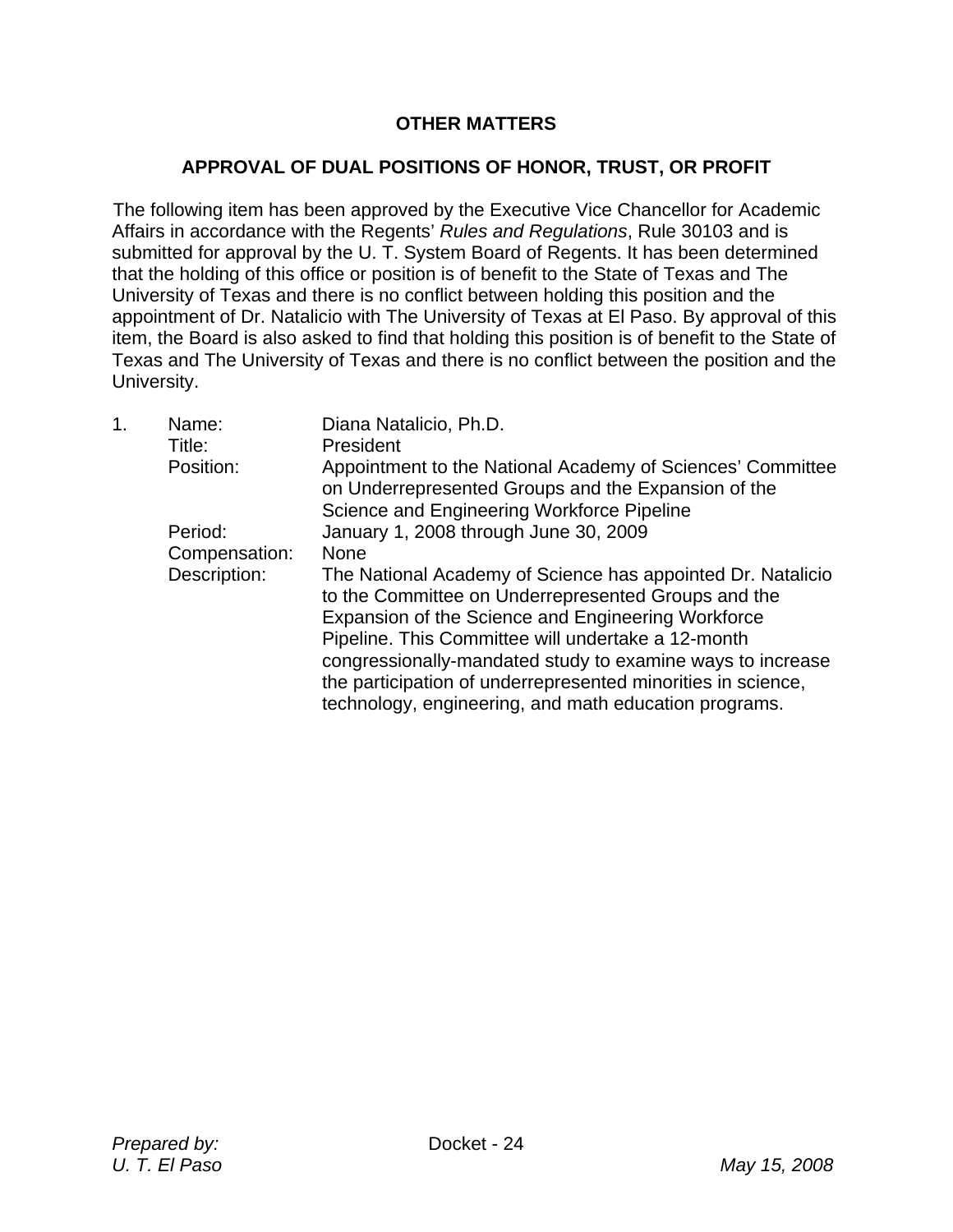# **U. T. PAN AMERICAN**

### **CHANGES TO ADMISSIONS CRITERIA**

The following changes, in congressional style, to admission criteria for first-time freshmen are proposed for inclusion in the catalog of The University of Texas - Pan American. The changes have been administratively approved by the Executive Vice Chancellor for Academic Affairs and are recommended for approval by the U. T. System Board of Regents:

### **PROPOSED ADMISSIONS STANDARDS FOR FRESHMEN ADMISSIONS EFFECTIVE FALL 2009**

### **Freshman Admission**

Applicants who have not attended a college or university after graduating from high school, or students transferring less than 30 academic college hours, may seek admission as a freshman. Freshmen will be accepted to The University of Texas - Pan American based on their high school class rank, high school curriculum, scores on the ACT or SAT exam, and GPA of all college work attempted.

1. Top 10 percent applicants from Texas high schools. Applicants who graduate from recognized public or private high schools in Texas with a class rank in the top 10 percent of their high school graduating class will be automatically admitted to The University of Texas - Pan American. \*

2. International Baccalaureate Diploma Program Recipients. Applicants who receive an International Baccalaureate Diploma will be automatically admitted to The University of Texas - Pan American. \*

3. Other Applicants. Entering freshmen who achieve the following standards may also be admitted to The University of Texas - Pan American. Applicants entering:

Fall 2007-Summer 2009 Minimum ACT composite of 16 (SAT of 760) and Texas distinguished or recommended diploma or equivalent. \*\*

Fall 2009-Summer 2011 Minimum ACT composite of 17 (SAT of 810) and Texas distinguished or recommended diploma or equivalent. \*\*

Fall 2011 and after Minimum ACT composite of 18 (SAT of 850) and Texas distinguished or recommended diploma or equivalent. \*\*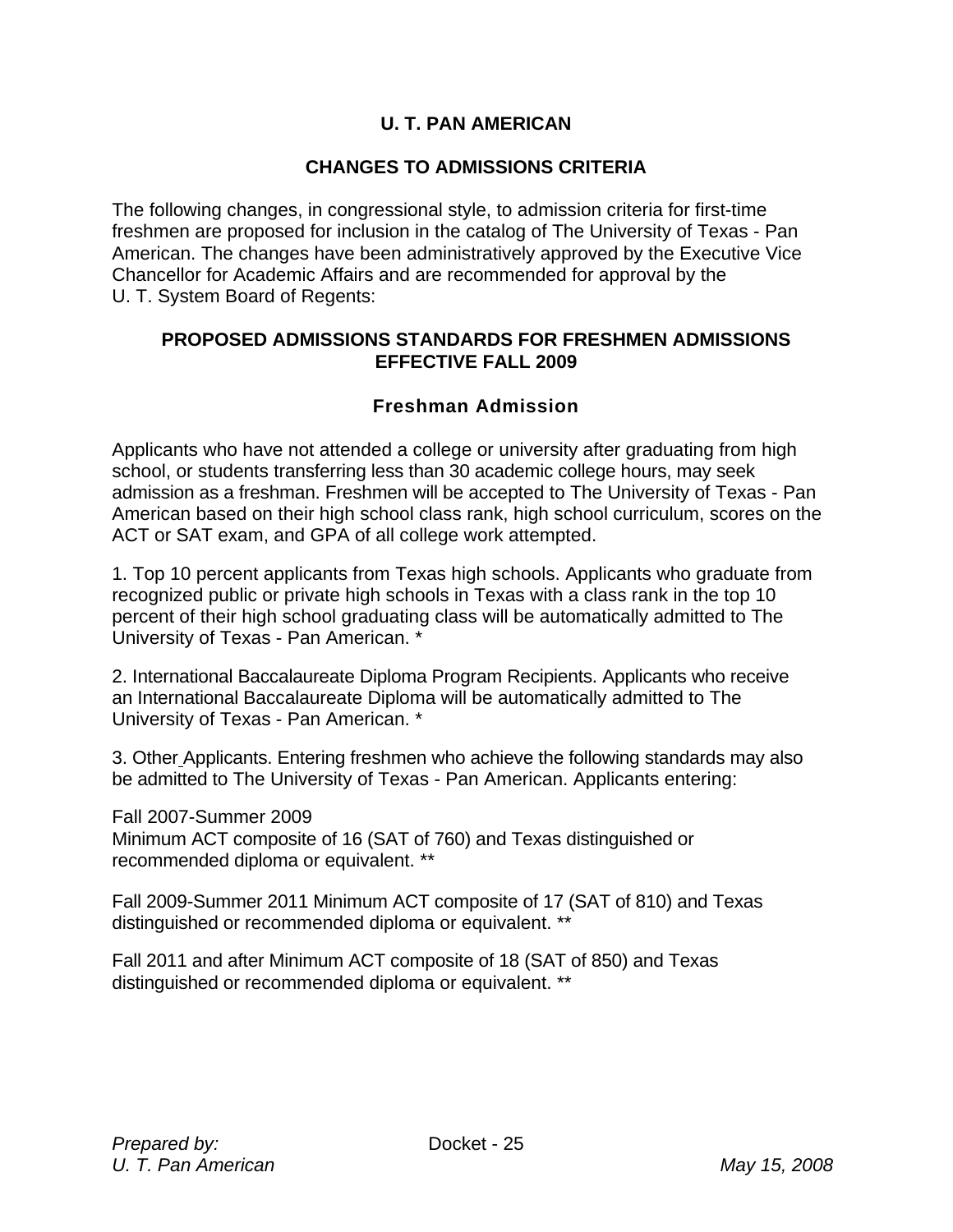# **CHANGES TO ADMISSIONS CRITERIA (CONTINUED)**

Fall 2009 or later:

a. *One Point* below the current requirement and they rank within the top 33% of their graduating class.

b. *Two Points* below the current requirement and they rank within the top 25% of their graduating class.

#### Transfer Admission:

#### 1. Never Attended UTPA

Transfer student applicants must have a cumulative GPA of 2.0 or higher on all college work attempted. Students who are currently enrolled at another institution will have their admission based on work completed at the time of application. Applicants transferring less than 30 hours must also meet Freshman Admission requirements. Applicants who do not meet the cumulative GPA requirement may appeal in writing to the Admissions and New Student Services Office. *Admission to the University does not necessarily imply admission to a specific academic program.*

2. Previously Attended UTPA

Transfer student applicants must have a cumulative GPA of 2.0 or higher on all college work attempted including UTPA work. Students who are currently enrolled at another institution will have their admission based on work completed at the time of application. Applicants transferring less than 30 hours must also meet Freshman Admission requirements. Applicants who do not meet the cumulative GPA requirement may appeal in writing to the Admissions and New Student Services Office. *Admission to the University does not necessarily imply admission to a specific academic program.*

\*While top 10 percent or IB admission is automatic, the documents described above must be submitted by the admission deadline in order to take advantage of the automatic admission.

\*\*Students graduating from a recognized high school from outside the state of Texas must have completed the following college preparatory coursework in addition to other credits required for graduation:

4 years of college preparatory English; 3 years of mathematics to include Algebra, Geometry, Algebra II, and advanced math; 3 years of science in Biology, Chemistry, or Physics; 3 1/2 years of Social Studies to include World History, World Geography, U.S. History Studies since reconstruction, and U.S. Government; 2 years of the same foreign language

#### Addendum to Current Admissions Policy

All students, including students with GED diplomas, home-schooled students, and adult students, must meet minimum ACT requirements.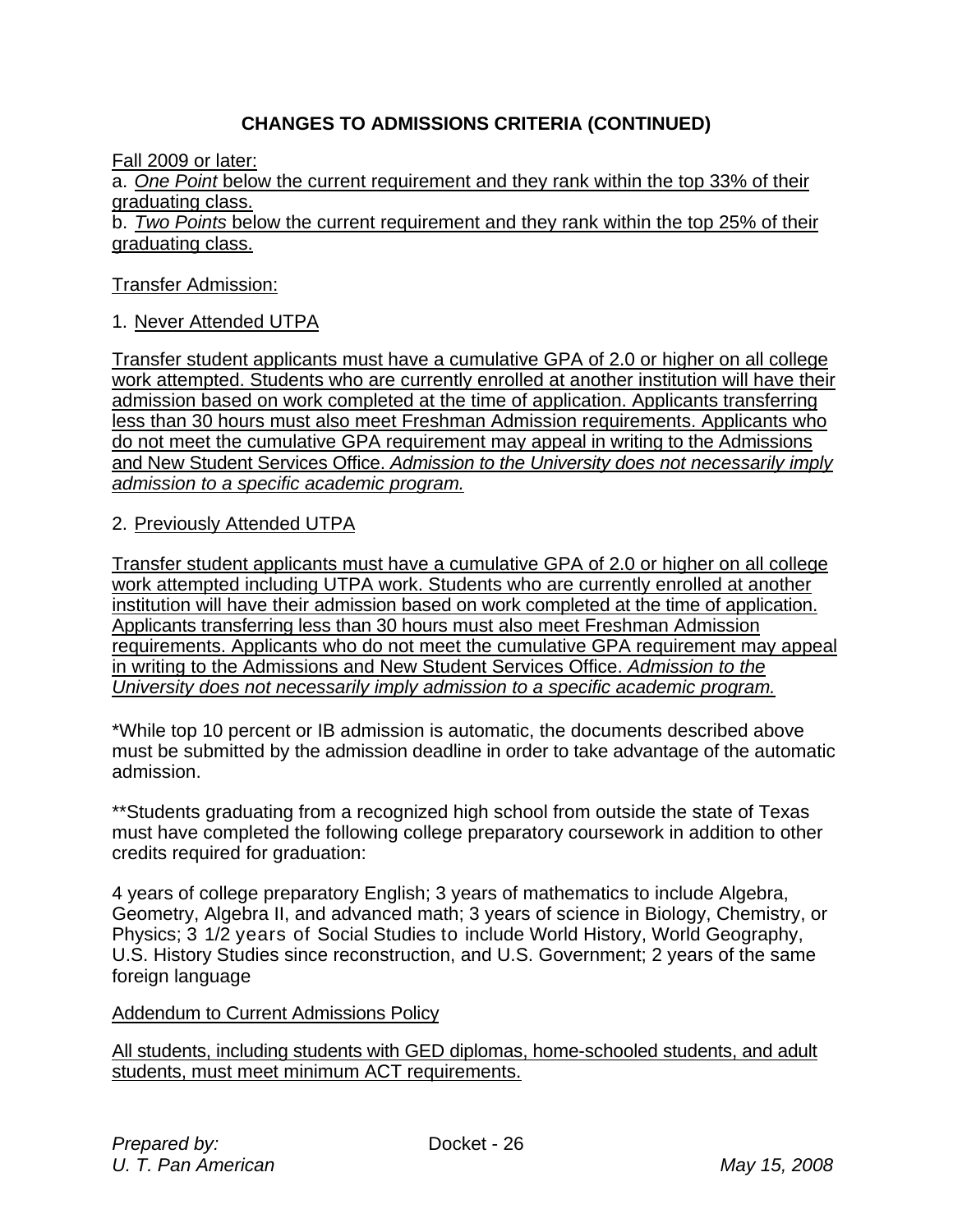### **U. T. SAN ANTONIO**

### **CONTRACTS**

The following contracts have been administratively approved by the President or his delegate and the Executive Vice Chancellor for Academic Affairs and are recommended for approval by the U. T. System Board of Regents:

### **GENERAL CONTRACTS**

#### **FUNDS COMING IN**

| 1. | Agency:<br>Funds:<br>Period:<br>Description: | <b>Aramark Educational Services of Texas LLC</b><br>\$22,357,000 plus "in-kind services" of \$3,826,408<br>Initial term of five years with an option to renew for<br>one additional five-year period<br>U. T. San Antonio requests that the Board authorize,<br>following approval of the contract by the Office of<br>General Counsel, Vice President for Business Affairs,<br>Kerry Kennedy to finalize and sign the food service<br>agreement with Aramark to provide campus food<br>services that will include cash sales, board plan sales,<br>catering sales, retail sales, and concession sales.<br>Aramark will provide an investment of \$4,200,000<br>over the term of the contract for capital funding<br>necessary to expand and renovate food service<br>facilities. In addition, Aramark will pay royalty<br>payments of seven percent on cash, concession, and<br>retail sales for years one and two. Beginning in year<br>three, Aramark will pay royalty payments of seven<br>and one-half percent on cash, concession, and retail<br>sales for the remainder of the term. Over the<br>extended term (10 years), royalty payments are<br>estimated to exceed \$8,157,000. U. T. San Antonio<br>will receive an override on board plan sales of 25%<br>estimated to exceed \$10,000,000. In-kind services<br>include equipment maintenance, presidential and<br>student catering funds, 4 meal plan scholarships,<br>technology and point of sale system investments, and<br>small wares replacement.<br><b>FUNDS GOING OUT</b> |
|----|----------------------------------------------|-------------------------------------------------------------------------------------------------------------------------------------------------------------------------------------------------------------------------------------------------------------------------------------------------------------------------------------------------------------------------------------------------------------------------------------------------------------------------------------------------------------------------------------------------------------------------------------------------------------------------------------------------------------------------------------------------------------------------------------------------------------------------------------------------------------------------------------------------------------------------------------------------------------------------------------------------------------------------------------------------------------------------------------------------------------------------------------------------------------------------------------------------------------------------------------------------------------------------------------------------------------------------------------------------------------------------------------------------------------------------------------------------------------------------------------------------------------------------------------------------------------------------------------------------|
| 2. | Agency:<br>Funds:                            | Barnes, Gromatsky, Kosarek Architects, Inc.<br>\$1,757,507                                                                                                                                                                                                                                                                                                                                                                                                                                                                                                                                                                                                                                                                                                                                                                                                                                                                                                                                                                                                                                                                                                                                                                                                                                                                                                                                                                                                                                                                                      |

 Period: January 7, 2008 through March 7, 2009 Description: Architectural services related to the development and implementation of campus master planning and associated standards and services.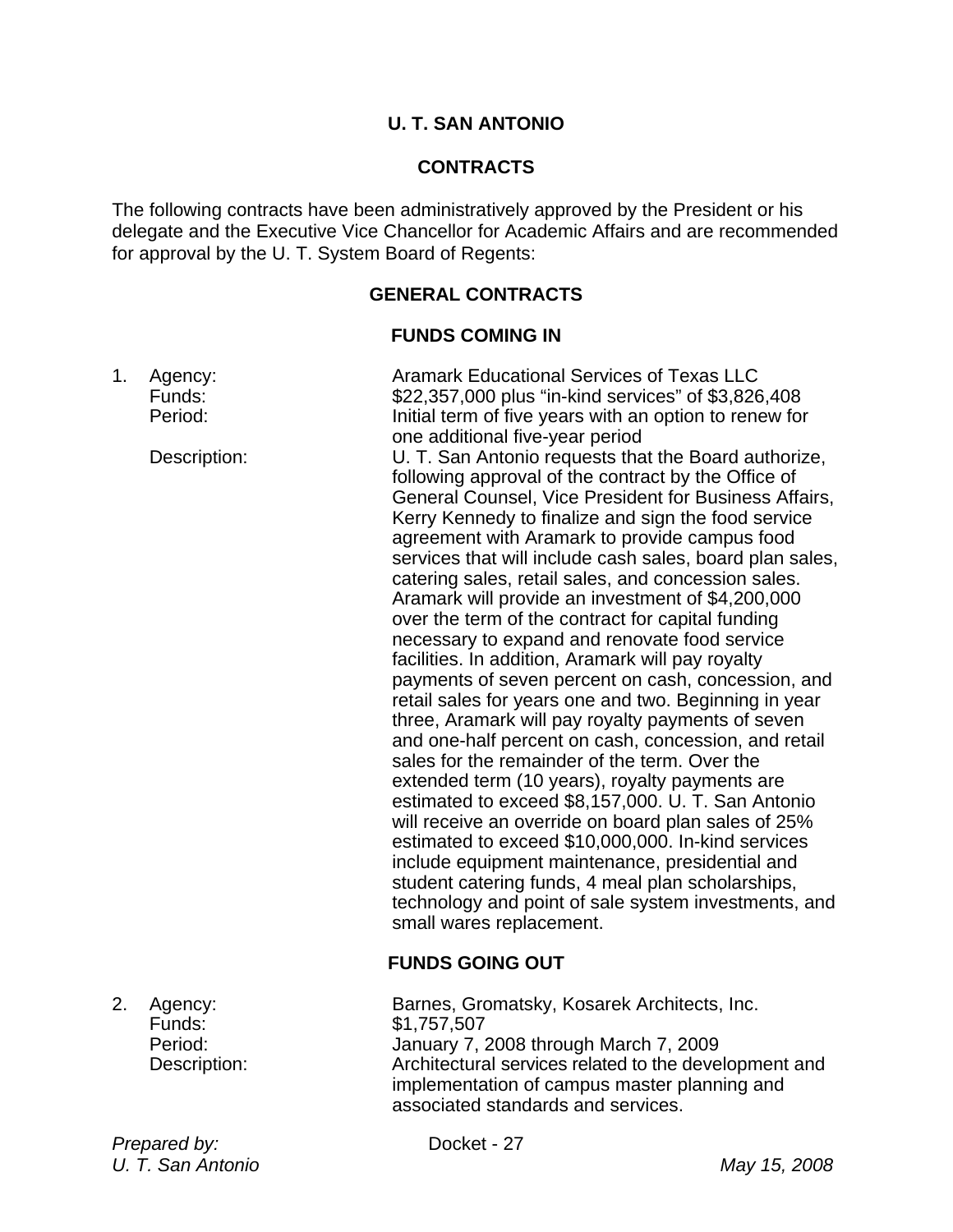# **CHANGES TO ADMISSION CRITERIA**

Passed in the 80<sup>th</sup> Session of the Texas Legislature, House Bill 3826, codified as *Texas Education Code* Section 51.804, requires that, beginning in Fall 2008, U. T. San Antonio admit only those students who have completed the recommended or advanced high school curriculum or who meet certain benchmarks on standardized tests. The law authorizes U. T. San Antonio to admit, with permission from the governing board, up to 20% first time freshmen as an exception to this restriction for two years. This permission is to be granted by the U. T. System Board of Regents.

U. T. San Antonio requests an authorized exception for two years.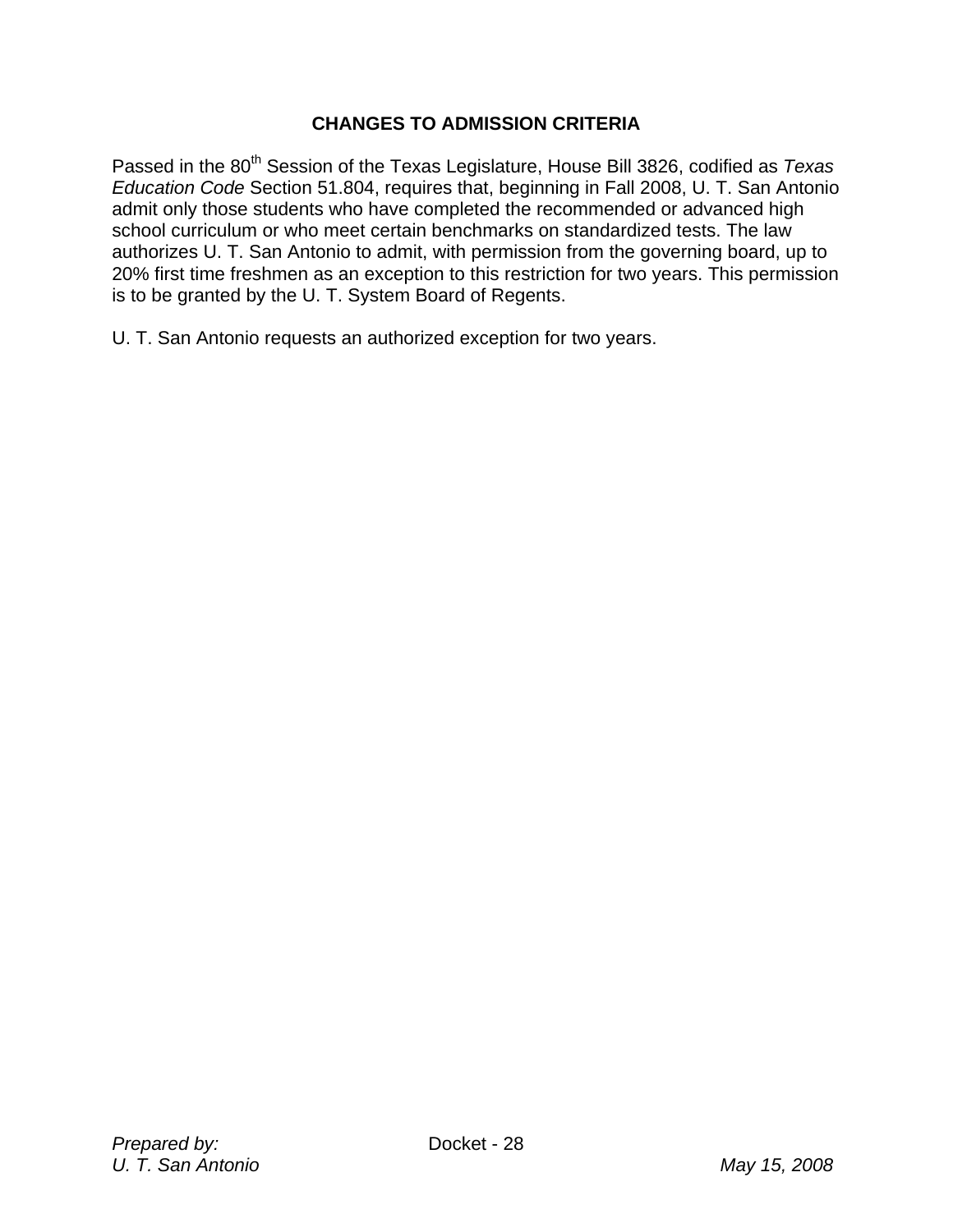# **OTHER FISCAL ITEMS**

#### **EMPLOYMENT AGREEMENTS**

The following agreements have been awarded, have been approved by the Executive Vice Chancellor for Academic Affairs, and are recommended for approval by the U. T. System Board of Regents. Such employment under these agreements are subject to the Constitution and Bylaws of the National Collegiate Athletic Association, any intercollegiate athletic conference of which The University of Texas at San Antonio is a member, and the Regents' *Rules and Regulations* and the policies of The University of Texas at San Antonio. The violation of the provisions of such constitution, bylaws, rules, regulations, or policies shall be grounds for suspension without pay or dismissal.

1. Item: Head Women's Soccer Coach From: \$52,566 annually To: \$52,566 annually **Salarv Percent**  Change: None Description: Renewal agreement for employment of Head Women's Soccer Coach, Stephen Ballard, for the designated period following the standard coach's employment contract prepared by the Office of General Counsel. Period: January 1, 2008 through December 31, 2010 2. Item: Head Women's Volleyball Coach From: \$55,486 annually To: \$55,486 annually Salary **Percent**  Change: None Description: Renewal agreement for employment of Head Women's Volleyball Coach, Laura Groff, for the designated period following the standard coach's employment contract prepared by the Office of General Counsel. Period: February 1, 2008 through January 31, 2009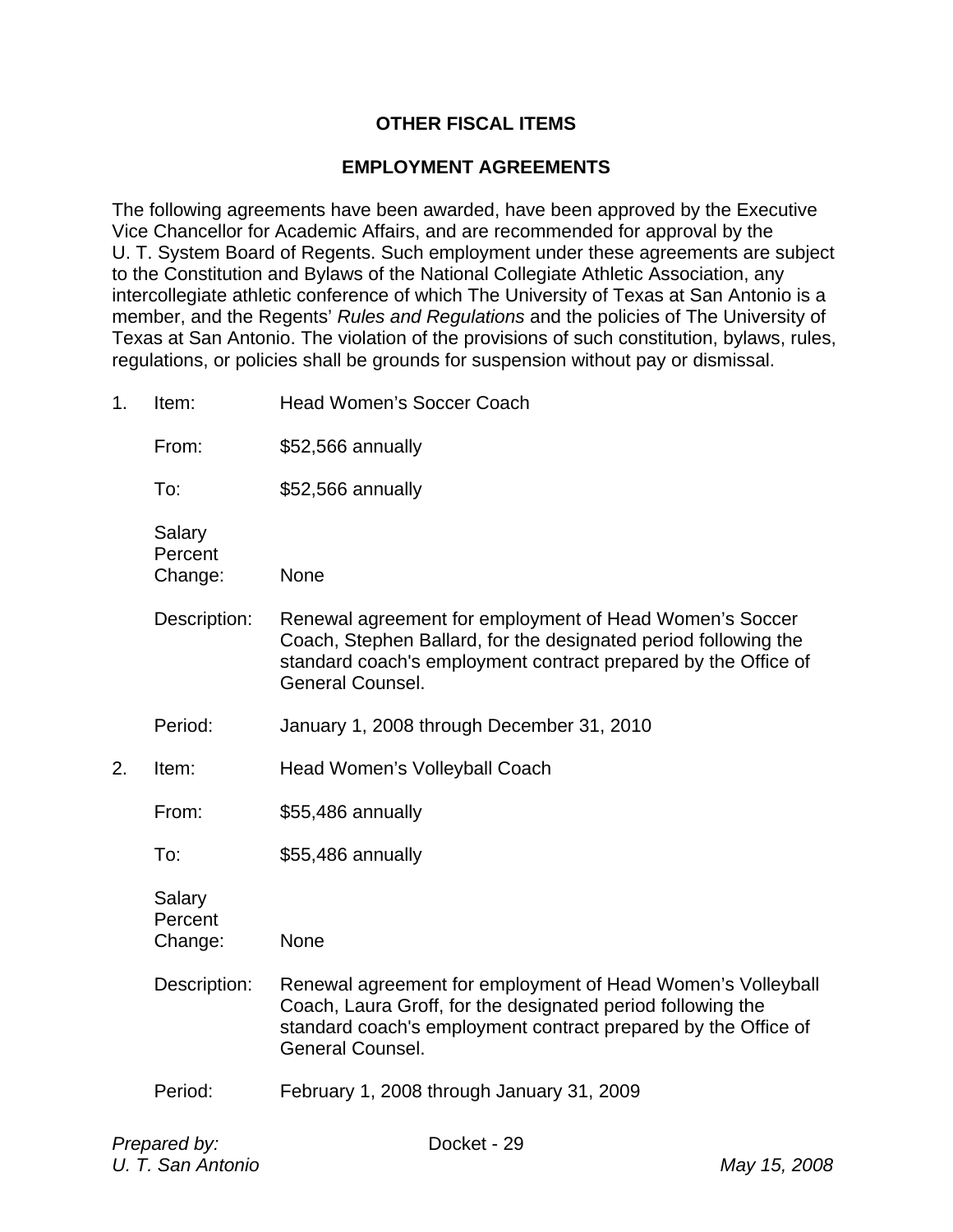# **U. T. TYLER**

# **AMENDMENTS TO THE 2007-08 BUDGET**

#### **TENURE APPOINTMENTS**

#### **NEW APPOINTMENTS WITH TENURE, AWARD OF TENURE, AND EMERITUS APPOINTMENTS**

The following Requests for Budget Change (RBC) have been administratively approved by the Executive Vice Chancellor for Academic Affairs and are recommended for approval by the U. T. System Board of Regents:

|                                                                 |                             |              |      |             | Full-time<br>Salary |      |
|-----------------------------------------------------------------|-----------------------------|--------------|------|-------------|---------------------|------|
|                                                                 |                             | Effective    | %    | No.         |                     |      |
| <b>Description</b><br>AND PSYCHOLOGY<br><b>Special Services</b> | <b>COLLEGE OF EDUCATION</b> | Date         | Time | <u>Mos.</u> | Rate \$             | RBC# |
| $1_{-}$                                                         | Joanna Martin               |              |      |             |                     | 2432 |
| From:                                                           | Professor (T)               |              | 100  | 09          | 61,135              |      |
| To:                                                             | <b>Professor Emeritus</b>   | $9/1 - 5/31$ |      |             | $\mathbf 0$         |      |
| <b>AND TECHNOLOGY</b><br>Accounting                             | <b>COLLEGE OF BUSINESS</b>  |              |      |             |                     |      |
| 2.                                                              | Donald E. Fischer           |              |      |             |                     | 2433 |
| From:                                                           | Professor (T)               |              | 100  | 09          | 71,725              |      |
| To:                                                             | <b>Professor Emeritus</b>   | $9/1 - 5/31$ |      |             | $\mathbf 0$         |      |

Approval for these designations was given by the Office of Academic Affairs in 2002, but the title changes were not submitted for docket approval at that time. The honorary title designations are being submitted now for formal approval with the request that the emeritus titles be shown as effective on August 8, 2002, as intended.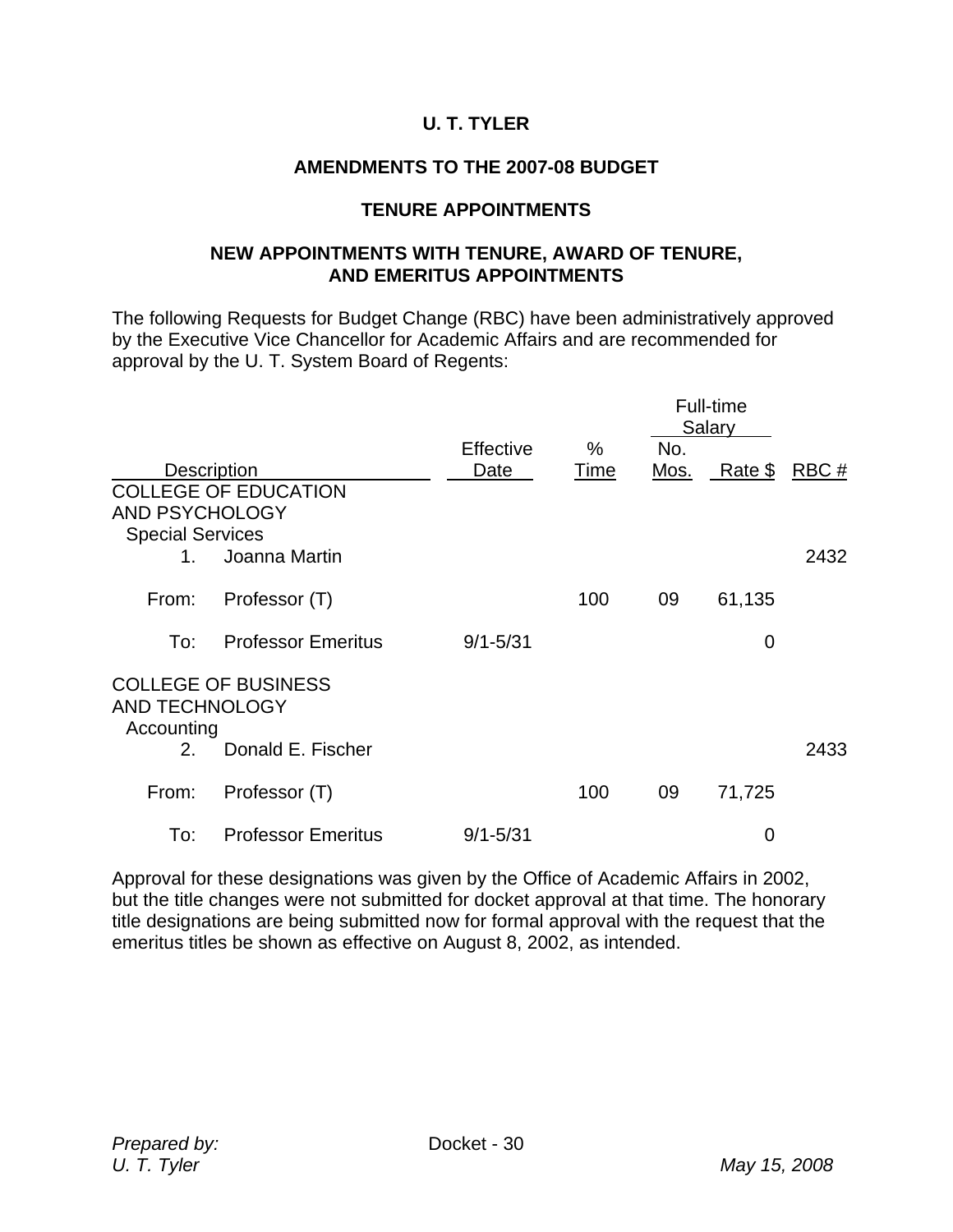# **U. T. SOUTHWESTERN MEDICAL CENTER - DALLAS**

# **CONTRACTS**

The following contracts have been administratively approved by the President or his delegate and the Executive Vice Chancellor for Health Affairs and are recommended for approval by the U. T. System Board of Regents:

# **GENERAL CONTRACTS**

#### **FUNDS COMING IN**

| Agency:      | VA North Texas Healthcare System           |
|--------------|--------------------------------------------|
| Funds:       | \$1,134,456                                |
| Period:      | October 1, 2007 through September 30, 2008 |
| Description: | To provide neurological surgical services. |
|              | <b>FUNDS GOING OUT</b>                     |

| 2. | Agency:<br>Funds:<br>Period:<br>Description: | Austin Commercial, L.P.<br>\$5,555,000<br>February 1, 2008 through August 31, 2011<br>To provide construction management services on the<br>U. T. Southwestern Medical Center - Dallas campus.                 |
|----|----------------------------------------------|----------------------------------------------------------------------------------------------------------------------------------------------------------------------------------------------------------------|
| 3. | Agency:<br>Funds:<br>Period:<br>Description: | Beach Construction, Inc.<br>\$3,700,000<br>June 5, 2007 through August 31, 2011<br>To provide temporary architectural trade labor<br>construction on the U. T. Southwestern Medical<br>Center - Dallas campus. |
| 4. | Agency:<br>Funds:<br>Period:<br>Description: | Beach Construction, Inc.<br>\$3,500,000<br>June 5, 2007 through August 31, 2011<br>To provide temporary electrical trade labor<br>construction on the U.T. Southwestern Medical<br>Center - Dallas campus.     |
| 5. | Agency:<br>Funds:<br>Period:<br>Description: | CedarCrestone, Inc.<br>\$13,284,246<br>September 21, 2007 through August 31, 2010<br>To provide PeopleSoft Enterprise implementation<br>services.                                                              |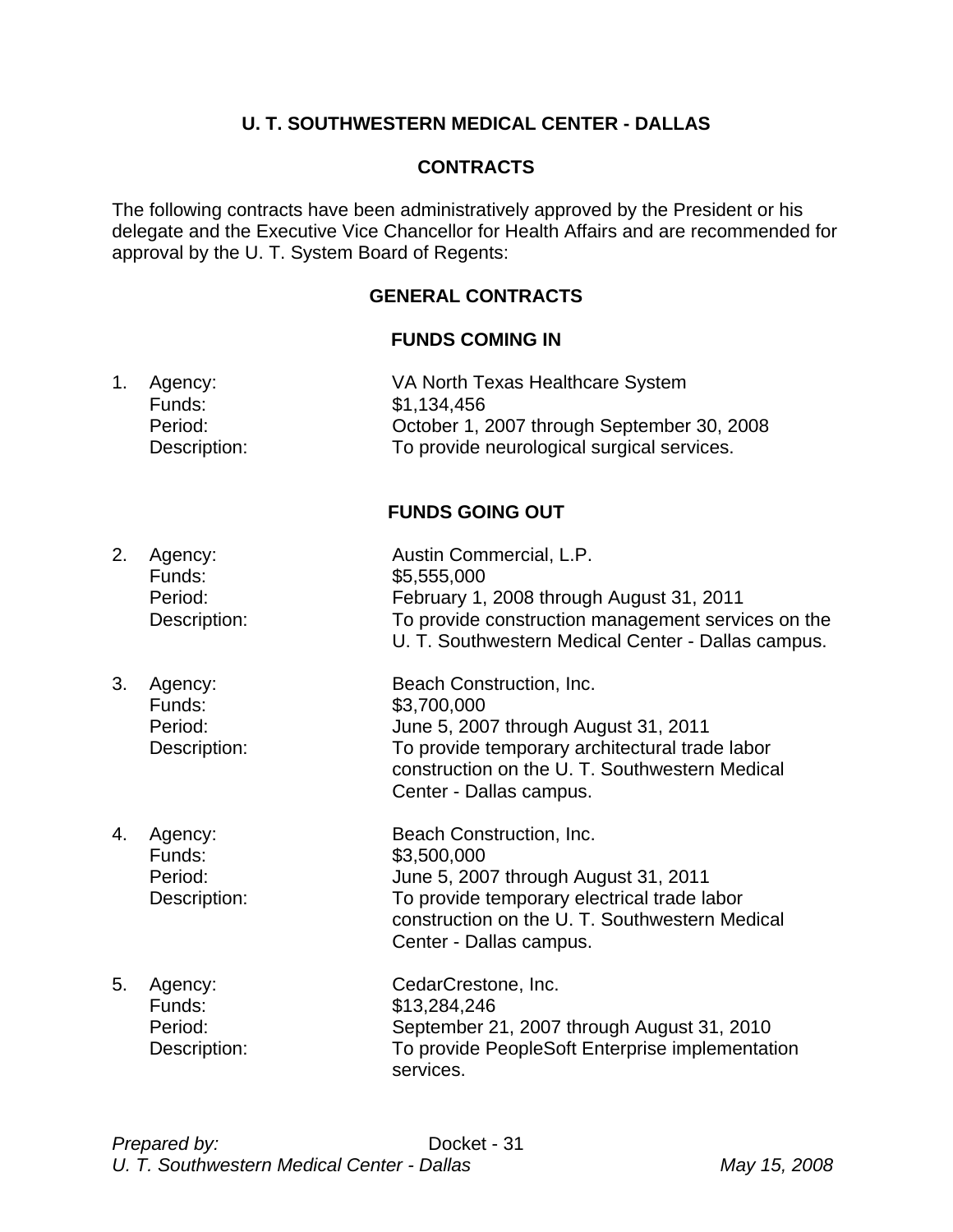# **CONTRACTS (CONTINUED)**

# **GENERAL CONTRACTS (CONTINUED)**

# **FUNDS GOING OUT (CONTINUED)**

6. Contractor: Sodexho Services of Texas Limited Partnership Amount: \$8,300,000 Period: Period: April 1, 2008 through March 31, 2013 Description: To provide food services to the U. T. Southwestern Medical Center - Dallas including university hospitals.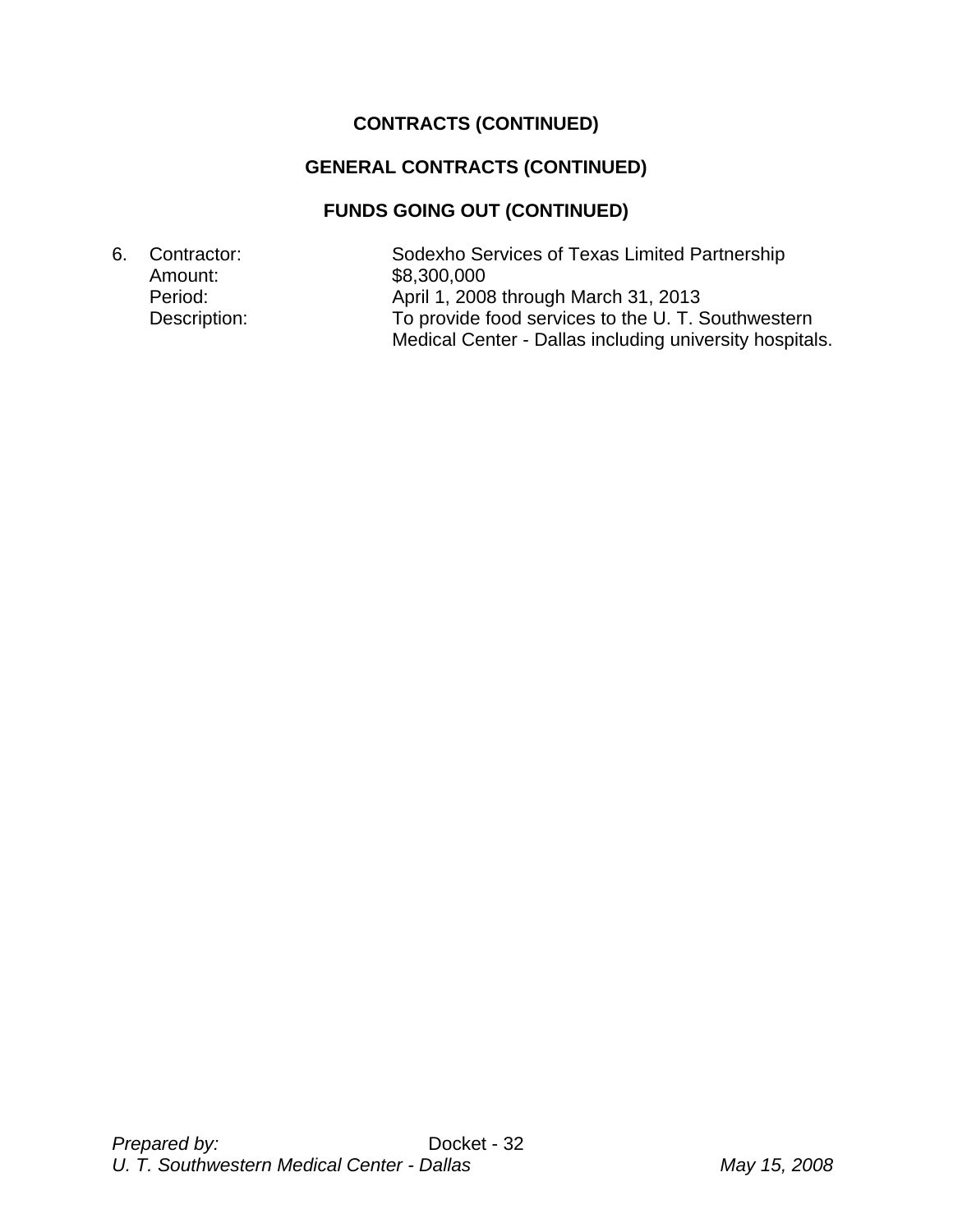# **AMENDMENTS TO THE 2007-08 BUDGET**

### **TENURE APPOINTMENTS**

### **NEW APPOINTMENTS WITH TENURE, AWARD OF TENURE, AND EMERITUS APPOINTMENTS**

The following Request for Budget Change (RBC) has been administratively approved by the Executive Vice Chancellor for Health Affairs and is recommended for approval by the U. T. System Board of Regents:

|                    |                                                          |              |      |      | Full-time<br>Salary |      |
|--------------------|----------------------------------------------------------|--------------|------|------|---------------------|------|
|                    |                                                          | Effective    | $\%$ | No.  |                     |      |
| <b>Description</b> |                                                          | Date         | Time | Mos. | Rate \$             | RBC# |
|                    | SOUTHWESTERN MEDICAL SCHOOL<br><b>Radiation Oncology</b> |              |      |      |                     |      |
|                    | Timothy D. Solberg                                       |              |      |      |                     | 2430 |
| From:              | <b>Professor of Radiation</b><br>Oncology                |              | 100  | 12   | 270,000             |      |
| To:                | <b>Professor of Radiation</b><br>Oncology (T)            | $2/1 - 8/31$ | 100  | 12   | 270,000             |      |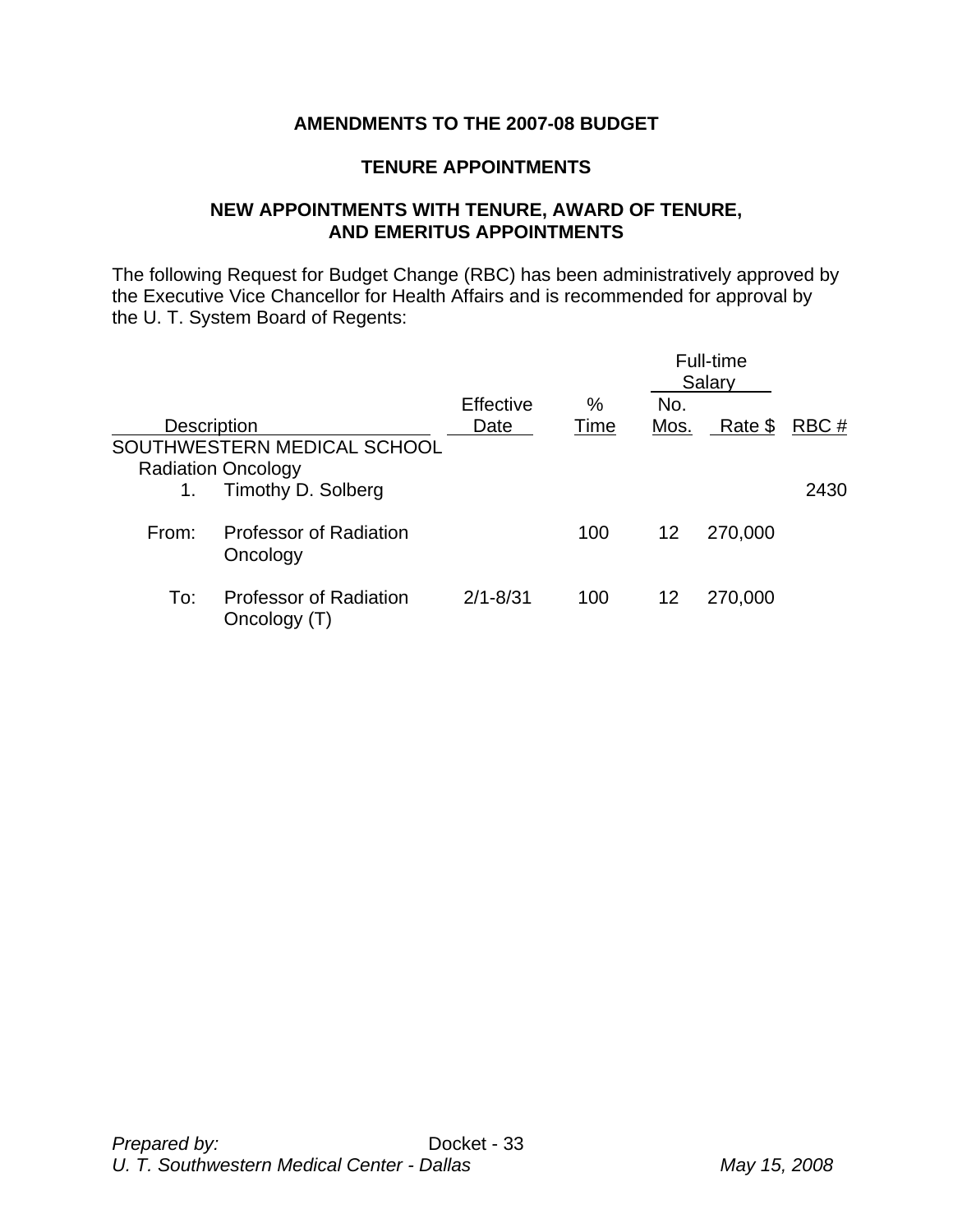# **OTHER MATTERS**

# **APPROVAL OF DUAL POSITIONS OF HONOR, TRUST, OR PROFIT**

The following item has been approved by the Executive Vice Chancellor for Health Affairs in accordance with the Regents' *Rules and Regulations*, Rule 30103 and is submitted for approval by the U. T. System Board of Regents. It has been determined that the holding of this office or position is of benefit to the State of Texas and The University of Texas and there is no conflict between holding this position and the appointment of Dr. Wildenthal with The University of Texas Southwestern Medical Center at Dallas. By approval of this item, the Board is also asked to find that holding this position is of benefit to the State of Texas and The University of Texas and there is no conflict between the position and the University.

| 1. | Name:<br>Title:<br>Position:             | C. Kern Wildenthal, M.D., Ph.D.<br>President<br>Appointment as Presiding Officer to the Task Force on Higher<br><b>Education Incentive Funding</b>                                                                                                                                                   |
|----|------------------------------------------|------------------------------------------------------------------------------------------------------------------------------------------------------------------------------------------------------------------------------------------------------------------------------------------------------|
|    | Period:<br>Compensation:<br>Description: | January 25, 2008 through June 1, 2009<br><b>None</b><br>Governor Perry has appointed Dr. Wildenthal to the Task<br>Force on Higher Education Incentive Funding. The Task Force<br>shall develop recommendations for an incentive funding<br>program for all public institutions of higher education. |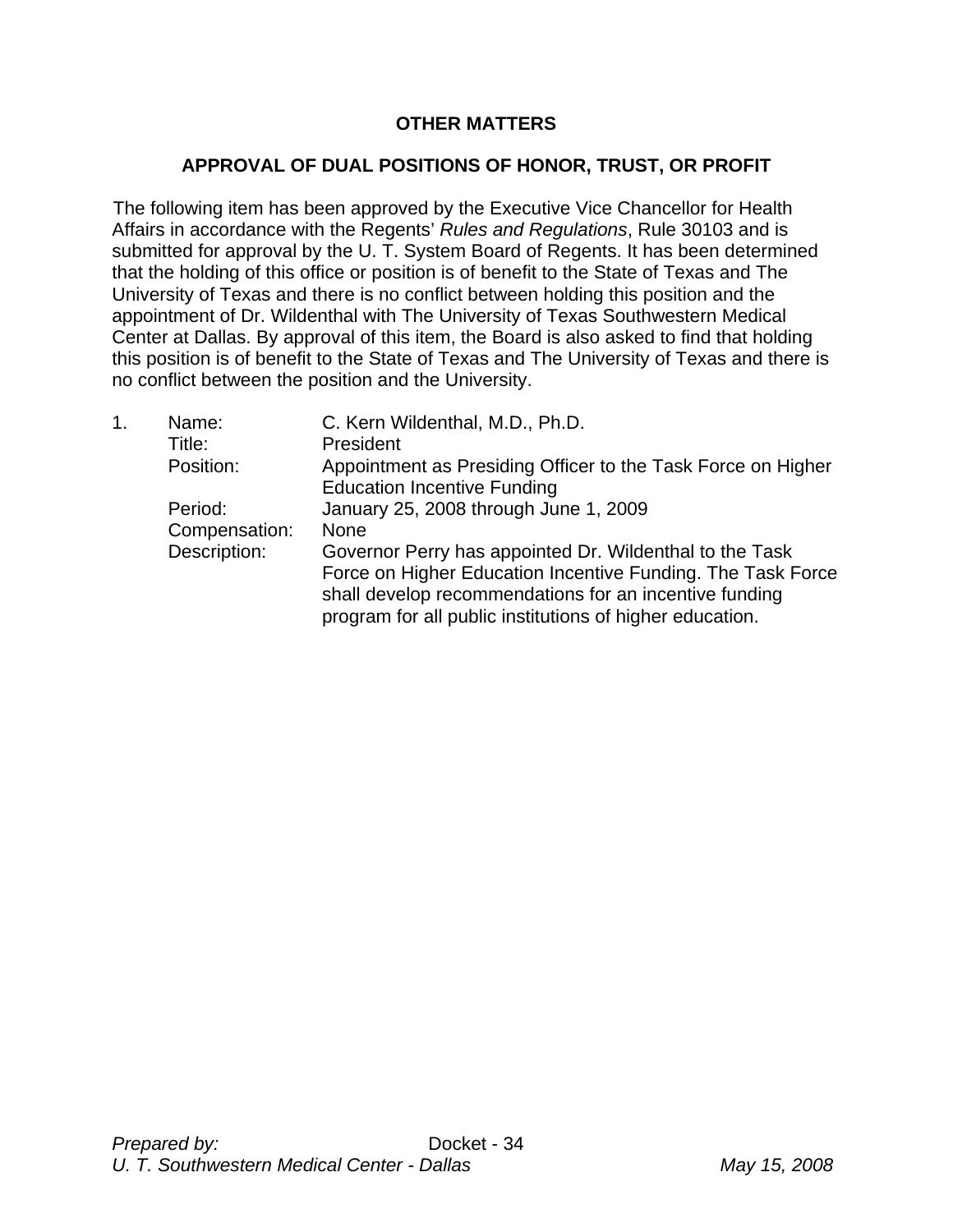# **U. T. MEDICAL BRANCH - GALVESTON**

# **CONTRACTS**

The following contracts have been administratively approved by the President or his delegate and the Executive Vice Chancellor for Health Affairs and are recommended for approval by the U. T. System Board of Regents:

# **GENERAL CONTRACTS**

### **FUNDS COMING IN**

- 1. Agency: Correctional Managed Health Care Committee Funds: \$2,932,800 Period: February 1, 2008 through August 31, 2009 Description: Amendment to add two additional correctional facilities and to provide additional funding.
- 2. Agency: Texas Department of Criminal Justice Funds: \$10,400,000 Period: January 16, 2008 through August 31, 2009 Description: U. T. Medical Branch - Galveston will provide renovations and repairs to the Galveston prison hospital.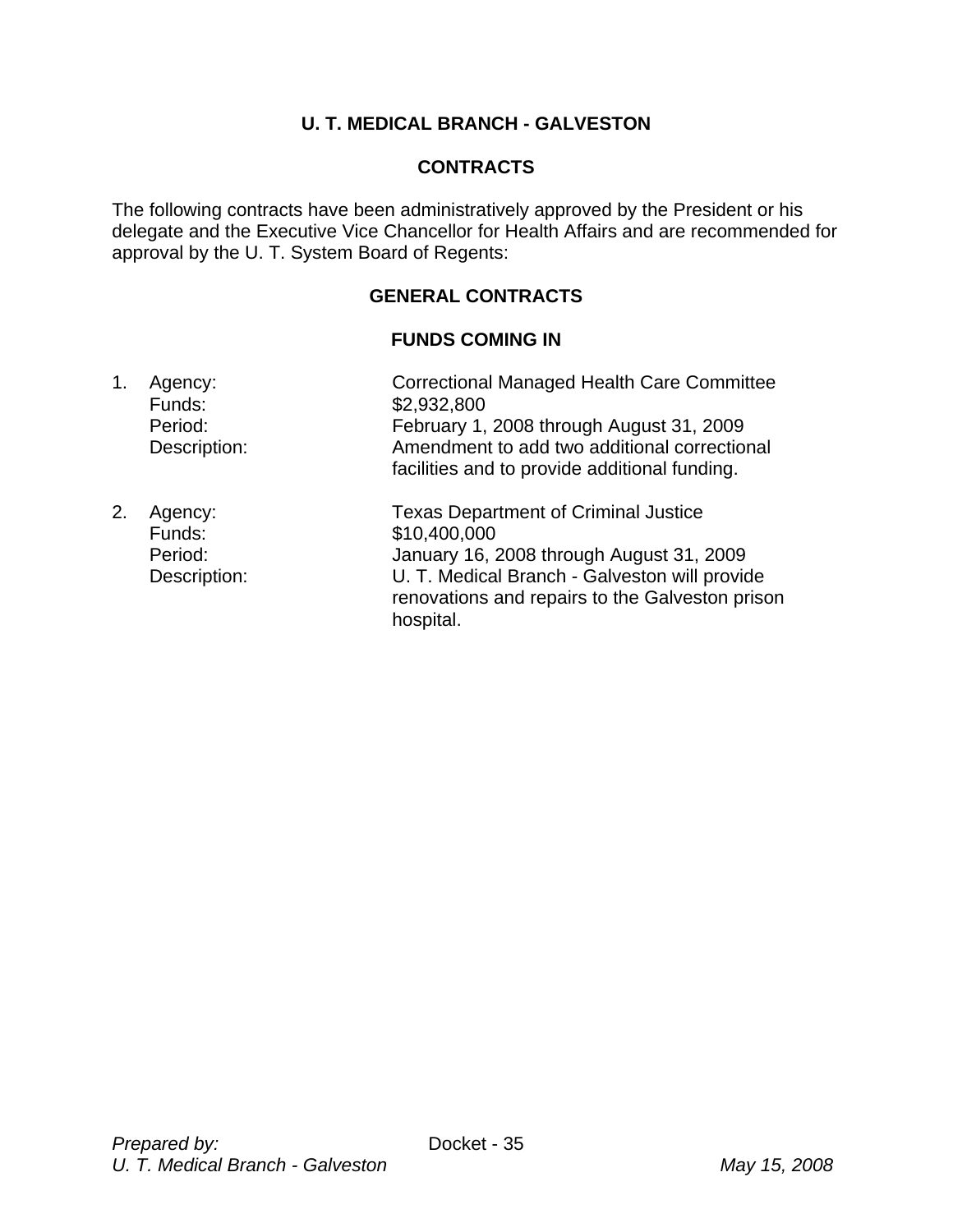## **AMENDMENTS TO THE 2007-08 BUDGET**

### **TENURE APPOINTMENTS**

### **NEW APPOINTMENTS WITH TENURE, AWARD OF TENURE, AND EMERITUS APPOINTMENTS**

The following Requests for Budget Change (RBC) have been administratively approved by the Executive Vice Chancellor for Health Affairs and are recommended for approval by the U. T. System Board of Regents:

|                          |                             |              |      |                   | Full-time<br>Salary |      |
|--------------------------|-----------------------------|--------------|------|-------------------|---------------------|------|
|                          |                             | Effective    | $\%$ | No.               |                     |      |
| Description              |                             | Date         | Time | Mos.              | <u>Rate \$</u>      | RBC# |
| <b>Internal Medicine</b> | <b>SCHOOL OF MEDICINE</b>   |              |      |                   |                     |      |
| Professor                |                             |              |      |                   |                     |      |
| 1.                       | Dorothy E. Lewis (T)        | $2/1 - 8/31$ | 100  | $12 \overline{ }$ | 140,000             | 2407 |
| Professor                | Microbiology and Immunology |              |      |                   |                     |      |
| 2.                       | Thomas Kley Hughes, Jr.     |              |      |                   |                     | 2425 |
| From:                    | Professor (T)               |              | 100  | 12                | 121,500             |      |
| To:                      | <b>Professor Emeritus</b>   | $2/1 - 8/31$ |      |                   | $\mathbf 0$         |      |
| Surgery<br>Professor     |                             |              |      |                   |                     |      |
| 3.                       | Luca Cicalese (T)           | $2/1 - 8/31$ | 100  | 12                | 427,000             | 2406 |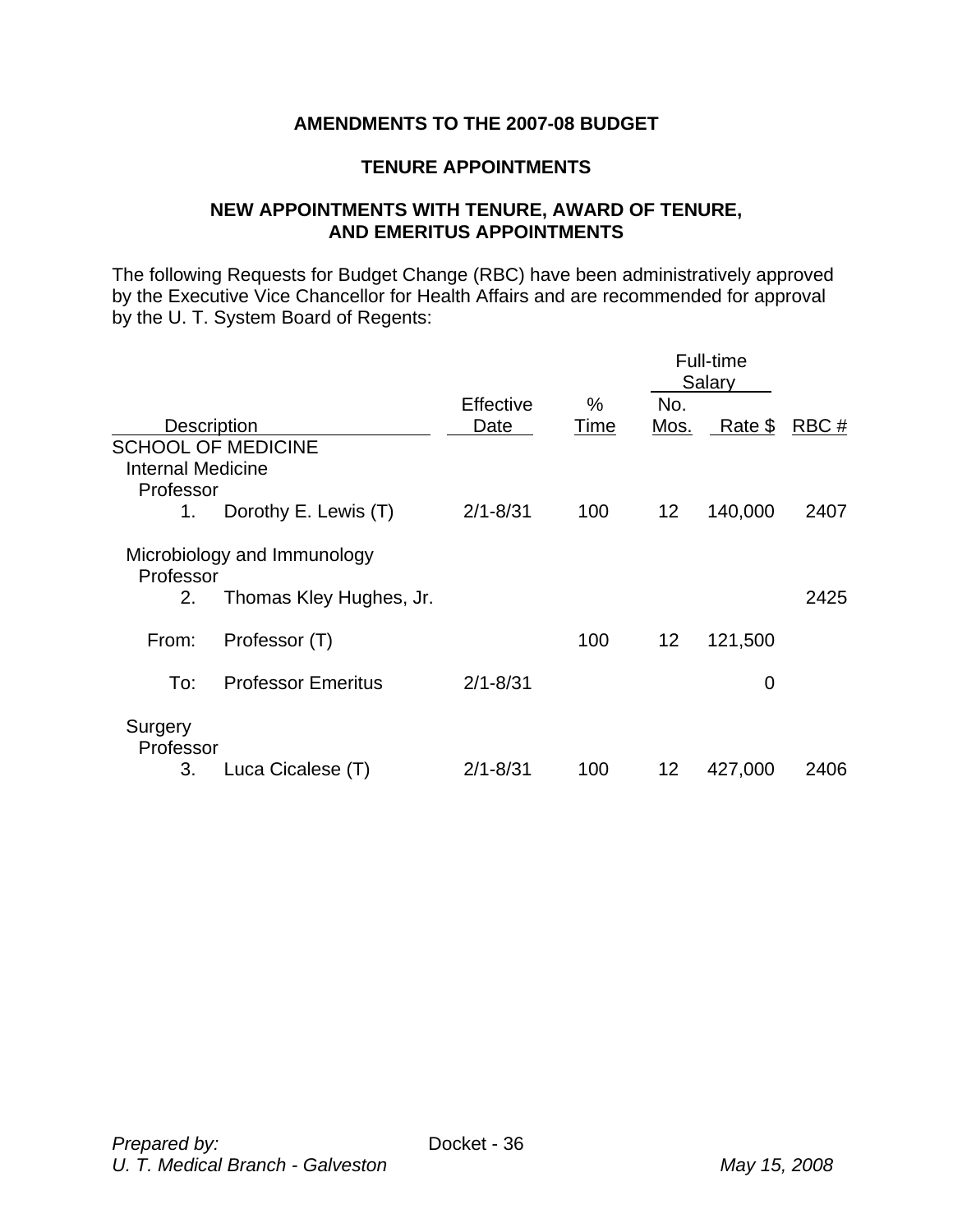# **U. T. HEALTH SCIENCE CENTER - HOUSTON**

### **GIFTS**

The following gifts have been received, have been administratively approved by the President or his delegate, and are recommended for approval by the U. T. System Board of Regents:

| $\mathbf{1}$ . | Donor Name:<br>College/School/ | Anonymous                                                                                                                                                                             |
|----------------|--------------------------------|---------------------------------------------------------------------------------------------------------------------------------------------------------------------------------------|
|                | Department:                    | Institution                                                                                                                                                                           |
|                | Purpose:                       | Support Dr. K. Lance Gould's cardiology research                                                                                                                                      |
|                | Asset Type:                    | Pledge                                                                                                                                                                                |
|                | Value:                         | \$30,000,000 to be paid at \$3,000,000 each year for 10<br>years with payments reduced by the amount distributed<br>from an existing endowment at approximately \$540,000<br>per year |
| 2.             | Donor Name:<br>College/School/ | Houston Endowment, Inc.                                                                                                                                                               |
|                | Department:                    | Institution                                                                                                                                                                           |
|                | Purpose:                       | Support the Health of Houston Initiative of the School of<br><b>Public Health</b>                                                                                                     |
|                | Asset Type:                    | Pledge                                                                                                                                                                                |
|                | Value:                         | \$2,652,000 to be paid on or before May 31, 2008<br>(\$942,000); May 31, 2009 (\$880,000); and May 31, 2010<br>(\$830,000)                                                            |
|                |                                |                                                                                                                                                                                       |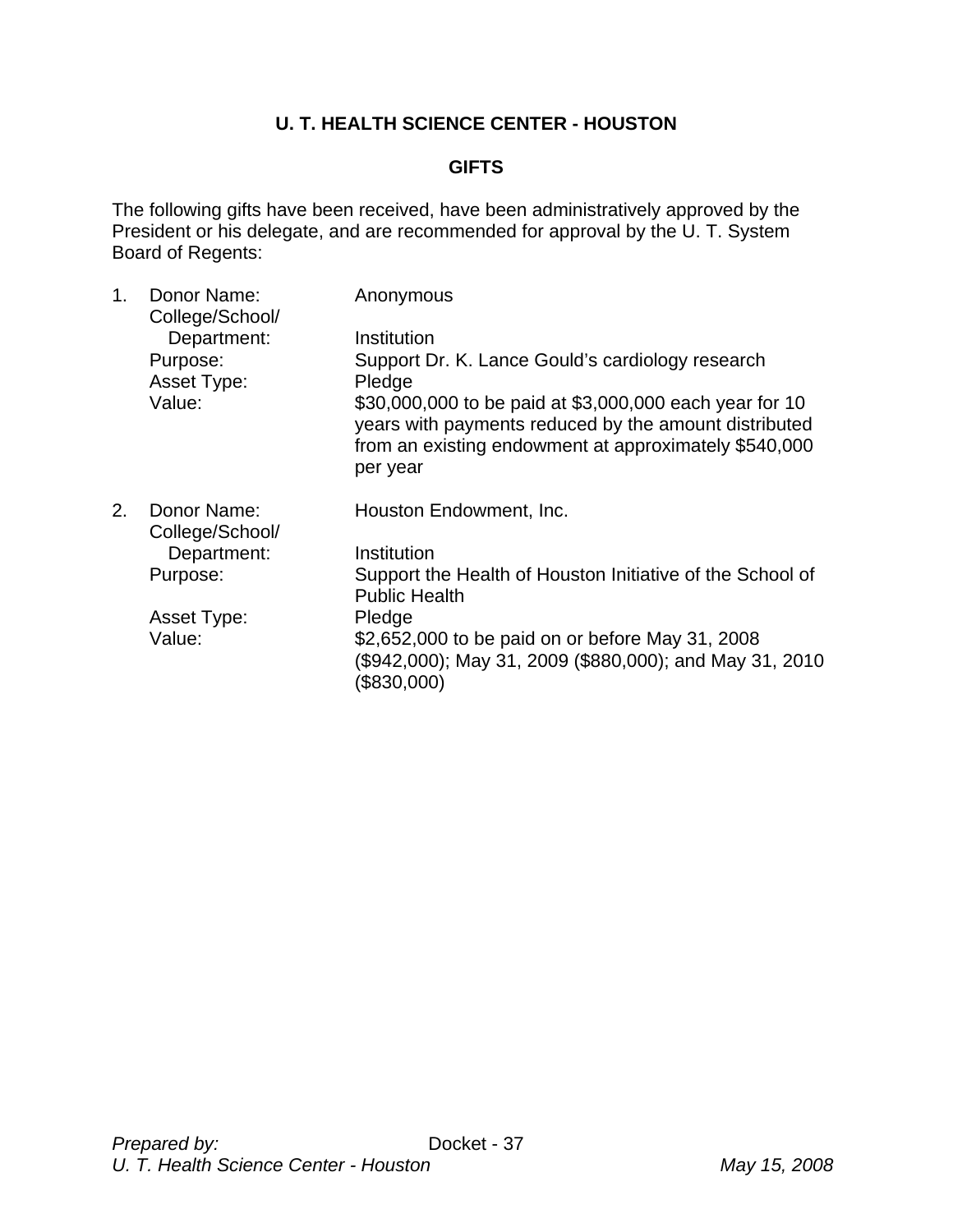## **AMENDMENTS TO THE 2007-08 BUDGET**

### **TENURE APPOINTMENTS**

### **NEW APPOINTMENTS WITH TENURE, AWARD OF TENURE, AND EMERITUS APPOINTMENTS**

The following Requests for Budget Change (RBC) have been administratively approved by the Executive Vice Chancellor for Health Affairs and are recommended for approval by the U. T. System Board of Regents:

|                                        |                                                                                               |                              |                     |                    | Full-time<br>Salary |              |
|----------------------------------------|-----------------------------------------------------------------------------------------------|------------------------------|---------------------|--------------------|---------------------|--------------|
|                                        | Description                                                                                   | Effective<br>Date            | %<br>Time           | No.<br><u>Mos.</u> | <u>__Rate \$_</u>   | <u>RBC #</u> |
| <b>DENTAL BRANCH</b><br>Prosthodontics |                                                                                               |                              |                     |                    |                     |              |
| $1_{-}$                                | Sam R. Adkisson                                                                               |                              |                     |                    |                     | 2455         |
| From:                                  | Professor (T)                                                                                 |                              | 100                 | 12                 | 114,057             |              |
| To:                                    | <b>Professor Emeritus</b>                                                                     | $3/1 - 8/31$                 |                     |                    | $\mathbf 0$         |              |
|                                        | <b>SCHOOL OF PUBLIC HEALTH</b><br>Management, Policy and Community Health                     |                              |                     |                    |                     |              |
| 2.                                     | Lu Ann Aday                                                                                   |                              |                     |                    |                     | 2456         |
| From:                                  | Lorne Bain Distinguished<br><b>Professor in Public Health</b><br>and Medicine (T)             |                              | 100                 | 12                 | 133,476             |              |
| To:                                    | <b>Professor Emeritus</b>                                                                     | $9/1 - 8/31$                 |                     |                    | $\mathbf 0$         |              |
| <b>MEDICAL SCHOOL</b>                  | Cardiothoracic Vascular Surgery<br>Professor and Chair of the Department<br>of Otolaryngology |                              |                     |                    |                     |              |
| 3.                                     | Martin J. Citardi (T)                                                                         | $3/3 - 8/31$<br>$3/3 - 8/31$ | 100<br><b>SUPLT</b> | 12<br>12           | 337,500<br>220,000  | 2463         |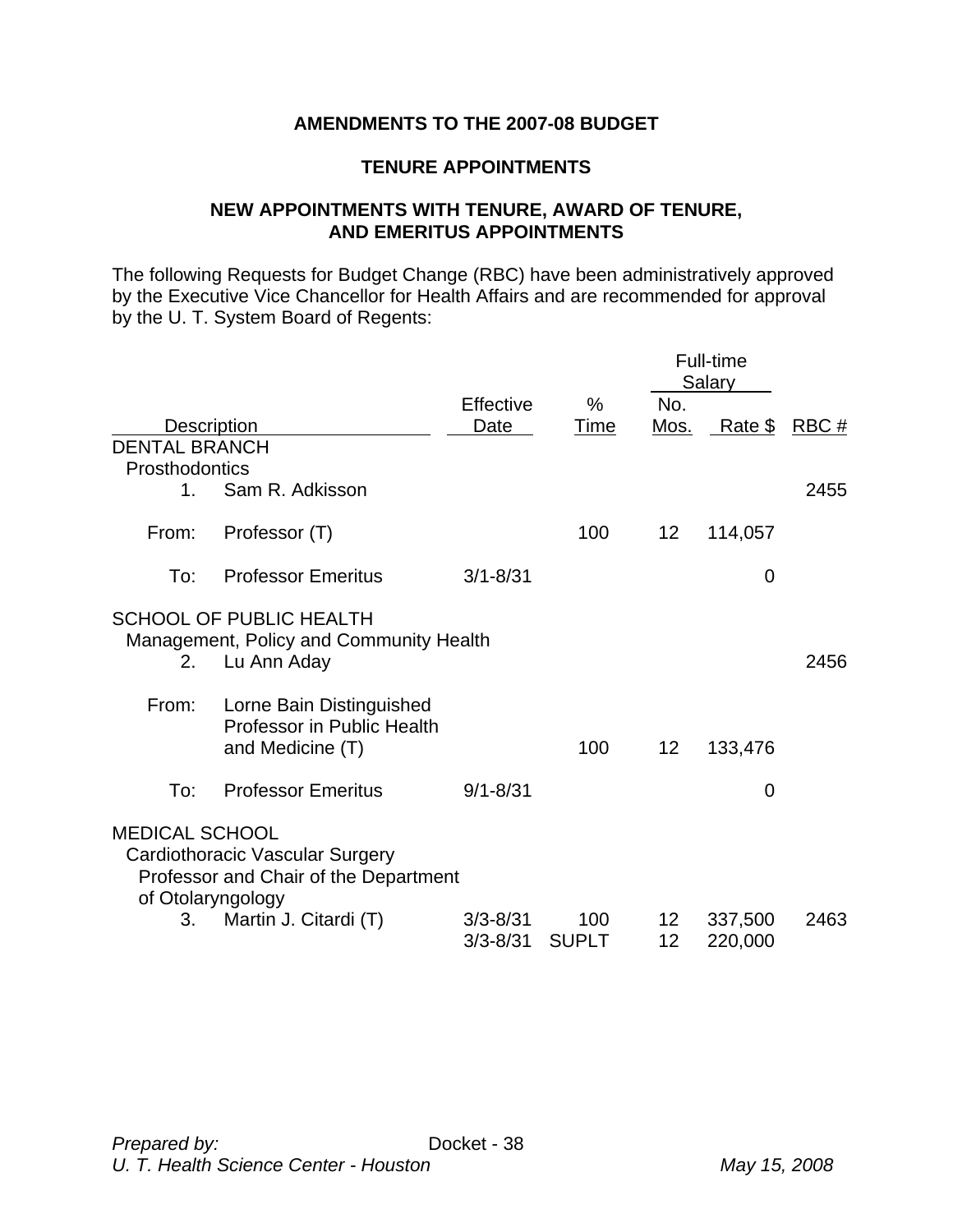# **U. T. HEALTH SCIENCE CENTER - SAN ANTONIO**

### **AMENDMENTS TO THE 2007-08 BUDGET**

#### **TENURE APPOINTMENTS**

#### **NEW APPOINTMENTS WITH TENURE, AWARD OF TENURE, AND EMERITUS APPOINTMENTS**

The following Request for Budget Change (RBC) has been administratively approved by the Executive Vice Chancellor for Health Affairs and is recommended for approval by the U. T. System Board of Regents:

|                    |                                                                               | Effective | %    | No.  | Full-time<br>Salary |      |
|--------------------|-------------------------------------------------------------------------------|-----------|------|------|---------------------|------|
| <b>Description</b> |                                                                               | Date      | Time | Mos. | Rate \$             | RBC# |
| Psychiatry         | <b>SCHOOL OF MEDICINE</b>                                                     |           |      |      |                     |      |
| 1.                 | Donald M. Dougherty                                                           |           |      |      |                     | 2427 |
| From:              | <b>Assistant Professor</b>                                                    |           | 100  | 12   | 200,000             |      |
| To:                | Professor and W. and M.<br><b>Wurzbach Distinguished</b><br>Professorship (T) | 10/1-8/31 | 100  | 12   | 200,000             |      |

 Title and tenure status was approved by the Promotions, Tenure, and Appointments Committee in February 2008 to become effective retroactively to October 1, 2007, which was employee's original hire date.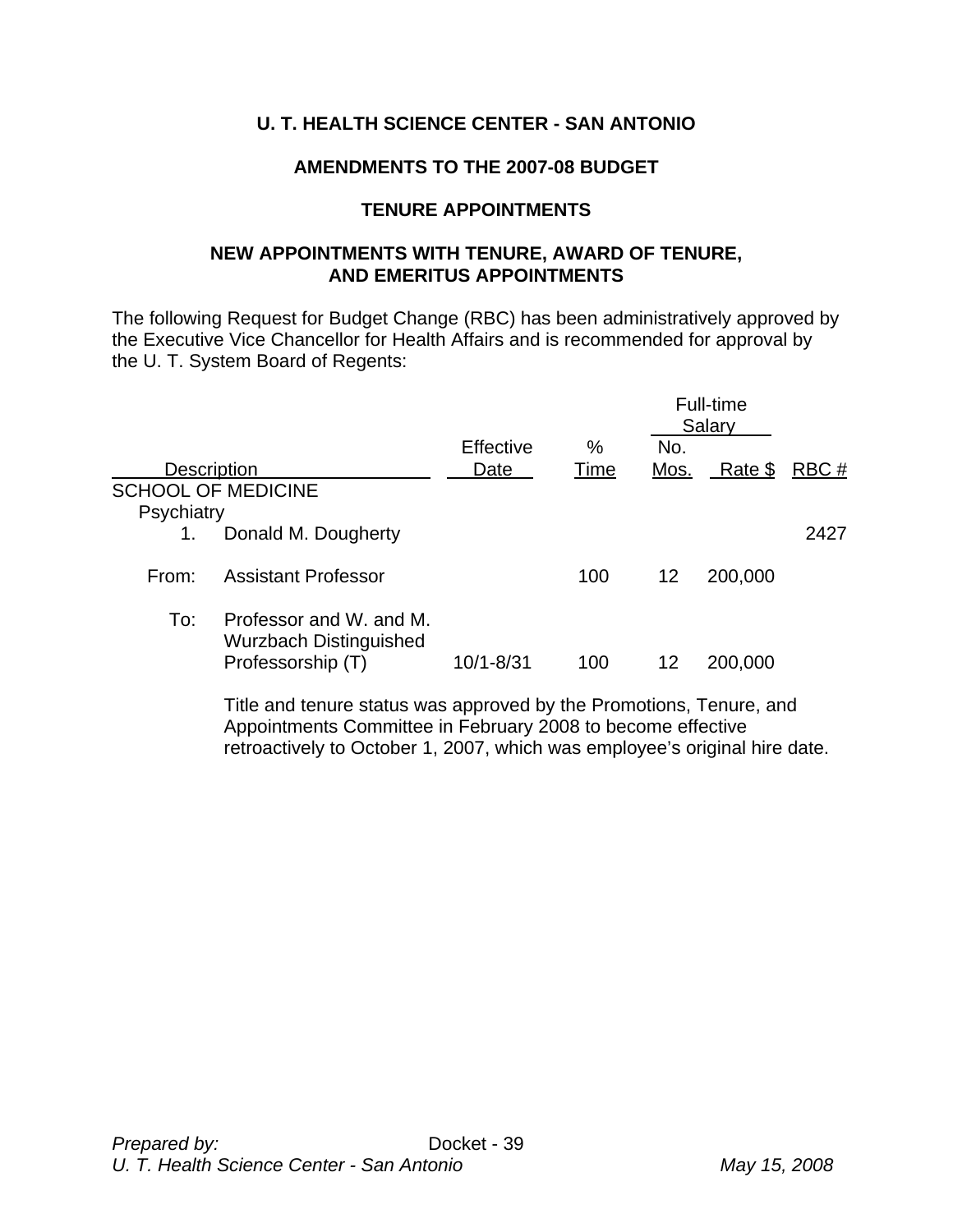# **U. T. M. D. ANDERSON CANCER CENTER**

# **GIFTS**

The following gifts have been received, have been administratively approved by the President or his delegate, and are recommended for approval by the U. T. System Board of Regents:

| 1. | Donor Name:<br>College/School/ | <b>Mays Family Foundation</b>                                                         |
|----|--------------------------------|---------------------------------------------------------------------------------------|
|    | Department:                    | Institution                                                                           |
|    | Purpose:                       | Red and Charline McCombs Institute for the Early Detection<br>and Treatment of Cancer |
|    | Asset Type:                    | Cash                                                                                  |
|    | Value:                         | \$1,300,000                                                                           |
| 2. | Donor Name:<br>College/School/ | <b>McCombs Foundation</b>                                                             |
|    | Department:                    | Institution                                                                           |
|    | Purpose:                       | Red and Charline McCombs Institute for the Early Detection<br>and Treatment of Cancer |
|    | Asset Type:                    | Cash                                                                                  |
|    | Value:                         | \$5,000,000                                                                           |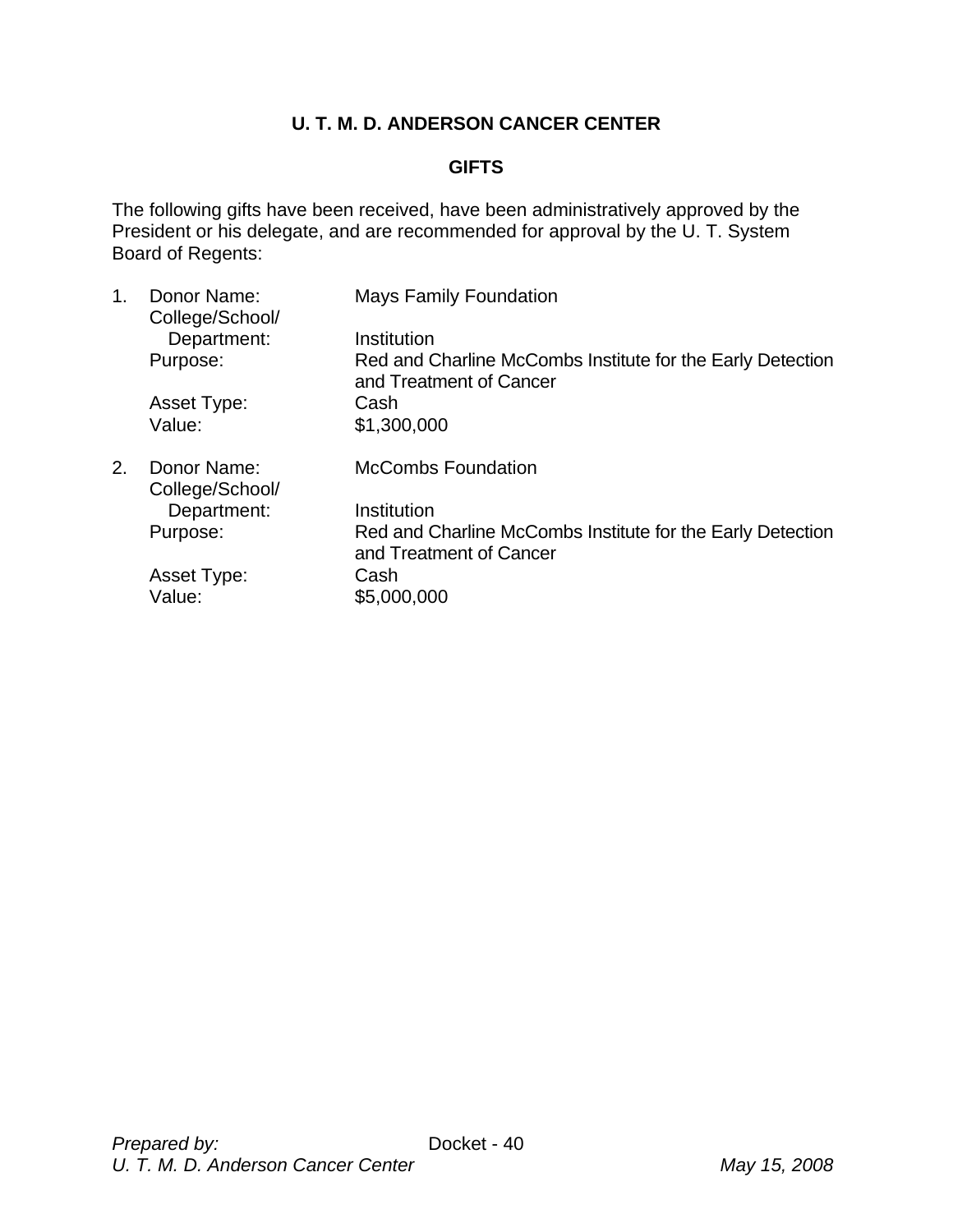## **CONTRACTS**

The following contracts have been administratively approved by the President or his delegate and the Executive Vice Chancellor for Health Affairs and are recommended for approval by the U. T. System Board of Regents:

# **GENERAL CONTRACTS**

### **FUNDS GOING OUT**

| 1. | Agency:<br>Funds: | <b>Texas A&amp;M University System Health Science Center</b><br>Approximately \$1,517,997 in base rent plus<br>proportionate share of operating expenses calculated<br>on a 2007 base year. Increases not to exceed three<br>percent per year.                                                                                                                   |
|----|-------------------|------------------------------------------------------------------------------------------------------------------------------------------------------------------------------------------------------------------------------------------------------------------------------------------------------------------------------------------------------------------|
|    | Period:           | October 1, 2007 through September 30, 2010<br>Agreement may be extended for an additional twelve<br>months upon mutual agreement.                                                                                                                                                                                                                                |
|    | Description:      | A space lease agreement for U. T. M. D. Anderson<br>Cancer Center to continue to lease approximately<br>17,037 square feet of rentable office and/or laboratory<br>space for research and educational purposes in the<br>Institute of Biosciences and Technology building<br>located at 2121 West Holcombe Boulevard, Houston,<br>Texas.                         |
| 2. | Agency:<br>Funds: | <b>Editions Incorporated</b><br>Payments not to exceed \$8,000,000 without prior<br>written consent. Fees are based on the type of art<br>piece acquired at either cost plus a set percentage<br>fee for vendor or a set discount on retail price.<br>Consulting and installation fees will be included in the<br>cost of each piece.                            |
|    | Period:           | May 1, 2007 through April 30, 2009<br>Agreement may be renewed for a 12-month term for<br>up to three additional renewal periods.                                                                                                                                                                                                                                |
|    | Description:      | Vendor will provide artwork products and related<br>technical services, including spacing plans, selection<br>of art and acquisition and installation services, on a<br>per project basis as requested by U. T. M. D.<br>Anderson Cancer Center to support its core values by<br>enhancing the institution's public spaces for patients,<br>visitors, and staff. |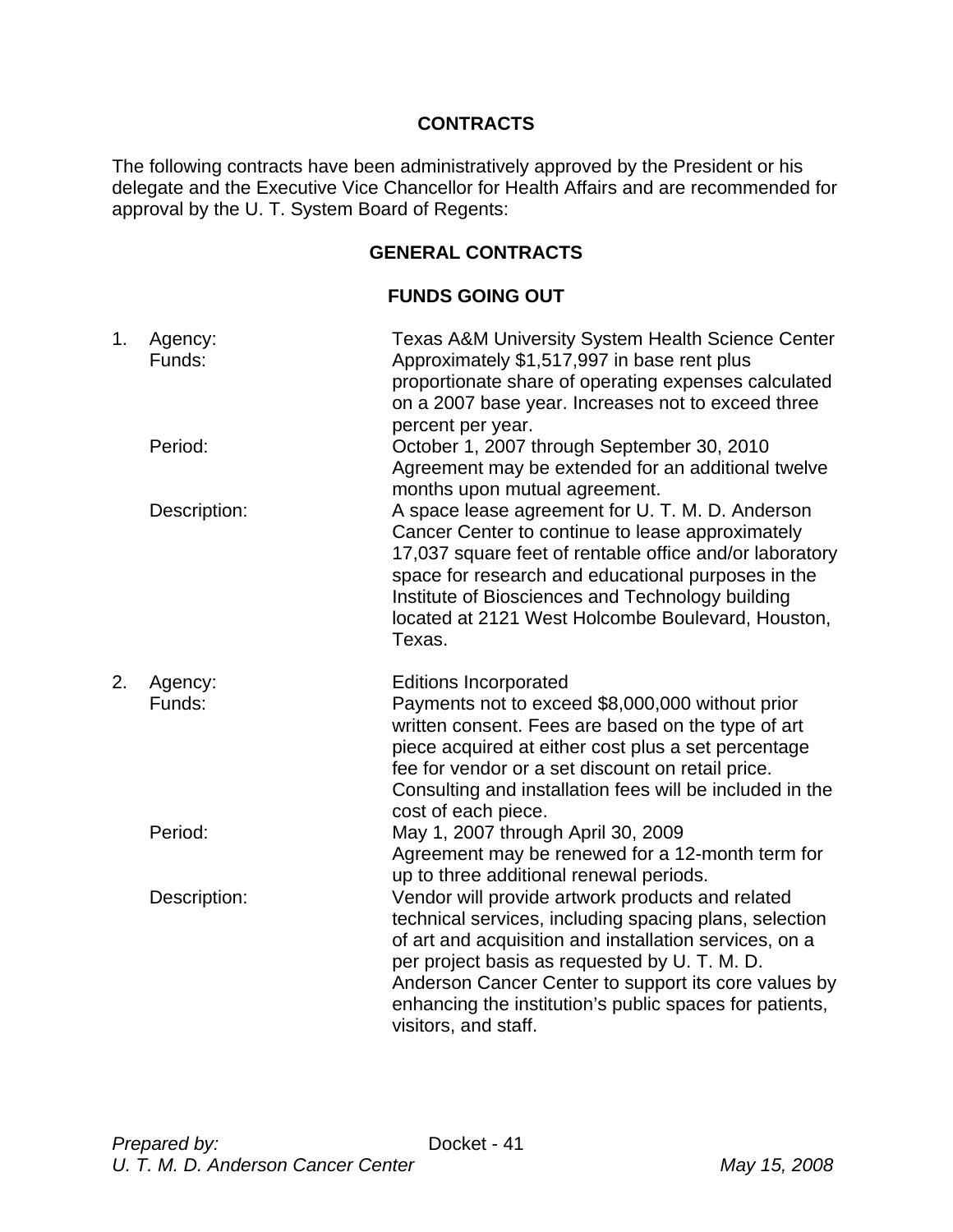# **CONTRACTS (CONTINUED)**

# **GENERAL CONTRACTS (CONTINUED)**

# **FUNDS GOING OUT (CONTINUED)**

| 3. | Agency:<br>Funds: | Gimmal Group, Inc.<br>Payments not to exceed \$999,999 without prior<br>written consent. Fees are based on reimbursement of<br>professional personnel time and reasonable costs of<br>actual expenses, which are not to exceed \$450,000 of<br>the total amount.                                                                               |
|----|-------------------|------------------------------------------------------------------------------------------------------------------------------------------------------------------------------------------------------------------------------------------------------------------------------------------------------------------------------------------------|
|    | Period:           | March 12, 2008 through March 11, 2009<br>Agreement may be renewed for a 12-month term for<br>up to two additional renewal periods.                                                                                                                                                                                                             |
|    | Description:      | Vendor will provide professional project management<br>services for standardization of an electronic document<br>management platform.                                                                                                                                                                                                          |
| 4. | Agency:<br>Funds: | Fannin Medical, L.P.<br>Approximately \$1,323,968 in base rent plus<br>proportionate share of operating expenses calculated<br>on a 2007 base year.                                                                                                                                                                                            |
|    | Period:           | The term of the amendment is for 60 months,<br>commencing no later than April 1, 2008 and ending<br>March 31, 2013                                                                                                                                                                                                                             |
|    | Description:      | An amendment to a space lease agreement for<br>U. T. M. D. Anderson Cancer Center to lease<br>approximately 9,291 additional square feet for use as<br>office space on the fifth floor of 1020 Holcombe<br>Boulevard, Houston, Texas.                                                                                                          |
| 5. | Agency:<br>Funds: | McCoy<br>Payments not to exceed \$8,000,000 without prior<br>written consent. Costs are based on the negotiated<br>price for each item of furniture product that is<br>approved as standard by U. T. M. D. Anderson<br>Cancer Center and is for either routine or capital<br>improvement project purchases.                                    |
|    | Period:           | January 1, 2008 through December 31, 2009<br>Agreement may be renewed for up to three additional<br>12-month periods.                                                                                                                                                                                                                          |
|    | Description:      | Vendor will provide furniture products and related<br>services, including purchasing and provision of<br>furniture products, installation of furniture products,<br>labor, surplus inventory management services, and<br>design and consultation to U. T. M. D. Anderson<br>Cancer Center for its routine and capital improvement<br>projects. |